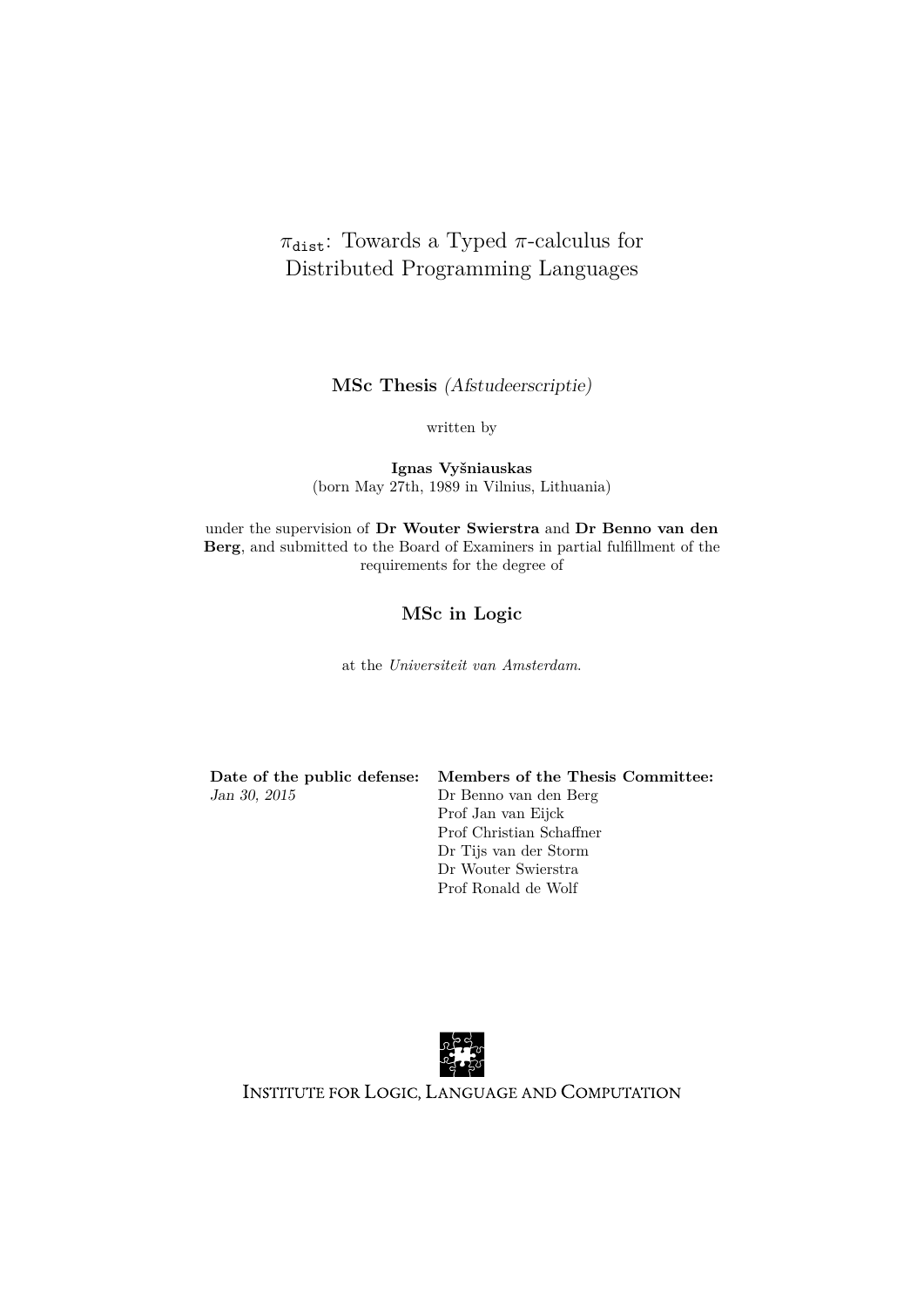# **Abstract**

It is becoming increasingly clear that computing systems should not be viewed as isolated machines performing sequential steps, but instead as cooperating collections of such machines. The work of Milner and others shows that 'classical' models of computation (such as the *λ*-calculus) are encompassed by suitable *distributed* models of computation. However, while by now (sequential) computability is quite a rigid mathematical notion with many fruitful interpretations, an equivalent formal treatment of distributed computation, which would be universally accepted as being canonical, seems to be missing.

The goal of this thesis is not to resolve this problem, but rather to revisit the design choices of formal systems modelling distributed systems in attempt to evaluate their suitability for providing a formals basis for distributed programming languages. Our intention is to have a minimal process calculus which would be amenable to static analysis. More precisely, we wish to harmonize the assumptions of  $\pi$ -calculus with a linear typing discipline for process calculi called *Session Types*.

We begin by discussing and comparing various process calculi, both in purely theoretical and in pragmatic terms. In doing so, we discover an interesting misalignment between some folklore interpretations of results in the literature on process calculi, which stems from a lack of sufficient criteria for relating process languages.

The comparison leads us to a restricted subset of  $\pi$ -calculus which we call  $\pi_{\text{dist}}$ , reminiscent of Merro and Sangiorgi's L*π*-calculus [\[MS04\]](#page-70-0) in terms of semantics and of Fournet and Gonthier's Join-calculus [\[FG00\]](#page-68-0) in spirit. We describe the reduction and transition semantics of this calculus, develop some of its theory and discuss its relative expressiveness. In particular, we show that  $\pi_{\text{dist}}$  is more *distributable* than the asynchronous *π*-calculus.

We then describe a minimal programming language, TinyPi, in order to abstract away from the syntax of  $\pi$ -calculus and more faithfully expresses the intended semantics of  $\pi_{\text{dist}}$ . With the aim of providing formal guarantees about  $\pi_{\text{dist}}$  programs, we investigate the application of Session Types. In particular, we show that the type system  $\pi$ DILL of Caires and Pfenning's [\[CP10\]](#page-68-1) – with some small modifications – can be used to type process communication under asynchronous FIFO semantics, while preserving full type safety.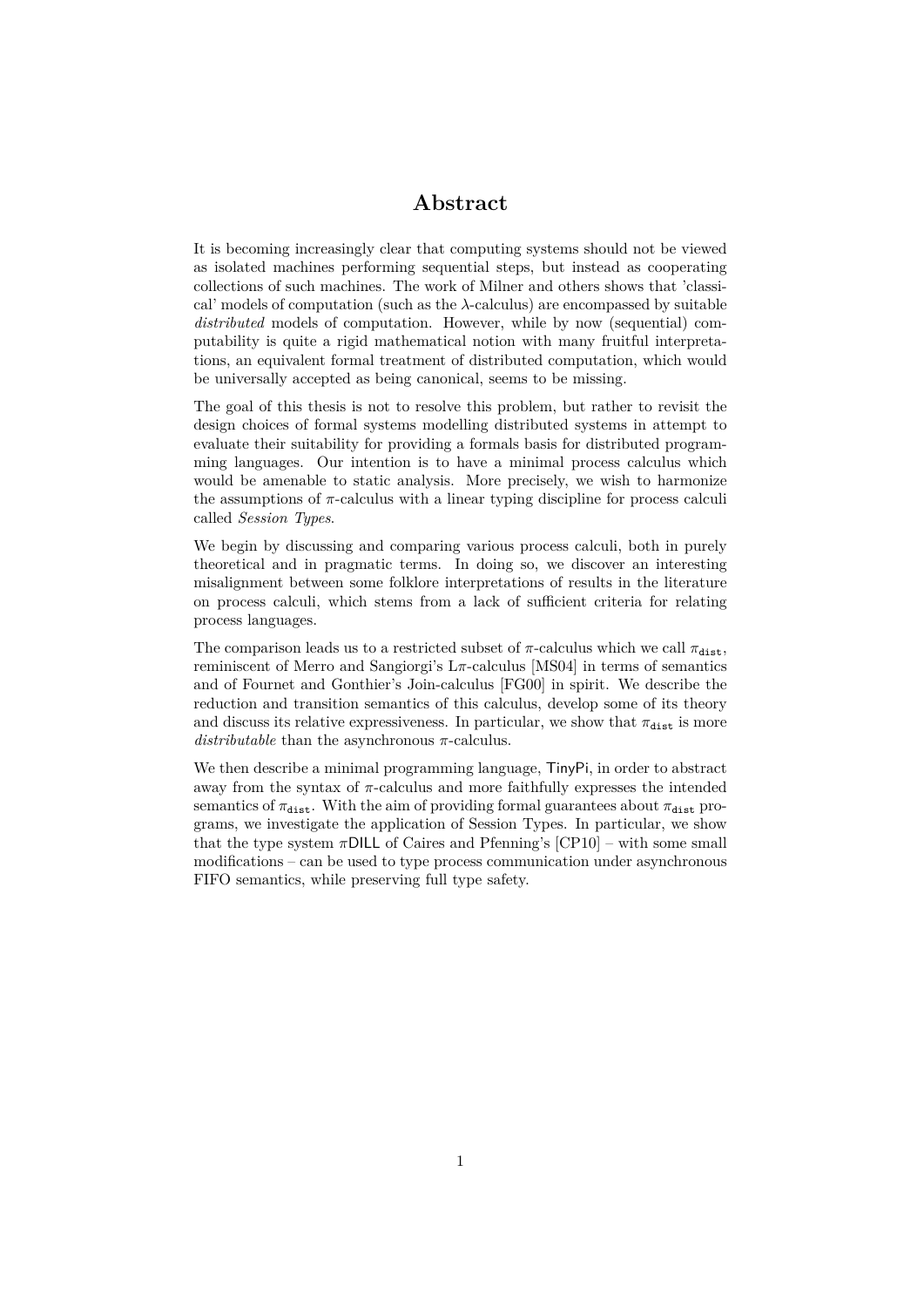# **Acknowledgements**

The road to this thesis has not been a short one and to give full acknowledgements is entirely impossible, however a few names deserve particular mentions.

I would like to first and foremost thank my supervisor, Wouter Swierstra. Firstly, for his calmness and faith in me throughout my thesis writing. However, much more importantly, I would like to thank Wouter for being my academic guide in the last 2 years by continuously inspiring and selflessly providing me with opportunities to explore and learn about topics I would have otherwise had no chance to.

Additionally, I would like to thank my thesis committee for their hard work and willingness to examine my thesis. I am also very thankful to my academic mentor Benedikt Löwe for his patience, acumen and excellent guidance throughout the years. Many thanks also go to Tanja Kassenaar for her optimism and generous helpfulness.

Finally, I would like to thank Johannes Emerich and Yuning Feng not only for their close friendship and empathy, but especially for their sincere attempts to understand my incoherent ramblings and discuss my thesis-related problems, which helped me dismiss countless bad ideas. These acknowledgements would also not be complete without a truly heartfelt thank you to my partner, Rūta, for her unconditional support and trust in me.

I am also deeply grateful to the rest of the staff and the whole community of the ILLC who have managed to form an unmatchable environment where multidisciplinary, multicultural and classless collaboration flourishes resulting in beautiful friendships and excellent academic work.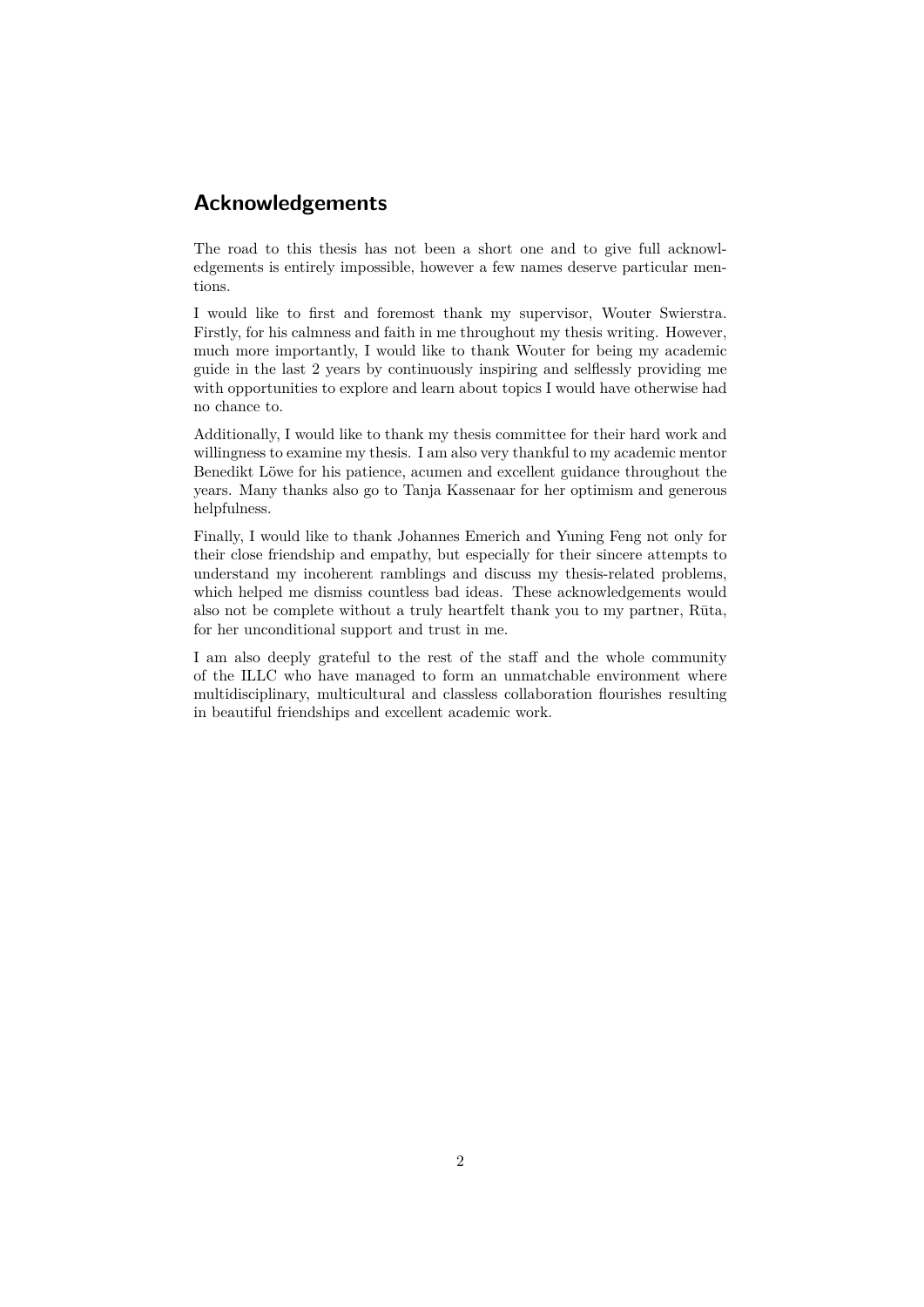# **Contents**

| 1        | Introduction and background<br>$\overline{\mathbf{4}}$ |                                                                                                                        |                |  |  |  |  |  |
|----------|--------------------------------------------------------|------------------------------------------------------------------------------------------------------------------------|----------------|--|--|--|--|--|
|          | 1.1                                                    | Motivation                                                                                                             | $\overline{4}$ |  |  |  |  |  |
|          | 1.2                                                    | Basic notions of concurrency and distribution                                                                          | 5              |  |  |  |  |  |
|          |                                                        | 1.2.1                                                                                                                  | $\overline{5}$ |  |  |  |  |  |
|          | 1.3                                                    | Process calculi                                                                                                        | 8              |  |  |  |  |  |
|          | 1.4                                                    | Quick introduction to the $\pi\text{-}calculus$ $\hfill\ldots$ $\ldots$ $\ldots$ $\ldots$ $\ldots$ $\ldots$ $\ldots$ . |                |  |  |  |  |  |
|          | 1.5                                                    |                                                                                                                        | 15             |  |  |  |  |  |
|          | 1.6                                                    | Relative expressiveness of $\pi$ -calculi: a quest for order                                                           | 18             |  |  |  |  |  |
|          |                                                        | Restoring synchronisation $\ldots \ldots \ldots \ldots \ldots \ldots$<br>1.6.1                                         | 19             |  |  |  |  |  |
|          |                                                        | 1.6.2<br>Restoring (input-guarded) choice                                                                              | 20             |  |  |  |  |  |
|          |                                                        | 1.6.3<br>Relative expressiveness and good encodings $\hfill\ldots\ldots\ldots$                                         | 21             |  |  |  |  |  |
|          |                                                        | 1.6.4                                                                                                                  | 23             |  |  |  |  |  |
| $\bf{2}$ |                                                        | (In search of) a distributable $\pi$ -calculus<br>25                                                                   |                |  |  |  |  |  |
|          | 2.1                                                    |                                                                                                                        | 25             |  |  |  |  |  |
|          |                                                        | 2.1.1<br>Overall model: synchrony versus asynchrony $\ldots \ldots$                                                    | 26             |  |  |  |  |  |
|          |                                                        | 2.1.2<br>Message delivery semantics                                                                                    | 27             |  |  |  |  |  |
|          |                                                        | 2.1.3                                                                                                                  | 28             |  |  |  |  |  |
|          |                                                        | 2.1.4                                                                                                                  | 31             |  |  |  |  |  |
|          |                                                        | 2.1.5                                                                                                                  | 32             |  |  |  |  |  |
|          | 2.2                                                    |                                                                                                                        | 32             |  |  |  |  |  |
|          |                                                        | 2.2.1<br>Base syntax and its restrictions                                                                              | 33             |  |  |  |  |  |
|          |                                                        | 2.2.2<br>Semantics and FIFO-buffered communication                                                                     | 34             |  |  |  |  |  |
|          |                                                        | 2.2.3                                                                                                                  | 36             |  |  |  |  |  |
|          |                                                        | 2.2.4                                                                                                                  | 37             |  |  |  |  |  |
|          |                                                        | 2.2.5<br>Actions and transition rules                                                                                  | 38             |  |  |  |  |  |
|          |                                                        | 2.2.6                                                                                                                  | 42             |  |  |  |  |  |
|          |                                                        | 2.2.7<br>Incomplete and complete terms $\dots \dots \dots \dots \dots$                                                 | 44             |  |  |  |  |  |
|          | 2.3                                                    | On distributability and the expressive power of $\pi_{\text{dist}} \dots \dots$                                        | 44             |  |  |  |  |  |
| 3        |                                                        | 46<br>Programming with $\pi_{\text{dist}}$                                                                             |                |  |  |  |  |  |
|          | $3.1\,$                                                | A tiny distributed programming language                                                                                | 47             |  |  |  |  |  |
|          |                                                        | 3.1.1<br>Translation of TinyPi to $\pi_{\texttt{dist}}$                                                                | 47             |  |  |  |  |  |
|          |                                                        | A distributed "Hello, world!" program<br>3.1.2                                                                         | 50             |  |  |  |  |  |
|          | 3.2                                                    | Typing $\pi_{\text{dist}}$                                                                                             | 53             |  |  |  |  |  |
|          |                                                        | 3.2.1<br>A Session Type system: $\pi \mathsf{MILL}$                                                                    | 54             |  |  |  |  |  |
|          |                                                        | 3.2.2<br>Recycling: safety (almost) for free $\dots \dots \dots \dots$                                                 | 56             |  |  |  |  |  |
|          |                                                        | 3.2.3<br>$\pi$ MILL Processes Need Not (Always) Be Synchronous                                                         | 58             |  |  |  |  |  |
| 4        |                                                        | 64<br>Outro                                                                                                            |                |  |  |  |  |  |
|          | 4.1                                                    |                                                                                                                        | 64             |  |  |  |  |  |
|          | 4.2                                                    |                                                                                                                        | 66             |  |  |  |  |  |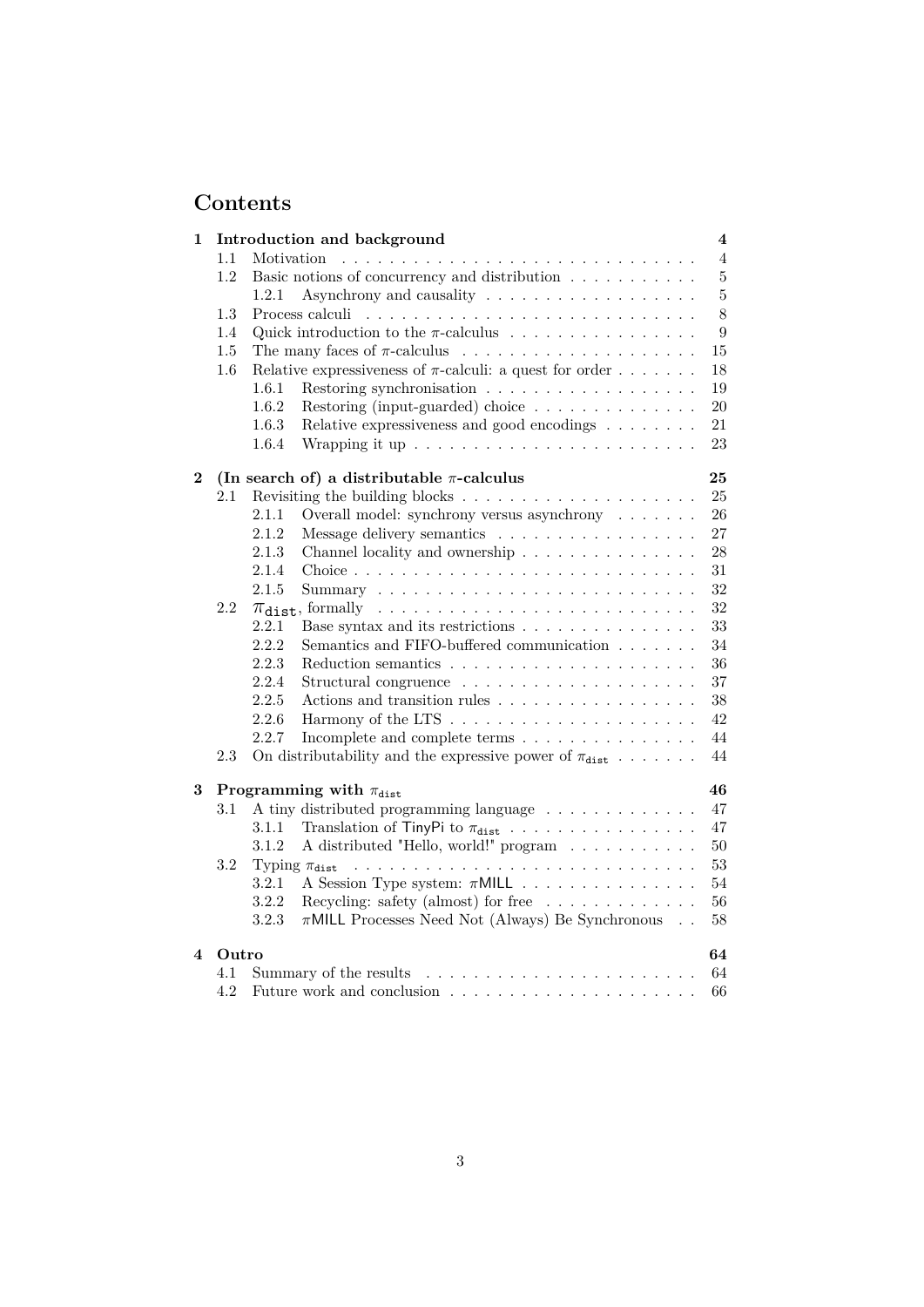# <span id="page-4-0"></span>**1 Introduction and background**

## <span id="page-4-1"></span>**1.1 Motivation**

We will not keep it a secret that, at least in some respects, this thesis is an attempt to synchronise aspects of process calculi and type theory research with their applications. In particular, we hope that this work can serve as an inspiration to reconsider some traditional approaches in implementing and verifying programming languages designed for distributed communication and concurrency.

It is at least slightly surprising that more than 20 years after the introduction of *π*-calculus by Milner, Parrow, and Walker [\[MPW92\]](#page-70-1) (and almost 40 years after the introduction of its predecessor CCS [\[Mil80\]](#page-70-2)), which has seen extensive developments of its theory and had quite a few experimental implementations, there are almost no languages adopted by the industry based *primarily* on some process calculus<sup>[1](#page-4-2)</sup>. Although this is not a very long timespan, it is still in contrast with the adoption of other parts of Milner's work, such as his work on the ML programming language, which spawned entire families of well-adopted programming languages.

Why is this so? On a very high level it can be argued that problems related to concurrency and distribution were not as ubiquitous before the appearance of the internet, many-core processors and mobile devices. This means that both the motivation and intuition for concurrency-first based design of programming languages was missing.

However, another possible issue is that the majority of the process calculi build upon synchronous communication primitives<sup>[2](#page-4-3)</sup>. For instance, Milner's basic idea was that "communication is interaction" and he often used a phone conversation as typical example of synchronous communication. It is unlikely that this idea would have appealed to someone who has ever participated in an online voice-chat over a slow internet connection – the illusion of synchronous or "live" communication is shattered as soon as there is any jitter. As we will argue throughout this thesis, this implies a rather unnatural interpretation of communication and, worse, makes it hard to provide a concrete implementation for such primitives.

It is thus our duty to at least attempt to fix this. Therefore, in the first part of the thesis we try to embrace asynchrony and examine what implications asynchrony has to various aspects of  $\pi$ -calculus. Most of our observations are not novel in any way, however we attempt to give a fresh view of the features of

<span id="page-4-2"></span><sup>&</sup>lt;sup>1</sup>There are two exceptions which come very close though. The first is the Erlang programming language [\[Arm07\]](#page-67-0) which, although not modelled after, comes very close to the Actor model and has processes as the minimal building blocks. The second is the Go programming language [\[GPT07\]](#page-69-0), which, while not being process-centric, implements the *π*-calculus with mixed choice. However, the first is not based on any formal process calculus, while the second merely contains extensive features of  $\pi$ -calculus, but is not designed from the ground-up as an implementation of it. In particular, it is based on a shared memory model. Both situations imply that static analysis is very complicated for these languages.

<span id="page-4-3"></span><sup>2</sup> In fact, a purely asynchronous variant of *π*-calculus was only formulated in the 90's [\[Bou92\]](#page-67-1)[\[HT91\]](#page-69-1).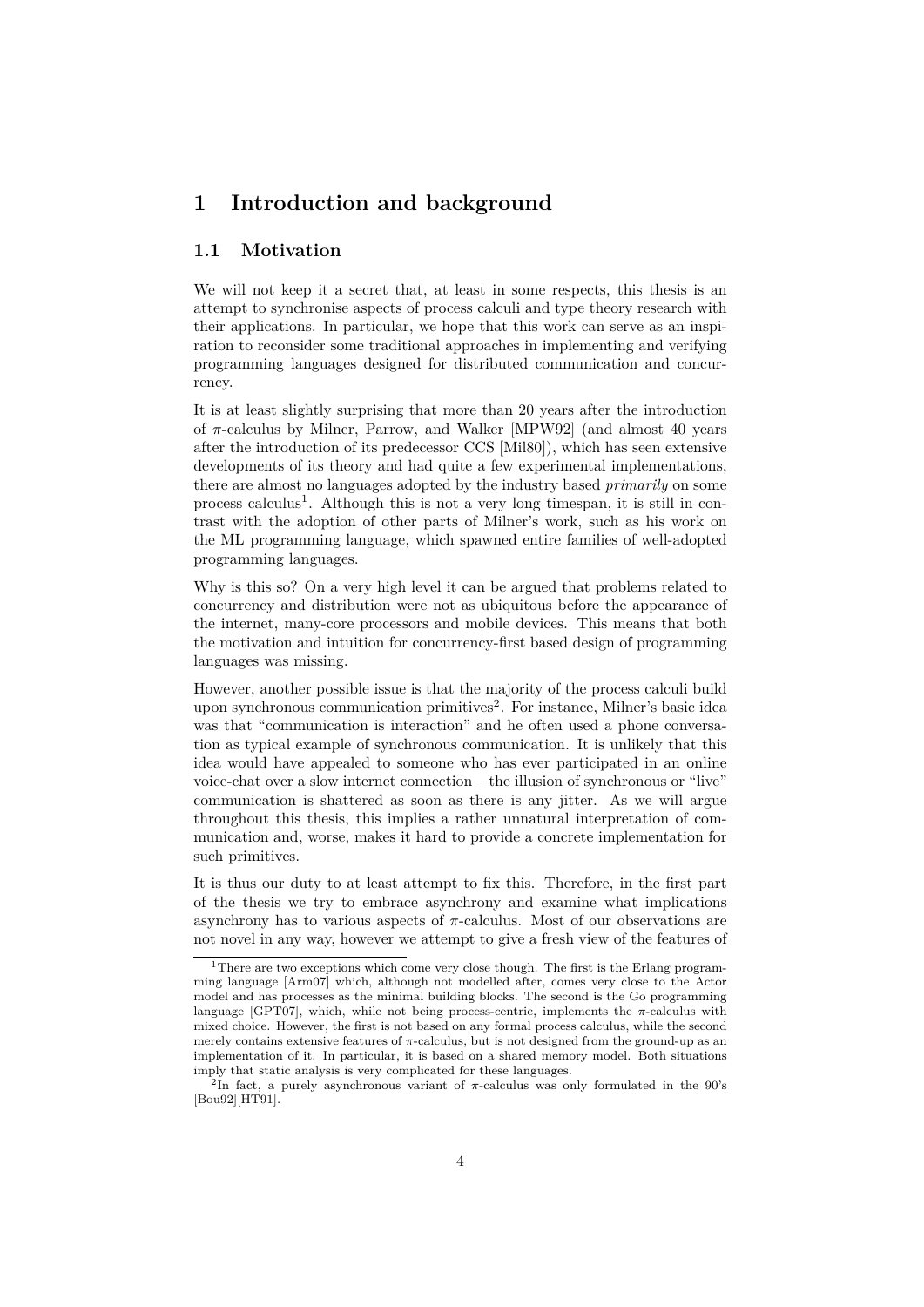*π*-calculus in terms of their feasibility for a fully distributed implementation. As we later argue, this at least partially coincides with the degree of *distributability* of a process calculus.

A similar issue due to the synchronous foundations re-appears when we investigate options for achieving provable safety guarantees of distributed programs (in languages based on process calculi). A state of the art technique for achieving this is equipping process calculi with so-called Session Type systems. In here we discover an interesting phenomena: although Session Type systems were initially applied to synchronous calculi, there appears to be a trend in shifting to calculi where communication is asynchronous, but preserves message order. It is a tempting challenge to align and exploit this observation by identifying a suitable flavour of  $\pi$ -calculus and endowing it with an appropriate kind of Session Type system, which is what we do in the second part of the thesis.

## <span id="page-5-0"></span>**1.2 Basic notions of concurrency and distribution**

Before we proceed with any technical considerations, it is good to fix terminology to avoid unnecessary confusion about the subject matter. For this purpose, we recall some standard notions from distributed systems theory.

#### <span id="page-5-1"></span>**1.2.1 Asynchrony and causality**

Informally, *synchrony* vs. *asynchrony* refers to the distinction of two actions happening instantaneously and with some (finite) delay. In practice, this usually means "within a negligible time-frame" and "with an observable delay" respectively.

In the setting of concurrency theory and communicating systems we are usually concerned with the asynchrony (or synchrony) of *message delivery*. In fact, one can describe the *degree* of (a)synchrony of a message passing system, by considering the possible observations (regarding message input or output) that can be made. For the sake of providing a more formal description, we assume a system of named processes which communicate via message-passing over some abstract communication medium. Moreover, a partial ordering ("global time") of events is assumed and for simplicity we assume that in the following text all input actions, or *receives*, happen within a single process. Usually, 4 degrees of asynchrony are identified, which form the following (strict) hierarchy<sup>[3](#page-5-2)</sup>:

- **Asynchronous** A system is said to be (fully) asynchronous if there are no constraints on message delivery (except that message input and output should respect the arrow of time). Most importantly, the event of message reception can happen at any later point in time than the output event.
- **FIFO-order** FIFO stands for First-In First-Out and is used to denote the fact that, within a channel, messages *between two processes* are received in the same order they were output. It is implicitly assumed that there is some

<span id="page-5-2"></span><sup>&</sup>lt;sup>3</sup>This hierarchy and its properties are excellently described in the paper "Synchronous, Asynchronous, and Causally Ordered Communication" [\[CMT96\]](#page-68-2) to which we refer the reader to for examples and additional details.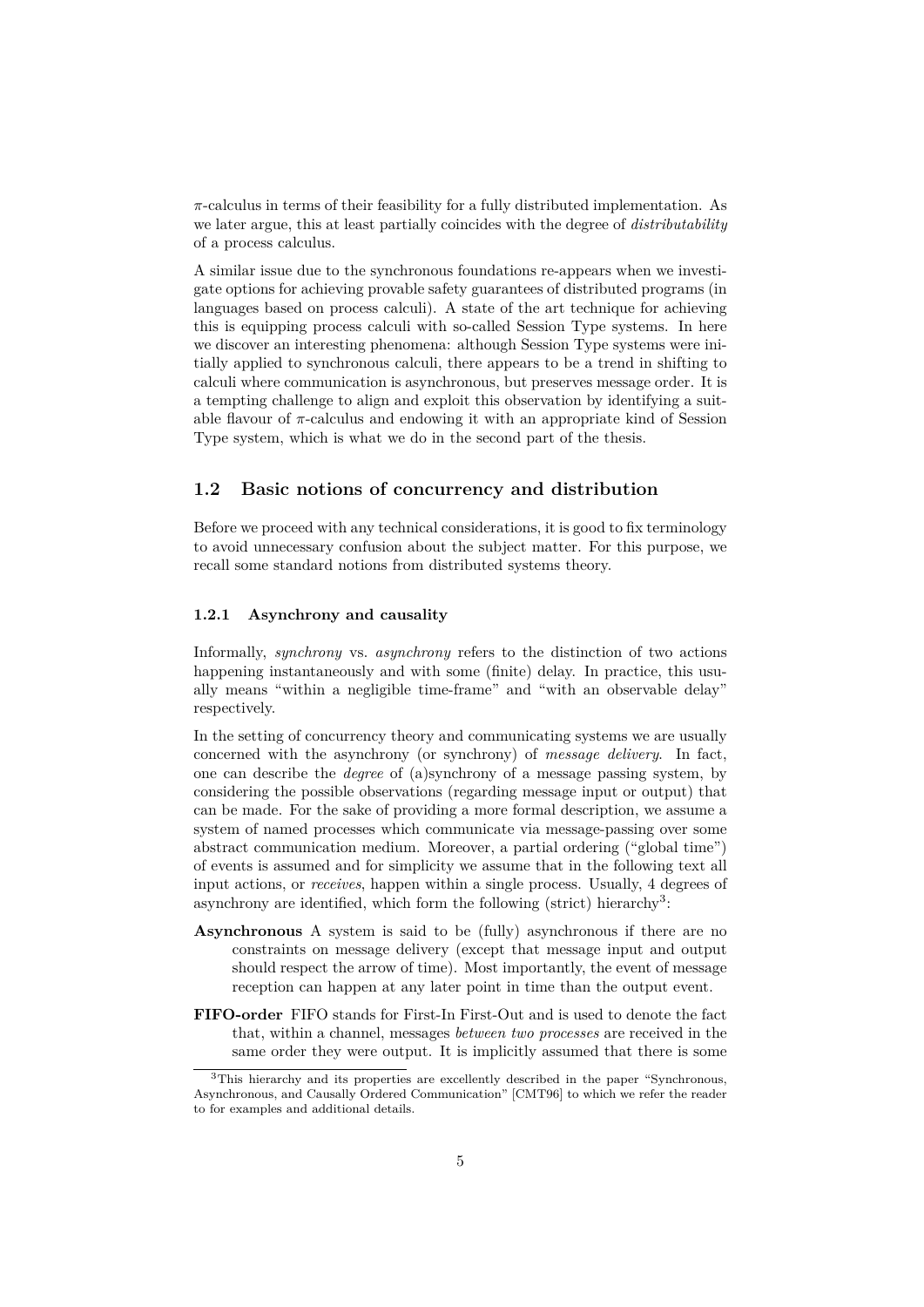kind of communication *buffer*, or more specifically a *queue*, in-between the processes, which preserves the message order.

**Causally-ordered** Communication is said to be causally-ordered when the order of message inputs (within a single process) always respects the order of outputs (of potentially more than one process) with respect to the global time. This can be understood as a strengthening of FIFO-ordering, where we generalise the preservation of the order of outputs of a single process to preservation of outputs among *all* processes. In practice this means that even if two completely unrelated processes send messages to the same process, the order of inputs must preserve the ordering of these output actions according to the global time.

#### **Synchronous** From [\[Bou87\]](#page-67-2):

A system has synchronous communications if no message [. . . ] can be sent along a channel before the receiver is ready to receive [...] on the channel. For an external observer, the transmission then looks instantaneous and atomic. Sending and receiving a message correspond in fact to *the same event*.

#### (Emphasis added.)

In other words, communication can be said to be synchronous if no other action can happen (strictly) in-between the input and output of a message.

When described in this way, it is clear that asynchronous communication is the least constrained type and therefore represents the largest class of communication systems, while synchronous communication is on the opposite end of the spectrum. On the other hand, synchronous communication provides the strongest *guarantees* about message delivery and is therefore intuitively the most powerful framework (in terms of absolute expressiveness). In fact, as we will later discuss, synchronous *process calculi* with certain features are strictly separated from asynchronous calculi. In particular, this means that certain communication protocols which can be expressed in synchronous calculi, cannot be expressed in asynchronous ones.

The natural question here, which we will examine in further sections more concretely in the context of  $\pi$ -calculus, is: when formally modelling distributed systems, what degree of asynchrony should be assumed? Clearly, very often the answer depends on the problem domain, however it is is still a pressing question if we are interested in some foundational theory of communication.

Process algebraists tend to choose one of the two extremes: fully synchronous or fully asynchronous communication, with a visible preference for the former option. Undoubtedly, these are sane options. However, in distributed systems research, a preference for the latter can be observed, mostly because it reflects usual constraints occurring in applications. Nevertheless, it can also be observed that, if stronger delivery guarantees are needed, quite often FIFO delivery is assumed.

The author of this thesis believes that FIFO-ordered communication is a very 'optimal' assumption in terms of balance between the added strength to the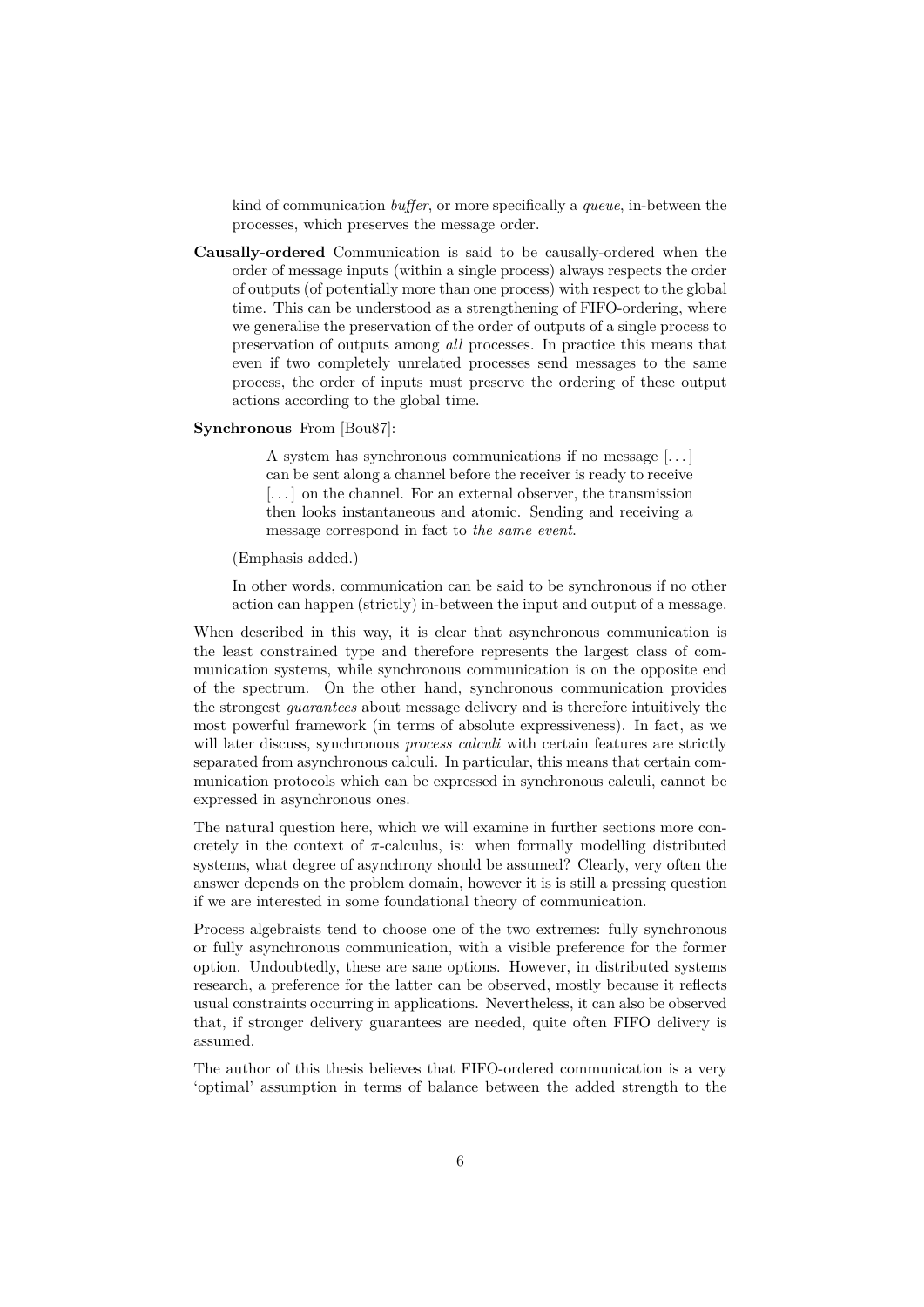formal framework and its applicability. Philosophical arguments aside, FIFOordered communication can be identified as an *upper-bound* on the guarantees which can be provided in a distributed setting, without requiring global coordination.

Intuitively, fully asynchronous message delivery can be interpreted as "communication via bags": the messages output by one process are put in a bag and later retrieved from the bag by another process. The order in which the messages are fetched from the bag is therefore completely undetermined and there is no need for some global entity to maintain some invariants about how multiple processes interact with the bag[4](#page-7-0) . This interpretation is well-known to process algebraists and can be formally shown to be precise [\[BPV08\]](#page-67-3).

Similarly, FIFO-ordered communication can be interpreted as communication via queues or via belts: a sent message is queued up and can only be retrieved after all the messages in front of it are processed. As long as messages from one queue are retrieved by a *single* process, there is also no need for processes to coordinate when communicating. Note that, once again, the queue does not have to exist as some centralised component in the system (which would defeat the claim that this type of communication does not require coordination): it is sufficient that, for example, the sender tags the messages with: 1) his own (unique) name and; 2) a sequence number. In that case, the receiver can simply buffer the messages locally so that they are processed in their output sequence order.

Note that there is no such mechanism for causally-ordered delivery: since processes execute at independent paces and by assumption share no state (including separate processor clocks), given two messages sent by two different processes, there is no way to determine which of them sent the message first without either: a) them communicating with each other to resolve the ambiguity or; b) sending itself relying on some coordinator that determines which of the processes is the first to send the message.

Given these observations, it is then not surprising at all that the most popular network transport protocol – TCP [\[Ste93\]](#page-71-0) – provides exactly FIFO-ordered delivery guarantees. Moreover, the universal presence of TCP in computer networking settings implies that theoretical work assuming FIFO delivery is very easy to implement in a wide range of practical environments.

Curiously, FIFO-ordered delivery has been examined very little in the setting of process calculi, mostly because it has been argued that FIFO communication can be simulated via intermediate queue processes. However, in many ways this is an overly simplistic view that fails to harvest the benefits of such assumptions. In particular, later we will show that "naively" adding FIFO-ordering to  $\pi$ -calculus results in quite an unpleasant formal system. We therefore think that an indepth analysis of the theory of process calculi communicating using explicitly FIFO-ordered mediums could be very fruitful.

<span id="page-7-0"></span><sup>4</sup> If the word 'bag' implies central coordination to you, you can replace it with the word 'ether'.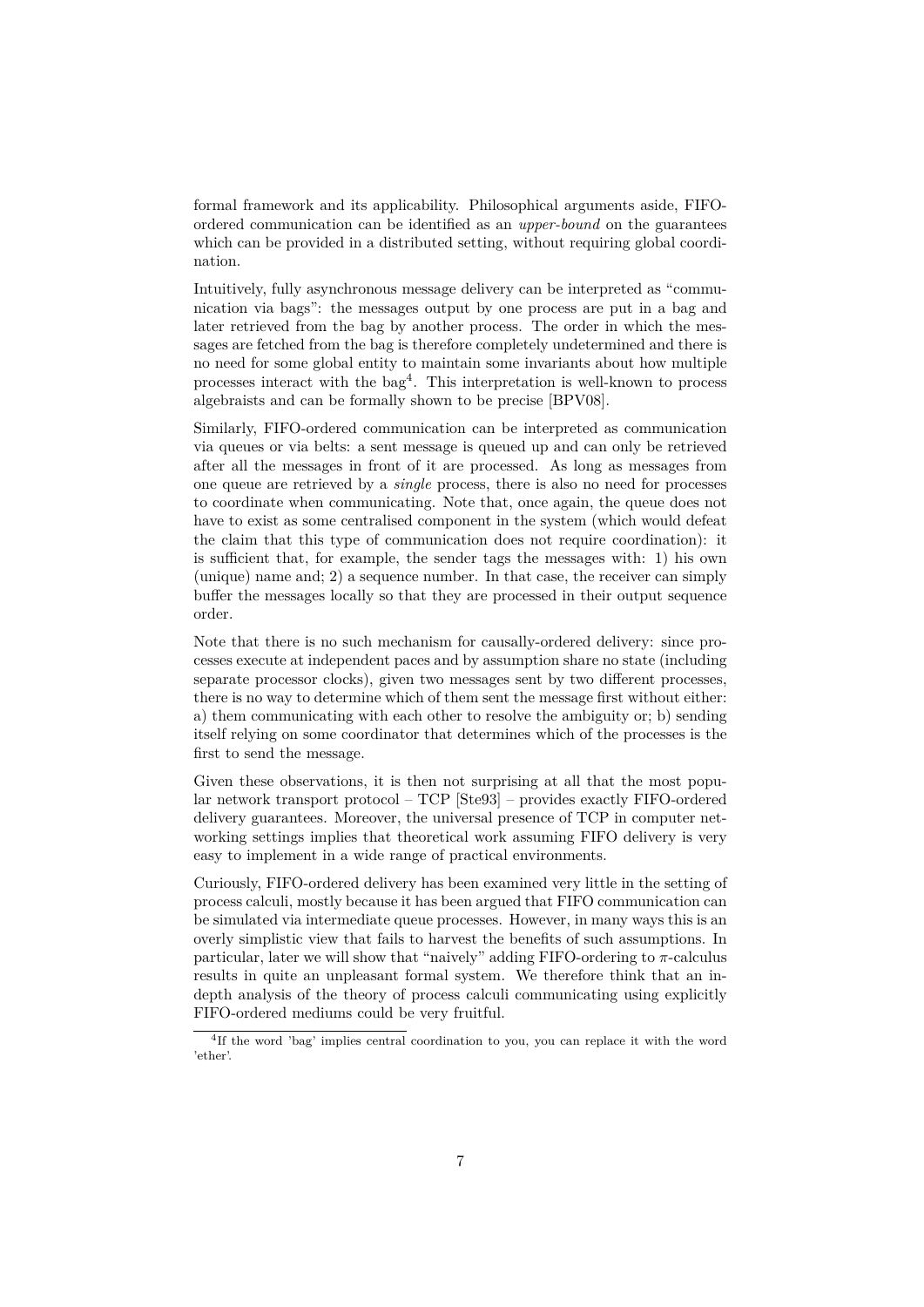### <span id="page-8-0"></span>**1.3 Process calculi**

We now take a look at the formal approaches to modelling communication and distributed process systems. Many formalisms have been proposed for this task: Petri nets [\[Pet62\]](#page-71-1), Kahn process networks [\[Kah74\]](#page-69-2), trace theory [\[Maz86\]](#page-70-3) and communicating finite-state machines [\[BZ83\]](#page-67-4) to name a few of the most wellknown ones. All of these formalisms have been studied extensively and all of them were successfully applied in solving real-world problems.

There is one more branch which stands out for its enormous success in computational contexts and applications – *process calculi* or *process algebras*. Process calculi form a diverse family of formalisms, which share in common an algebraic formulation that permits equational reasoning. Moreover, most of the process calculi aim to describe fully concurrent models of computation and therefore operate by means of message passing on *names* or *channels*, which are the only shared 'component' between processes.

The most well known process calculi are Hoare's Communicating Sequential Processes (CSP, [\[Hoa78\]](#page-69-3)), Bergstra and Klop's Algebra of Communicating Processes (ACP, [\[BK84\]](#page-67-5)) and Milner's Calculus of Communicating Systems (CCS, [\[Mil80\]](#page-70-2)), which was later developed into the  $\pi$ -calculus [\[Mil99\]](#page-70-4). The developments of these calculi were greatly influenced by each other, however they did not converge into some unified framework. In fact, attempts to precisely describe the relative expressiveness of these calculi continue up to this day and different process algebraists have different opinions ([\[Par14\]](#page-71-2), [\[Gor10\]](#page-69-4), [\[GGS13\]](#page-68-3), [\[Gla12\]](#page-68-4), [\[Pal03\]](#page-70-5), [\[Par08\]](#page-71-3), [\[Pet12\]](#page-71-4)) about it.

The word *calculus* in both CCS and *π*-calculus reflects Milner's foundational aspirations while developing these theories:

*This is why we call it a "calculus". We dare to use this word by analogy with Leibniz's differential calculus; the latter — incomparably greater — is based upon continuous mathematics, while the π-calculus is based upon algebra and logic; but the goal in each case is analysis, in one case of physical systems and in the other case of informatic systems.*

*Moreover, we found that the π-calculus may be significant in a way which we did not fully expect. We are very familiar with basic models of computation; for example, most scientists have heard of Alan Turing's famous "Turing Machine", a very simple device on which anything that's computable can be computed. Is there such a basic model for all discrete interactive behaviour? We don't yet know how to pose this question precisely, but we think of the π-calculus as a tentative step towards such a model.*

(From *Speech by Robin Milner on receiving an Honorary Degree from the University of Bologna* [\[Mil97\]](#page-70-6)).

Milner was inspired<sup>[5](#page-8-1)</sup> by the Actor model  $[Agh86]$  to come up with a formal

<span id="page-8-1"></span><sup>5</sup>From his Turing Award Lecture [\[Mil93,](#page-70-7) p. 86]:

Now, the pure *λ*-calculus is built with just two kinds of thing: terms and variables. Can we achieve the same economy for a process calculus? Carl Hewitt,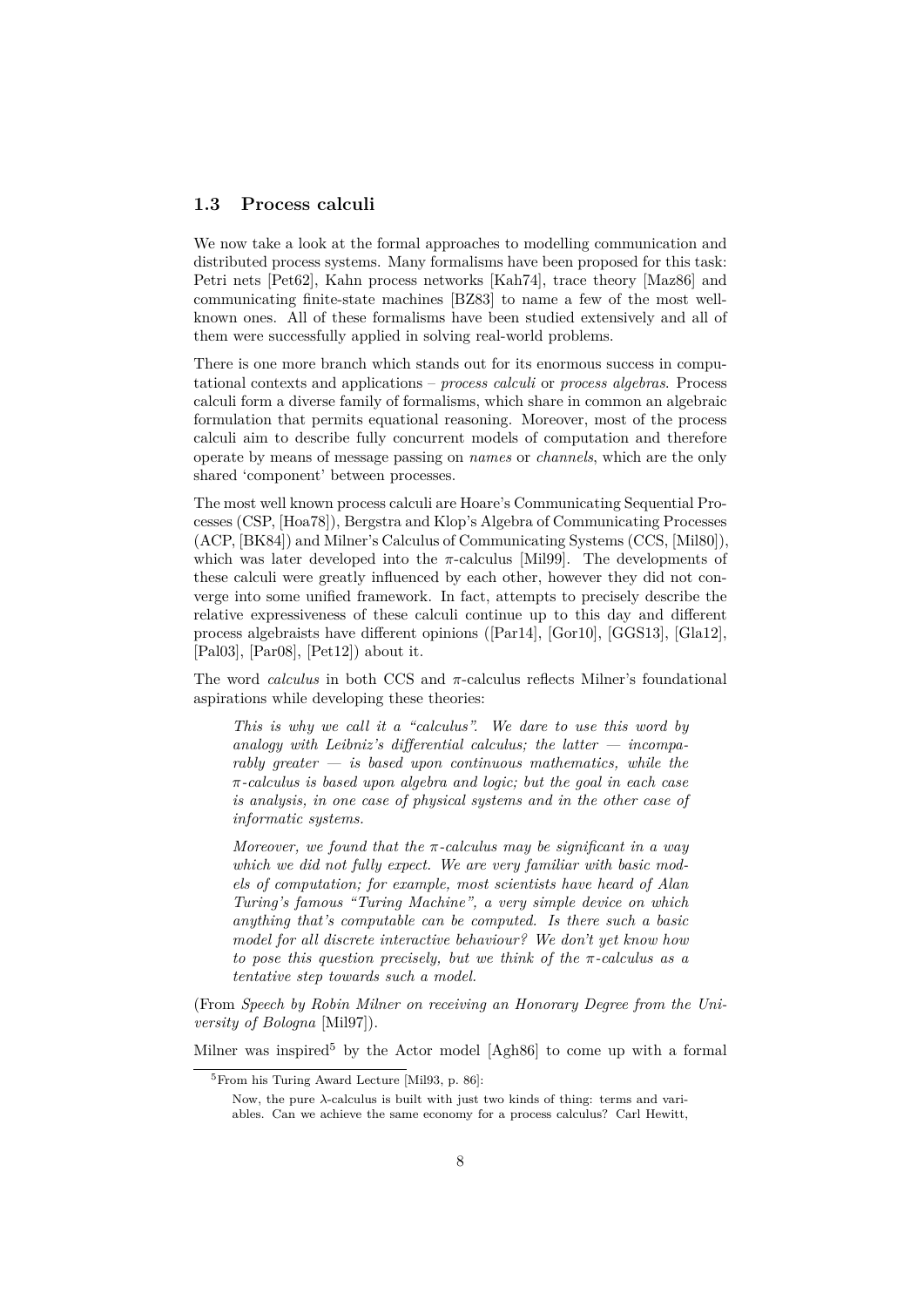language which would be to concurrent computation what  $\lambda$ -calculus is to sequential computation. This culminated in the formulation of the  $\pi$ -calculus, where all the syntactic levels of CCS were collapsed into a single notion of a *name*. Names therefore denote the communication locations (or *channels*), form the objects of the content being communicated and determine the control flow of processes, which allows for a very uniform treatment of processes in the language of *π*-calculus.

Most importantly, the fact that distinguishes  $\pi$ -calculus from other process calculi (and, in fact, most of the previously mentioned formalisms) is the ability to directly express *mobility* by allowing to pass around and communicate over the transmitted names. This is a crucial feature of *π*-calculus which gives it enormous expressive power and which is essential for modelling distributed computing systems with varying topologies and varying local *knowledge*. More over, name passing, when combined with name *restriction*, is also a convenient means of achieving *process abstraction*.

The author of this thesis shares Milner's appreciation of the *λ*-calculus and interests in foundational aspects of communication. Moreover, the mobility feature of  $\pi$ -calculus is essential for describing many fundamental concepts of distributed systems theory, such as problems of consensus and leader-election. Finally, *π*-calculus has quite recently re-appeared in the setting of programming language theory, as the target of Session Typing systems. Due to these reasons, *π*-calculus is a natural fit for our needs and will be the language of our choice for the rest of this thesis.

### <span id="page-9-0"></span>**1.4 Quick introduction to the** *π***-calculus**

In this section we briefly review the main concepts of  $π$ -calculus.

Similarly to how the essence of *λ*-calculus can be said to reside within substitution, which manifests itself via the *β*-reduction rule

$$
(\lambda x.M)N \xrightarrow{\beta} M\{N/x\}
$$

at the heart of the *π*-calculus is the interaction or synchronisation reduction rule

$$
\overline{x}\langle y \rangle.P \mid x(z).Q \longrightarrow P \mid Q\{y/z\}
$$

which exhibits a form of substitution, except that now variables are replaced only by *names*, instead of arbitrary terms.

This rule is understood to mean that two processes running in parallel ('|' is the parallel composition operator) interact, or *synchronise*, if one of them offers an output capability (denoted by  $\langle \overline{x}\langle y \rangle$ <sup>\*</sup>), while the other offers an input capability (denoted by  $x(z)$ ) on the same *name x*. Given such a match of capabilities, the name  $y$  can be communicated from one process to the other, by replacing

with his Actors model, responded to this challenge long ago; he declared that a value, an operator on values, and a process should all be the same kind of thing: an *actor*. This goal impressed me, [..]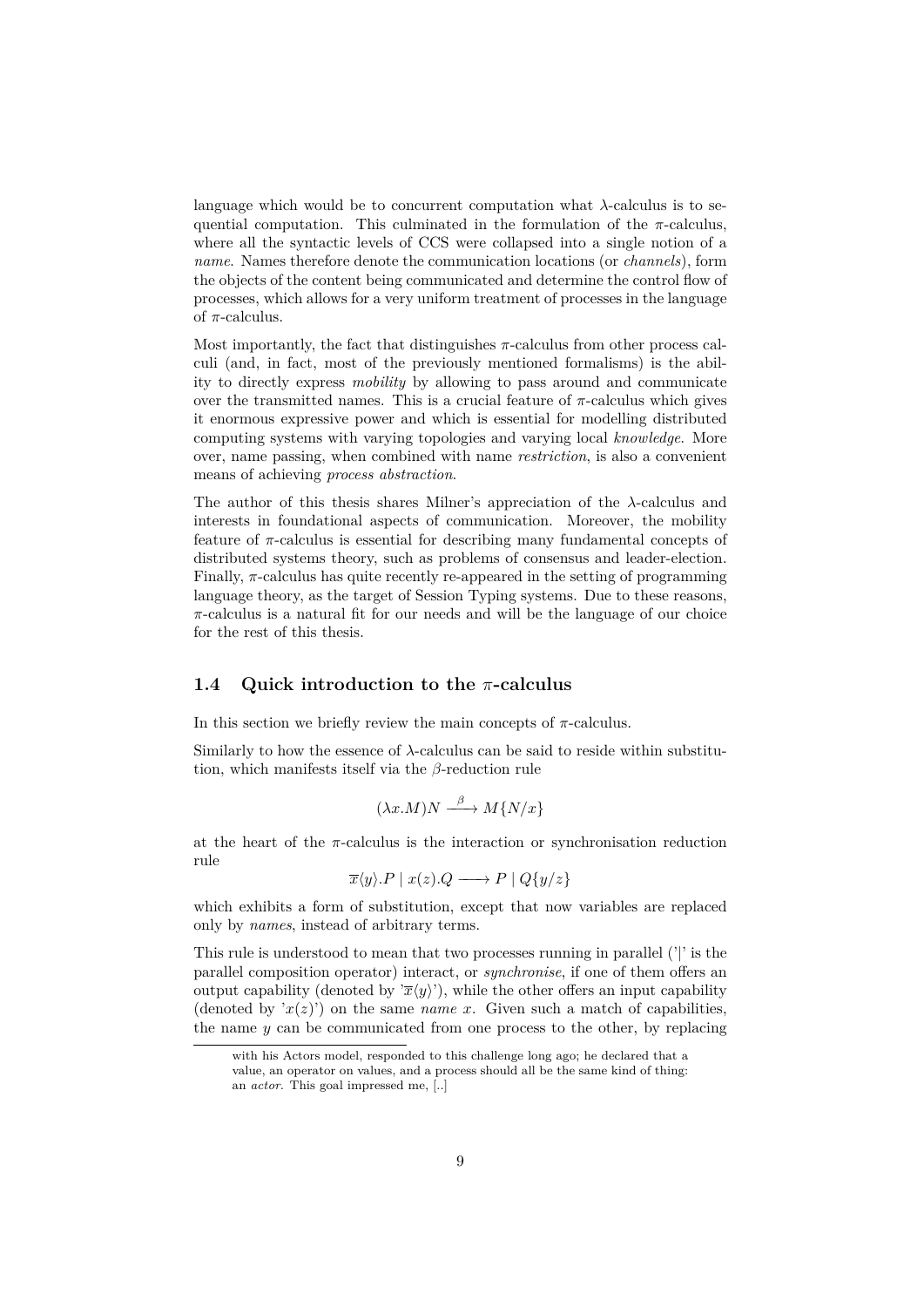#### **Figure 1** Syntax of *π*-calculus

<span id="page-10-0"></span>Names

 $\mathcal{N} = \{a, b, \dots, x, y, \dots\}$ 

Prefixes

 $\pi, \alpha, \beta$  ::=  $\overline{x}\langle y \rangle$  output | *x*(*y*) input

Process syntax

 $P, Q, R$  ::=  $(\nu x)P$  name restriction | *π.P* prefixing |  $P + Q$  choice | *P* | *Q* parallel composition | end empty process | !*P* replication

| *τ* internal action

the bound occurrences (of the name *z*) in the receiving process. The operator '*.*' denotes prefixing or sequencing.

The intuition behind the interaction rule is that in order to communicate, two parallel processes have to first synchronise, at which stage an instantaneous information exchange is performed. Moreover, since this is the only rule which performs substitution, it is 'responsible' for all of the computational content of *π*-calculus as well. To paraphrase Milner: interaction is computation, and *vice versa*.

Another crucial concept of the *π*-calculus is *name* or *scope restriction*, represented by the operator  $\nu$ . The notation  $(\nu y)P$  implies that the name *y* is a *fresh* (or a *new*) name in the process *P*. Read differently, the free name *y* in *P* becomes *restricted* in  $(\nu y)P$ . The freshness or restriction implies that the name *y* is no longer available for any interaction, that is, for any composition  $Q | (\nu y)P$ , no communication can happen via the name *y*. This is also called *hiding* in *π*calculus and is used to achieve a form of abstraction by hiding communication internal to some process. As an example, in

$$
P \mid (\nu x)(\overline{x}\langle y \rangle . Q_1 \mid x(y). Q_2 \mid c(z). Q_3)
$$

the communication over  $x$  is internal to the restricted scope, however  $P$  might still be able to communicate over the channel *c*.

We briefly recall the syntax and reduction semantics of the monadic  $\pi$ -calculus with choice. Our presentation is standard and mostly based on the one in [\[SW01\]](#page-72-0), but to keep the thesis self-contained we explicitly state the definitions we will use throughout it. [Figure 1](#page-10-0) presents the syntax of  $\pi$ -calculus. We let  $\mathcal N$  denote an infinite set of *names*, which we will also call *channels* interchangeably. The operators  $(\nu y)P$  and  $x(y)P$  are both binding occurrences of *y* in *P*. Throughout the thesis we assume Barendregt's variable convention [\[Bar85,](#page-67-7) Definition 2.1.13]: bound variables are assumed to always be distinct from free variables and binders never bind already bound variables in scope. We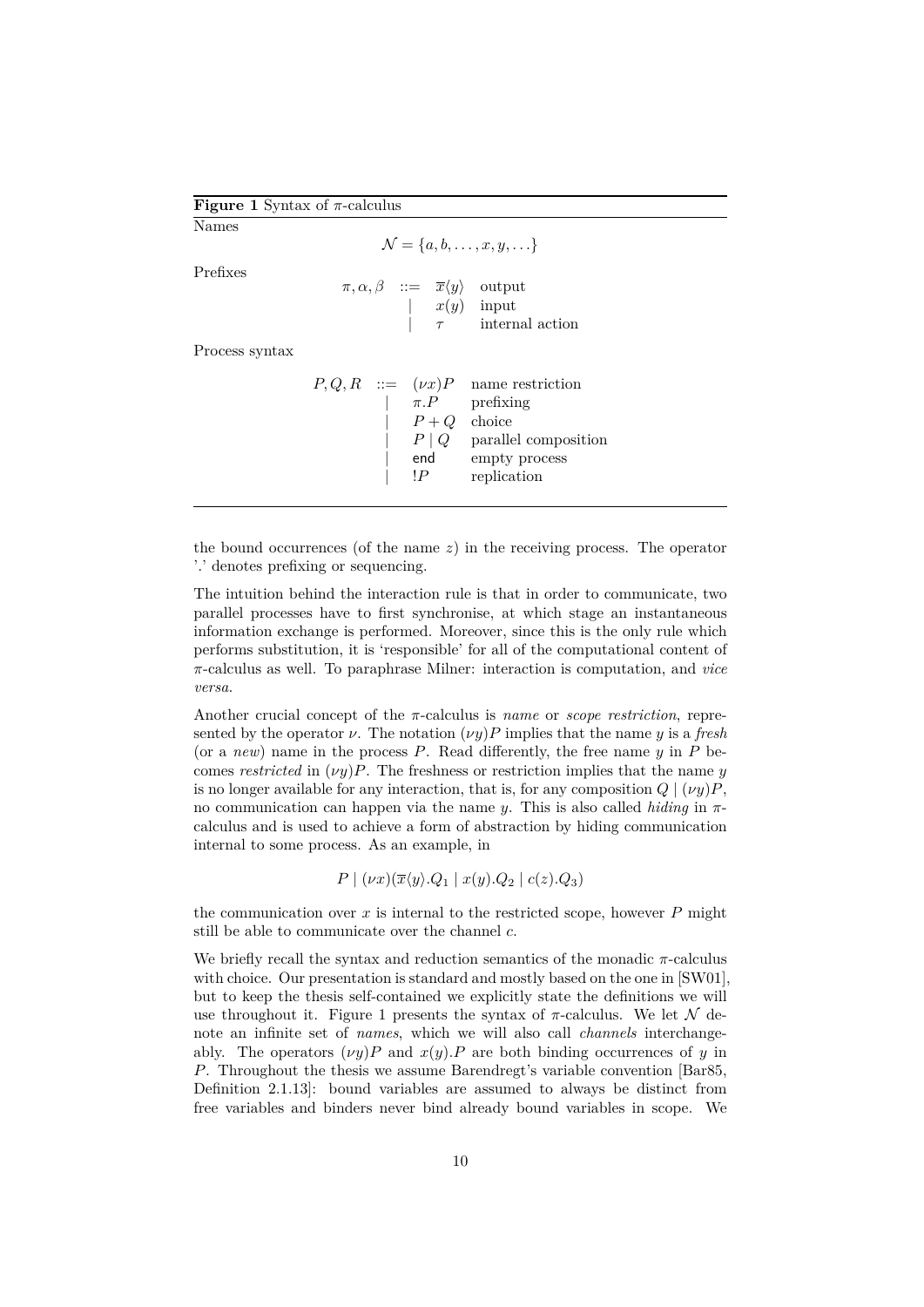<span id="page-11-0"></span>**Figure 2** Structural rules of *π*-calculus

| $P \mid Q \equiv Q \mid P$                                                       | $P + Q \equiv Q + P$             |  |  |  |  |
|----------------------------------------------------------------------------------|----------------------------------|--|--|--|--|
| $P (Q R) \equiv (P Q) R$                                                         | $P + (Q + R) \equiv (P + Q) + R$ |  |  |  |  |
| end $P \equiv P$                                                                 | end + $P \equiv P$               |  |  |  |  |
| $(\nu c)(P \mid Q) \equiv (\nu c)P \mid Q, c \notin \text{fn}(Q)$                |                                  |  |  |  |  |
| $(\nu c)(P+Q) \equiv (\nu c)P+Q, c \notin \text{fn}(Q)$<br>$!P \equiv P \mid !P$ |                                  |  |  |  |  |
| $(\nu c)(\nu c')P \equiv (\nu c')(\nu c)P$                                       |                                  |  |  |  |  |
| $(\nu c)$ end $\equiv$ end                                                       |                                  |  |  |  |  |

<span id="page-11-1"></span>

often omit the termination continuation end and assume the following operator precedence in ascending order: '|', ' $\nu'$ , '+', '!' and '.'. In particular,  $(\nu x)! \pi P + Q \mid R = (\nu x)! (\pi P) + Q \mid R$ .

*π*-calculus processes are considered modulo renaming (*α*-conversion) and the (smallest) congruence relation generated by the structural rules listed in [Fig](#page-11-0)[ure 2.](#page-11-0) The structural rules guarantee that  $\equiv$  is closed under commutative monoid laws for both parallel composition ( $\vert$ ) and sum  $(+)$ , with end as unit. [Figure 3](#page-11-1) presents the *reduction semantics* of *π*-calculus.

A useful fact is the following:

**Definition 1.4.1** (Standard form [\[Mil99,](#page-70-4) Def.. 9.12])**.** A process *P* is said to be in *standard form* if

$$
P = (\nu \vec{n})(P_1 | P_2 | \cdots | P_n | !R_1 | \cdots | !R_m)
$$

where each  $P_i$  is a non-empty sum and all  $R_k$ 's are in standard form already.

**Proposition 1.4.1** (Existence of standard form [\[Mil99,](#page-70-4) Prop. 9.13])**.** *For every process*  $P$ *, there exists a process*  $P'$  *in standard form, such that*  $P \equiv P'$ *.* 

The reduction relation  $\longrightarrow$  is defined as the smallest relation on process terms generated from the rules in [Figure 3.](#page-11-1) Throughout the thesis we will use juxtaposition of relations to denote their composition, for example  $P \longrightarrow \equiv P'$  means that there exists a process  $Q$ , such that  $P \longrightarrow Q$  and  $Q \equiv P'$ . Moreover, we will use the notation  $PR$  to denote that there exists some  $P'$  such that  $PRP'$ . For example,  $P \longrightarrow$  means that  $P$  *reduces*.

Reduction rules only describe the transitions of closed terms. In order to consider the transitions of open terms in arbitrary contexts,  $\pi$ -calculus is equipped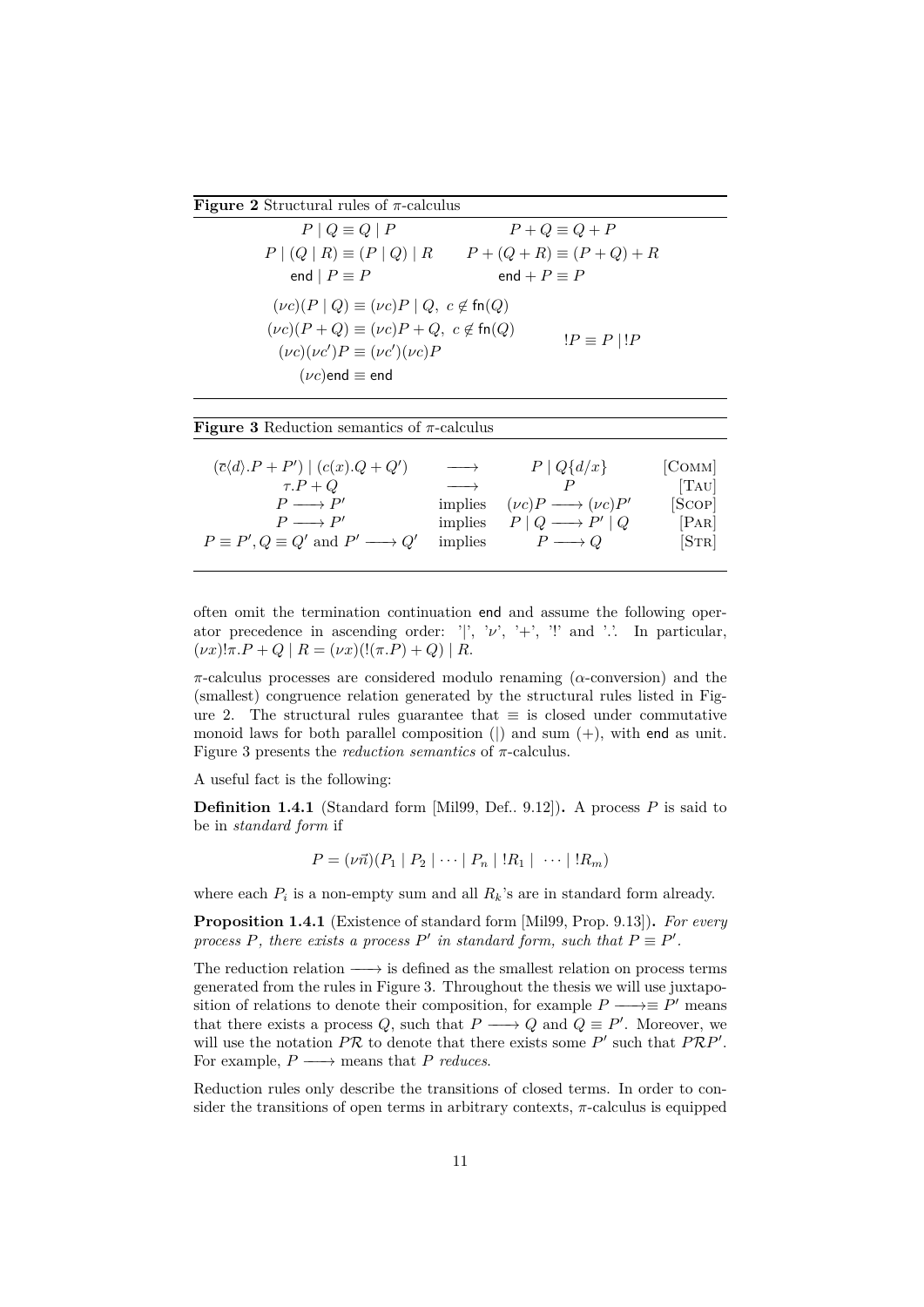with a labelled transition system [\(Figure 4\)](#page-13-0). We re-use the prefix names for transition labels, which are described by the following grammar:

$$
\begin{array}{rcl}\n\alpha & ::= & \overline{x}\langle y\rangle \mid x(y) & -\text{free input/output} \\
\alpha' & ::= & (\nu y)\overline{x}\langle y\rangle & -\text{ bound output} \\
& & | & \alpha \\
\mu & ::= & \alpha' \mid \tau & -\text{action}\n\end{array}
$$

Moreover,  $\alpha$  and  $\overline{\alpha}$  are assumed to denote arbitrary input and output labels respectively. To avoid any confusion, following [\[SW01\]](#page-72-0), we define functions related to names of actions and prefixes:

<span id="page-12-0"></span>**Definition 1.4.2** (Name terminology)**.**

$$
subj(\overline{x}\langle y\rangle) = subj(x(y)) = x \qquad \text{subject}
$$
\n
$$
subj((\nu x)\alpha) = subj(\alpha)
$$
\n
$$
obj(\overline{x}\langle y\rangle) = obj(x(y)) = y \qquad \text{object}
$$
\n
$$
obj((\nu x)\alpha) = obj(\alpha)
$$
\n
$$
fn(\tau) = \emptyset \qquad \text{free names}
$$
\n
$$
fn(\alpha) = {\text{subj}(\alpha), \text{obj}(\alpha)}
$$
\n
$$
fn((\nu x)\alpha) = fn(\alpha) \setminus \{x\}
$$
\n
$$
bn(\tau) = bn(\alpha) = \emptyset \qquad \text{bound names}
$$
\n
$$
bn((\nu x)\alpha) = fn(\alpha) \cap \{x\}
$$
\n
$$
names(\mu) = bn(\mu) \cup fn(\mu) \qquad \text{names}
$$

We use the so-called *early* formulation of the LTS. Since we consider processes modulo structural congruence, we include the rule Cong. This allows us to consider derivations modulo structural congruence and avoid duplicate symmetric left-right rules for Sum, Par, Open and Close.

We recall an important fact about the LTS from [\[SW01\]](#page-72-0), which says that the reduction relation coincides with the *τ* -transitions of the LTS:

**Lemma 1.4.1** (Harmony lemma [\[SW01,](#page-72-0) Lemma 1.4.15])**.**

*1.*  $Q \equiv P \xrightarrow{\mu} P'$  implies  $Q \xrightarrow{\mu} Q' \equiv P'$ 2.  $P \longrightarrow P'$  *iff*  $P \xrightarrow{\tau} Q \equiv P'$ 

The main reason for introducing an LTS is because it permits reasoning about the behaviour of *open* process terms in different contexts. In particular, it enables the definitions of behavioural process equivalences that allow to compare and relate processes in terms of their observable behaviour.

Below we represent a few standard equivalences and related notions which will be used throughout this thesis. We refer the reader to [\[SW01\]](#page-72-0)[\[ACS96\]](#page-66-1)[\[FG05\]](#page-68-5) for extended definitions and in-depth discussions.

**Definition 1.4.3** (One-hole context)**.** A process term *C* with a single occurrence of end replaced by a *hole*, (denoted by [·]) is called a *context* and is denoted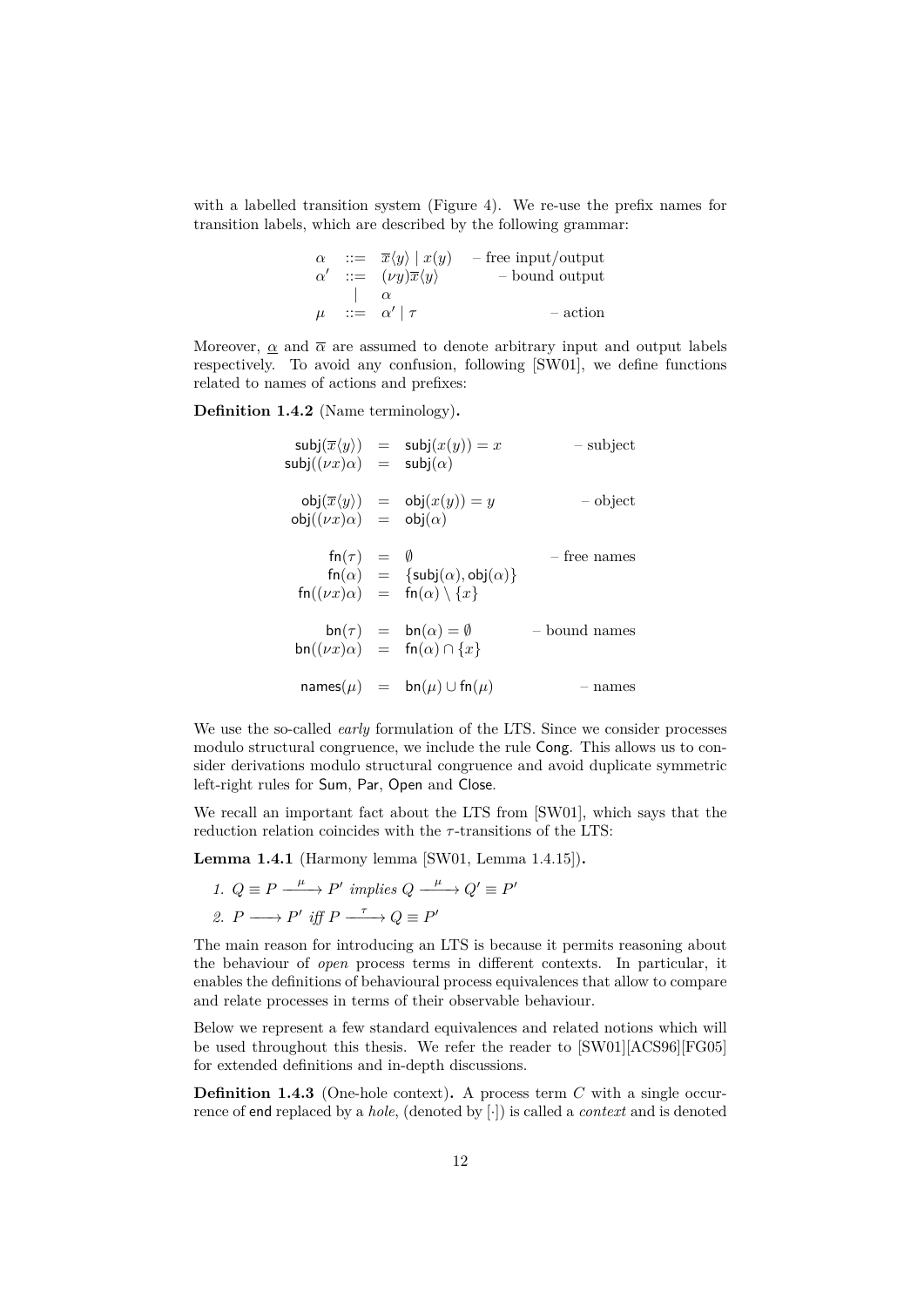# **Figure 4** LTS of *π*-calculus

<span id="page-13-0"></span>
$$
\frac{}{\overline{x}\langle y\rangle.P \xrightarrow{\overline{x}\langle y\rangle} P} \quad \text{(Out)} \quad \frac{}{\overline{x}\langle z\rangle.P \xrightarrow{x\langle y\rangle} P\{y/z\}} \quad \text{(Inp)}
$$
\n
$$
\frac{}{\overline{\tau.P \xrightarrow{\tau} P}} \quad \text{(Tau)} \quad \frac{}{\overline{P \xrightarrow{\mu} P'}} \quad P' \rightarrow P' \quad \text{(Sum)}
$$
\n
$$
\frac{}{\overline{P \xrightarrow{\mu} P'}} \quad \text{bn}(\mu) \cap \text{fn}(Q) = \emptyset \quad \text{(Par)}
$$
\n
$$
\frac{}{\overline{P \xrightarrow{\overline{x}\langle y\rangle} P'}} \quad Q \xrightarrow{x\langle y\rangle} Q' \quad \text{(Comm)} \quad \frac{}{\overline{P \xrightarrow{\overline{x}\langle y\rangle} P'}} \quad \frac{}{\overline{y} \neq x} \quad \text{(Open)}
$$
\n
$$
\frac{}{\overline{P \xrightarrow{\overline{x}\langle y\rangle} P'}} \quad Q \xrightarrow{x\langle y\rangle} Q' \quad z \notin \text{fn}(Q)} \quad \text{(Close)}
$$
\n
$$
\frac{}{\overline{P \xrightarrow{\mu} P'}} \quad Q \xrightarrow{x\langle z\rangle} Q' \quad z \notin \text{fn}(Q)} \quad \text{(Close)}
$$
\n
$$
\frac{}{\overline{P \xrightarrow{\mu} P'}} \quad z \notin \text{names}(\mu) \quad \text{(Case)}
$$
\n
$$
\frac{}{\overline{P \xrightarrow{\mu} P'}} \quad z \notin \text{names}(\mu) \quad \text{(Res)}
$$
\n
$$
\frac{}{\overline{P \xrightarrow{\mu} P'}} \quad P \rightarrow Q \quad Q \equiv Q' \quad \text{(Cong)}
$$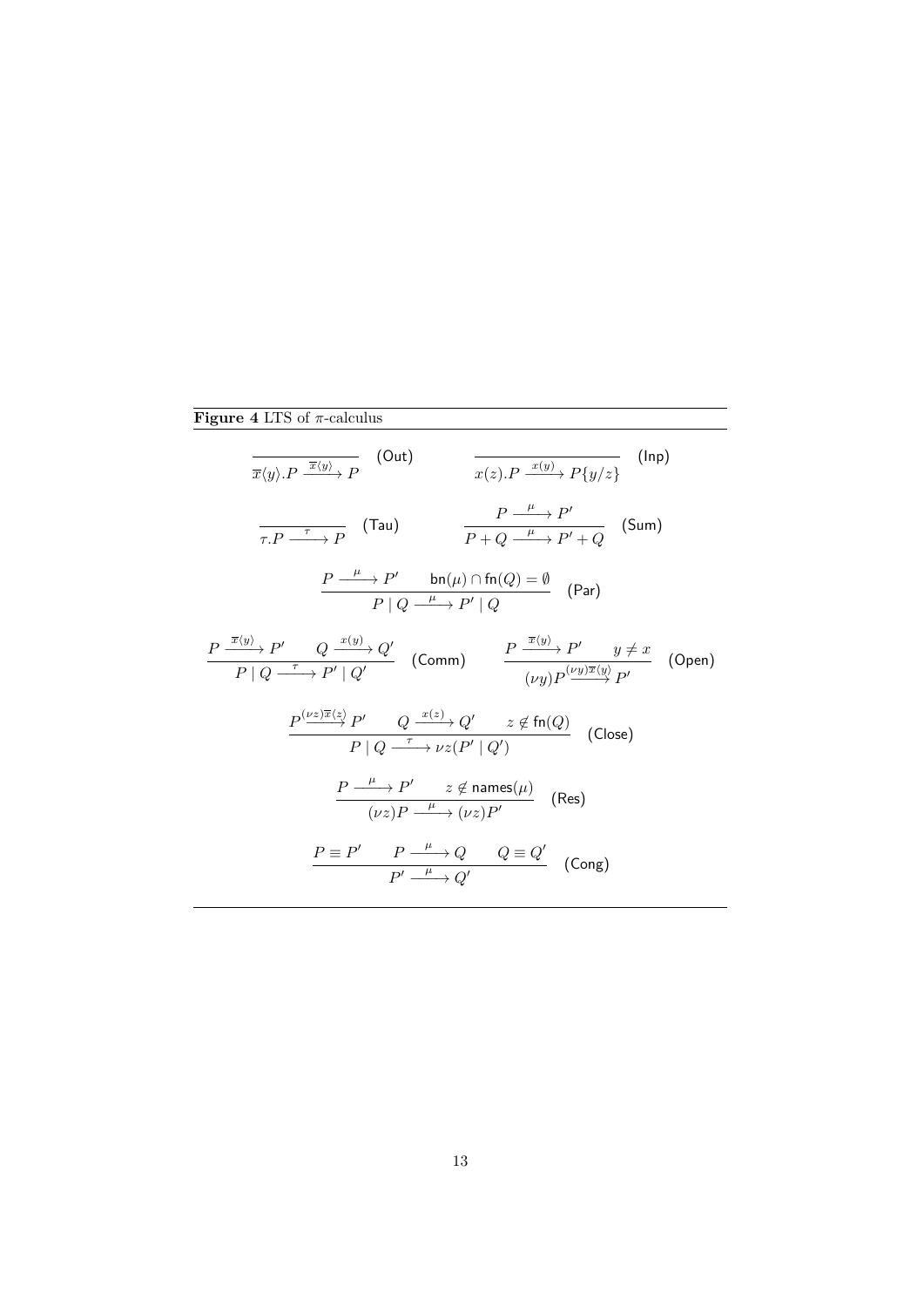by  $C[\cdot]$ . Contexts can be applied (notation  $C[A]$ ) to other contexts and process terms, which results in the hole being replaced by the subject and produces new contexts or terms.

For example, from  $(\nu y)(\overline{x}\langle y \rangle)$  end | end) we can obtain the contexts  $C[\cdot]$  =  $(\nu y)(\overline{x}\langle y\rangle)[\cdot]$  | end) and  $C'[\cdot] = (\nu y)(\overline{x}\langle y\rangle)$  end | [·]). They can then be composed via application, e.g.  $C[C'|P]] = (\nu y)(\overline{x}\langle y \rangle \ldotp (\nu y)(\overline{x}\langle y \rangle \ldotp \text{end} \mid P) | \text{end}).$ 

**Definition 1.4.4** (Strong bisimilarity)**.** Strong bisimilarity is the largest symmetric relation,  $\sim$ , such that whenever *P*  $\sim$  *Q*, then *P*  $\stackrel{\mu}{\longrightarrow}$  *P'* implies  $Q \xrightarrow{\mu} Q'$  and  $P' \sim Q'$ .

**Definition 1.4.5** (Strong barbed bisimilarity)**.** Strong barbed bisimilarity is the largest symmetric relation,  $\stackrel{\bullet}{\sim}$ , such that whenever  $P \stackrel{\bullet}{\sim} Q$ , then

- 1. If  $P \xrightarrow{\alpha_1}$  then  $Q \xrightarrow{\alpha_2}$  where  $\mathsf{subj}(\alpha_1) = \mathsf{subj}(\alpha_2)$ .
- 2.  $P \longrightarrow P'$  implies  $Q \longrightarrow Q'$  and  $P' \stackrel{\bullet}{\sim} Q'$ .

**Definition 1.4.6** (Strong barbed equivalences)**.** Two processes *P*, *Q* are *strong barbed equivalent*,  $P \simeq Q$ , if  $P | R \sim Q | R$  for all  $R$ .

**Definition 1.4.7** (Strong barbed congruence)**.** Two processes *P*, *Q* are *strong barbed congruent*,  $P \simeq^c Q$ , if for all contexts *C*,  $C[P] \sim C[Q]$ .

The term *strong* in the above definitions refers to the fact that they are based on one-step transitions. That is, if we consider the above definitions as bisimulation games, then the defender has to reach a matching state via a single transition.

However, as reductions or *τ* -transitions are considered to be internal or hidden, it makes sense to ignore them and allow the defender to perform extra internal reductions. This leads to the notions of weak transitions and weak bisimilarities.

**Definition 1.4.8** (Weak reduction and weak transition)**.** Define the

**Weak reduction** relation  $\implies$  as the reflexive transitive closure of the reduction relation  $\longrightarrow$ , i.e.

 $\implies$  =  $\longrightarrow^*$ 

**Weak transition** relation  $\Longrightarrow^{\mu}$  as

 $\stackrel{\mu}{\Longrightarrow}$  =  $\stackrel{\mu}{\Longrightarrow}$   $\stackrel{\mu}{\Longrightarrow}$ 

Using these relations, we can define the respective weak versions of the equivalences above, denoted by  $\approx$ ,  $\stackrel{\bullet}{\approx}$  and  $\cong$  and  $\cong^c$ , where in the bisimulation game the defender can respond using weak transitions rather than strong ones. We only present weak bisimilarity as an example:

**Definition 1.4.9** (Weak bisimilarity)**.** Weak bisimilarity is the largest symmetric relation,  $\approx$ , such that whenever  $P \approx Q$ , then  $P \xrightarrow{\mu} P'$  implies  $Q \xrightarrow{\mu} Q'$ and  $P' \approx Q'$ .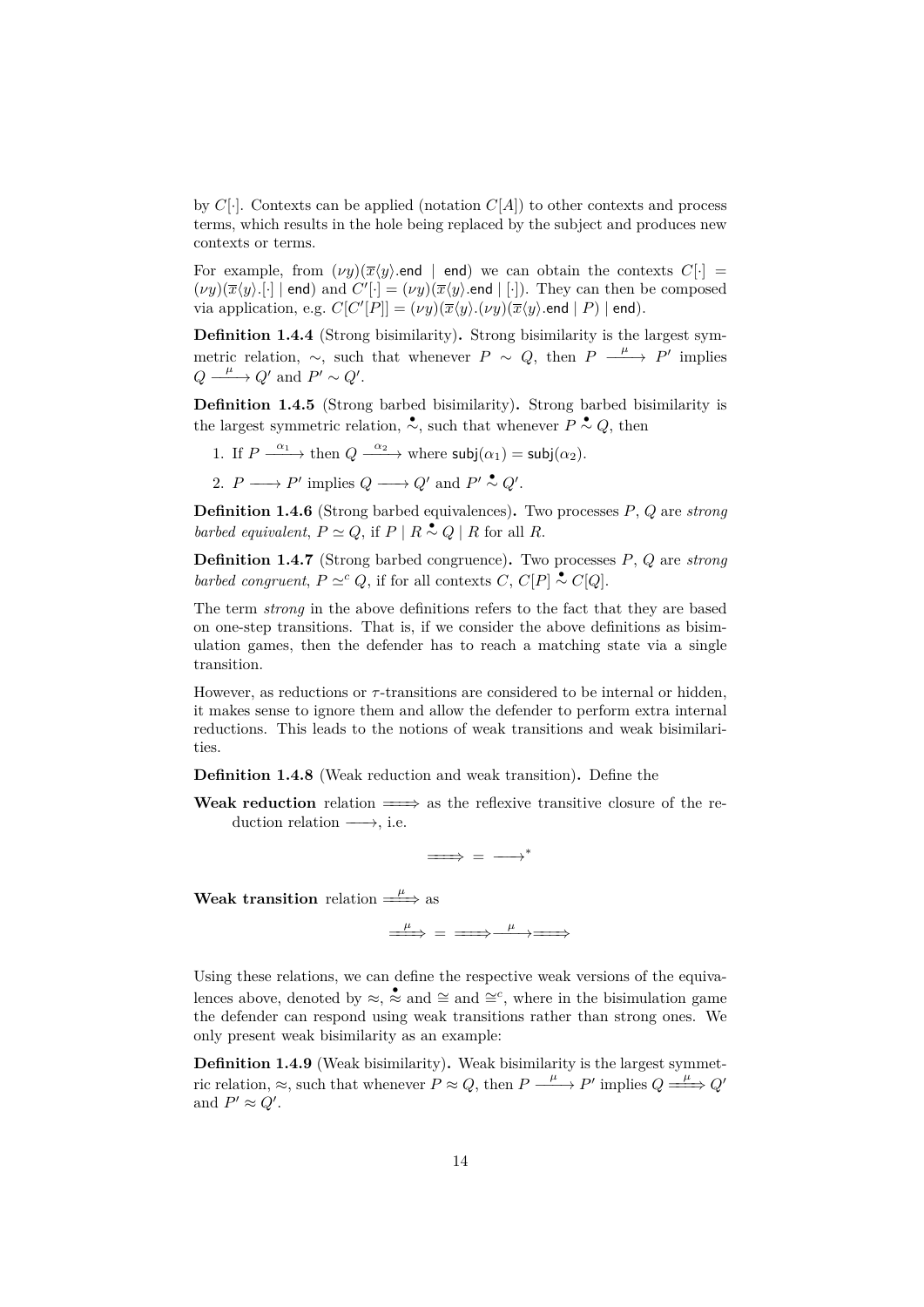For example, the processes  $P = \overline{x}\langle y \rangle$  and  $Q = (\nu z)(\overline{z}\langle o \rangle | z(u).\overline{x}\langle y \rangle)$  are weakly barbed congruent, but not even strongly bisimilar.

### <span id="page-15-0"></span>**1.5 The many faces of** *π***-calculus**

We now attempt to dissect  $\pi$ -calculus into its core building blocks in order to, first of all, gain a deeper understanding of their significance, but also to follow our wish to identify a minimal sub-calculus with sufficient expressive power. Most of the observations in this section are not novel in any way and only summarise a vast collection of different approaches at comparing variants of the *π*-calculus.

As already hinted at previously, a fascinating fact about the  $\pi$ -calculus is the power of its name restriction operator. In particular, it permits a very powerful form of abstraction, which allows to encode or simulate many of the stronger *π*-calculus primitives inside its weaker sub-calculi. To continue our parallel with *λ*-calculus, one can compare this situation with, for example, including boolean conditionals and natural numbers as primitive constructs versus simulating them via their Church-encodings.

The variant of  $\pi$ -calculus described in the previous section is known in the literature as  $\pi$ -calculus with (free) choice, which we will denote as  $\pi_{fc}$ . Below we present a few of the most well known sub-calculi of  $\pi_{fc}$ , together with some extensions. We now give their brief descriptions and later discuss the relations between them in the next section.

#### **The (guarded) mixed-choice** *πmc***-calculus**

The (guarded) mixed-choice calculus is obtained from  $\pi_{fc}$  by requiring all summands in process sums to be *guarded* (i.e. prefixed) by an input or output action. This introduces a single syntactic restriction that  $P = P_1 + P_2$  implies  $P \equiv$  $\alpha.P + \beta.Q$ , where  $\alpha$ ,  $\beta$  are either input or output prefixes. In particular,  $\tau$ prefixing and unprefixed summands are disallowed. The word *mixed* refers to the fact that both input and output prefixes can appear as part of the same sum.

Guardedness is an important notion in process algebras and becomes particularly important when considering recursive processes. In short, making every summand guarded ensures that branch choices are always observable. In many settings, this greatly simplifies provability of termination and progress by reducing these issues to productivity of the terms.

#### **The separate-choice** *πsc***-calculus**

The separate-choice calculus is a restriction of  $\pi_{mc}$  where all prefixes in a sum must be of the same kind, i.e. every sum consists of either only input-guarded or only output-guarded summands.

#### **The input-guarded choice** *πic***-calculus**

 $\pi_{ic}$  is a sub-calculus of  $\pi_{sc}$  in which only input-guarded sums are permitted.

#### The choice-free  $\pi_{nc}$ -calculus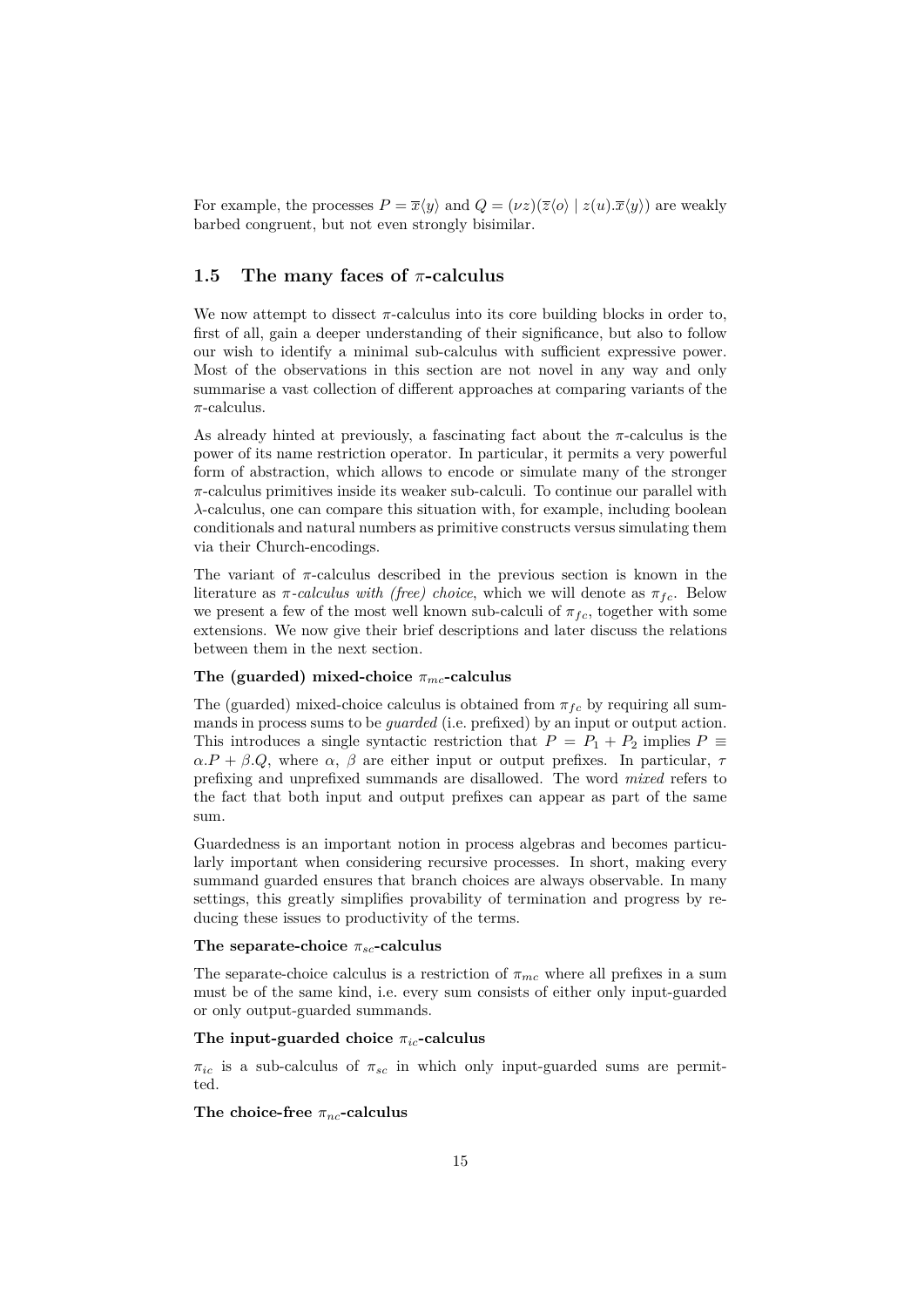$\pi_{nc}$  is the sub-calculus of  $\pi_i c$  which contains no sum operation at all.

#### **The asynchronous** *πa***-calculus**

The asynchronous  $\pi_a$  calculus deserves a slightly more elaborate description, because although it is a very straightforwardly defined sub-calculus of  $\pi_{nc}$ , its overall flavour and theory is very different from the synchronous variants of *π*-calculus.

Viewed as a message-passing system, the *π*-calculus is a model of *synchronous* communication. This can be seen from the reduction rules, in particular the rule [Comm] implies that sending and receiving is an instantaneous operation, which means message delivery is synchronous according to the classification in [subsubsection 1.2.1.](#page-5-1)

One way to simulate asynchrony in  $\pi$ -calculus is to perform communication between processes via intermediate buffers. In the case where a channel is only shared between two processes, one can split the channel into two input and output channels and represent the (asynchronous) buffer as a replicated process which forwards messages from the output part to the input part. Then the usual instantaneous communication happens in multiple steps:

$$
\overline{x_o}\langle y \rangle \cdot P \mid x_i(z) \cdot Q \mid !x_o(z) \cdot \overline{x_i}\langle z \rangle \longrightarrow P \mid x_i(z) \cdot Q \mid !x_o(z) \cdot \overline{x_i}\langle z \rangle \mid \overline{x_i}\langle y \rangle
$$
  

$$
\longrightarrow P \mid Q\{y/z\} \mid !x_o(z) \cdot \overline{x_i}\langle z \rangle
$$

Note that after the first reduction, *P* could, for example, output another message  $y'$  on the channel  $x_o$  and it could be received by  $Q$  before the name  $y$ , because interaction with any of them would be possible. This shows that such an encoding simulates asynchronous message delivery according to the specification in [subsubsection 1.2.1.](#page-5-1)

This example provides a hint on how to obtain a sub-calculus of  $\pi_{nc}$ , such that *all* communication is asynchronous. In fact, buffers are not even needed: due to the uniform nature of  $\pi$ -calculus, messages-in-transit can be represented as "atomic" processes which need to be interacted with themselves, such as  $\overline{x_i}\langle y \rangle$ in the above example. It was first observed by Honda and Tokoro that it is sufficient to forbid output prefixing in order to obtain a fully asynchronous subcalculus of  $\pi_{nc}$  [\[HT91\]](#page-69-1). Namely, in  $\pi_a$  instead of output prefixing, we only have output actions  $\overline{x}\langle y \rangle$ .

Surprisingly, this simple restriction is sufficient to model asynchronous communication, without making any further changes to the reduction or transition semantics. However, the behavioural flavour of  $\pi_a$  is very different from the synchronous variants. First of all, output guarded sums no longer exist because output prefixing is not available and, in fact, only input-guarded sums are considered justifiable in  $\pi_a$ . In fact,  $\pi_a$  is normally presented as a sub-calculus of *πnc*, i.e. without any sums at all. We postpone the discussion of sums in the context of  $\pi_a$  until later.

One source of differences in the theory of  $\pi_a$  is that the processes equivalences used for synchronous  $\pi$ -calculus calculi are not suitable for  $\pi_a$ . Instead, a "natural" process equivalence is considered to be induced by the following bisimilarity.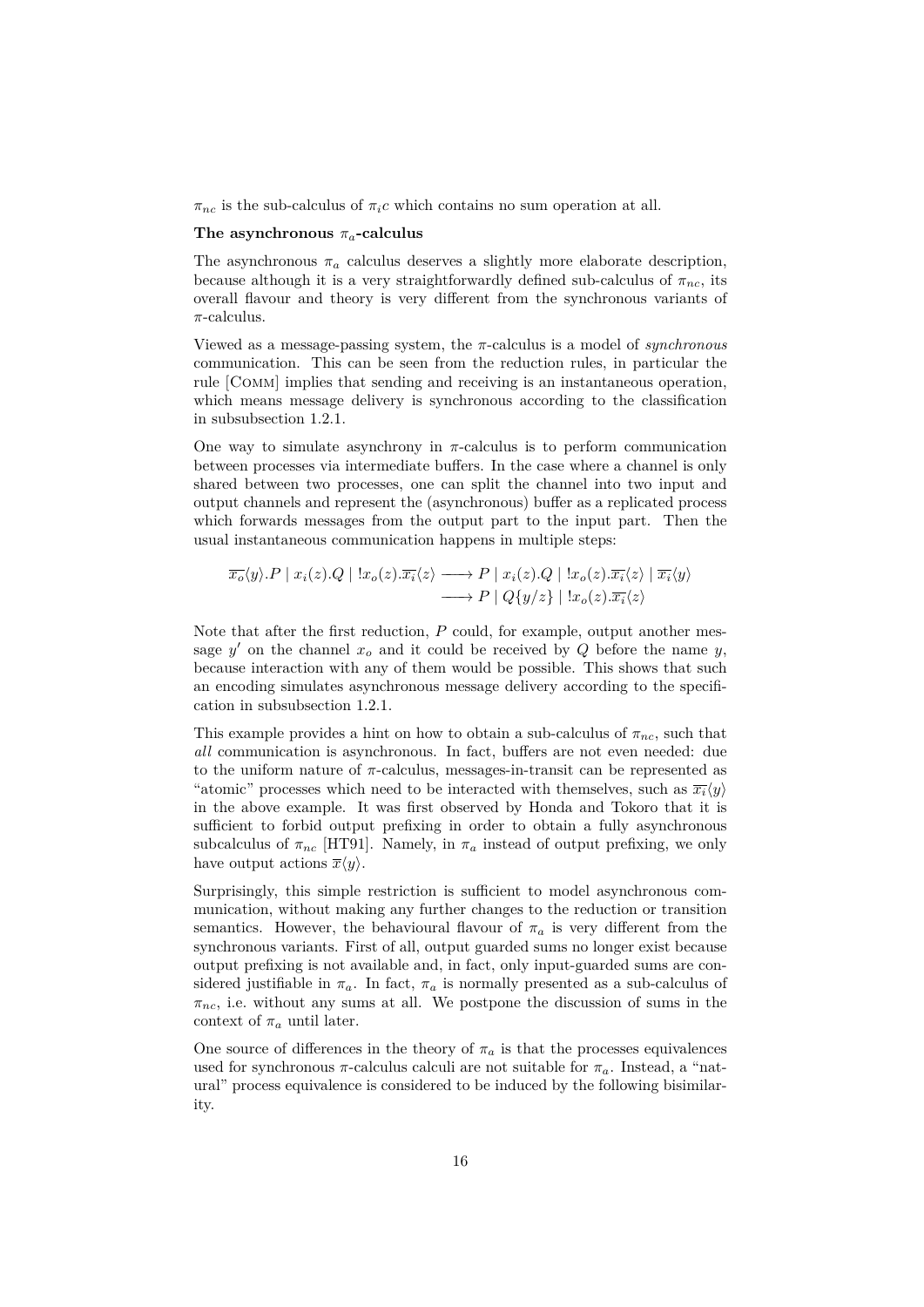**Definition 1.5.1** (Weak asynchronous bisimilarity)**.** Weak asynchronous bisimilarity is the largest symmetric relation,  $\approx_a$ , such that whenever  $P \approx_a Q$ , then  $P \xrightarrow{\mu} P'$  implies either:

- 1.  $Q \longrightarrow Q'$  and  $P' \approx_a Q'$
- 2. If  $\mu = x(y)$ , then  $Q \longrightarrow Q'$  and  $P' \approx_a Q' | \overline{x} \langle y \rangle$

and the following barbed version:

**Definition 1.5.2** (Weak asynchronous barbed bisimilarity)**.** Weak asynchronous barbed bisimilarity is the largest symmetric relation,  $\stackrel{\bullet}{\approx}_a$ , such that whenever  $P \stackrel{\bullet}{\approx}_a Q$ , then

- 1. If  $P \xrightarrow{\overline{\alpha_1}}$  then  $Q \xrightarrow{\overline{\alpha_2}}$ , such that  $\mathsf{subj}(\alpha_1) = \mathsf{subj}(\alpha_2)$ .
- 2.  $P \longrightarrow P'$  implies  $Q \longrightarrow Q'$  and  $P' \stackrel{\bullet}{\approx}_a Q'$ .

Analogously, asynchronous variants of barbed equivalence and barbed congruence are defined.

<span id="page-17-0"></span>These behavioural equivalences capture the intuition that, in asynchronous contexts, it is not possible to observe inputs because they happen independently from message output. In particular, the following is a characterising equivalence of  $\pi_a$ :

$$
\varepsilon(a) := a(x).\overline{a}\langle x \rangle \cong_a^c \text{end} \tag{1.5.1}
$$

An important consequence of this equivalence is that it permits to introduce the 'retransmission' processes  $\varepsilon$ (*a*) into any context without affecting the observable behaviour or process terms, i.e.

$$
\varepsilon(a) | P \cong_a^c \text{end} | P \equiv P
$$

This leads to powerful process constructions, such as as an "equator" process (due to Honda and Yoshida [\[HY95\]](#page-69-5)), defined as:

$$
Eq(a, b) := \langle a(x), \overline{b}\langle x \rangle \mid \langle b(x), \overline{a}\langle x \rangle \rangle
$$

Equator processes can be introduced into arbitrary contexts to simulate the effect of name substitution. It can be shown (see [\[Mer99\]](#page-70-8) for details) that the following equivalence holds:

$$
\operatorname{Eq}(a,b) \mid P \cong_a^c P\{b/a\}
$$

#### **The localised L***π***-calculus**

The localised  $L\pi$ -calculus is usually considered as a sub-calculus of  $\pi_a$ , though its restriction is orthogonal to the other ones. In  $L\pi$ , only the output capability of names is allowed to be transmitted. This can be realised either with the help of a type system, or by syntactically disallowing *x* to appear as an input subject in the continuation  $P$  of the process  $a(x)$ *.P*. The idea is that names represent channels which have a location and therefore can only be *read* by the process which controls it. These kind of situations often arise in real distributed systems, which is why  $L\pi$  is mostly considered as an asynchronous sub-calculus.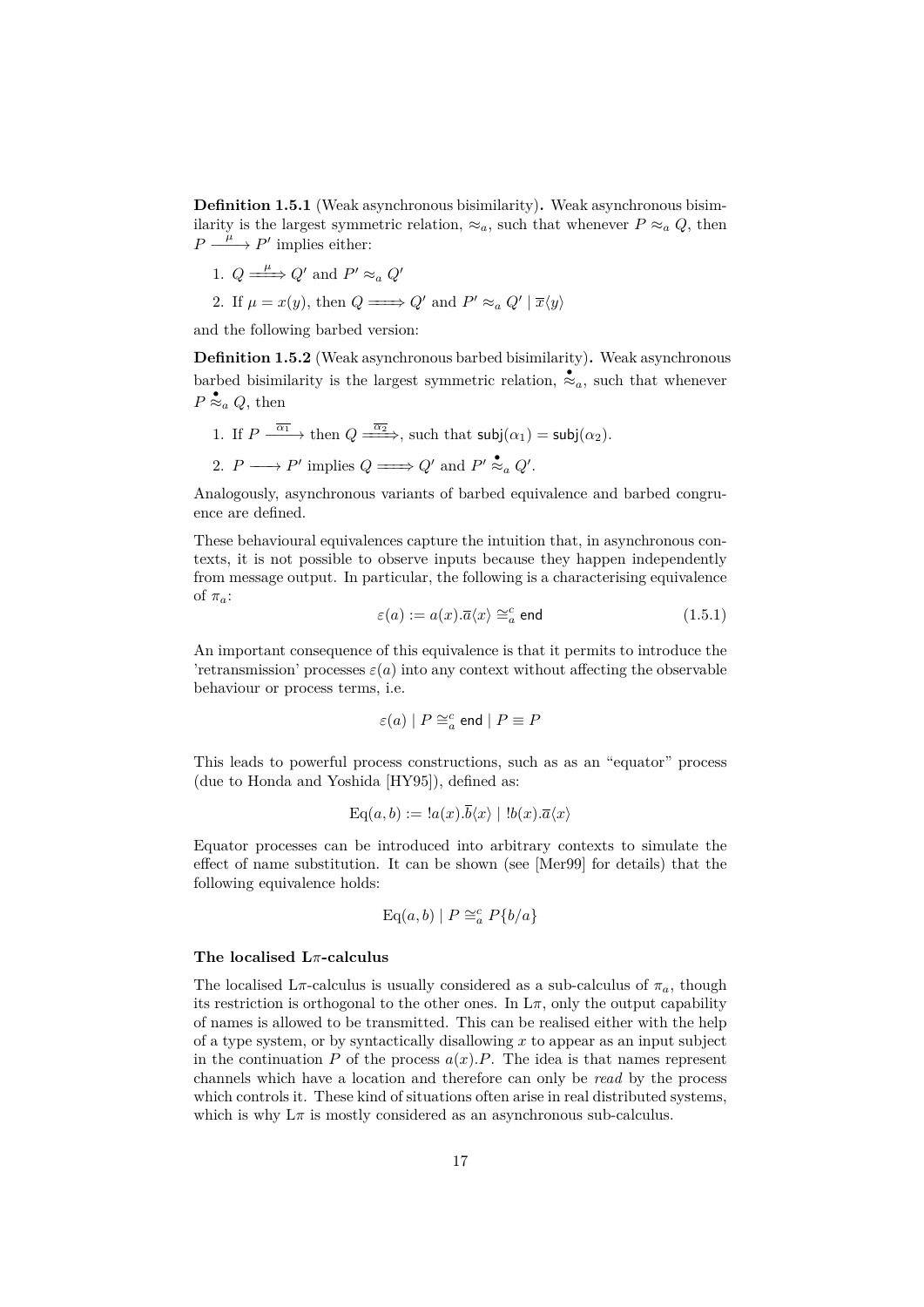#### **The internal mobility I***π***-calculus**

Similarly to the local channel restriction of  $L\pi$ , the internal mobility calculus I*π* permits only the output of *fresh* names, that is, all output prefixes are now of the form  $(\nu y)(\overline{x}\langle y\rangle.P \mid Q)$ . This implies that output-guarded choice is impossible and that each name has a single destination: once sent, it cannot be retransmitted to another location. In  $I_{\pi}$ , each transmitted channel is shared between at most two locations.

As we will see later, this calculus re-appears naturally in some typed settings.

### **The localised, internal mobility L***π***I-calculus**

This calculus was considered by Merro [\[MS04\]](#page-70-0). It combines the two previously described restrictions, which ensures that every channel is known to exactly two locations and that only one of them is allowed to use it for input. This is useful when one wants to describe disconnected topologies with explicit addresses, because it disallows to treat channels as globally shared resources.

These restrictions shrink the set of behaviours of individual processes by reducing the amount of contextual information needed to consider. This allows for more localised reasoning about process terms, making this set of restrictions appealing when considering typed variants of  $\pi$ -calculus.

#### **Polyadic** *π***-calculus**

The polyadic *π*-calculus *extends* the monadic *π*-calculus with polyadic input and output actions. That is, output and input now permits the communication of a vector of names  $\vec{d} = d_1, d_2, \ldots, d_n$ .

$$
\overline{x}\langle \overrightarrow{d} \rangle.P \mid x(\overrightarrow{y}).Q \longrightarrow P \mid Q\{d_1/y_1, d_2/y_2, \ldots\}
$$

In a synchronous setting the polyadic  $\pi$ -calculus can be encoded by simply transmitting each of the names in sequence over a private channel.

# <span id="page-18-0"></span>**1.6 Relative expressiveness of** *π***-calculi: a quest for order**

We only considered various purely syntactic restrictions of *π*-calculus, however we are already in a situation where the variety of options becomes frightening. Syntactically, they can be considered as a sequence of sub-calculi:

$$
L\pi I \subset \{L\pi, \pi I\} \subset \pi_a \subset \pi_{nc} \subset \pi_{ic} \subset \pi_{sc} \subset \pi_{mc} \subset \pi_{fc}
$$

Nevertheless, this does not immediately imply anything about either the relative expressive power of these languages or their suitability for modelling different distributed systems. For example, as we already discussed, the theory of  $\pi_a$  is quite different from calculi further to the right.

Moreover, we have presented the sub-calculi as incremental restrictions, however many of the restrictions (e.g. asynchrony, locality, mixed-choice) can instead be considered as orthogonal *conditions*. Considering their combinations would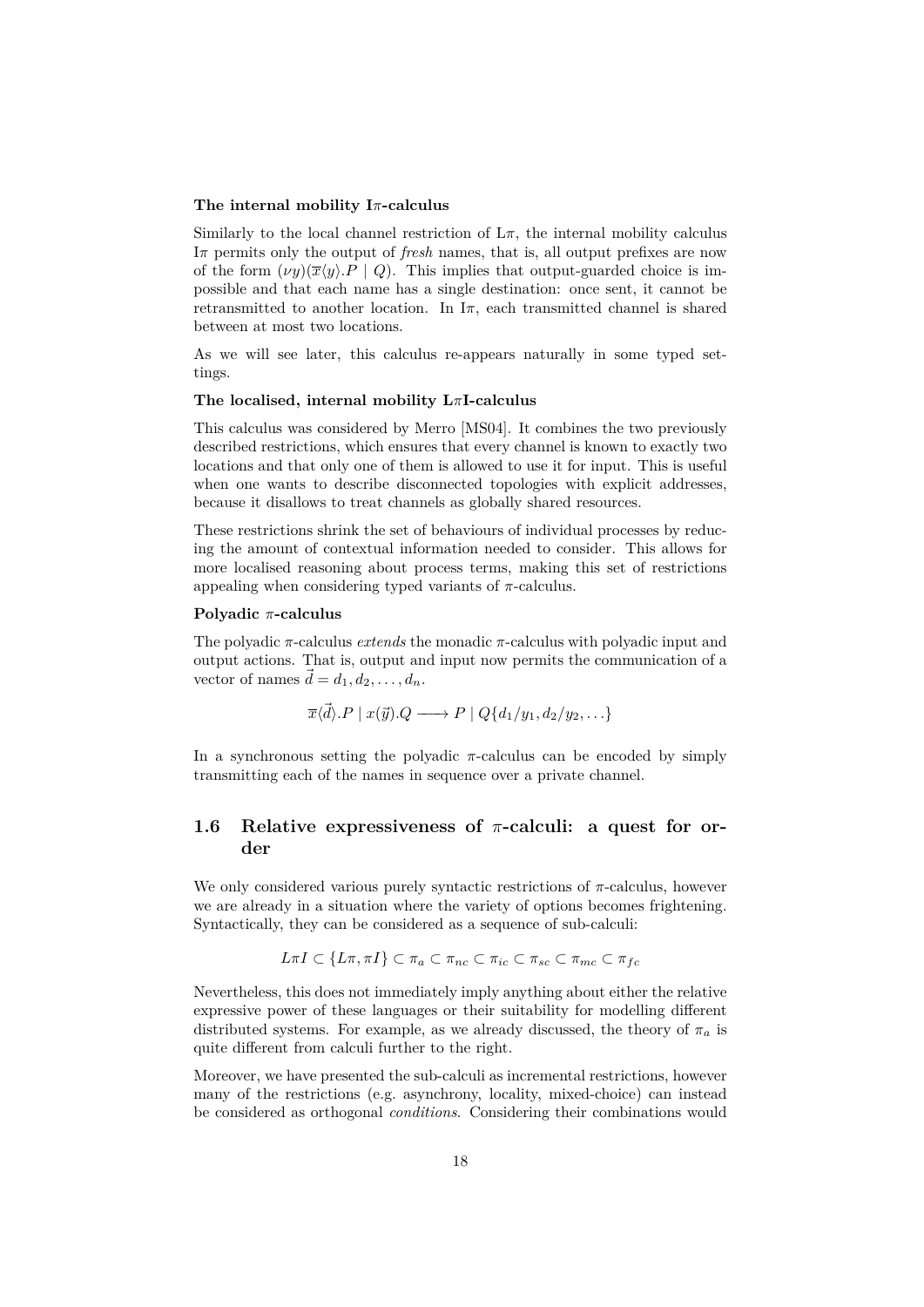then lead to many more new variants. It is therefore a natural question of both mathematical and practical significance on how these flavours of  $\pi$ -calculus are related, and in particular, whether we can establish a precise classification of these calculi, preferably of a hierarchical or lattice-like order.

A natural way to relate a collection of formal systems is to compare their *expressive power*. As we went from  $\pi_{fc}$  to L $\pi$ I, we have (gradually) removed two sources of expressiveness: choice and synchronisation (i.e. output prefixing). Is it possible to restore them?

#### <span id="page-19-0"></span>**1.6.1 Restoring synchronisation**

It is well known both in distributed systems and in process calculus research communities that synchronous communication can be restored via so-called asynchronous *rendezvous* or handshake protocol. Let  $\overline{x}\langle\langle y \rangle\rangle$  and  $x(\langle y \rangle)$  denote some unspecified encodings of synchronous input and output prefixes in the setting of  $\pi_a$ . There are at least two standard encodings for these operators.

<span id="page-19-2"></span>The first is due to Boudol:

**Example 1.6.1** (Boudol-style encoding of synchronisation [\[Bou92\]](#page-67-1))**.**

$$
\overline{c}\langle\!\langle d \rangle\!\rangle.P := (\nu r)(\overline{c}\langle r \rangle \mid r(v).(\overline{v}\langle d \rangle \mid P)) \tag{1.6.1}
$$

$$
c((y)).Q := c(r).(\nu v)(\overline{r}\langle v \rangle \mid v(y).Q) \tag{1.6.2}
$$

The second is even simpler and is due to Honda and Tokoro:

<span id="page-19-1"></span>**Example 1.6.2** (Honda-Tokoro-style encoding of synchronisation [\[HT91\]](#page-69-1))**.**

$$
\overline{c}\langle\langle d\rangle\rangle.P := c(r).(\overline{r}\langle d\rangle \mid P) \tag{1.6.3}
$$

$$
c(\!(y)\!).Q := (\nu r)(\overline{c}\langle r \rangle \mid r(y).Q) \tag{1.6.4}
$$

where it is assumed that the extra names introduced in the encodings (*r* and *v*) are temporary and are therefore not free in *P*. Both of these encodings can be extended to achieve an encoding of  $\pi_{nc}$  into  $\pi_a$ . Namely, we can define a translation function  $\llbracket \cdot \rrbracket : \pi_{nc} \to \pi_a$ , which is homomorphic on all operators except for input and output prefixes, where it is defined as

$$
[\![x(y).P]\!] = x(\!(y)\!). [\![P]\!]
$$

It is easy to verify that the composition  $\overline{x}\langle\langle d\rangle\rangle$ *.P* | *x*((*y*))*.Q* will reduce similarly to the standard synchronous [Comm] reduction. For example, assuming the encoding in in [Example 1.6.2,](#page-19-1) we get that

$$
\overline{x}\langle d\rangle P \mid x(\langle y) \rangle Q = x(c) \cdot (\overline{c}\langle d\rangle \mid P) \mid (\nu r)(\overline{x}\langle r\rangle \mid r(y) \cdot Q)
$$
  
By the assumption that  $r \notin \text{fn}(P)$   

$$
\equiv (\nu r)(\overline{r}\langle d\rangle \mid r(y) \cdot Q) \mid P
$$
  

$$
\xrightarrow{\tau} P \mid Q\{d/y\}
$$

which clearly simulates the [COMM] reduction. The encoding works because the handshake protocol happens over a fresh channel *r*, which means it is not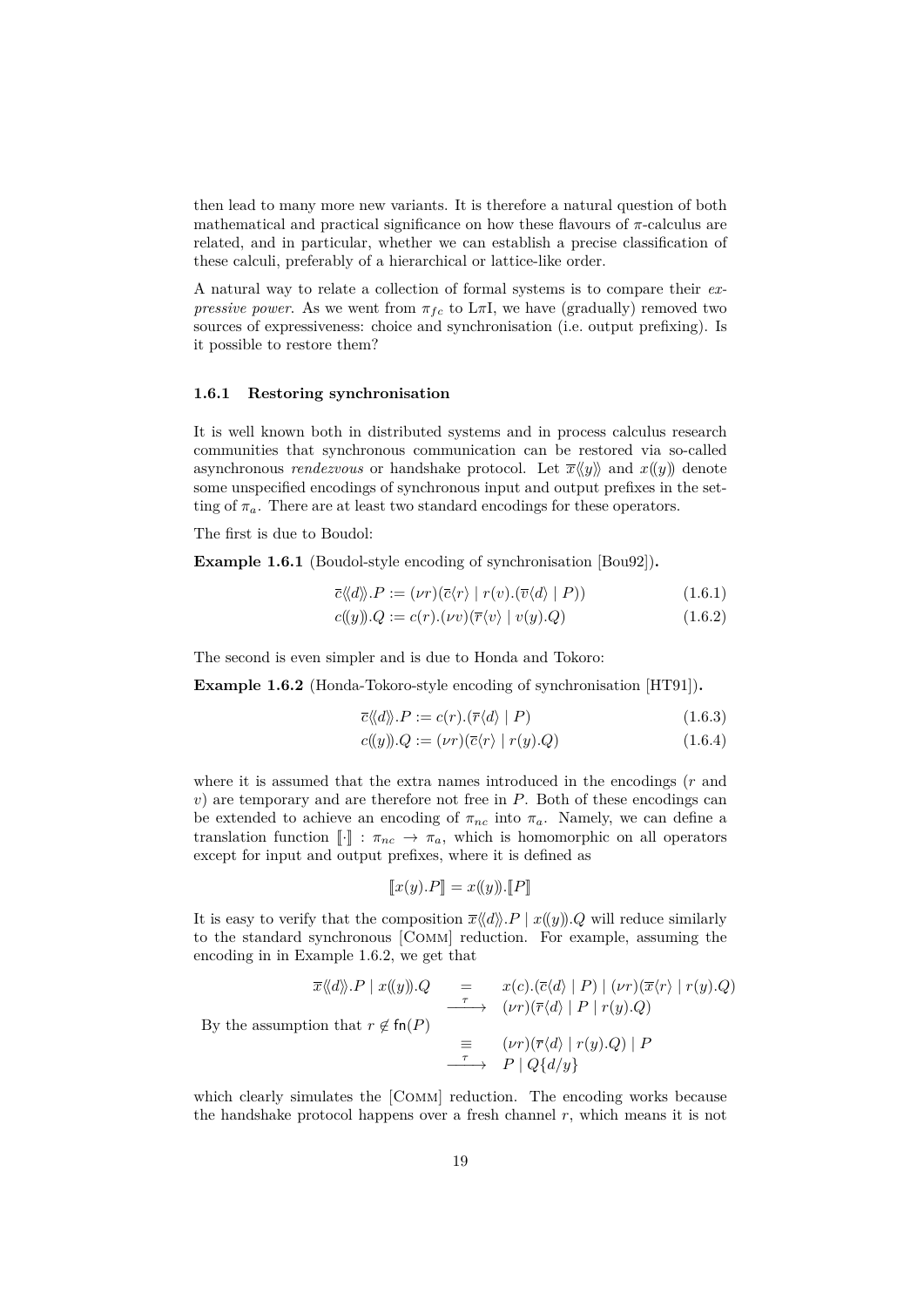observable by any context. The only observable actions are the initial input and output transitions:

$$
x(c).(\overline{c}\langle d\rangle | P) \xrightarrow{x(r)} \overline{r}\langle d\rangle | P \text{ and } (\nu r)\overline{x}\langle r\rangle.(r(d).P)^{(\nu r)\overline{x}\langle r\rangle}(r(d).P)
$$

This showcases the usage of scope restriction to achieve process abstraction: the actions introduced by the encoding are internal and are therefore not exposed in any context. Finally, we note that both of these encodings work equally well in the  $L\pi$  and  $I\pi$  calculi<sup>[6](#page-20-1)</sup>, and hence even in the  $L\pi$ I calculus.

#### <span id="page-20-0"></span>**1.6.2 Restoring (input-guarded) choice**

Input-guarded choice can also be restored as shown by Nestmann and Pierce [\[NP00\]](#page-70-9). The idea is to run the possible choice branches in parallel and simulate a transaction protocol to achieve mutual exclusion. We present the encoding of the binary case, but it can easily be generalised to *n*-ary choice:

<span id="page-20-2"></span>**Example 1.6.3** (Input-guarded choice encoding)**.**

$$
\begin{array}{lll}\n\left[ c_1(x).P_1 + c_2(x).P_2 \right] & := (\nu l)(\overline{l}\langle \text{True} \rangle \mid \\
& c_1(x).l(b).(\text{ if } b \text{ then } [\![P_1]\!]\!] \text{ else } \overline{c_1}\langle x \rangle \mid \overline{l}\langle \text{False} \rangle) \mid \\
& c_2(x).l(b).(\text{ if } b \text{ then } [\![P_2]\!]\!] \text{ else } \overline{c_2}\langle x \rangle \mid \overline{l}\langle \text{False} \rangle)\n\end{array}
$$

In the above example the syntax of *π*-calculus is extended with booleans and conditionals, however they can also be encoded in  $\pi_a$  and are used only to simplify the presentation. Note that this encoding does not rely on outputprefixing and is also valid L*π*. However, it is not valid in I*π*, because the re-transmitted name x in  $\overline{c_i}\langle x \rangle$  is not fresh.

The correctness of the encoding can be sketched by analysing three possible cases:

- 1. There exists only a message output on the channel  $c_1$ , in which case the parallel component prefixed by  $c_1(x)$  is evaluated, which simply leads to the execution of the choice branch  $P_1$ .
- 2. Symmetrically for the case of a message only on the channel *c*2.
- 3. If the context contains messages for both channels  $c_1$  and  $c_2$ , the two parallel components (which encode the two choice branches), can simultaneously receive the messages on both channels, however they will have to *compete* for the single message True output initially on the "lock channel" *l*. Eventually, one of the branches wins and proceeds with its continuation, while also informing the other branch via the lock channel that it has failed to acquire the lock, which forces the branch to *retransmit* the message it held.

The crucial property of  $\pi_a$  that this encoding relies on is the congruence in [Equation 1.5.1.](#page-17-0) In particular, the branch which fails to acquire the lock will

<span id="page-20-1"></span><sup>&</sup>lt;sup>6</sup>Though in the I $\pi$  calculus we only consider the transmission of fresh names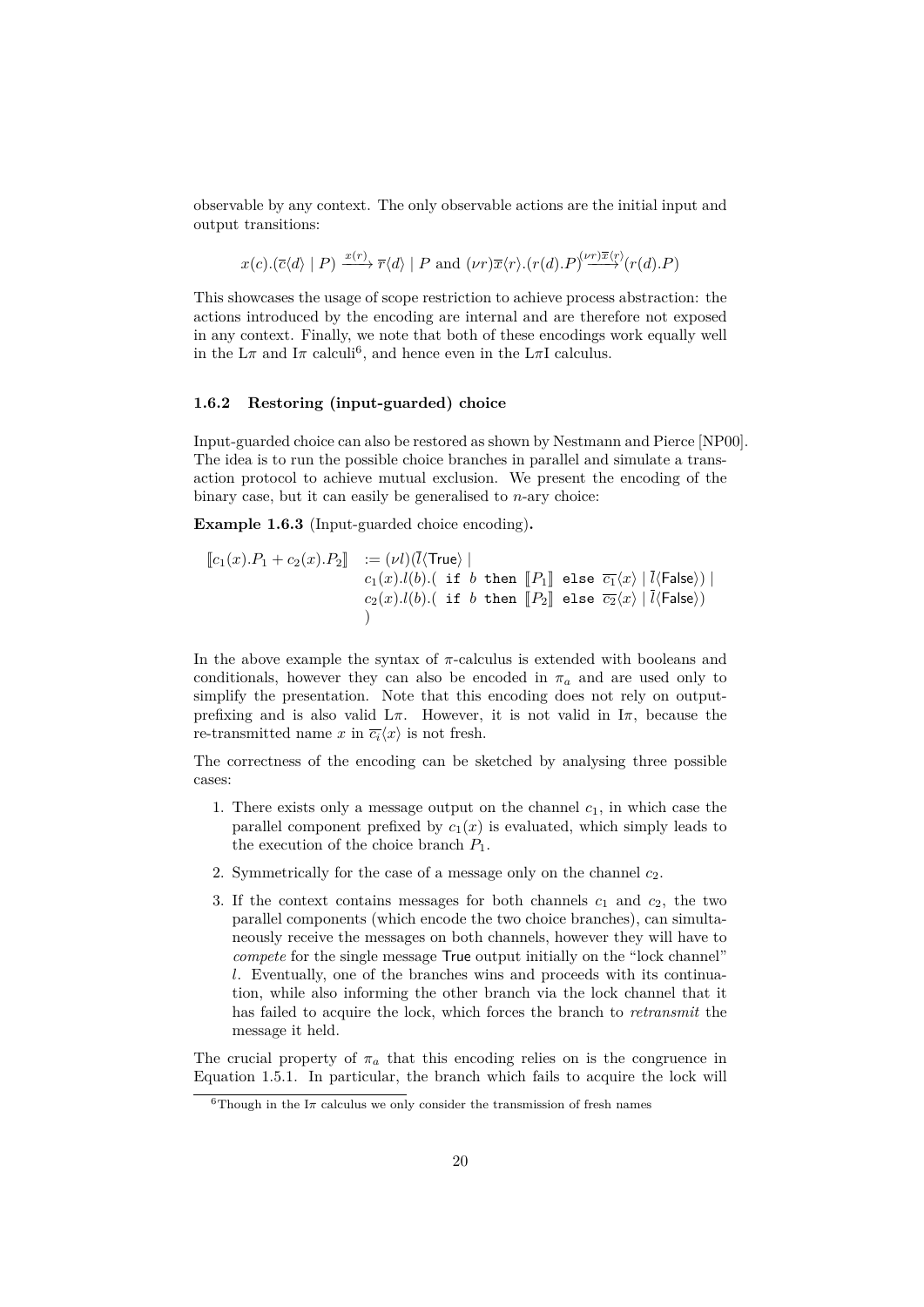contain a subsequence of this sort

$$
c_i(x).(\cdots).\overline{c_i}\langle x\rangle
$$

which by the aforementioned congruence has no overall effect. Intuitively,  $\pi_a$ allows to *rollback* any input action simply by retransmitting messages, which is impossible with synchronous interaction, because the sender immediately observes the input transition of the receiving process.

Having restored both output-prefixing and input-guarded choice, can we combine them to recover stronger variants of choice? Before we can answer this question, we need to commit to more formal criteria required for an encoding.

#### <span id="page-21-0"></span>**1.6.3 Relative expressiveness and good encodings**

When speaking about encodings between process calculi, we implicitly assume that they are in some sense *reasonable*. The exact definition of this criterion very much depends on the motives for considering the relationships between the process calculi in question.

We can identify at least two cases for such comparisons. Firstly, one might be interested in applying results proved for one calculus in another, and therefore wants to transfer or compare their (equational) theories. Secondly, one could be considering implementability of some features and therefore wants to examine their relative expressiveness based on some operational criteria. Naturally, the optimal situation is where an encoding achieves a relative expressiveness result while preserving the equational theory of the source calculus. Moreover, in order to classify all the process calculi, a definite set of criteria should be set to verify the validity of encodings.

Despite the fact that this problem is widely discussed in the literature, no universally agreed-on measure for what constitutes an acceptable encoding of process calculi exists.

Historically the most commonly considered requirement is the so-called *full abstraction*:

**Definition 1.6.1** (Full abstraction). An encoding  $\llbracket \cdot \rrbracket : \mathcal{S} \to \mathcal{T}$  from a source process calculus  $S$  to a target process calculus  $T$  is said to be *fully abstract* with respect to a source and a target behavioural equivalence,  $\approx_{\mathcal{S}}$  and  $\approx_{\mathcal{T}}$ respectively, if

$$
P \asymp_{\mathcal{S}} Q \text{ iff } [P] \asymp_{\mathcal{T}} [Q]
$$

The *if* part can be understood as a soundness requirement (often called *adequacy* in  $\pi$ -calculus literature), while the other direction as a completeness one.

Assuming that the equivalences are in fact congruences, we can view the full abstraction condition from a purely algebraic perspective: a fully abstract encoding is simply a map between two quotient algebras. It is then immediately clear that this is not a sufficient general condition, because the map can still be completely arbitrary.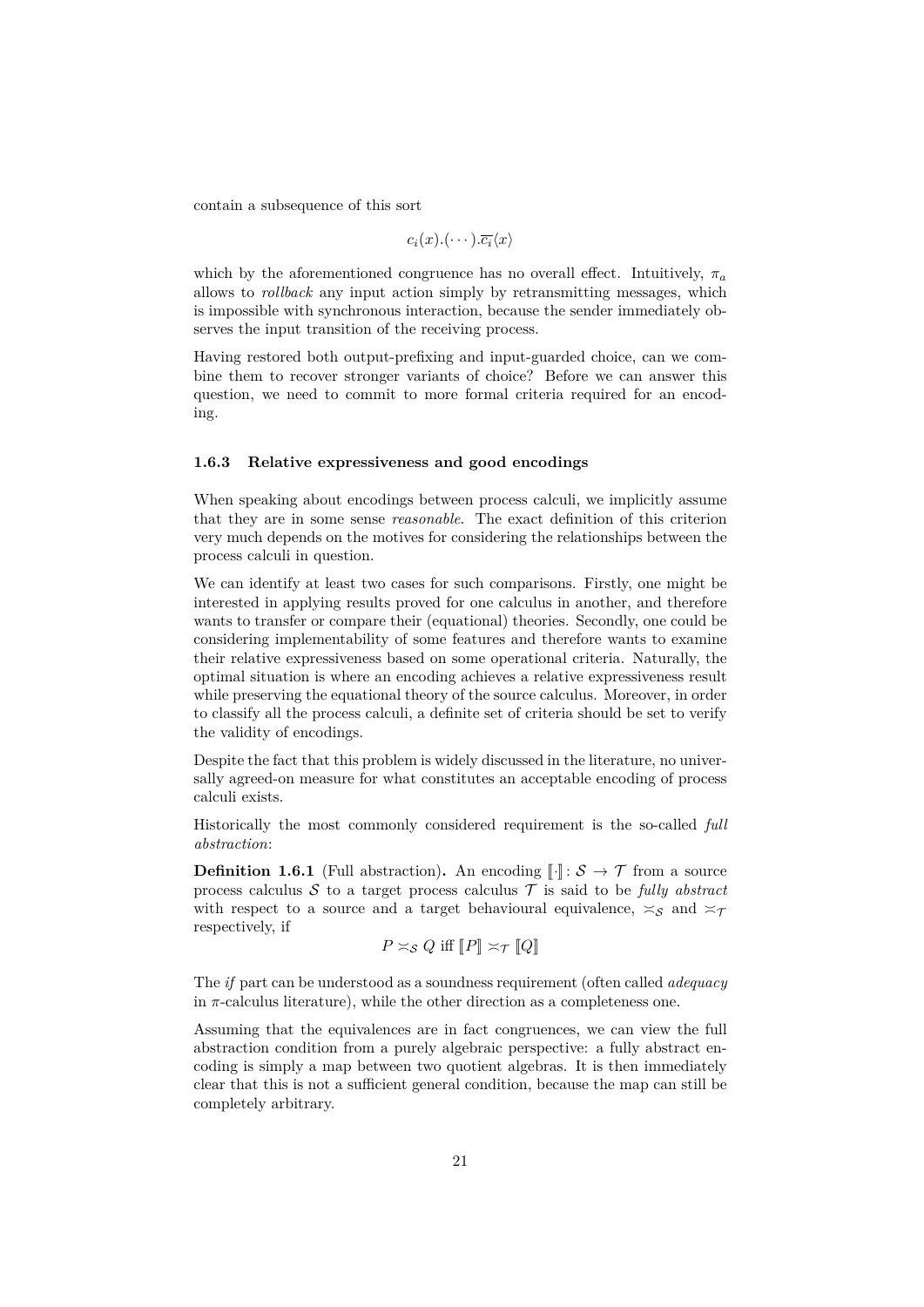In fact, in recent years the requirement of fully abstract encodings has been put into question by several authors. Parrow [\[Par14\]](#page-71-2), Gorla and Nestmann [\[GN14\]](#page-69-6) have argued extensively that full abstraction, considered in isolation, can be both too strong and too weak and is therefore not a compulsory requirement for encodings.

As a motivating (non-)example, consider the simple case of comparing the relative expressiveness of  $\pi_a$  and  $\pi_{nc}$ . In [Example 1.6.1](#page-19-2) and [Example 1.6.2](#page-19-1) we have presented what would seem like a reasonable encodings of  $\pi_{nc}$  into  $\pi_a$ . However, full abstraction fails for both of these encodings under most combinations of behavioural equivalences which could be considered adequate.

To see this, let  $\psi = \overline{x}\langle y \rangle$ , then  $P = \psi \psi$  is equivalent to  $Q = \psi \psi$  under any behavioural equivalence which ignores causality (this includes all the ones we have defined so far). However, their encodings,  $\llbracket P \rrbracket$  and  $\llbracket Q \rrbracket$ , into  $\pi_a$  are not behaviourally equivalent under any acceptable relation which is closed under parallel contexts (so not even necessarily a congruence). This can be seen by considering the context  $C = [\cdot] | x(z)$ .  $C[[P]]$  then has a *τ*-transition into a stuck process

$$
C[[P]] = \overline{x} \langle \langle y \rangle \rangle . \overline{x} \langle \langle y \rangle \mid x(z)
$$
  
\n
$$
\xrightarrow[\tau \to \infty]{} (vc)(c(r).(\overline{r} \langle y \rangle \mid \overline{x} \langle \langle y \rangle)) \mid \text{end}\{y/z\})
$$
  
\n
$$
\equiv (vc)(c(r).(\overline{r} \langle y \rangle \mid \overline{x} \langle \langle y \rangle)) )
$$
  
\n
$$
\xrightarrow{\mu}
$$

while  $C[[Q]]$  could still perform transitions in the other parallel component.

This failure is due to the fact that the term *x*(*z*) is not a result of a translation of any  $\pi_{nc}$  term. While this is not automatically a problem (for example the term  $\varepsilon(x)$  is also not a translation of any term, but cannot have any effect due to the conruence in [Equation 1.5.1\)](#page-17-0), the term  $x(z)$  is said to "not follow the protocol" of the encoding, because after intercepting the private channel, it does not use it in the way the encoding intended. In other words, the embedding induces a "synchronous" sub-algebra of  $\pi_a$ , which is not fully compatible with the asynchronous contexts of  $\pi_a$ . Therefore, the encoding can only be shown sound, but not complete.

Due to similar reasons, the identity embedding of  $\pi_a$  into  $\pi_{nc}$  defined by a homomorphic extension of

$$
[\![\overline{x}\langle y\rangle]\!]=\overline{x}\langle y\rangle.\mathsf{end}
$$

is also not fully abstract under most natural equivalence choices. This can be seen by observing that  $\varepsilon(a) \cong_a^c$  end, but  $[\![\varepsilon(a)]\!] = \varepsilon(a) \nsim \infty$  end.

The above examples are classified as "false negatives" in [\[GN14\]](#page-69-6). Full abstraction can also produce "false positives". For example, while the encoding of input-guarded choice in [\[NP00\]](#page-70-9) is shown to be fully abstract under natural equivalences, it is considered unsatisfactory, because the protocol put forward in the encoding introduces divergence.

Obviously, these examples do not imply that the encodings are "incorrect" or that full abstraction is not a useful notion. In the "false negative" examples,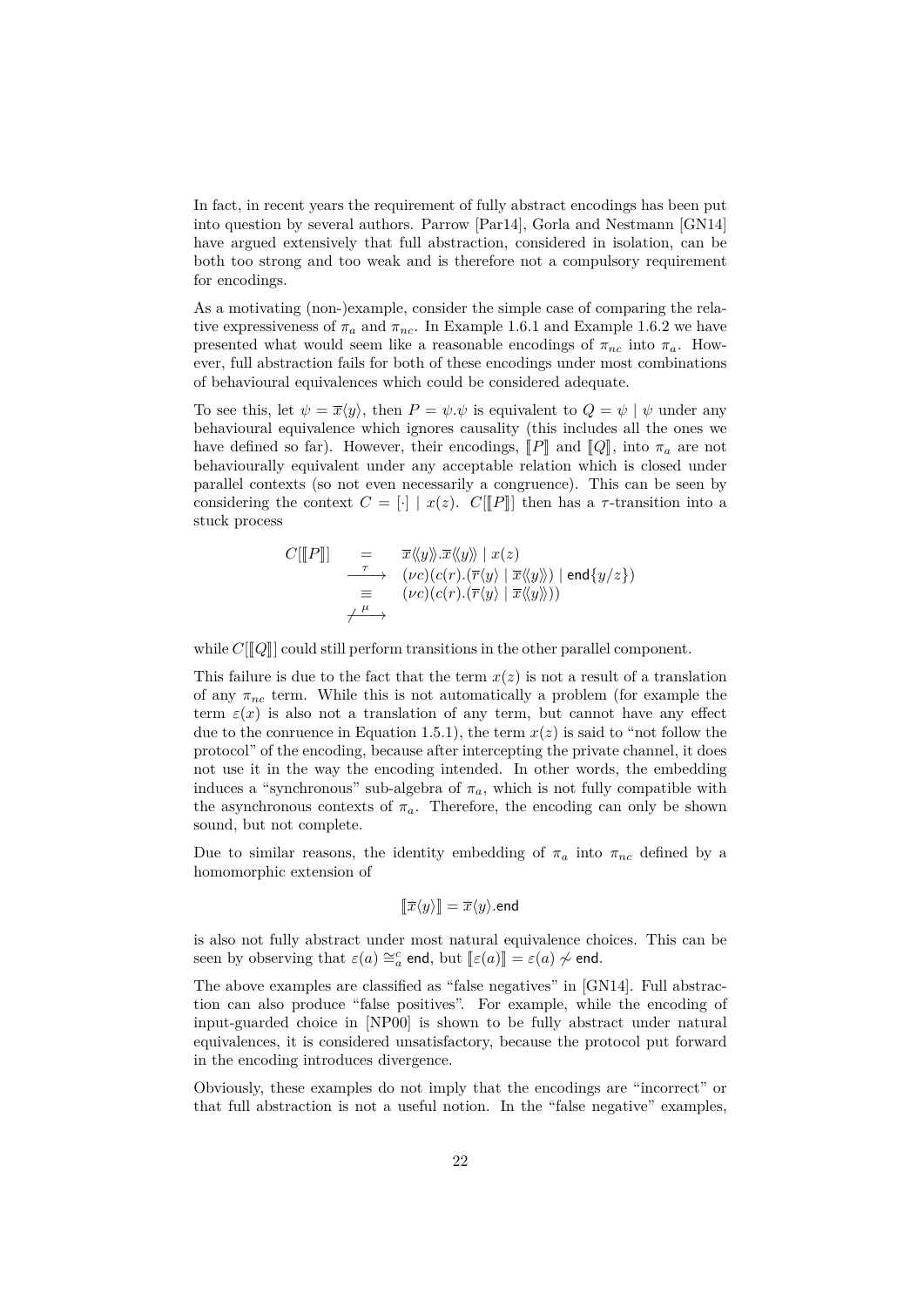the lack of completeness implies that we cannot transfer the equational theory (induced by the source equivalence) of the source calculus to its embedding. On the other hand, the "false positive" example shows that a complete encoding can be misleading, because it might be exploiting some unjustifiable behaviours, such as infinite reductions.

In an attempt to resolve this situation, a set of criteria for what constitutes a "good" encoding for comparing relative expressiveness was set forth by Gorla [\[Gor10\]](#page-69-4).

Gorla replaces the full abstraction condition, which is also often called *observational correspondence*, with a different requirement of *operational correspondence*:

**Definition 1.6.2** (Operational correspondence). Let  $\llbracket \cdot \rrbracket : \mathcal{S} \to \mathcal{T}$  be an encoding between two process calculi. We say that  $\llbracket \cdot \rrbracket$  is *operationally corresponding* if the following two conditions hold:

**Operational completeness:** for all  $P \in \mathcal{S}$ ,  $P \longrightarrow P'$  implies  $[P] \longrightarrow \times_{\mathcal{T}} [P'$ l<br>I

**Operational soundness:** for all  $[S] \implies T$ , there exists an *S'*, such that  $S \longrightarrow S'$  and  $T \longrightarrow \asymp_{\mathcal{T}} [S']$ .

On the other hand, Gorla introduces additional restrictions, which were previously either assumed implicitly or ignored, which attempt to formally capture the intuitive notion of a reasonable encoding. We will list only one of them which will be relevant for us later:

**Definition 1.6.3** (Compositionality). Let  $\llbracket \cdot \rrbracket : \mathcal{S} \to \mathcal{T}$  be an encoding between two process calculi. We say that  $\llbracket \cdot \rrbracket$  is (weakly) *compositional*, if for every *k*-ary operator op of  $S$  and for every subset of names  $N$ , there exists a  $k$ -hole context  $C_{\mathsf{op}}^N$ , such that for all  $S_1, \ldots, S_k$ , with  $\mathsf{fn}(S_1) \cup \ldots \mathsf{fn}(S_k) = N$ , it holds that

$$
[\![\mathsf{op}(S_1,\ldots,S_k)]\!]=C_{\mathsf{op}}^N([\![S_1]\!],\ldots,[\![S_k]\!])
$$

Since their proposal, Gorla's criteria have been well-received by process algebraists and are being incorporated into many recent works. Gorla's criteria are further abstracted and slightly relaxed by Van Glabbeek in [\[Gla12\]](#page-68-4), arguing that they rule out some completely reasonable encodings and are slightly too specific. As it is noted in [\[Gla12\]](#page-68-4), it remains open whether, in general, one set of criteria is preferable to the other. For an excellent survey on possible choices of criteria for "good" encodings we refer the reader to Kirstin Peters' PhD thesis [\[Pet12\]](#page-71-4).

Throughout the rest of the thesis we will embrace Gorla's criteria and refer to encodings satisfying it as "good".

#### <span id="page-23-0"></span>**1.6.4 Wrapping it up**

We can now go back to comparing the expressiveness of  $\pi$ -calculi described previously.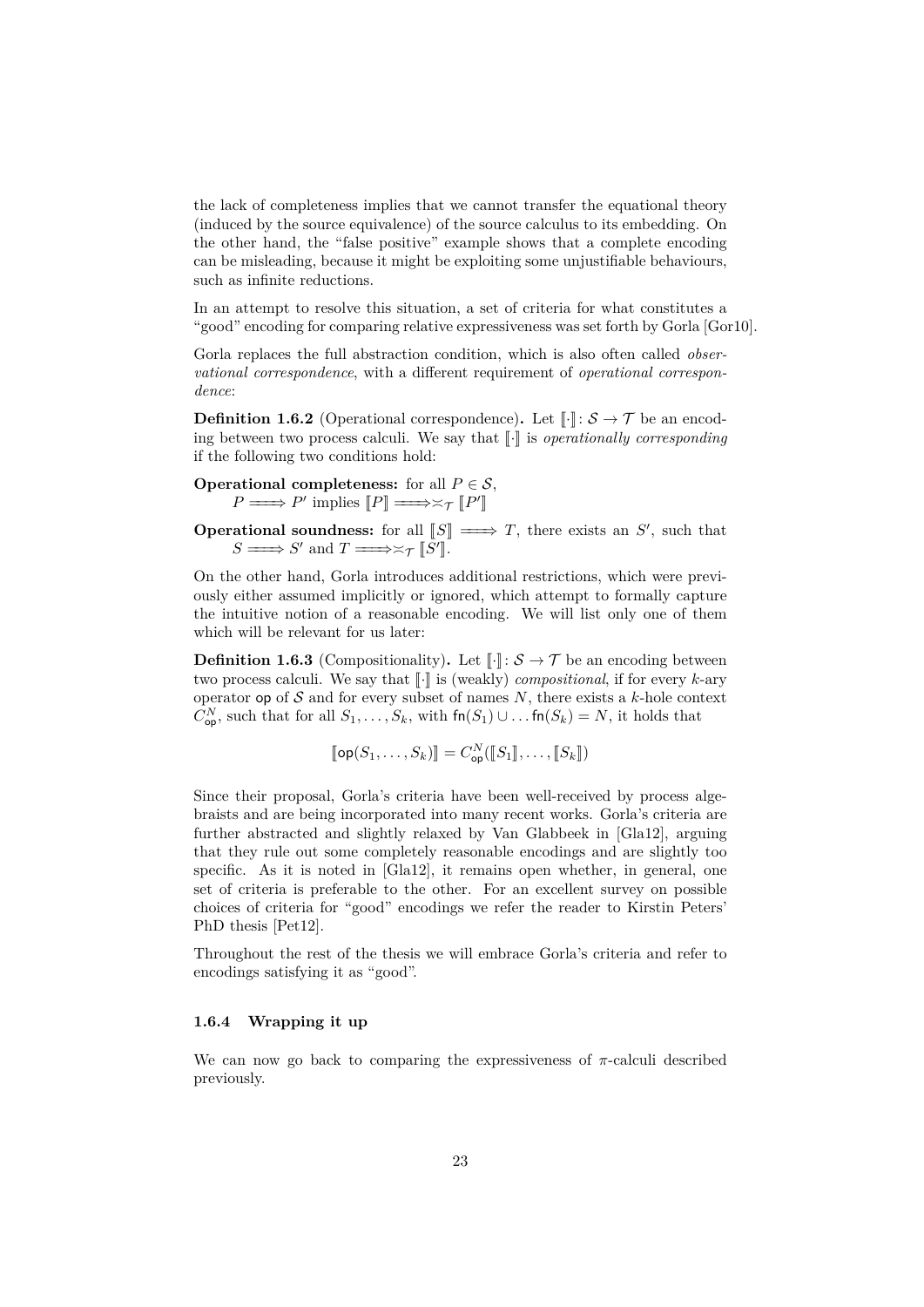The encodings presented previously can all be shown to satisfy Gorla's criteria and can therefore be considered good encodings representing the relative expressiveness. In particular, it is indeed possible to combine them to show that  $\pi_a$ is as expressive as  $\pi_{ic}$ . In fact, Nestmann [\[Nes00\]](#page-70-10) showed that separate-choice can also be reasonably encoded in  $\pi_a$  while preserving soundness.

However, Gorla's criteria still do not provide us with a definite measure of expressiveness. In particular, it can be shown that there exists a "good" encoding from  $\pi_{mc}$  to  $\pi_{sc}$  ([\[Nes00\]](#page-70-10)), which would contradict Palamidessi's celebrated separation result in [\[Pal03\]](#page-70-5), which claims that no reasonable encoding of mixedchoice into  $\pi_{sc}$  exists.

This disagreement is due to the fact that Palamidessi requires the parallel composition operator to be encoded homomorphically, a condition also known as *strong* compositionality, whereas Gorla only requires *weak* compositionally. Gorla observes that while under many types of process equivalences the strong compositionally requirement is not required for proving separation results, it is indeed a necessity<sup>[7](#page-24-0)</sup> when considering various *weak* behavioural equivalences [\[Gor10,](#page-69-4) Section 5.1.3].

Although strong compositionally has been argued by Van Glabbeek [\[Gla12\]](#page-68-4) and others to be an extreme restriction, we consider it to be a much better alternative to weak compositionally, especially when discussing distributed implementations of *π*-calculi. In later sections [\(subsection 2.3\)](#page-44-1), we will discuss one more criterion for encodings – preservation of *distributability* – which can be seen as a middleground between strong and weak compositionality and has the benefit of not being a (purely) syntactic criterion.

The choice between weak and strong compositionality thus determines whether the hierarchy of expressiveness collapses from  $\pi_{mc}$  to  $\pi_a$  or whether we have a separation result, where  $\pi_{mc}$  is strictly more powerful than  $\pi_{sc}$ , which is equally expressive to  $\pi_a$ .

It is informative to look at Palamidessi's proof to understand why, when considering applications in distributed systems programming, the separation is quite natural.

The separation proof is based on the observation that mixed choice allows two identical processes to *atomically* agree on a conditional branch. This can be exploited to directly solve a form of distributed consensus – a notoriously hard problem in general. In the terminology of Palamidessi, mixed choice allows to "break symmetries". In particular, if we consider a process  $P_{xy} = x() \cdot \overline{z}\langle x \rangle + \overline{y}\langle \rangle$  and its *α*-equivalent "mirror"  $P_{yx} := P_{xy}\{y/x, x/y\}$ , then the composition

$$
P_{xy} \mid P_{yx}
$$

can be seen as an execution of a leader-election protocol, where both processes  $P_{xy}$ ,  $P_{yx}$  are trying to propose "their" channel (*x* and *y* respectively) to some external entity *z*. The parallel composition can transition into either  $\overline{z}\langle y \rangle$  | end or end  $|\overline{z}\langle x \rangle$ , which can be seen as *x* or *y* being chosen as the leader.

<span id="page-24-0"></span><sup>7</sup>Alternatively, Gorla shows that one can consider a less general and slightly ad-hoc form of operational correspondence, however this sacrifices the generality of the criteria.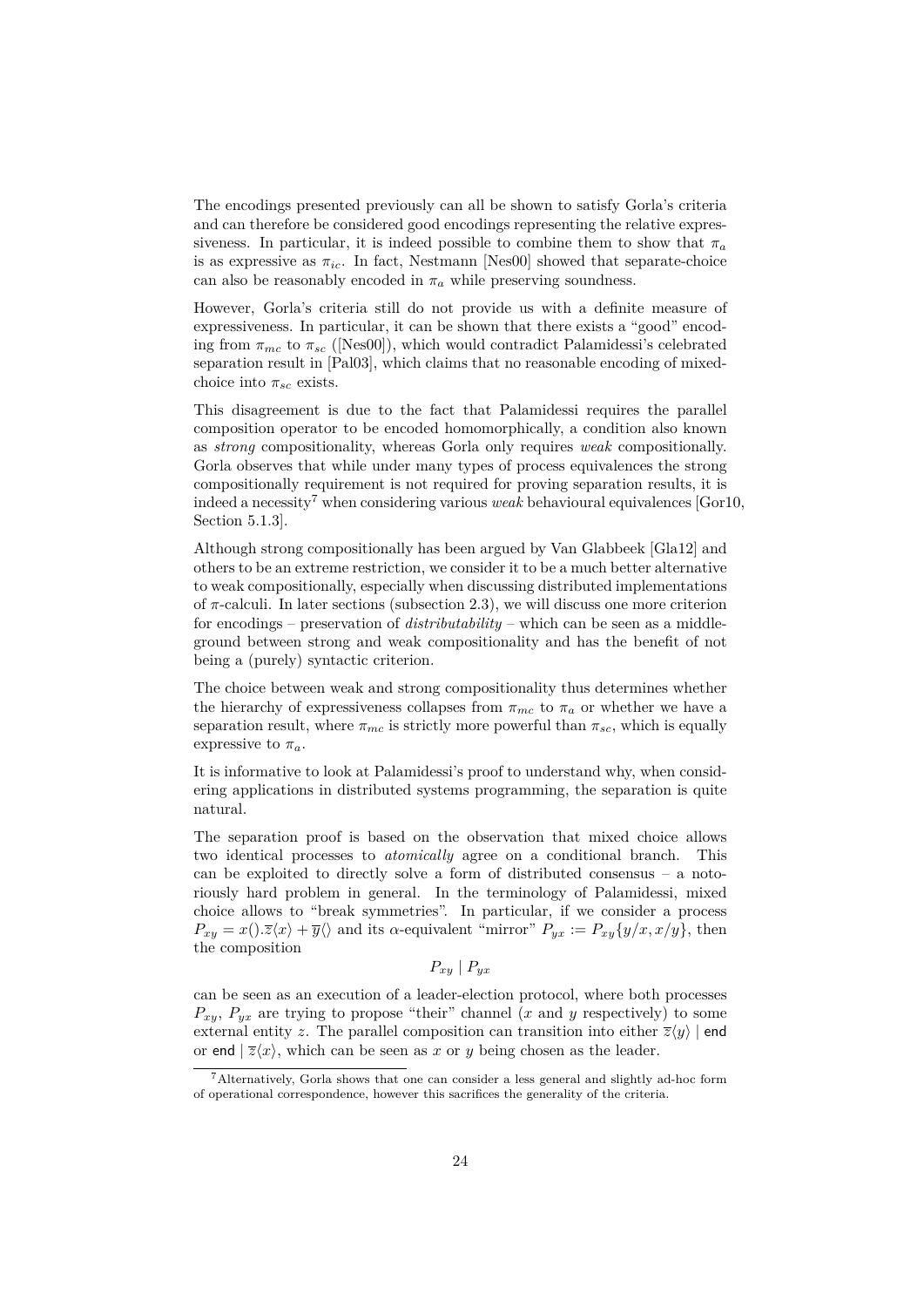Separate choice does not possess such capabilities. Consider for example

$$
\overline{x}\langle\rangle + \overline{y}\langle\rangle \mid x(\rangle + y(\rangle
$$

While there is still agreement on both sides whether to choose the channel *x* or *y*, the processes are *already* asymmetric, which can be understood as some a priori (shared) knowledge. This idea was originally developed in the setting of CSP by Bougé in [\[Bou88\]](#page-67-8) and is the precursor of Palamidessi's result.

# <span id="page-25-0"></span>**2 (In search of) a distributable** *π***-calculus**

In the previous section we discussed some general properties and relative expressiveness results of the  $\pi$ -calculus. We now assume a much more focused view and attempt to identify a (minimal) sub-calculus, which could be used as a formal basis for a distributed programming language for distributed programming. In doing so, we re-discover another relevant criterion for comparing *π*-calculi.

As we saw earlier, the various  $\pi$ -calculi form a rich, but complicated family of process calculi. When considering applications, it is clearly beneficial to pick the smallest or minimal language from an expressiveness class that satisfies the application needs. In the context of programming languages, this means that we can keep the amount of built-in or primitive constructions minimal and treat the encodings of features of the extended calculi (from the same expressiveness class) as regular programs. This not only eases implementation, but, more importantly, it reduces the amount of effort needed in order to perform formal verification and static analysis of programs.

However, as we saw in [subsubsection 1.6.4,](#page-23-0) there is no universal measure of expressiveness for *π*-calculi, therefore it is hard to pin-point the ideal sub-calculus for any given setting without assuming some subjective measure. Our subjective measure will be the feasibility of a *fully distributed* implementation of the calculus in question. In this respect our concerns will, in many ways, coincide with those of Fournet and Gonthier in their work on the Join-calculus [\[FG00\]](#page-68-0) and, to a lesser extent, to Merro and Sangiorgi's work on the (L)*π*I calculus [\[Mer00\]](#page-70-11) and Pierce's work on the Pict programming language [\[PT00\]](#page-71-5).

### <span id="page-25-1"></span>**2.1 Revisiting the building blocks**

In this subsection we describe our choices on the semantics of the core composite parts which make up a process calculus. Additionally, we identify further conditions which we argue are necessary for an implementation to be realizable in a fully distributed manner.

While these options can be viewed and considered in isolation, it is exactly the interplay between them that allows us to combine them in a coherent way. In particular, our intuition for what constitutes implementable features is based on the idea that parallel sub-terms of  $\pi$ -calculus should not share any common state or knowledge. This implies that interaction can be implemented as a pure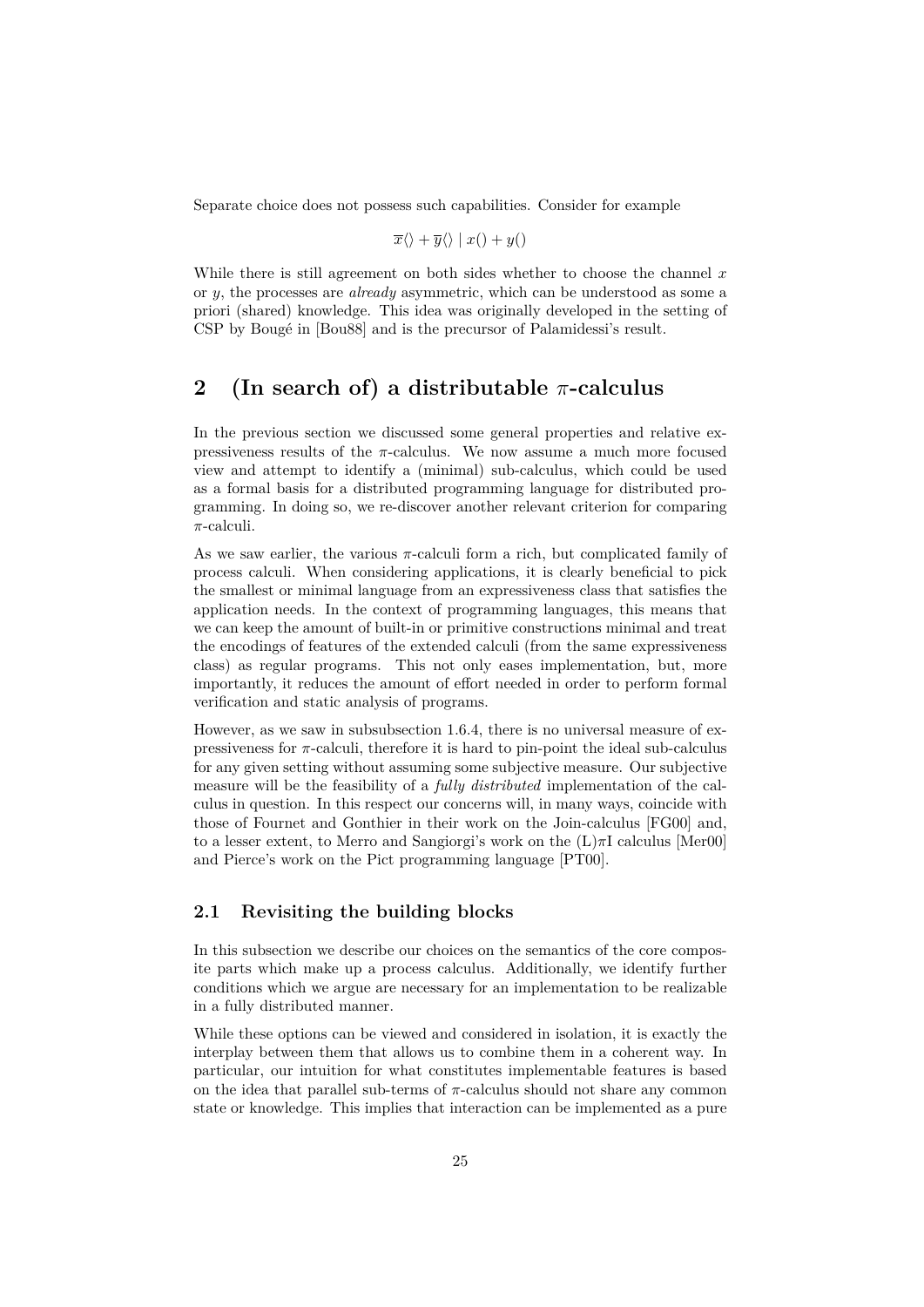message passing system and no coordination is needed to execute processes in parallel. These goals subsume the ideas of *localised* channels, appearing in the Join-calculus and L*π*, and *π*I.

#### <span id="page-26-0"></span>**2.1.1 Overall model: synchrony versus asynchrony**

The decision whether to assume a synchronous or asynchronous model of interaction requires almost no thought in our setting. We have seen that the asynchronous *π*-calculus is sufficiently expressive to encode all reasonable primitives of the extended calculi. In particular, features not expressible in  $\pi_a$  are also not feasible in a practical implementation.

More concretely,  $\pi$ -calculus with asynchronous communication can be implemented very straightforwardly by realizing output actions as concrete messages being transfered between processes. This is not the case with synchronous communication. In fact, one can analyse the situation from a distributed knowledge (see [\[HM00\]](#page-69-7)) perspective for better insight. In the synchronous case, interaction achieves, atomically, common knowledge between two processes. From the reduction  $\overline{x}\langle y \rangle \cdot P \mid x(z) \cdot Q \longrightarrow P \mid Q \{ y/z \} = Q'$  we can deduce that

- $\phi_0 := "Q' \text{ knows } y"$
- $\phi_1 := "P$  knows that  $\phi_0"$
- $\phi_2 := "Q'$  knows that  $\phi_1$ "
- $\phi_3 := "P$  knows that  $\phi_2"$
- . . .

by virtue of synchronisation. However, the asynchronous encoding of synchronous interaction represents only the first two of iterations of  $\phi_i$ . Recall the reduction from earlier:

$$
P \mid Q = \overline{x} \langle \langle d \rangle \rangle. P' \mid x(\langle y) \rangle. Q' \quad = \quad x(c).(\overline{c} \langle d \rangle \mid P') \mid (\nu r) (\overline{x} \langle r \rangle \mid r(y). Q') \n\longrightarrow \quad (\nu r) (\overline{r} \langle d \rangle \mid r(y). Q') \mid P' \n\longrightarrow \quad P' \mid Q' \{d/y\}
$$

After the first reduction we only have that  $\psi_0 := {^{\text{T}}}P$  knows  $r^{\text{T}}$  holds, however it does not hold that  $\psi_1 := "Q$  knows that  $\psi_0$ ", because we assume that inputs are not observable in an asynchronous setting. After the second reduction, by receiving on  $r$ ,  $Q$  learns  $\psi_0$  and  $d$ . However, once again  $P'$  does not know  $\psi_1$  and "*Q* knows *d*", it can only postulate that "*Q will* know *d*" by assuming eventual message delivery. We can see from this example that in order to achieve an identical level knowledge in the asynchronous case, we would have to iterate the synchronisation encoding indefinitely – an impossible feat.

This is in tune with results from distributed systems research. In particular, the well-known Two Generals Problem [\[Gra78,](#page-69-8) p. 465] can be reformulated to say that it is impossible to achieve common knowledge in finite time in the presence of arbitrary message delivery delays.

In fact, these considerations imply it is only reasonable to speak about *reliable* implementations of such "full" synchronisation primitives in localised settings,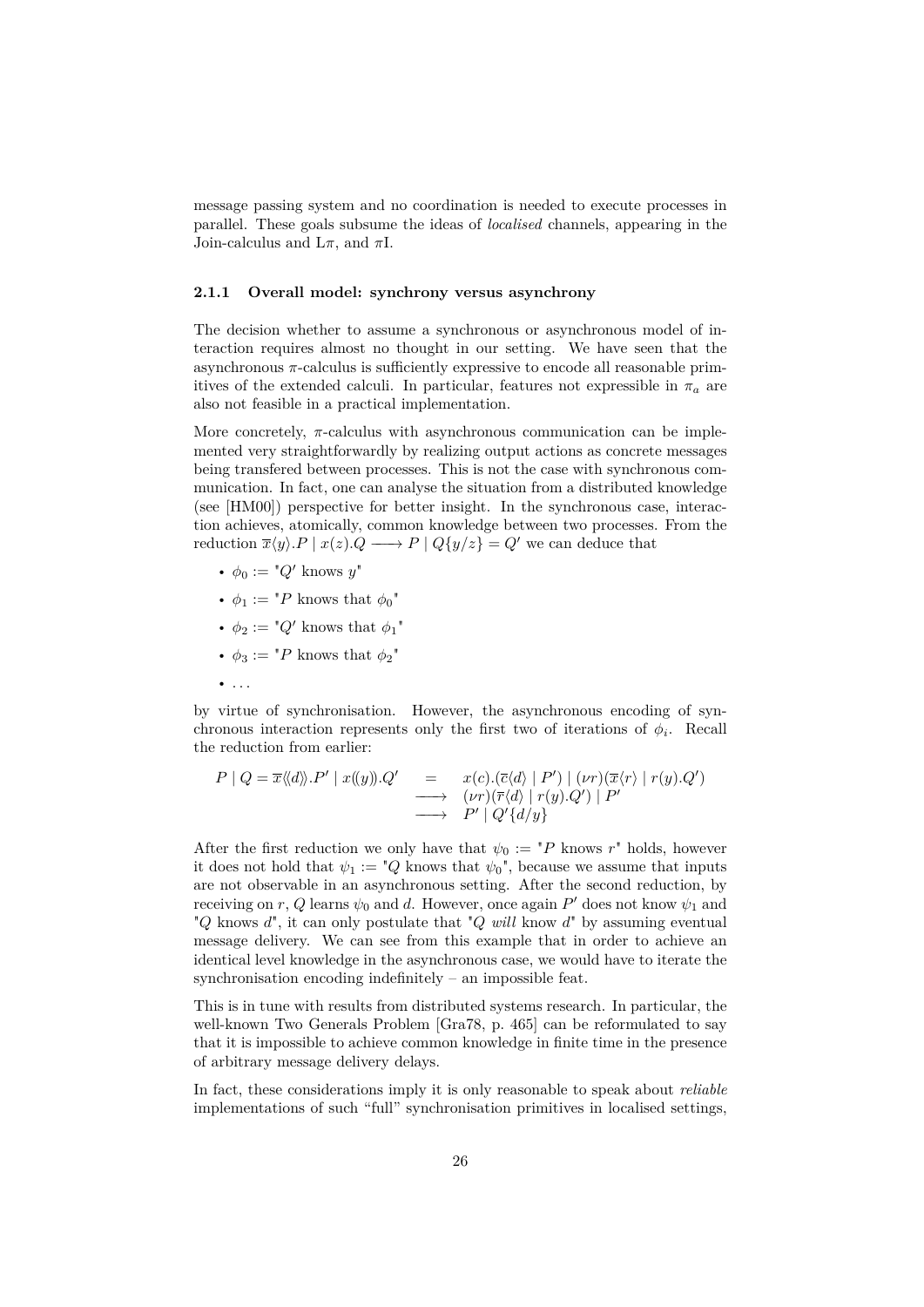where an arbiter can coordinate two otherwise independent processes. Such settings include shared-memory or shared-processor models, where two concurrent processes can synchronise via a shared resource.

As a side remark, it is interesting to note that these differences are not apparent when we consider properties of  $\pi$ -calculi using standard tools. It would be therefore an interesting direction for future work to examine properties of *π*-calculi and their encodings from the perspective of distributed (epistemic) knowledge. For example, Palamidessi's separation result discussed previously also originates from considerations about distributed consensus.

#### <span id="page-27-0"></span>**2.1.2 Message delivery semantics**

In [subsubsection 1.2.1](#page-5-1) we discussed that the choice between synchronous and asynchronous message delivery is not binary, but actually a range of options. Moreover, we observed that one of these options – FIFO-ordered delivery – can be seen as optimal in terms of balance between strength and realizability.

However, neither FIFO-ordered, nor causally-ordered delivery resurfaced in our earlier discussion of relative expressiveness of  $\pi$ -calculi. One could infer that the collapse from  $\pi_{sc}$  to  $\pi_a$  [\(subsubsection 1.6.4\)](#page-23-0) implies that the intermediate degrees of asynchrony are expressible in  $\pi_a$  and therefore, do not need to be considered.

The actual situation is quite different. In fact, we are not aware of any "good" encodings of FIFO-ordered communication in the *π*-calculus. In particular, all of the potential encodings are not compositional.

It is not clear how to even express the condition of FIFO-ordered delivery in the  $\pi$ -calculus. This is mainly due to the fact every  $\pi$ -calculus process is (potentially) a composition of other parallel processes and therefore it is not possible to infer, by design, what are its sequential execution steps. As noted in [\[PSN11\]](#page-71-6), there are two ways in which causal dependencies are introduced in the *π*-calculus: nesting of prefixes and nesting of scope restriction operators. We have seen examples of using such dependencies in encodings [\(Example 1.6.1,](#page-19-2) [Example 1.6.2,](#page-19-1) [Example 1.6.3\)](#page-20-2).

We would wish to formally define when a encoding can be said to preserve FIFOordered communication semantics, however as discussed in [\[PSN11,](#page-71-6) Sec. 2.4], it is not clear how this can be done in general way. We therefore, unfortunately, have to rely on intuition.

As usual, FIFO-delivery can be simulated by intermediate buffer processes, however this is not acceptable for our purposes. For the simplified case where each channel is only shared between two processes, a "continuation-passing style" encoding into the polyadic variant of  $\pi_a$  is proposed in [\[DeY+12\]](#page-68-6):

**Example 2.1.1** (FIFO-order encoding for binary communications)**.**

$$
[\![\overline{c}\langle x\rangle.P]\!] = (\nu c')(\overline{c}\langle x,c'\rangle \mid [\![P\{c'/c\}]\!])
$$
  

$$
[\![c(y).P]\!] = c(y,c').[\![P\{c'/c\}]\!]
$$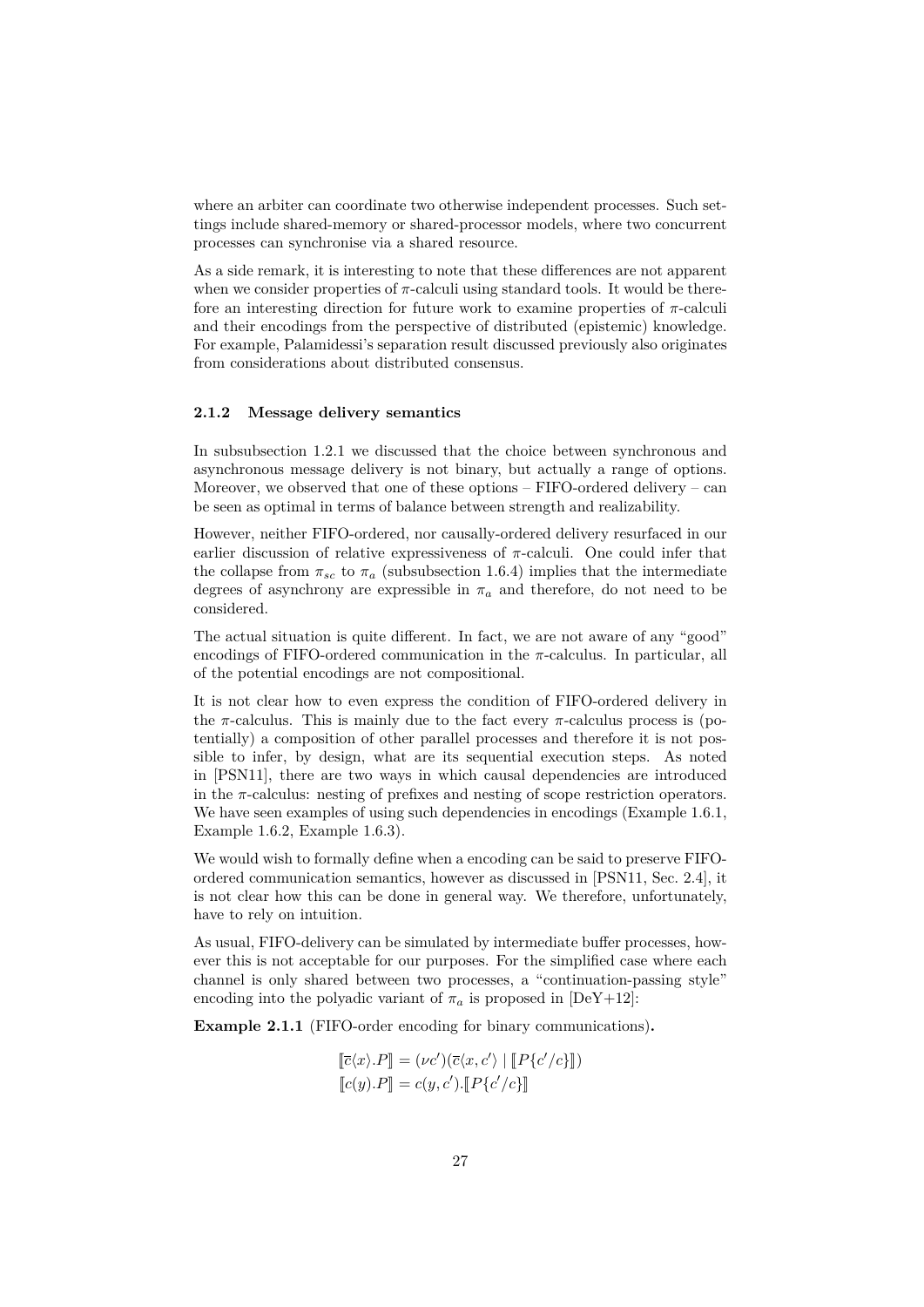Each output action also transmits a fresh continuation channel, which is used both by the sender and by the receiver in their respective continuations. This ensures that the receiver can only receive messages in a fixed order by accessing their continuations. We note that this encoding fails in the presence of selfcommunication, for example in the encoding of

$$
[\![\overline{c}\langle x\rangle.c(y)]\!] = (\nu c')(\overline{c}\langle x,c'\rangle \mid c'(y,c''))
$$

the output is offered for channel  $c$ , while the continuation expects input on  $c'$ .

It is possible to extend this encoding to at least handle multiple senders, by using the following modified encoding of input:

$$
[\![c(y).P]\!] = c(y, c').(lc(x, k).\overline{c'}\langle x, k \rangle \mid [\![P\{c'/c\}]\!])
$$

Here, a forwarding process is inserted, which "remembers" the original channel name and forwards messages from it to the latest continuation. Note that this encoding can also accommodate self-communication.

Even ignoring the fact that both of these encodings are not compositional, they are still quite unsatisfactory: the first encoding is overly restrictive, while the second encoding introduces a new replicated process for *each* message received, which hints at severe engineering headaches.

All of these complications leave us with no option, but to work with a formulation of *π*-calculus which assumes FIFO-buffered communication as primitive. As noted before, the implementation of FIFO-buffered delivery poses few problems in practice. Additionally, we will see later that FIFO-buffered semantics are very natural for applying Session Type systems. Some implications of this choice will be discussed after we present FIFO-buffered semantics in later sections.

#### <span id="page-28-0"></span>**2.1.3 Channel locality and ownership**

Perhaps the main source of issues when considering the *π*-calculus as a distributed pure message-passing system is its treatment of names. Although we often refer to  $\pi$ -calculus names as channels, it can be argued that considering *π*-calculus names as channels quickly leads to confusion.

The main problem is that, intuitively, we might understand a channel as some kind of connection between two locations, however this interpretation is not valid for the  $\pi$ -calculus. This situation is observed by Lévy ([\[Lév97\]](#page-69-9)):

As a general observation, it is very difficult to implement in a distributed fashion languages based on CCS or the pi-calculus, even in their asynchronous versions. The main obstacle is that a channel resides in the ether, and therefore is not located. If a message is sent to an unlocated port, one comes very quickly to solve a distributed consensus for nearly every communication, since two receptors on a same channel have to agree in order to take the value and thus to prevent the other from getting the same message.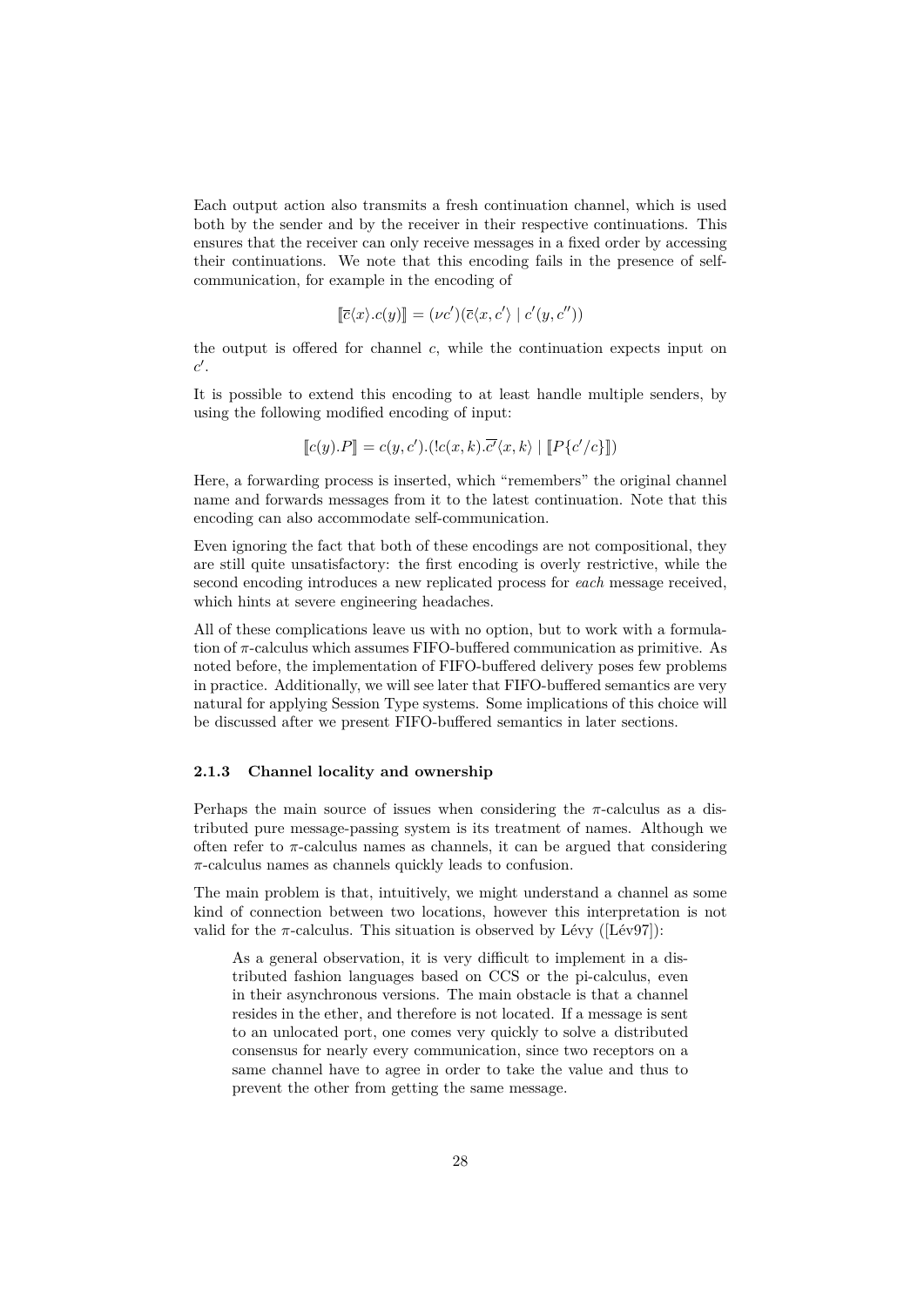The consensus problem Lévy refers is that given a term such as

$$
P \mid Q \mid Z = c(x).P' \mid c(y).Q' \mid \overline{c}\langle z \rangle
$$

and assuming all 3 parallel sub-terms exist as processes in different locations, in order to *route* the output action either to *P* or *Q*, there must exist either a buffer shared by *P* and *Q* or an intermediate coordinating process, or alternatively *P* and *Q* must directly coordinate to decide which is allowed to consumed the message.

Several approaches are known in the literature for resolving this problem. Perhaps the most impressive attempt is Fournet and Gonthier's Join-calculus, which can be obtained as "an 'extended subset' of the asynchronous *π*-calculus by amalgamating the three operators for input, restriction, and replication into a single operator, called *definition*, but with the additional capability to describe the atomic *joint* reception of values from two different channels." ([\[Nes98\]](#page-70-12)). Since the reduction semantics of Join-calculus is quite different from that of *π*-calculus, the discussion of it is outside of our scope. However, we note that names in the join-calculus have two unique properties:

**Locality** Names have a 'fixed location' associated to them.

**Uniformity** Input names are unique and replicated. Message reception is deterministic and is more similar to function application.

The  $L\pi$  calculus also deals with channel locality problems. As mentioned in the introduction,  $L\pi$  prohibits received names to appear as input subjects in the continuation. This can be interpreted as a model where names can be treated as shared entities *locally*, but not remotely. For example, in the term

 $(\nu c)(P \mid Q \mid R) | Z := (\nu c)(c(x).P' \mid c(y).Q' \mid \overline{z}\langle c \rangle) | z(a).\overline{a}\langle 1 \rangle.Z'$ 

*Z* can receive the channel *c*, but it can only use it for output, therefore the channel remains local to the sub-term  $(\nu c)(P \nvert Q \nvert R)$ . However, the sub-terms *P* and *Q* are permitted to concurrently read from the channel because it is local to both of them and can be assumed to be shared. This term would also be valid in L*π*I.

Nevertheless, we believe this restriction is still not sufficient, because it implies a non-uniform treatment of processes: the implementation must distinguish between local and non-local communication. Modern distributed systems using computers with many-core architectures exhibit self-similarity, in the sense that local computation, all the way down to the hardware layer, is becoming more and more similar to the message-passing based 'remote' distributed computation happening over the network [\[Bau+09\]](#page-67-9). Therefore it does not seem beneficial to distinguish between local and non-local computation as it can only impede the capabilities for process mobility.

Instead, we propose to abolish the idea that two parallel entities can perform reception on the same name. We call this condition *full ownership*, implying that channels are always owned by a particular process. This idea has been previously considered (with very similar motivation) by Amadio in his work on the  $\pi_1$  calculus [\[Ama00\]](#page-67-10):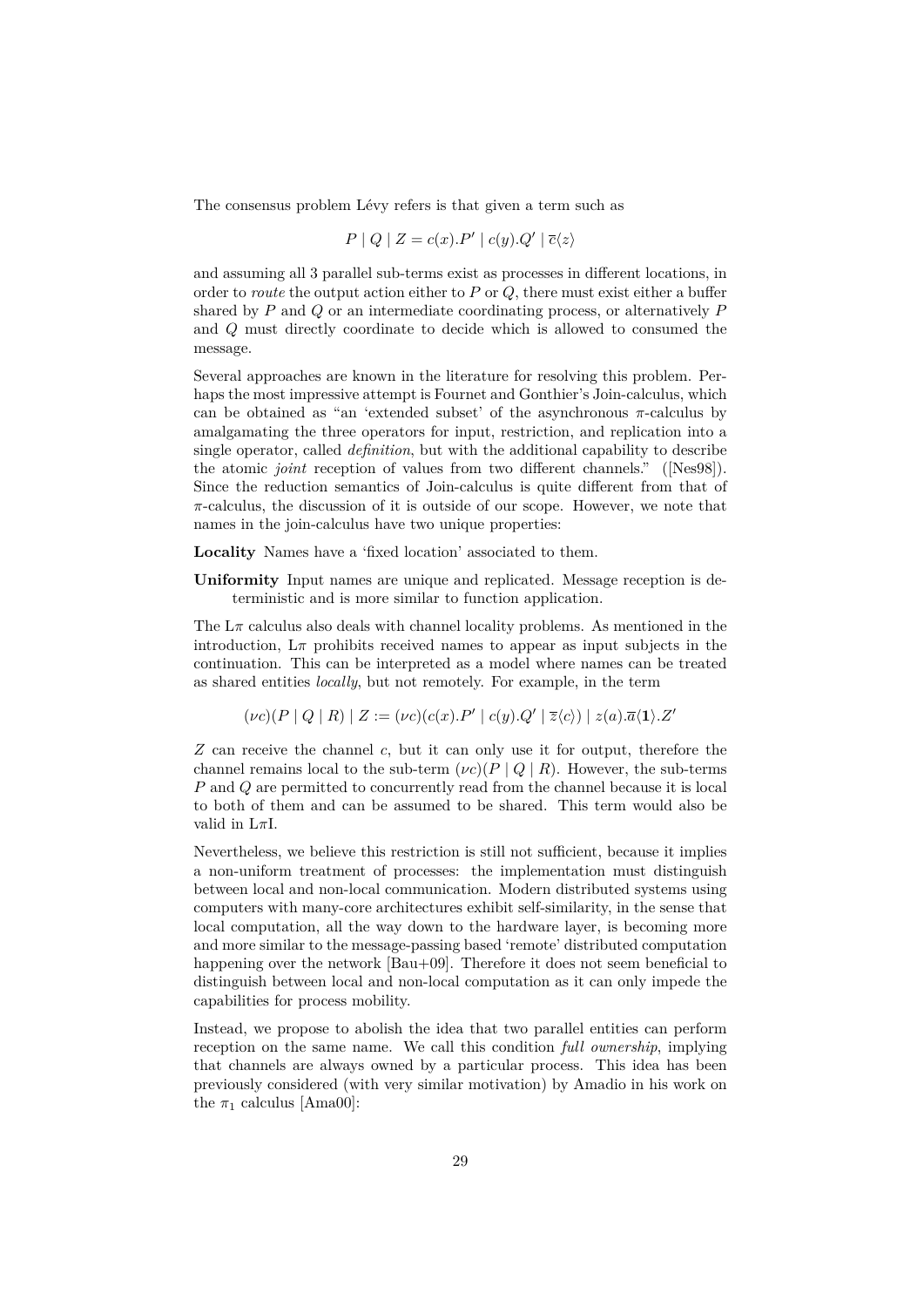[. . . ] we assume that every channel name is associated with a *unique* process which receives messages addressed to that name (communication becomes point-to-point). To emphasize the unicity of the receptor, we will refer to the calculus as the  $\pi_1$ -calculus. We note that asynchronous point-to-point communication does not require synchronizations between possibly distant processes and therefore it makes minimal assumptions on the capabilities of the distributed system.

Amadio uses a linear typing discipline to enforce the 'unicity' of input prefixing, however he additionally requires that input is persistent. In particular, simple terms such as  $c(x)$  end are not considered well-typed. The type system also does not impose the locality principle of  $L\pi$ , so a received name name can still be used for input.

We take a different approach and extend the output-capability constraint of L*π* with another syntactic restriction:

**Definition 2.1.1** (Full ownership restriction)**.** For any name *c*, and any process *P* such that  $P = (\nu \vec{n}) (P_1 \mid \ldots \mid P_n)$ , *c* appears as a (free) input subject in at most one parallel-component *P<sup>i</sup>* .

This restriction can be formulated syntactically only because of the presence of the  $L\pi$  restriction, which prevents aliasing problems. We will elaborate on this when we formally define all the constraints.

It is not clear whether this restriction reduces the expressive power of  $L\pi$ . It is known that  $L\pi$  can be encoded into the similarly restricted calculus  $\pi_1$  [\[Ama00\]](#page-67-10), so we have reason to believe that expressiveness is not lost.

More importantly, we sketch encodings which show that there exist "reasonable" encodings of primitives, which are normally expressed using concurrent input from a shared channel. For example, we can show that the encoding of inputguarded choice [\(Example 1.6.3\)](#page-20-2) can be modified to not rely on reading from a shared channel:

<span id="page-30-0"></span>**Example 2.1.2** (Encoding of input-guarded choice for owned channels)**.** The modification replaces the shared 'lock channel', with a process that provides a 'lock service':

LockService(*l*) := 
$$
l(r)
$$
. ( $\overline{r}\langle \text{True} \rangle | l(r')\cdot \overline{r'}\langle \text{False} \rangle$ )  
ReadLock(*l*, *b*) := ( $\nu v$ )( $\overline{l}\langle v \rangle | v(b)$ )

$$
\begin{aligned} \llbracket c_1(x).P_1+c_2(x).P_2 \rrbracket &:= (\nu l)(\text{LockService}(l) \mid \\ c_1(x).\text{ReadLock}(l,b).(\text{if } b \text{ then } \llbracket P_1 \rrbracket \text{ else } \overline{c_1}\langle x \rangle) \mid \\ c_2(x).\text{ReadLock}(l,b).(\text{if } b \text{ then } \llbracket P_2 \rrbracket \text{ else } \overline{c_2}\langle x \rangle) \end{aligned}
$$

In the *n*-ary case the lock service should continue outputting False on every received channel.

Another important example is encoding internal or non-deterministic choice,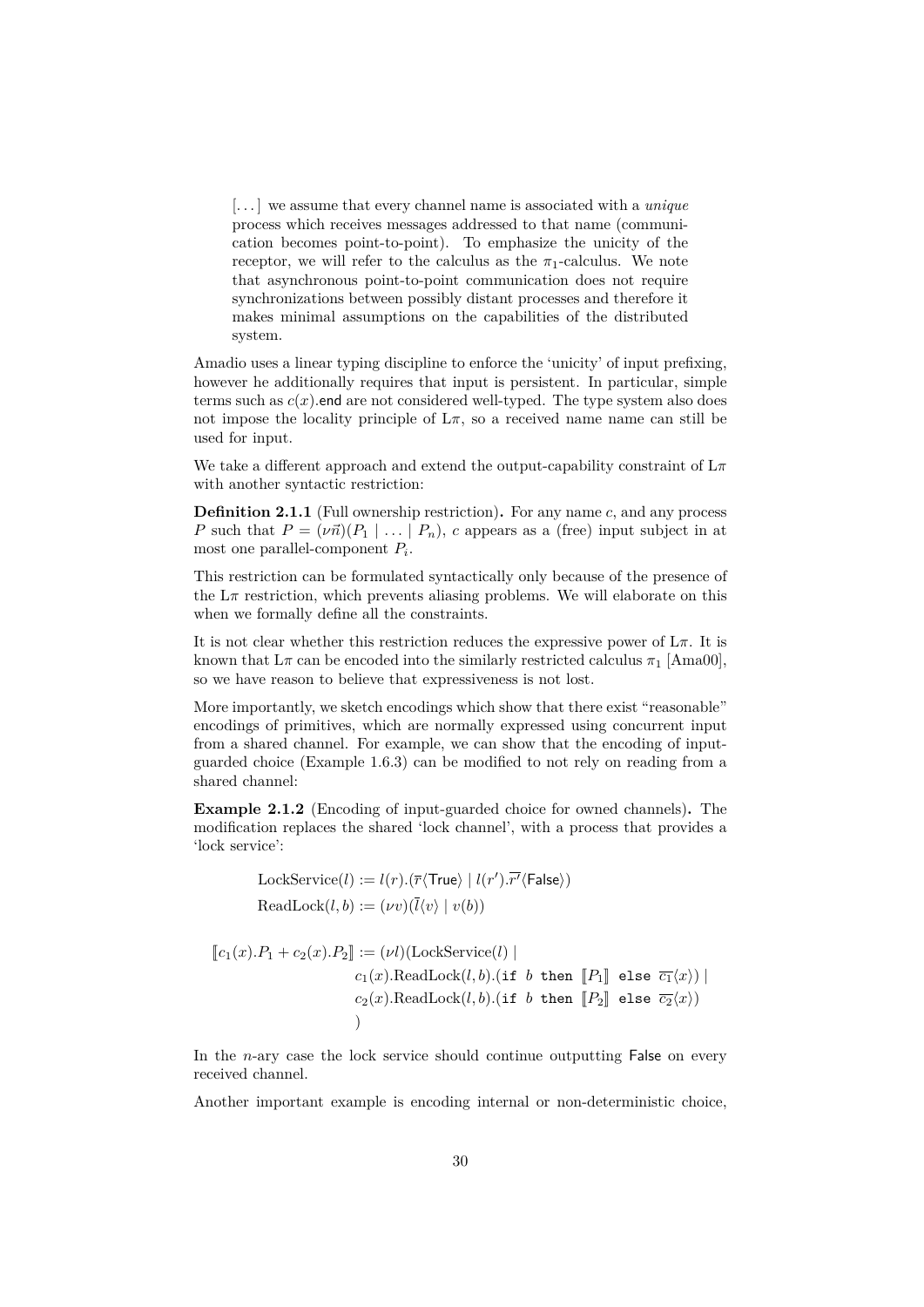which, without is usually expressed as

$$
P \sqcap Q := \tau.P + \tau.Q \approx (\nu i)(\bar{i}\langle 1 \rangle \mid i(.) P \mid i(.) Q)
$$

but is illegal under the full ownership restrictions. However, we can easily modify it to avoid reading on a shared channel by introducing a degree of indirection:

**Example 2.1.3** (Encoding of non-deterministic choice for owned channels)**.**

$$
P \sqcap Q := (\nu c, l, r) (\overline{c} \langle l \rangle \mid \overline{c} \langle r \rangle \mid l \langle ).P \mid r \langle ).Q \mid c(z). \overline{z} \langle 1 \rangle)
$$

This encoding works because it is not determined which of the channels, *l* or *r*, will reach *c* first.

We therefore believe that the locality and full ownership conditions are not overly restrictive and keep our calculus sufficiently expressive. In addition to simplified implementation, we note that these restrictions also eliminate a large class of hazardous behaviours, such as accidental aliasing or deadlocks which most commonly occur when there are multiple consumers of a shared resource.

### <span id="page-31-0"></span>**2.1.4 Choice**

We have seen that all the reasonable flavours of choice can be encoded into  $\pi_a$ and that these encodings are also compatible with locality and full ownership restrictions.

Unfortunately, the encoding of input-guarded choice [\(Example 1.6.3\)](#page-20-2) is not compatible with FIFO-ordered message delivery. This can be seen by considering the following process

$$
l\langle a\rangle \mid \overline{r}\langle b_1\rangle \cdot \overline{r}\langle b_2\rangle \mid [l(x)\cdot r(y_1)\cdot r(y_2) + r(x)\cdot P_2]
$$

It is possible that, at first messages  $a$  and  $b_1$  are communicated over channels *l* and *r* and, furthermore, the branch for channel *l* is chosen. This means that the message  $b_1$  received on the other branch has to be re-transmitted, i.e. the process above reduces to

$$
\overline{r} \langle b_2 \rangle \mid r(y_1) . r(y_2) \mid \overline{r} \langle b_1 \rangle
$$

and it is now clearly possible that the messages  $b_i$  are received out of order.

On the other hand, assuming locality and full ownership, the above situation can never occur (using the encoding in [Example 2.1.2\)](#page-30-0), because in the encoded process the name *r* would appear in two parallel components. However, this then implies that all of the process sums are "trivial" in the sense that they need to completely split up the owned channels.

We therefore choose to re-introduce input guarded choice as a primitive. The full ownership restriction naturally extends to input-guarded sums. Moreover, mostly as a convenience and a matter of hygiene, we require that channel names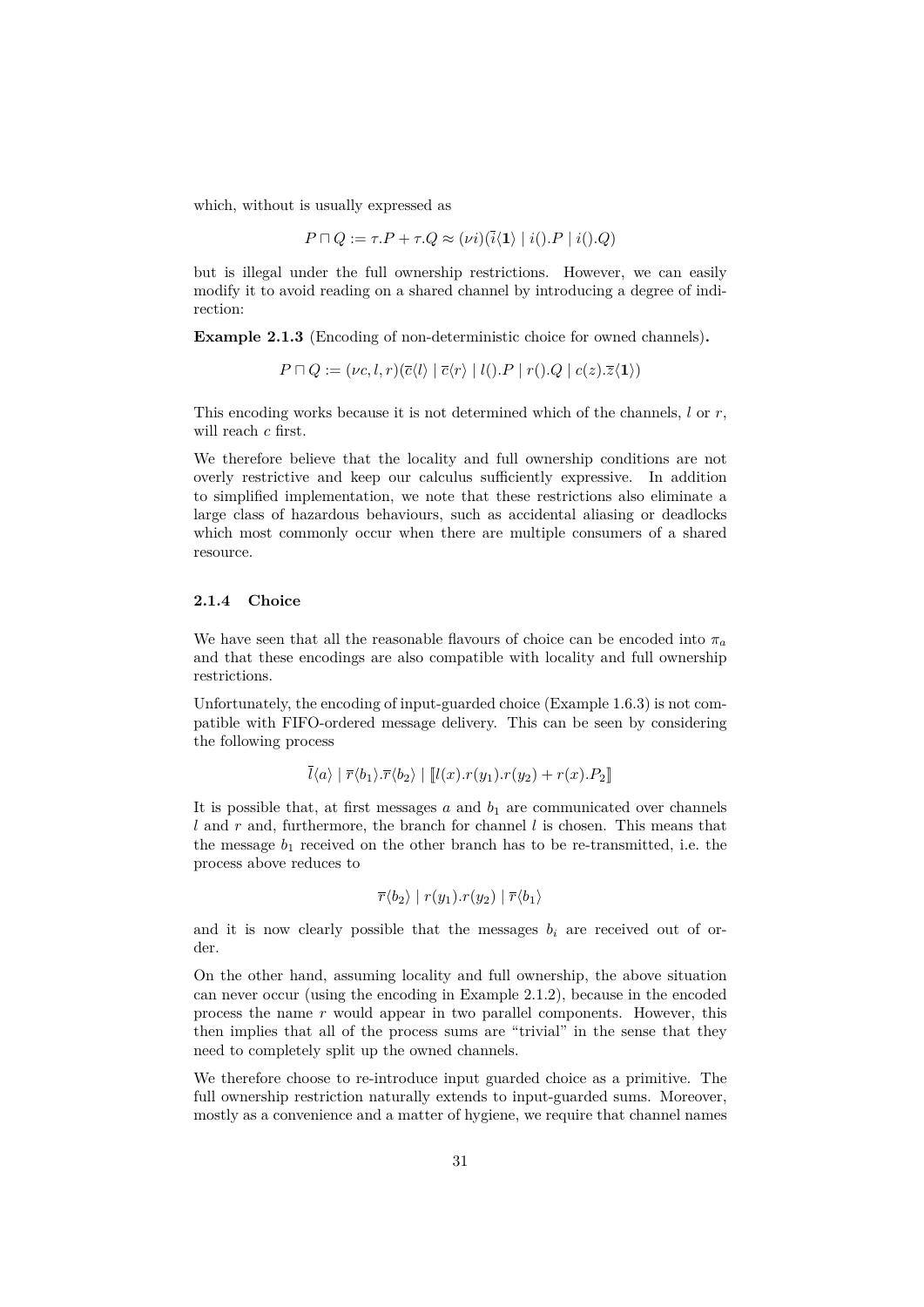appearing as subjects of the input guards are distinct, so as to separate internal choice from external.

Including input-guarded choice as a primitive is justified from the implementation point of view, because the full-ownership restriction implies that all the channels appearing as subjects of the input-guards are indeed local to the process. Since they are local, the process can inspect the respective channel buffers and receive from one as soon as it finds a non-empty one. In fact, because we do not assume causally-ordered delivery, it can even perform the inspection in a straightforward *round-robin* manner without violating message delivery semantics or even fairness assumptions.

We do not consider stronger kinds of choice, because, like many things we have ruled out already, they are not realisable in a distributed setting without performing consensus or introducing mediators. In fact, at this point we can claim that, *if* there were a realizable encoding of, for example, separate choice, then it should be expressible under the given constraints we have identified.

#### <span id="page-32-0"></span>**2.1.5 Summary**

We have identified the following set of constraints and features which we believe could form a basis for a fully  $\textit{distributable}$  flavour of  $\pi$ -calculus:

- *Asynchronous communication over FIFO buffered channels.* Asynchronous in this case means that output is non-blocking.
- *Localised channels*, permitting to only send the output capability of a name, in the style of  $L\pi$ -calculus.
- *Full ownership* which further restricts the above to disallow an input prefix to simultaneously appear in two (possibly) parallel processes.
- *Input-guarded choice* as an explicit primitive to allow more convenient forms of control flow.
- *Disjoint sums*, to eliminate non-deterministic choice from sums and thus simplify reduction analysis.

In the next section, we will materialize these choices in the form of a (severely restricted)  $\pi$ -calculus, which we call  $\pi_{\text{dist}}$ .

We should also mention that we have chosen to exclude process replication. mostly to simplify the presentation, but also because in future work it would be more interesting to examine the addition of explicit (co-)recursion.

# <span id="page-32-1"></span>**2.2**  $\pi_{\text{dist}}$ , formally

We now present the  $\pi_{\text{dist}}$  calculus formally.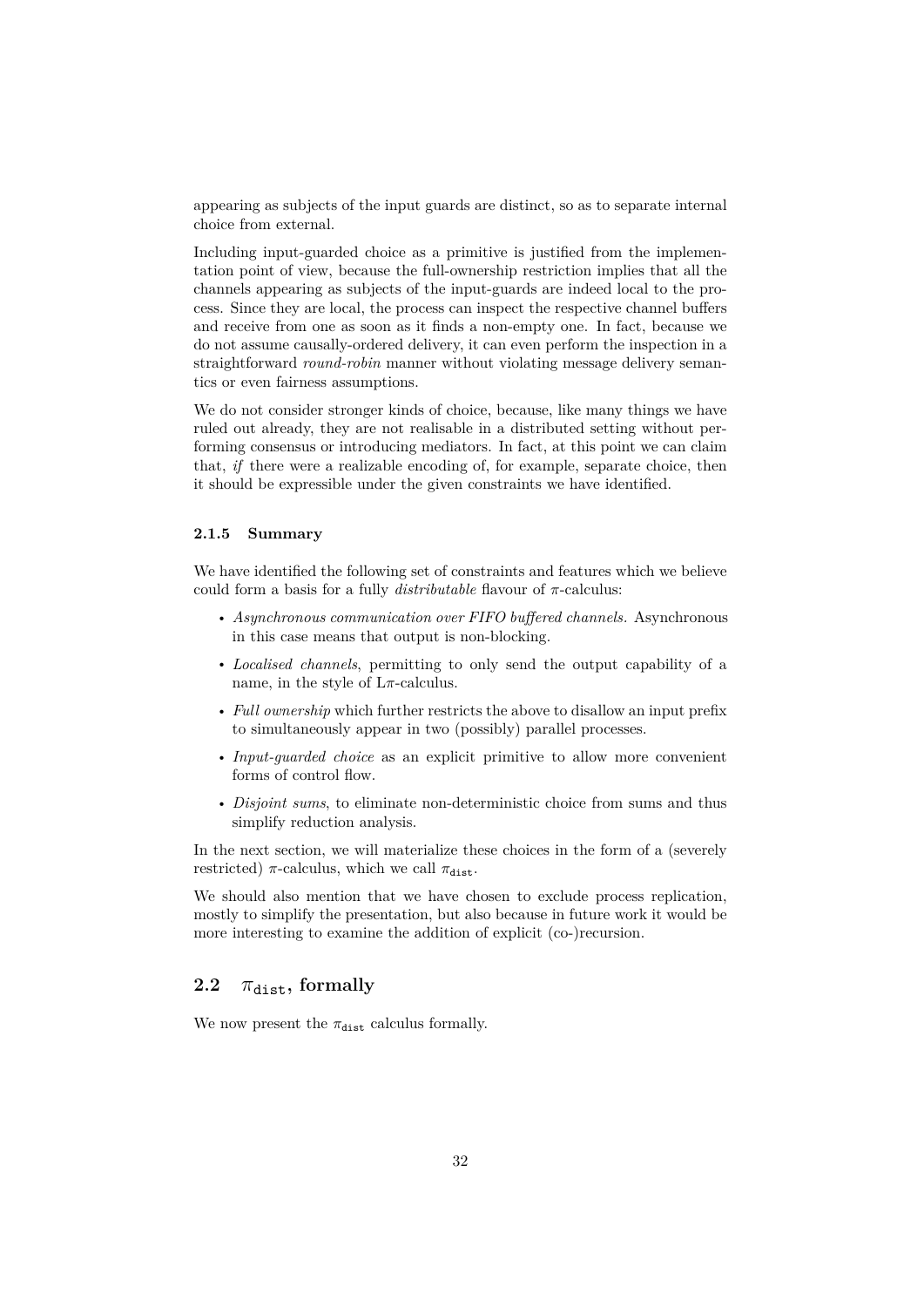#### <span id="page-33-0"></span>**2.2.1 Base syntax and its restrictions**

The syntax of  $\pi_{\text{dist}}$  is essentially the same as of the synchronous  $\pi$ -calculus with input-guarded choice,  $\pi_{ic}$ , except that we exclude replication. The structural congruence rules also remain exactly the same as in [Figure 2,](#page-11-0) except that some of them no longer apply because they concern non-existent terms (e.g. the congruence for replication).

One can split the syntax of  $\pi_{\text{dist}}$  into two layers: the base 'user' syntax and the runtime syntax which extends the base syntax with channel queue processes. We postpone the definition of the runtime syntax until the next subsection.

<span id="page-33-1"></span>**Definition 2.2.1** ((User) syntax of  $\pi_{dist}$ ). The  $\pi_{dist}$  user syntax is defined by the following grammar

| $P,Q,R ::= (\nu c)P$ |                                  | name restriction                                        |
|----------------------|----------------------------------|---------------------------------------------------------|
|                      | $\overline{c}\langle n\rangle.P$ | output                                                  |
|                      |                                  | $\sum c_i(n) \cdot P_i$ (disjoint) input-guarded choice |
|                      | $i=1$<br>$P \mid Q$              | parallel composition                                    |
|                      | end                              | empty process                                           |

with the following (syntactic) restrictions:

- (Local channels) For every term  $c(n)$ *.P*, the (free) name *n* does not appear as an input subject in *P*.
- (Full ownership) For any term  $P = (P_1 | P_2 | \ldots P_k)$ , and any (free) name *n*, *n* appears as input subject in at most one parallel component *P<sup>i</sup>* .
- (Disjoint sums) All channel names *c<sup>i</sup>* are distinct in input-guarded choice expressions  $\sum_i c_i(x_i) . P_i$ .

We additionally define the regular input prefix as a one element sum

$$
c(d).P := \sum_{i=1}^{1} c(d).P
$$

and retain the use of  $(+)$  for an associative commutative binary operator for sums, i.e.

$$
c_1(d_1).P_1 + c_2(d_2).P_2 := \sum_{i=1}^{2} c_i(d_i).P_i
$$

A couple of remarks should be made about this definition.

First of all, note that if we ignored the extra syntactic restrictions and re-used the standard reduction semantics of  $\pi$ -calculus, we would just get  $\pi_{ic}$ .

Secondly, it is not immediately obvious that the syntactic restrictions faithfully implement the intended constraints described in [subsubsection 2.1.5.](#page-32-0) In particular, it is not obvious that these restrictions can be (reasonably) expressed using syntactic means. The reason the syntactic restrictions work is because the combination of the rules avoids potential *aliasing* problems. More concretely, reduction will not result in violations of the syntactic restrictions. This is achieved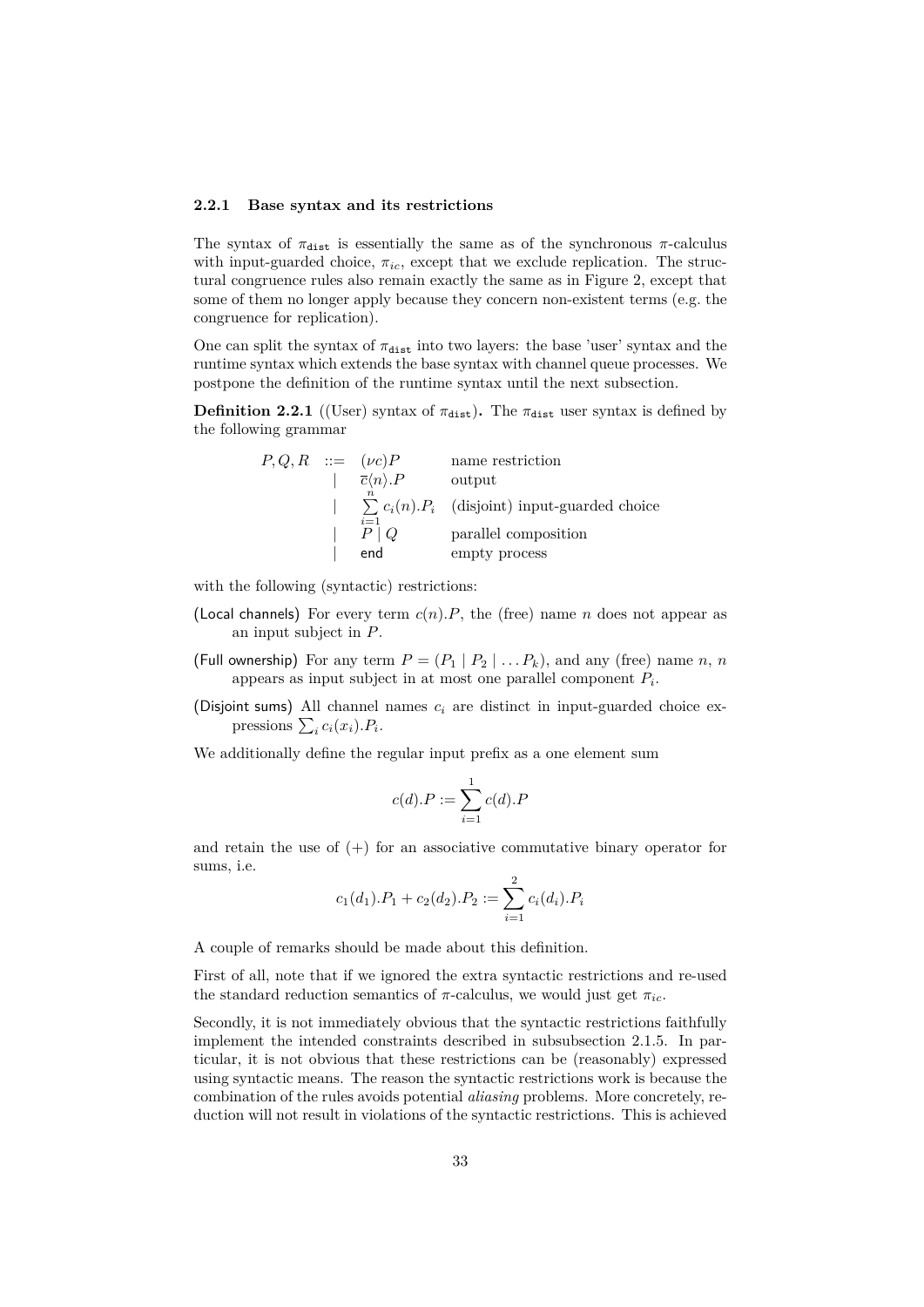by the (Local channels) rule, which ensures that no channel aliases are used for input. Moreover, it is precisely because of this rule that the (Full ownership) and (Disjoint sums) restrictions can be formulated using syntactic means.

As a counter example, if the (Local channels) rule was not present, we could form the term

$$
x(y).(a(z) | y(z)) \xrightarrow{x(a)} (a(z) | a(z))
$$

which renders the (Full ownership) rule useless.

Similarly,

$$
x(y) \cdot (a(z) + y(z)) \xrightarrow{x(a)} (a(z) + a(z))
$$

shows that without the (Local channels) rule, the (Disjoint sums) restriction is also meaningless.

Note that these restrictions do not prevent *self-communication*, i.e. performing both input and output on the same channel. This is both not desired and impossible to enforce syntactically. For example:

$$
x(y).\overline{y}\langle z\rangle \xrightarrow{x(x)} \overline{x}\langle z\rangle
$$

#### <span id="page-34-0"></span>**2.2.2 Semantics and FIFO-buffered communication**

The user syntax presented above enforces all the restrictions we described in [sub](#page-25-1)[section 2.1](#page-25-1) except for the asynchronous FIFO buffered channel semantics. In fact, as already remarked in the previous section, equipping the syntax with standard  $\pi$ -calculus reduction rules would result in a restricted variant of  $\pi_{ic}$ , which is a synchronous calculus. This is due to the presence of output-prefixing.

There are at least two possible ways to establish FIFO ordering.

One is to extend the process terms (and syntax) with special buffer processes, which act as mediators between channel output and input and modify the reduction rules to ensure communication always happens via the buffer processes. This is very much in the spirit of the classical encodings of asynchronous communication into  $\pi$ -calculus. Multiple variations of such representations exist in the literature (see [\[BPV08\]](#page-67-3)[\[DeY+12\]](#page-68-6)[\[HYC08\]](#page-69-10)).

Another approach is to keep the usual syntax of the synchronous  $\pi$ -calculus, but parameterise all reduction and transitions over a "global" channel buffer context, which tracks the contents of channel buffers. This approach is taken in  $[Den+13]$ .

There are certain trade-offs between the two approaches. The benefit of the first approach is that channel queue processes appear at the object level and therefore one can use the standard *π*-calculus tools and techniques to reason about the process terms. However, it can be rather inconvenient because process terms are no longer freely generated and one needs to take care to distinguish between terms which contains queues and those which are "plain". This implies that, for example, achieving relative expressiveness results is quite complicated, because one needs to partition the process terms into certain classes.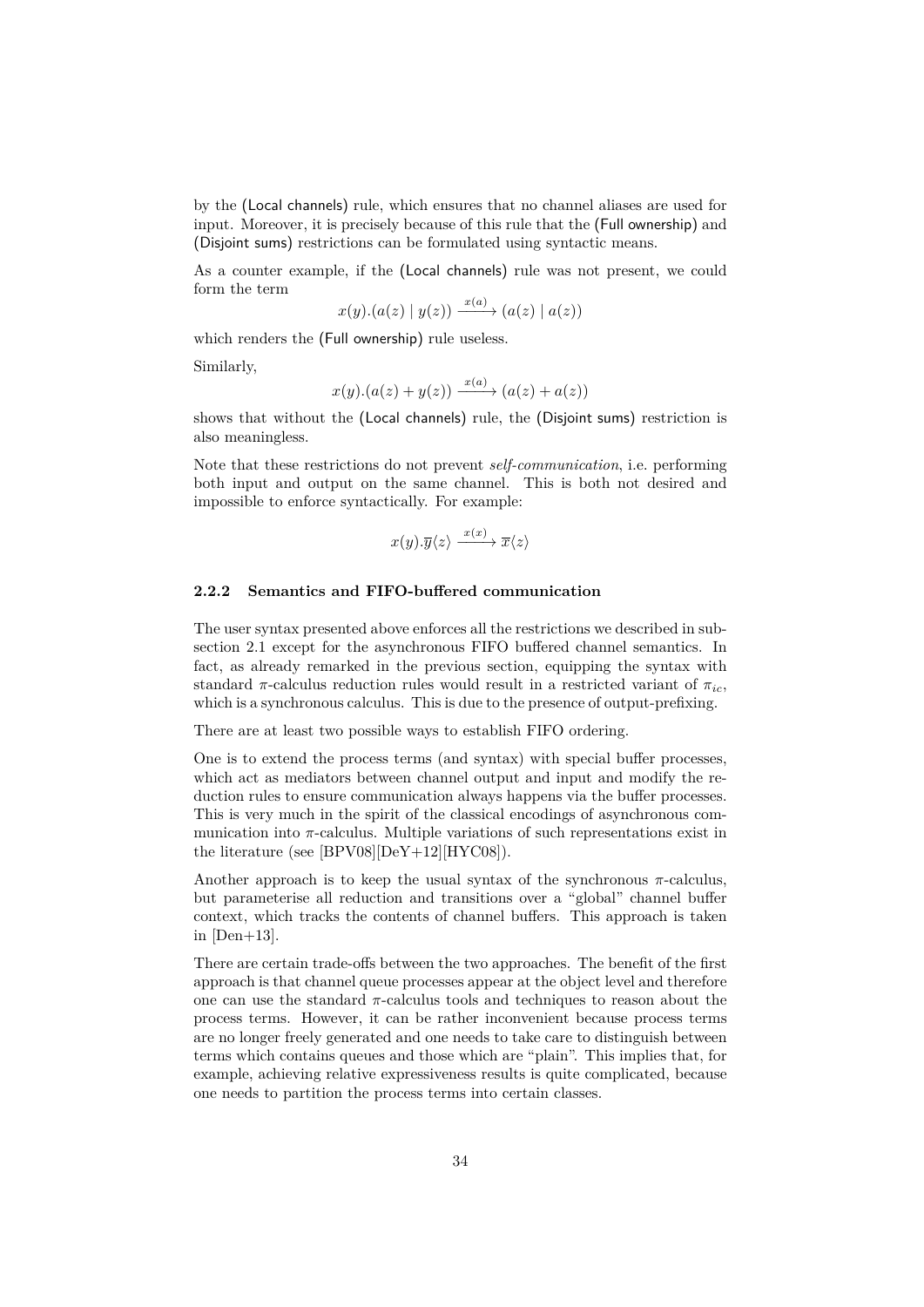On the other hand, a parameterised representation of buffers such as in [\[Den+13\]](#page-68-7) suffers from the problem that all of the derivations and reductions become *contextual*. Moreover, there are problems with scope restriction rules, as noted in [\[Den+13,](#page-68-7) p. 9], where it is resorted to ad-hoc scope "extension" rules. While it might be possible to apply the technique of tracking name usage via a context as it is done in the LTS described in [\[Sew00\]](#page-71-7), this still means that one needs to consider a context of channel buffers which is "global" and thus makes it harder to reason about scope restriction in the natural way. Nevertheless, it could be argued that this approach is cleaner, because it clearly separates the representation of process structure and operational semantics. In particular, processes are freely generated.

Observe that the syntactic restrictions of  $\pi_{\text{dist}}$  already imply that  $\pi_{\text{dist}}$  processes are not freely generated. Moreover, we believe that the benefits of having channel queues at the object level outweighs the burden of treating them with some extra special care. Additionally, this avoids parameterisation of the transition system and therefore we choose the first approach to make  $\pi_{\text{dist}}$  channels FIFO-buffered.

We extend the base syntax of  $\pi_{\text{dist}}$  [\(Definition 2.2.1\)](#page-33-1) with explicit channel queue processes.

**Definition 2.2.2** (Channel queue process syntax and related notions)**.** A channel queue for the channel *c*, with a message buffer (i.e. vector of names)  $\vec{d}$  is denoted by  $c:[\overline{d}]$ .

We use  $[ \cdot ]$  to represent the empty buffer (i.e. an empty queue),  $[m, \vec{d}]$  to represent a buffer with the name *m* at the beginning (i.e. *m* will be next element to be dequeued from the queue) and  $[\vec{d}, m]$  to represent a buffer where  $m$  was the last enqueued element.

Moreover, we extend the definition of free and bound names in [Definition 1.4.2](#page-12-0) to include the channel queue processes. All names in buffers are considered free, including the channel name, therefore:

$$
names(c.[d]) = fn(c.[d]) = \{c\} \cup \{d_1, \ldots, d_n\} \qquad \qquad bn(c.[d]) = \emptyset
$$

We note that *ν* binds queue names as usual, so in *x*: $[ \mid (vy)y:[\vec{d}], x$  is a free name, but *y* is not.

Finally, to maintain the intended FIFO semantics and ensure that for each channel there is at most one channel queue process, we impose the restriction that a queue process for the channel  $c$  can appear at most once within a term and either as a parallel sub-term or when it is empty and is guarded by a scope restriction for the name *c*. That means that a queue can only occur in two kinds of process terms:  $P | c: [d]$  or  $C[(\nu c)(P | c:])$  for some context C.

For example, this is not a legal term: *c*:[] | *c*:[]. Neither is  $\alpha$ .(*c*:[ $\vec{d}$ ] | *P*).

The last restriction might seem rather complicated and ad-hoc, but the intuition behind it is simple: we wish to introduce process queues (only) in tandem with name restriction, because we will interpret name restriction as channel *creation*. The situation will become more clear in later sections, but for now observe that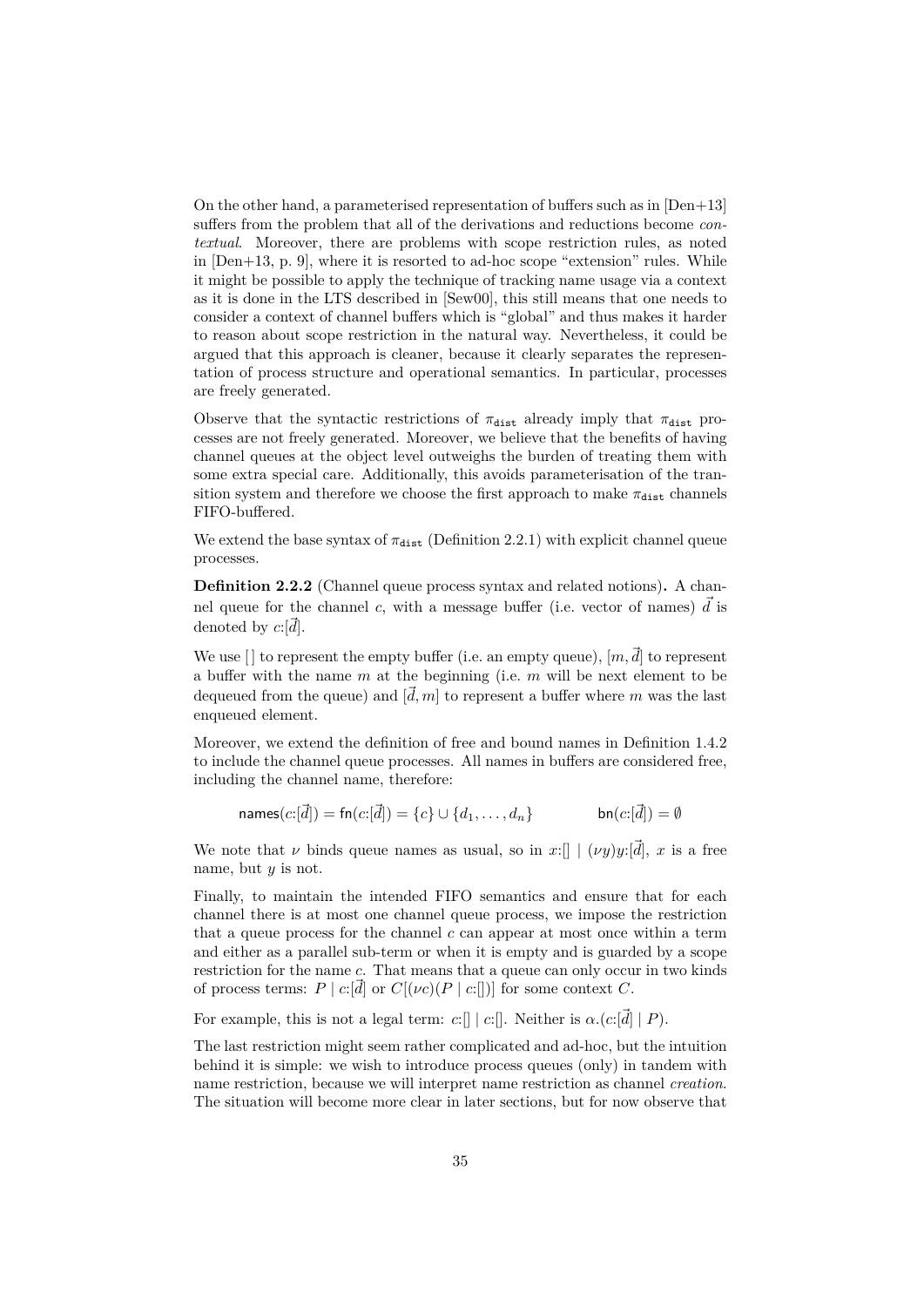#### **Figure 5** Reduction rules of  $\pi_{\text{dist}}$

<span id="page-36-0"></span>

| $\overline{c}\langle d\rangle.P \mid c: [\overrightarrow{m}]$ | $\longrightarrow$ $P \mid c : [\vec{m}, d]$<br>$\sum c_i(x).P_i \mid c_k: [d, \vec{m}] \longrightarrow P_k\{d/x\} \mid c_k: [\vec{m}], 1 \leq k \leq n \quad [\text{RECV}]$ | SEND   |
|---------------------------------------------------------------|-----------------------------------------------------------------------------------------------------------------------------------------------------------------------------|--------|
| $i=1$                                                         | implies $(\nu c)P \longrightarrow (\nu c)P'$                                                                                                                                | [Scop] |
| $P \longrightarrow P'$                                        | $P \longrightarrow P'$ implies $P \mid Q \longrightarrow P' \mid Q$                                                                                                         | PAR    |
| $P \equiv P', Q \equiv Q'$ and $P' \longrightarrow Q'$        | implies $P \longrightarrow Q$                                                                                                                                               | STR    |

terms such as

$$
x(y)
$$
. $(x:[] | P)$ 

have no reasonable interpretation, because the queue for the name *x* appears after the name is used as a prefix subject.

Finally, while we wish to be able to discuss 'open' terms, we intend to only introduce queues in tandem with name restriction, i.e. as closed terms:

 $(\nu c)(P \mid c:\rceil)$ 

Therefore a queue can never be guarded by input or output prefixes, even when it appears as a parallel sub-term. This would be an illegal term:  $x(y)$ .(*c*:[] | *P*).

These restrictions might seem rather cumbersome, but they are straightforward to apply in practice and will be abstracted away once we introduce a small programming language which decodes to the  $\pi_{\text{dist}}$  syntax.

These definitions will be useful later:

**Definition 2.2.3** (Queue-open and queue-closed terms)**.** We say that a process term *P* is *c*-closed if  $c \in \text{fn}(P)$  and there exists a channel queue *c* as a parallel component of *P*, i.e.  $P \equiv (\nu \vec{s})(P_1 \mid \cdots \mid P_n \mid c:\vec{d}])$ . (Note that  $c \in \text{fn}(P)$  implies  $c \notin \vec{n}$ .) Otherwise, if  $c \in \text{fn}(P)$ , but the latter condition fails, then we say that *P* is *c*-open.

We use the general term queue-open and queue-closed if want to speak about closure with respect to an arbitrary queue.

**Definition 2.2.4** (Owned channels/names)**.** For a process *P*, we defined the set of its owned channels (or names), owned- $n(P)$ , as all the input-prefix subject names which are free in *P*.

For example, owned-n $(c_1(x) \cdot (\nu c)(c_2(y) \cdot \overline{m} \langle r \rangle \mid c(z))) = \{c_1, c_2\}$ 

#### **2.2.3 Reduction semantics**

The reduction semantics of  $\pi_{\text{dist}}$  are given in [Figure 5.](#page-36-0) They differ from the usual  $\pi_{fc}$  rules [\(Figure 3\)](#page-11-0) only in that the rule [TAU] is removed and the rule [COMM] is replaced by two rules [SEND] and [RECV], which now mediate the communication via a buffer. Note that it is implicitly assumed that this buffer always exists in parallel to the sending process and that there is always a *unique* buffer process per name. This means that the application of [SEND] is always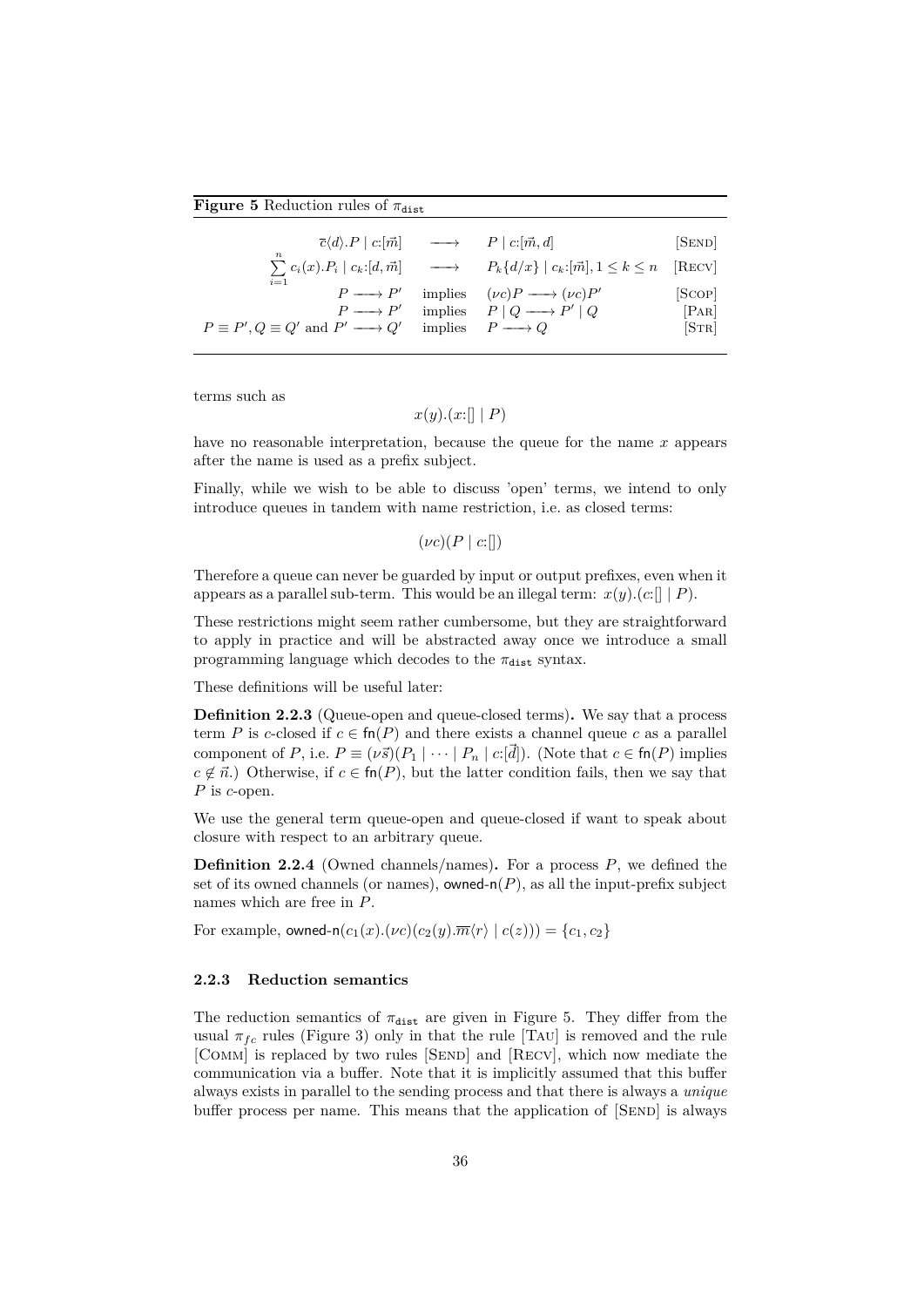possible on an output-prefixed term. Moreover, this ensures the FIFO ordering semantics, as the buffer causes multiple outputs from a single process to be serialised.

#### **2.2.4 Structural congruence**

We also have to extend the structural congruences of  $\pi_{fc}$  [\(Figure 2\)](#page-11-1) by the following rule in order to enable channel "garbage collection":

$$
(\nu c)c:[] \equiv \mathsf{end}
$$

This is a standard technique for ensuring that we can throw out terms which can no longer be used (see e.g. the added structural rules for discarding unused conditional branches when encoding booleans in [\[NP00,](#page-70-0) A.1]). As an example of how this works, consider this reduction (here we assume  $c \notin \text{fn}(P) \cup \text{fn}(Q)$ ):

$$
(\nu c)(\overline{c}\langle d\rangle.P \mid c(m).Q \mid c:[]) \longrightarrow (\nu c)(P \mid c(m).Q \mid c:[m])
$$
  
\n
$$
\longrightarrow (\nu c)(P \mid (Q\{m/x\} \mid c:[])
$$
  
\n
$$
\equiv P \mid (\nu c)(Q\{m/x\} \mid c:[])
$$
  
\n
$$
\equiv P \mid Q\{m/x\} \mid (\nu c)c:[]
$$
  
\n
$$
\equiv P \mid Q\{m/x\} \mid \text{end}
$$
  
\n
$$
\equiv P \mid Q\{m/x\} \mid \text{end}
$$

After the channel *c* is used to send the message from *P* to *Q*, it is no longer used in either of the processes and hence its queue can also be discarded. Note that while we could also add another structural rule which would discard bound queues that are *not* empty, this would potentially hide the fact that some processes are sending messages which are never being received, so we do not incorporate such a rule.

In [\[BPV08\]](#page-67-0), another structural rule of the form  $P \equiv P | c : ||$  is added. The rule is said to "only apply" when *P* does not already contain some queue. We do not use this rule as it implies that we either permit duplicate channel buffers (which then violates FIFO semantics) or  $\equiv$  is no longer a congruence, both of which are unacceptable. As a counterexample, let  $P = \overline{c}\langle z \rangle$  and  $Q = c(z)$ , then  $P \equiv P | c: || =: P' \text{ and } Q \equiv Q | c: || =: Q', \text{ however } P | Q \not\equiv P' | Q'.$ 

What *can* be added is the congruence

$$
(\nu c)P \equiv (\nu c)(P \mid c:[])
$$

This ensures that as long as we are working with closed terms it is guaranteed that there is a unique channel queue associated with every channel name. Intuitively it can be understood as saying: whenever you create a new channel name, also create its associated queue. As mentioned earlier, our intention is to introduce queues only in tandem with name restriction. We therefore incorporate this rule as part of the congruence rules for  $\pi_{\text{dist}}$ . Later, we will show that it fits in well with the reduction and transitions semantics of  $\pi_{\text{dist}}$ .

It should be noted that it can only be applied when *P* is a *c*-open term, because otherwise we get an invalid term. For example, this is not allowed:  $(\nu c)(P)$  $c:[]$   $\not\equiv (\nu c)(P \mid c:[] \mid c:[]$ .

We summarise these considerations with the following definition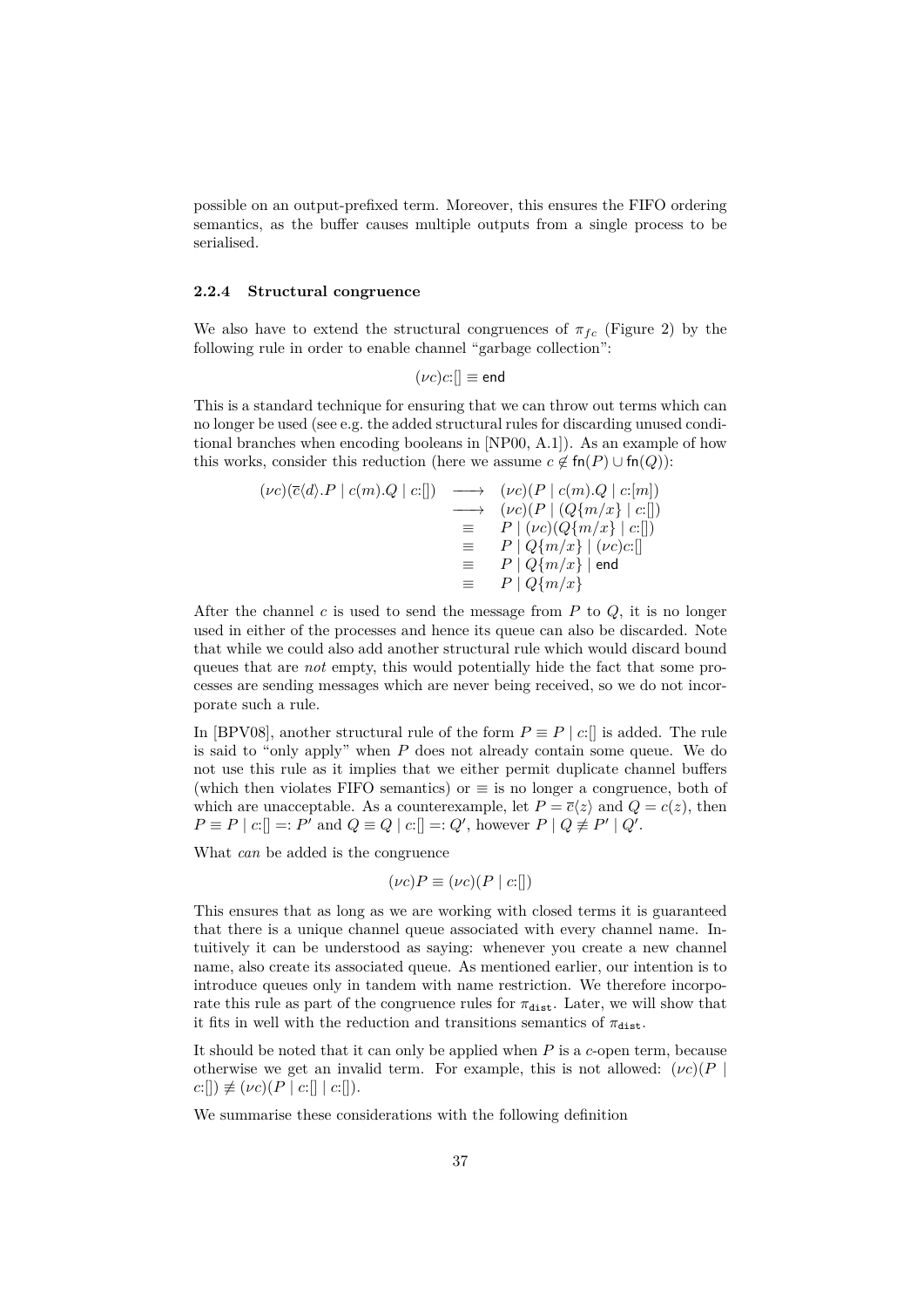**Definition 2.2.5** (Structural rules of  $\pi_{dist}$ ). The structural rules of  $\pi_{dist}$  consist of the standard structural rules of  $\pi$ -calculus [\(Figure 2\)](#page-11-1), except for replication (there is no replication in  $\pi_{dist}$ ) and with the addition of the following two rules:

$$
(\nu c)(c:[]) \equiv \text{end}
$$

$$
(\nu c)P \equiv (\nu c)(P | c:[])
$$

#### **2.2.5 Actions and transition rules**

In order to properly treat buffers and obtain the LTS for  $\pi_{\text{dist}}$ , we have to slightly modify and extend the LTS and actions of  $\pi_{fc}$ . As already discussed in the previous subsection, there are different ways to formulate FIFO-buffered communication. Here, we take a different approach from both [\[Den+13\]](#page-68-0) and [\[BPV08\]](#page-67-0). The reason for doing so, is because we want to be able to discuss the translations of both *queue-open* and *queue-closed* (to be defined) terms and relate those of the former and those of the latter. For this reason, we explicitly label buffer actions and take care to maintain *harmony* with the reduction semantics.

**Definition 2.2.6** ( $\pi_{\text{dist}}$  actions). We extend the set of actions with

$$
\mu':=\mu\mid\alpha'^b
$$

which are used to denote buffer actions. The free and bound name functions are defined identically as in the case of unannotated, or *raw*, actions. Additionally, we use the notation  $\mu^A, \mu^B, \ldots$  to denote possibly-annotated actions, i.e.  $A, B, \ldots$  can be either 'blank' or  $b$ . It is implicitly assumed that the annotated action  $\mu^A$  is not  $\tau$ . Finally, we reserve the usage of  $\mu$  for raw actions.

[Figure 6](#page-39-0) presents the LTS for  $\pi_{\text{dist}}$ . The rules are almost the same as the ones for  $\pi_f$ , except that we now also have to account for the buffers. The rules  $OutQ$ , InpQ describe the channel queue behaviour. Moreover, we extend the rule Open to account for buffer actions and we impose additional side conditions to the Close and Comm rules to ensure that communication always happens via a buffer (i.e. we prevent processes communicating directly), respecting FIFO semantics. We also replace the simple input rule  $\ln p$  with input-guarded choice.

Finally, we split the Par into 3 separate rules, which might look quite intimidating and therefore require some explanation. First of all, observe that removing the extra side-conditions and collapsing the different rules into one, would produce the original Par rule. These additional constraints are there in order to prevent nonsensical transitions, based on whether a channel queue related to the current action is present in the derived process.

More concretely, for each input or output subject name *a* appearing in a process term *P*, it can either be *open* or *closed* with respect to the channel queue of *a*. We want to be able to consider terms open and closed with respect to the queues-involved. In fact, using this formulation we are able to consider actions of queues in isolation and both when they *close* a channel-owning process and a process which produces output into that channel.

As an example, the application of Par should not be allowed, when one process performs a raw action, while there is a queue which closes it under that action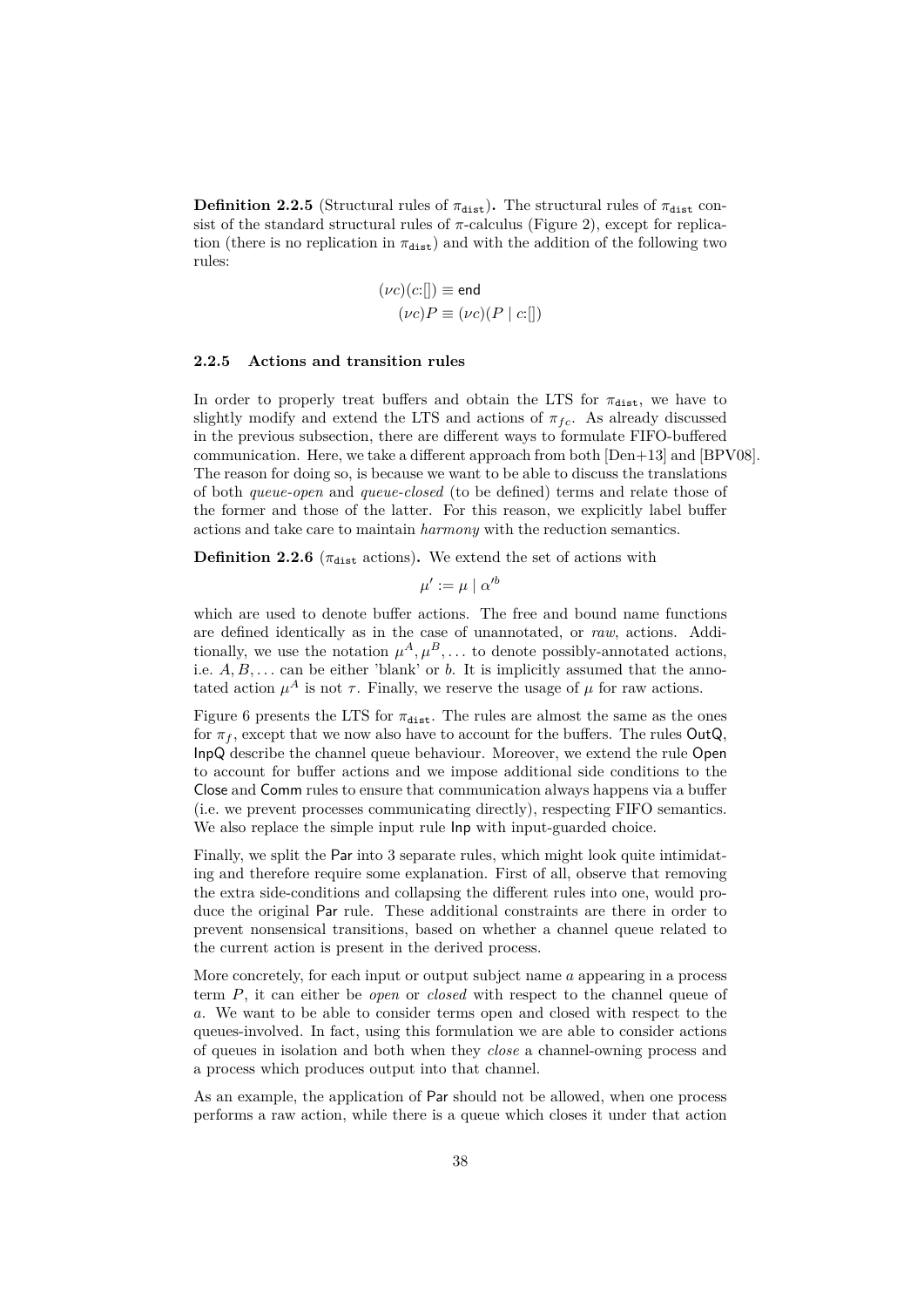# **Figure 6** Transition rules of  $\pi_{\text{dist}}$

 $\mu^b$ 

<span id="page-39-0"></span>
$$
\frac{1 \le k \le n}{\overline{x}(y).P \xrightarrow{\overline{x}(y)} P} \quad \text{(Out)} \qquad \frac{1 \le k \le n}{\sum_{i=1}^{n} c_i(x).P_i \xrightarrow{c_k(z)} P_k\{z/x\}} \quad \text{(Inp)}
$$
\n
$$
\frac{\overline{c_1(\overline{d}) \xrightarrow{c(m)^b} c_1(\overline{d}, m)}}{c_1(\overline{d}) \xrightarrow{c(m)} P \mid Q \xrightarrow{c(m, \overline{d})} \overline{\overline{c(m, \overline{d}) \xrightarrow{c(m)^b} c_1(\overline{d})}} \quad \text{(OutQ)}
$$
\n
$$
\frac{P \xrightarrow{\mu} P'}{P \mid Q \xrightarrow{\mu} P'} \mid Q \qquad \text{(Par-Buflnp)}
$$
\n
$$
\frac{P \xrightarrow{x(y)^b} P'}{P \mid Q \xrightarrow{x(y)^b} P'} \mid Q \qquad \text{(Par-Buflnp)}
$$
\nis an output action\n
$$
\frac{P \xrightarrow{\mu^b} P'}{P \mid Q \xrightarrow{\mu^b} P'} \quad \text{(Var-Buflup)} \quad \text{(Par-BufOut)}
$$
\n
$$
\frac{P \xrightarrow{\overline{x}(y)^A} P'}{P \mid Q \xrightarrow{\mu^b} P'} \quad \text{(Open)}
$$
\n
$$
\frac{\frac{P \xrightarrow{\overline{x}(y)^A} P'}{P \mid Q \xrightarrow{\overline{x} \xrightarrow{c} P'} Q'} \quad \text{for } z \notin \text{fn}(Q) \quad A \ne B}{P \mid Q \xrightarrow{\overline{x} \xrightarrow{b} p'} Q'} \quad \text{(Open)}
$$
\n
$$
\frac{P \xrightarrow{\overline{x}(y)^A} P'}{P \mid Q \xrightarrow{\overline{x} \xrightarrow{b} p'} Q} \quad \text{(C)} \quad \text{(Hom)} \quad \text{(Close)}
$$
\n
$$
\frac{P \xrightarrow{\overline{x}(y)^A} P'}{P \mid Q \xrightarrow{\overline{x} \xrightarrow{b} p'} Q'} \quad \text{(Ass)}
$$
\n
$$
\frac{P \xrightarrow{\mu^b} P'}{P \mid Q \xrightarrow{\overline{x} \xrightarrow{b} p'} \quad \text{(Using (New)} \quad \text{(New)} \quad \text{(New)} \quad \text{(New)} \quad \text{(New)} \quad \text{(New)} \quad \text{(New)} \quad \text{(New)} \quad \text{(
$$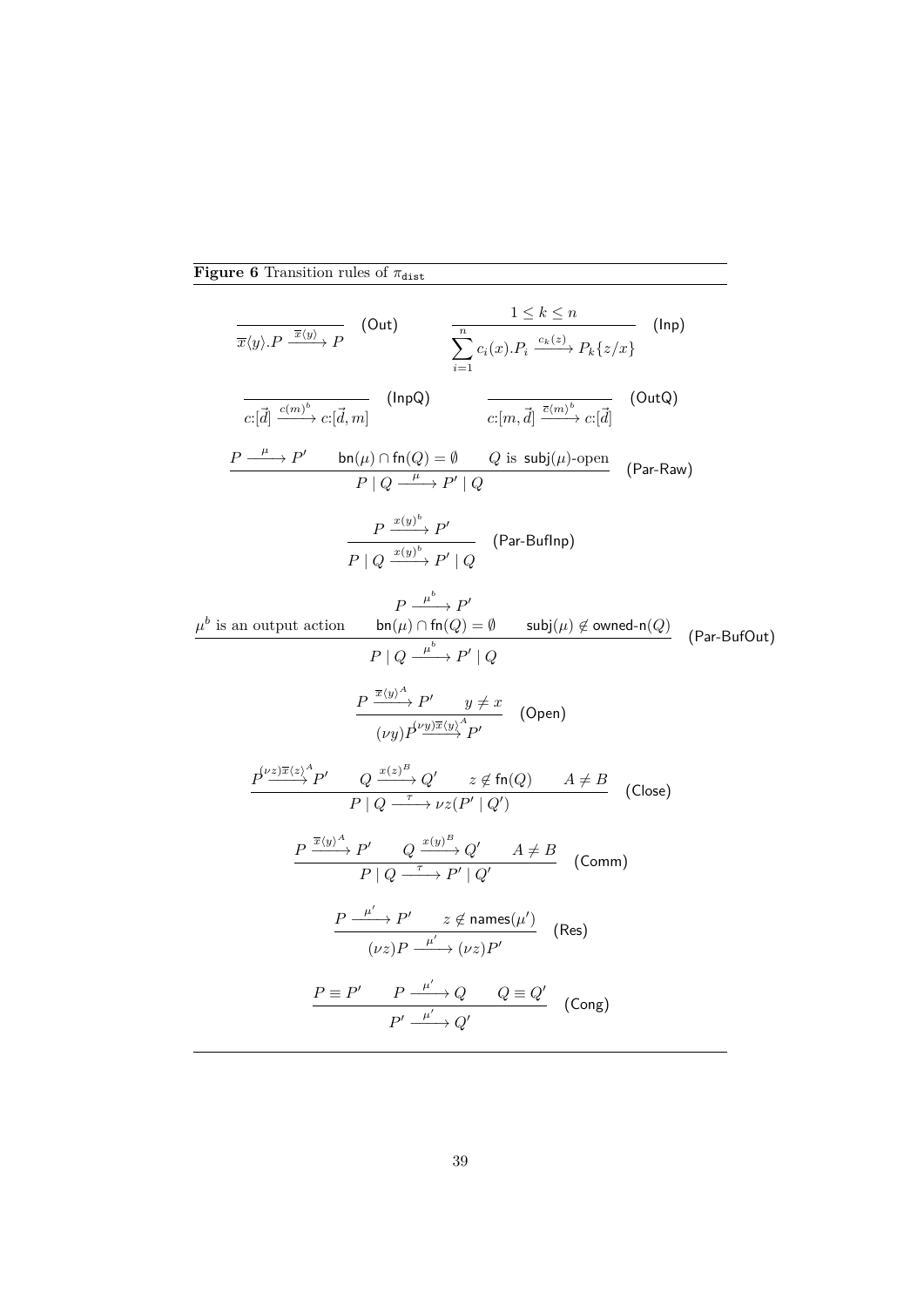in parallel. In theory, we could ignore this side-condition, however this would permit 'trash' processes which exhibit 'unrealisable' transitions. Consider the transition

$$
x(y).P \xrightarrow{x(z)} P\{z/y\} =: P'
$$

If we had the usual Par rule, we could apply it to obtain

$$
\frac{x(y).P \xrightarrow{x(z)} P'}{x(y).P \mid x:[\hspace{0.2cm} \xrightarrow{x(z)} P' \mid x:[\hspace{0.2cm}]} \hspace{0.2cm} (? \text{ Par})
$$

However, there is no valid  $\pi_{\text{dist}}$  context in which this transition could lead to a *reduction*, because it would require a dual queue action (and there can be no duplicate queues for the same channel). The problem here is that a raw action on channel  $x$ , which should – when "closed up" by the  $x$  queue – induce a communication between the *x*-open process and the queue for *x* resulting in a *τ* -transition, "escapes" the queue closure. The situation is identical for raw output, as captured by the Par-Raw rule.

The situation is slightly different with buffer-actions. This is due to the fact that there can be only one channel queue and a single consumer for it, but there can be many producers. Therefore we don't need to imply any side-conditions on Par-BufInp, because a channel queue *input* action *can* commute past whatever it is enclosing. For example, the following transition derivation is valid:

$$
\frac{x:\left[\frac{x(y)^b}{\sqrt{x}}x:[y]\right]}{\overline{x}\langle z\rangle.P \mid x:\left[\frac{x(y)^b}{\sqrt{x}}\overline{x}\langle y\rangle.P \mid x:[y]\right]} \frac{\overline{x}\langle y\rangle.Q \xrightarrow{\overline{x}\langle y\rangle} Q}{\overline{x}\langle y\rangle.Q \xrightarrow{\overline{x}\langle y\rangle} Q} \quad (\text{Comm})
$$

However, the situation is different for buffer-output, consider

$$
\frac{x:[y,\vec{d}] \xrightarrow{\overline{x}\langle y\rangle^b} x:[\vec{d}]}{x(y).P \mid x:[y,\vec{d}] \xrightarrow{\overline{x}\langle y\rangle^b} x(y).P \mid x:[\vec{d}]}
$$
 (? Par)

Again this transition cannot be matched by a dual action, because it requires a parallel process that performs input on *x*, which is not allowed in  $\pi_{\text{dist}}$ .

To build up our intuition about  $\pi_{\text{dist}}$ , we now prove a couple of propositions which characterise the transitions of  $\pi_{\text{dist}}$  processes.

<span id="page-40-0"></span>**Proposition 2.2.1** (Raw-action induced normal forms). For all  $P \in \pi_{dist}$ :

- *1.* If  $\alpha = \overline{x}\langle y \rangle$  or  $\alpha = x(y)$  then  $P \xrightarrow{\alpha} P'$  implies that  $P$  is *x*-open *and there exist*  $Q$ *,*  $R$  *and*  $\vec{n}$ *, such that:*  $P \equiv (\nu \vec{n})(\alpha \cdot Q + (\sum_i S_i) | R)$ *,*  $P' \equiv (\nu \vec{n}) (Q \mid R)$ *, where*  $\vec{n} \cap \text{names}(\alpha) = \emptyset$ *.*
- *2. Moreover, if*  $\alpha$  *is an input action, then also*  $\text{subj}(\alpha) \notin \text{owned-n}(R)$  *and*  $\mathsf{subj}(\alpha) \in \mathsf{owned-n}(R)$ .
- *3. Similarly, if we consider*  $\alpha = (\nu y)\overline{x}\langle y \rangle$ , then the previous result holds, *except that the restriction for*  $\vec{n}$  *is flipped and becomes*  $y \in \vec{n}$ *.*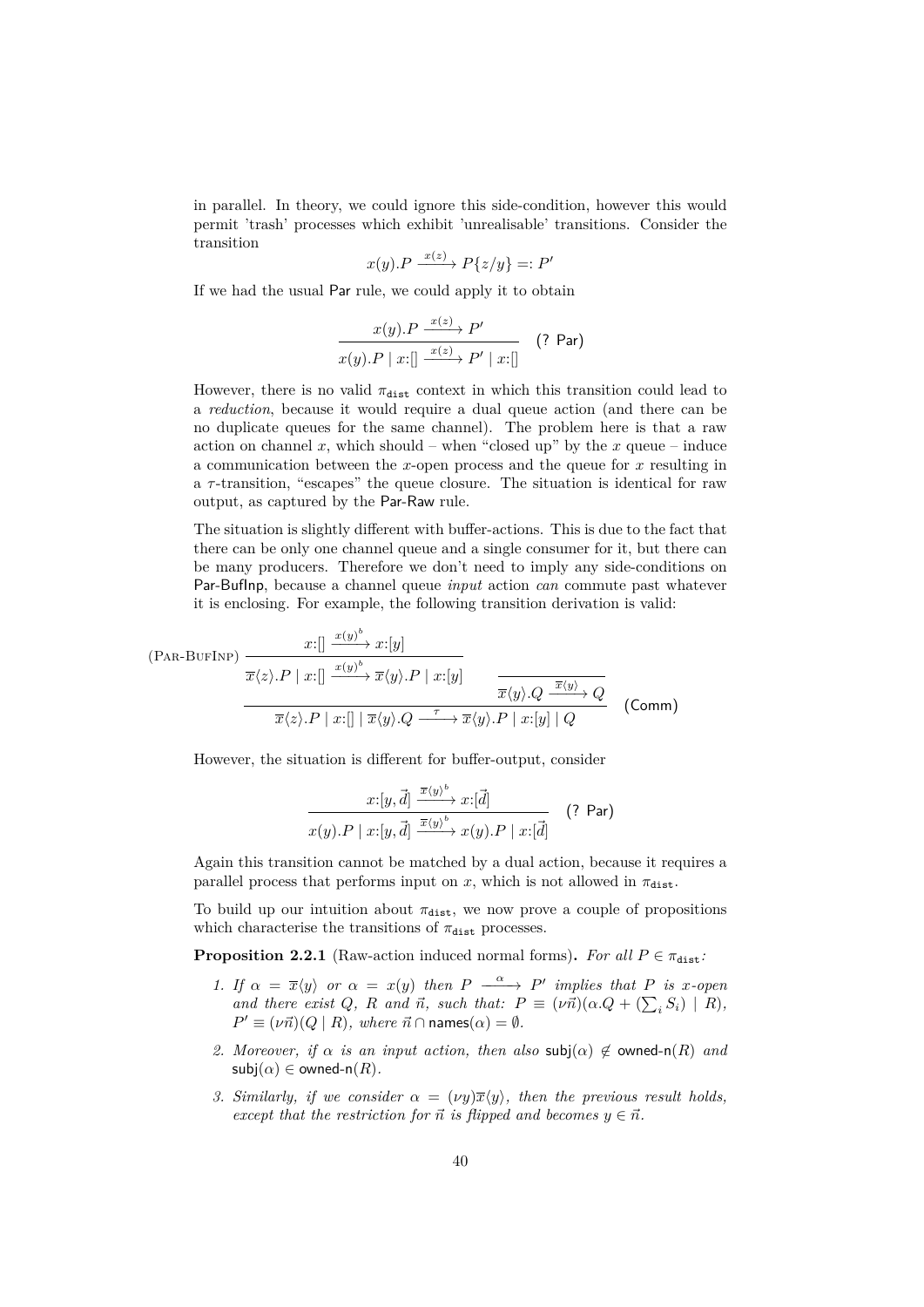#### *Proof.*

1. By induction on the derivations.

By case analysis of the LTS rules,  $P \xrightarrow{\alpha} P'$  implies that the derivation for this transition begins with either Out or Inp. WLOG, assume that  $\alpha$  is an output action and that the base case is an application of Out to achieve  $O + (\sum_{i} S_i) \xrightarrow{\alpha} O'.$  The base case satisfies the criteria.

Now, assume we have a derivation such that the conclusion is  $P \xrightarrow{\alpha} P'$ and the induction hypothesis holds.

Again by case analysis, only the following rules can use the premise to create a new process with the same transition: Par-Raw, Res and Cong.

If the rule is Par-Raw, then the side-condition implies that  $Q$  is  $\mathsf{subj}(\alpha)$ open and therefore  $P \mid Q$  is subj $(\alpha)$ -open as well and the shape matches.

The other two rules also do not affect the shape and or queue-openness, therefore by induction we are done.

- 2. Immediate from the previous part by the full-ownership restriction.
- 3. Again by induction on the derivations. We can consider the same derivations as in the first part, except that now they will contain also contain an application of Open. The Open rule does not change structure and so the result follows.

 $\Box$ 

<span id="page-41-0"></span>**Proposition 2.2.2** (Buffer-action induced normal forms). For all  $P \in \pi_{dist}$ :

*1. If*  $\alpha = \overline{x}\langle y \rangle^b$  *or*  $\alpha = x(y)^b$  *then*  $P \xrightarrow{\alpha} P'$  *implies that*  $P$  *is x*-*closed and*  $for~some~R~and~buffer~contents~\vec{d},~\vec{d'}$ 

$$
P \equiv (\nu \vec{n})(x: [\vec{d}] | R)
$$
  

$$
P' \equiv (\nu \vec{n})(x: [\vec{d'}] | R)
$$

*where*  $\vec{n} \cap \text{names}(\alpha) = \emptyset$ *.* 

*Moreover, if*  $\alpha = \overline{x}\langle y \rangle^b$ *, then*  $\overrightarrow{d} = [y, \overrightarrow{d'}]$  *and*  $x \notin \text{owned-n}(R)$ *.* 

*Otherwise, if*  $\alpha = x(y)^b$  *is an input action, then*  $\vec{d'} = [\vec{d}, y]$ *.* 

2. *Similarly, if we consider*  $\alpha = (\nu y) \overline{x} \langle y \rangle^b$ , then the previous result holds, *except that the restriction for*  $\vec{n}$  *is flipped and becomes*  $y \in \vec{n}$ *.* 

*Proof.* Similarly to the previous proposition.

 $\Box$ 

**Proposition 2.2.3** (Buffer transitions). *For all*  $P \in \pi_{\text{dist}}$ *:* 

- 1.  $P \xrightarrow{(x/y)^b} iff P$  *is x*-closed. (That *is: an x*-closed process *is always input*  $enabeled on x$ .
- 2. *P is x*-closed does not *imply*  $P \xrightarrow{\overline{x}(y)^b}$ .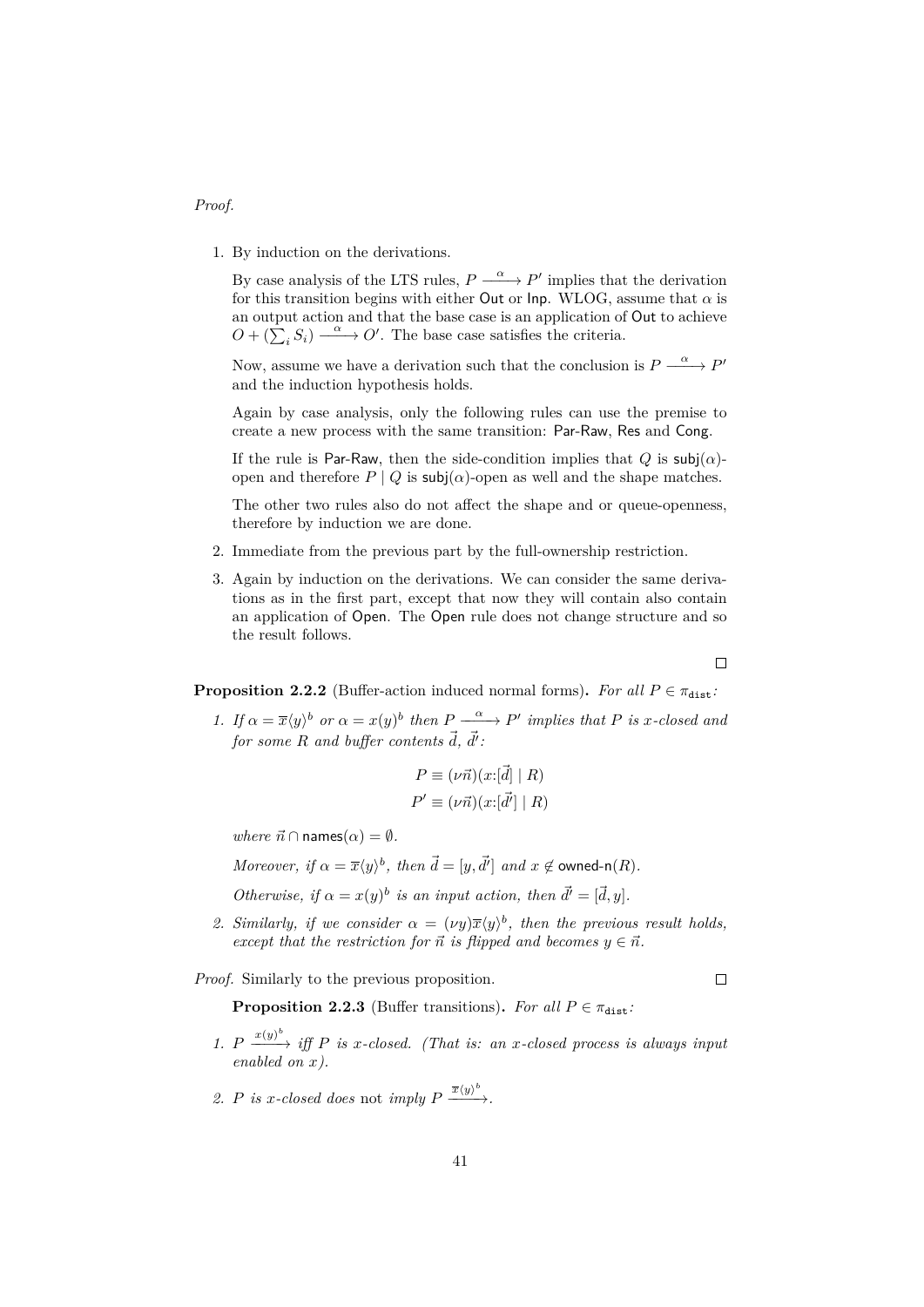*Proof.* 1. Directly follows from the definition of channel queue transitions.

2. If the queue for *x* is empty, then it simply cannot make any transitions.

#### **2.2.6 Harmony of the LTS**

At the very least, an LTS should be in agreement with the reduction semantics and structural properties of a process calculus.

**Lemma 2.2.1** (Harmony of  $\pi_{\text{dist}}$  LTS). The LTS of  $\pi_{\text{dist}}$  satisfies the condi*tions in [Lemma 1.4.1.](#page-12-0)*

*Proof.* **Congruences.** Since we include the Cong rule in our LTS, the  $\equiv$ -parts of the proof are achieved for free. However, it is good to check whether the congruences are still in tune with the LTS.

If we excluded the Cong rule and instead used double left-right rules for the Par-\*, Close and Comm rules, we would only have to worry about the nonstandard structural rules  $(\nu c)c$ :[]  $\equiv$  end and  $(\nu c)P \equiv (\nu c)(P | c$ :[])

For the first congruence, both end and  $(\nu c)c$ :[] are unable to perform any transitions (and therefore affect reductions), so we only need to consider processes which transition or reduce *to* them. However, this means we only need to consider the second part of the lemma, and we also get the congruence part for free by the [STR] reduction rule.

The situation is different with the second congruence. Consider

$$
(\nu c)\overline{c}\langle y\rangle.P \equiv (\nu c)(\overline{c}\langle y\rangle.P \mid c:[]) \xrightarrow{\tau} (\nu c)(P \mid c:[y])
$$

however  $(\nu c)(\bar{c}\langle y\rangle.P)$  is not able to make any transition at all, failing the harmony rule. We therefore would need to extend the LTS with a rule such as

$$
\frac{(\nu c)(P \mid c:[]) \xrightarrow{\tau} P'}{(\nu c)P \xrightarrow{\tau} P'} \quad (\nu\text{-queue-contract})
$$

Note that we only need cater for the  $\tau$ -transitions, because the congruence only affects actions related to *c* and those are hidden by the name restriction. Since  $(\nu c)(P \mid c$ :[]) can perform at least the reductions of  $(\nu c)P$ , with the above rule added all the *τ* -transitions of the two congruent terms coincide and hence congruence problems are resolved.

#### **Reductions.**

The more important part of the lemma is showing that *τ* -actions coincide precisely with reduction steps (second clause of the lemma). This ensures that our LTS is modelling the same reductions we have specified in the reduction rules.

The proof is done by tedious case analysis of the reduction and transition rules, so we only sketch the main clauses.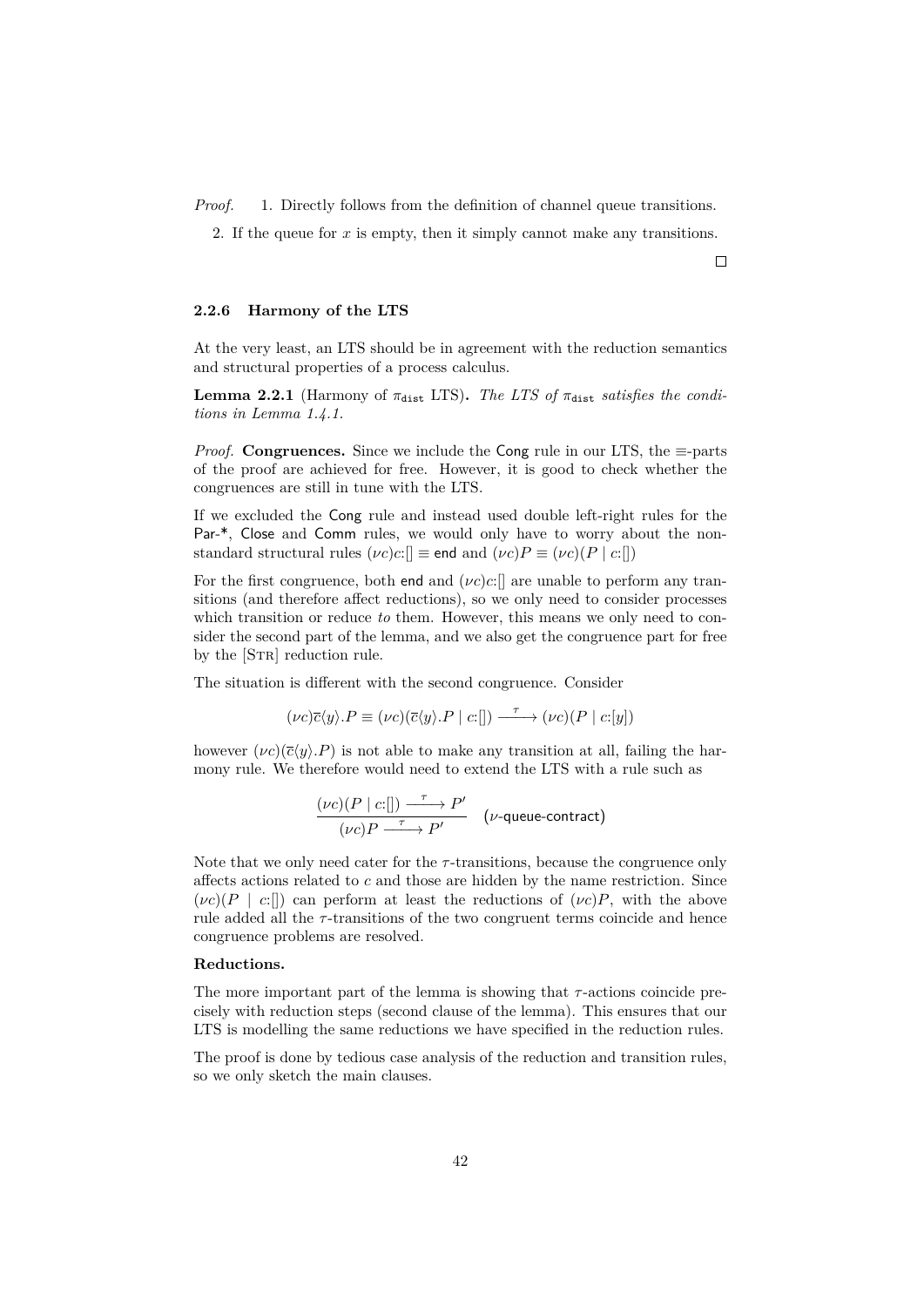*The if part:* First of all, the [SEND] and [RECV] reduction rules are faithfully represented by the derivation

$$
\frac{\overline{c}\langle m\rangle.P \xrightarrow{\overline{c}\langle m\rangle} P \qquad \text{(Out)} \qquad \qquad \overline{c:[\vec{d}] \xrightarrow{c\langle m\rangle^b} c:[\vec{d},m]} \qquad \text{(InpQ)}\n\overline{c}\langle m\rangle.P \mid c:[\vec{d}] \xrightarrow{\tau} P \mid c:[\vec{d},m]
$$
\n(Comm)

and

$$
\frac{\overline{Q+c(x).P \xrightarrow{c(m)} P\{m/x\}} (\text{Inp})}{Q+c(x).P \mid c:[m,\vec{d}] \xrightarrow{\tau} P\{m/x\} \mid c:[\vec{d}] } (\text{OutQ})
$$
\n(Comm)

respectively.

*The only if part:* There are only two rules from which a *τ* -action transition can appear: Comm and Close. For Comm, it is easy to see that the only possible instantiation of it is a derivation which has one of the two shapes above (in the proof of the *if* part). This is a consequence of lemmas [2.2.1](#page-40-0) and [2.2.2.](#page-41-0)

The case of Close is a little bit more tricky, but if we examine the LTS rules, we notice that even though the action labels are duplicated into raw and buffered, the open and closure rules and the restriction on Par-BufOut is exactly the same as in the standard LTS formulation for *π*-calculus and therefore the semantics of "hiding" is unchanged. The only thing which is different is that the application of Open and Close rules now happens two times, instead of one (as in the classical *π*-calculus). This is because the channel queue processes are internalised and at first the scope is extended to the buffer and only later to the receiver. As an example, consider

$$
\frac{\overline{x}\langle y\rangle \cdot P \xrightarrow{\overline{x}\langle y\rangle} P}{(\nu y)\overline{x}\langle y\rangle \cdot P \xrightarrow{(\nu y)\overline{x}\langle y\rangle} P} \quad \text{(Open)} \quad \xrightarrow{x:\left[\right] \xrightarrow{x\langle y\rangle^b} x:\left[y\right]} \quad \text{(InpQ)}\n(\nu y)\overline{x}\langle y\rangle \cdot P \mid x:\left[\right] \xrightarrow{\tau} (\nu y)\langle P \mid x:\left[y\right])
$$
\n(Close)

and then

(OPEN) 
$$
\frac{(P \mid x:[y]) \xrightarrow{\overline{x}(y)} (P \mid x:[)}{(vy)(P \mid x:[y])^{(\nu y)\overline{x}(y)} P \mid x:[)} \qquad \qquad \overline{x(z).Q \xrightarrow{x(y)} Q\{y/z\}} \qquad \text{(Inp)}
$$
\n
$$
\frac{(vy)(P \mid x:[y]) \mid x(z).Q \xrightarrow{\tau} (\nu y)(P \mid x:[) \mid Q\{y/z\})}{(U(y)(P \mid x:[y]) \mid x(z).Q \xrightarrow{\tau} (\nu y)(P \mid x:[) \mid Q\{y/z\})} \qquad \text{(Close)}
$$

So we have that

$$
(\nu y)\overline{x}\langle y\rangle.P \mid x:[\] \mid x(z).Q \xrightarrow{\tau} (\nu y)(P \mid x:[y]) \mid x(z).Q \xrightarrow{\tau} (\nu y)(P \mid x:[\] \mid Q\{y/z\})
$$
 as expected.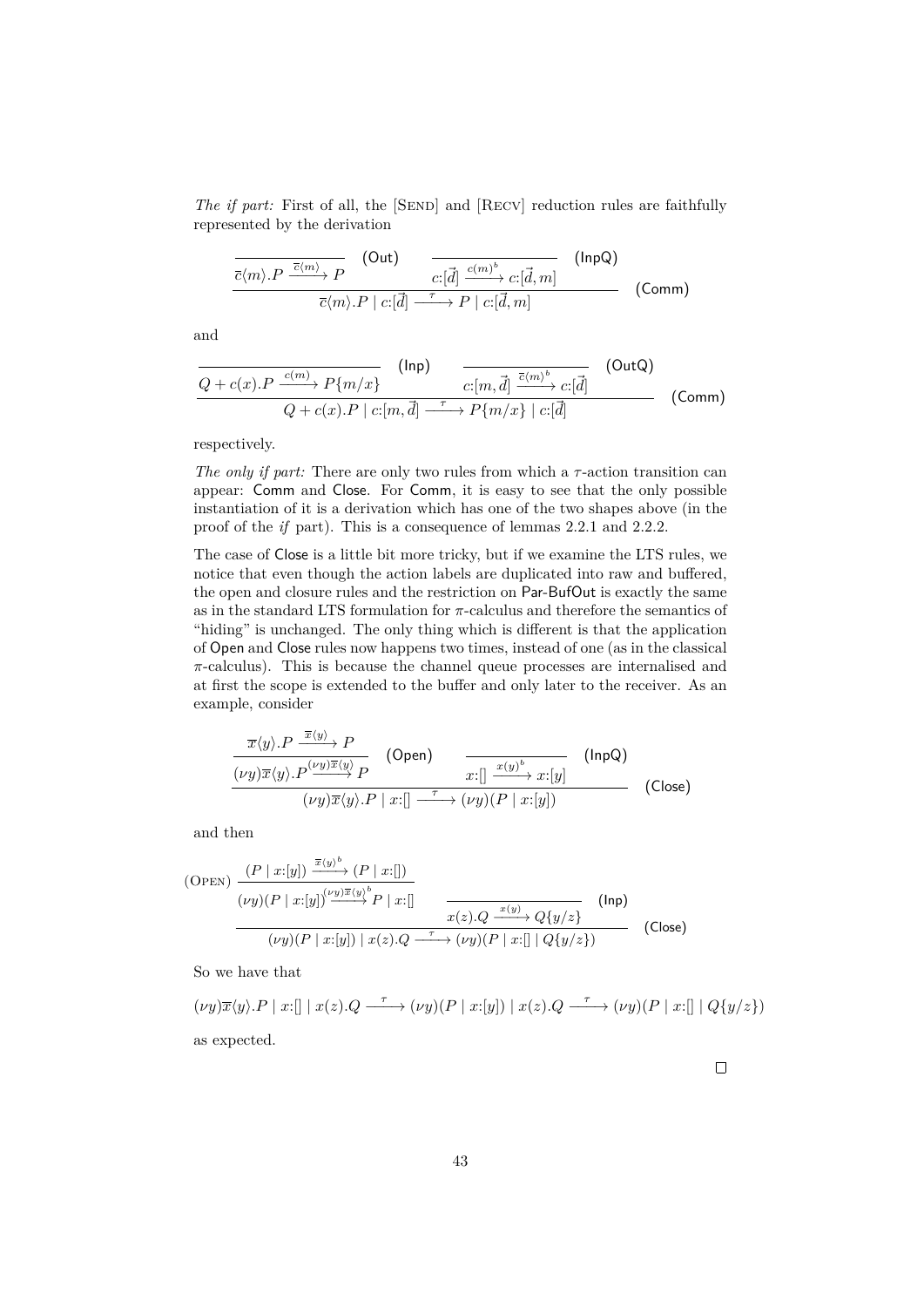#### **2.2.7 Incomplete and complete terms**

The main reason for introducing the annotated buffer actions is because we want to be able to abstract out away the buffer, which can often be seen just as a communication medium, and only consider the communication *content*. In particular, we wish to discuss the connection between buffer and non-buffer actions of processes.

**Proposition 2.2.4.** For all  $\pi_{\text{dist}}$  processes P, it does not hold that both P  $\rightarrow$ *and*  $P \xrightarrow{\alpha^b}$ *, where*  $\alpha = \mu \setminus {\tau}.$ 

*Proof.* Since  $P \xrightarrow{\alpha^B}$ , subj $(\alpha) \in \text{fn}(P)$ , but then *P* is either queue-closed or queue-open and therefore by [Proposition 2.2.1](#page-40-0) and [Proposition 2.2.2](#page-41-0) the result follows.  $\Box$ 

**Proposition 2.2.5** (Queue extraction and queue closure)**.** *For every x-open process P* and every reduction sequence  $P \xrightarrow{\alpha_1} \xrightarrow{\alpha_2} \cdots \xrightarrow{\alpha_n} P'$ , where  $\mathsf{subj}(\alpha_i) = x$ , there exist queue processes  $Q = x: [\vec{d}]$  and  $Q' = x: [\vec{d}']$ , such that  $P \mid Q \Longrightarrow P' \mid Q'.$ 

*Proof.* Let  $(\beta_i)$  be the subsequence of input actions of  $(\alpha_i)$ . Respectively, let  $(\gamma_i)$  be the subsequence of output actions. Then define

$$
\vec{d} := \mathsf{obj}(\beta_1), \mathsf{obj}(\beta_2), \dots, \mathsf{obj}(\beta_k)
$$

and

$$
\vec{d'}:=\mathsf{obj}(\gamma_1),\mathsf{obj}(\gamma_2),\ldots,\mathsf{obj}(\gamma_m)
$$

The proof follows.

Note however that this proof relies on early transition semantics and results in a very non-optimal queue.

For example, for the process  $\overline{x}\langle y \rangle \langle x \rangle$  it will infer the queues  $\overrightarrow{d} = \overrightarrow{d'} = [y]$ . However, an empty buffer would have sufficed.

### **2.3** On distributability and the expressive power of  $\pi_{\text{dist}}$

We now shortly return to comparing *π*-calculi. We have already remarked on some aspects of the relative expressiveness of  $\pi_{\text{dist}}$  as compared to other  $\pi$ calculi, in particular that the expressiveness of  $\pi_{dist}$  is at most that of  $(L)\pi_a$ . However, we now argue that the full ownership restriction separates  $\pi_{\text{dist}}$  from  $L\pi_a$  in terms of the degree of *distributability*.

Informally, the distributability of a calculus represents the degree up to which process terms can be executed independently. Distributability arises quite naturally when considering semantically defined (weaker) alternatives of the strong compositionality requirement. As already noted, forcing encodings to translate the parallel operator homomorphically can be seen as too harsh. For example, the following (weakly) compositional encoding would be invalid:

$$
[\![P \mid Q]\!] = (\nu x, y)(\overline{x} \langle \rangle \mid \overline{y} \langle \rangle \mid x(), [\![Q]\!] \mid y().[\![P]\!])
$$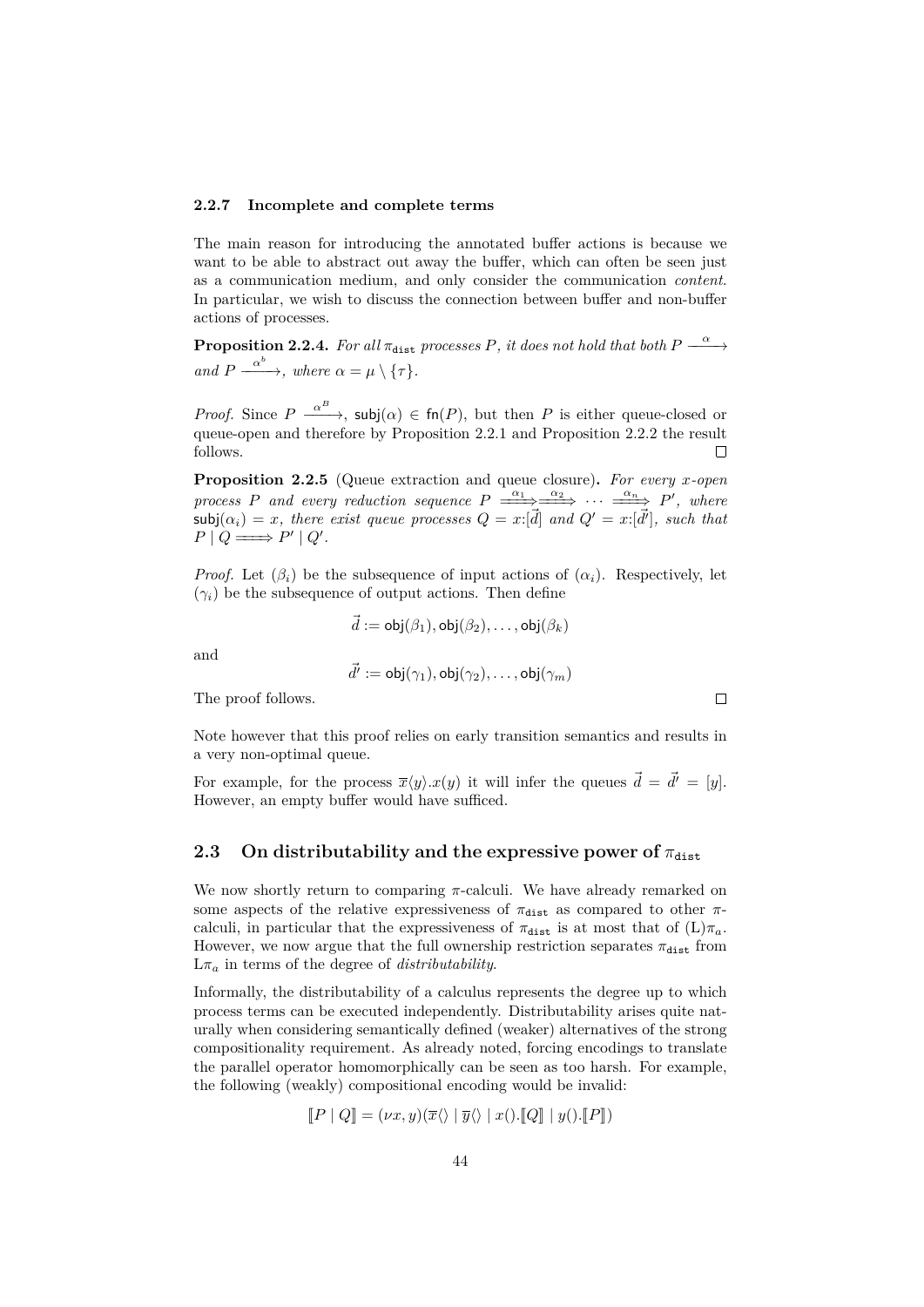Nevertheless, it can be argued that the context introduced is completely *local* and that it does not impede possibilities for parallel execution. On the other hand, there are clearly bad weakly compositional translations of the parallel operator (for example those that introduce 'broker' processes), which sequentialise the execution of the parallel components by introducing extra causal relationships.

As a middle ground between the two extremes, Peters, Nestmann, and Goltz formally define the notion of distributability and require encodings to preserve the degree of distributability. In [\[PNG13\]](#page-71-0) they attempt to compare join-calculus with  $\pi$ -calculi, therefore define distributability in a very general way. However, as noted in [\[PNG13\]](#page-71-0), in the context of a replication-free *π*-calculus, distributability can be state in a much simpler way:

**Definition 2.3.1** (Distributability)**.** A (replication-free) process *P* is distributable into  $P_1, \ldots, P_n$  if  $P \equiv (\nu \vec{n}) (P_1 \mid \ldots \mid P_n)$  where each  $P_i \not\equiv$  end.

For example, given  $P = \overline{x}\langle y \rangle$  and  $Q = x(y)$ , the term  $(P | P | Q)$  can be distributed into the following process groups (up to re-ordering): {(*P* | *P*)*, Q*}*,* {*P,*(*P* | *Q*)}*,* {*P, P, Q*}

We can now define what it means for an encoding to preserve distributability.

**Definition 2.3.2** (Preservation of Distributability). An encoding  $\llbracket \cdot \rrbracket$ :  $S \to \mathcal{T}$ preserves distributability if for all source processes  $S \in \mathcal{S}$  which are distributable into  $S_1, \ldots, S_n \in \mathcal{S}$ , there exist  $T_1, \ldots, T_n \in \mathcal{T}$ , such that they are distributable in [*S*] and  $T_i \approx [S_i]$  for all *i*, where  $\approx$  is (at least) a success-sensitive (weak) reduction bisimulation.

Here success-sensitivity means, informally, that the bisimulation relates only 'successful reductions' of subprocesses, i.e. a terminating subprocess is never related to a diverging one. Preservation of distributability usually does not make sense for encodings which are not "good". In particular, operational correspondence is required, otherwise the comparison of reductions of the source and target calculi is not very meaningful. Moreover, the equivalence  $\geq$  has to be weak, otherwise the translation cannot introduce any extra reductions, therefore rendering the whole notion useless.

We can now sketch a proof that  $\pi_{\text{dist}}$  is separated from  $\pi_a$  in terms of distributability. Note that we present this only as an informal proof, because proper comparison of  $\pi_a$  and  $\pi_{\text{dist}}$  is quite delicate due to the differences in the formulations of the their respective LTS. We assume existence of an appropriate formulation of weak barbed bisimilarity for  $\pi_{\text{dist}}$ , which we denote as  $\approx_d$ , although for the sake of the proof we can pretend this is the usual weak barbed bisimilarity.

**Proposition 2.3.1.** *There is no (good) distributability preserving encoding of*  $\pi_a$  *into*  $\pi_{\text{dist}}$ .

*Proof. Sketch:* Let  $\llbracket \cdot \rrbracket$  be a good encoding of  $\pi_a$  into  $\pi_{\text{dist}}$ . Consider the  $\pi_a$ term  $S = c(x) | c(x)$ .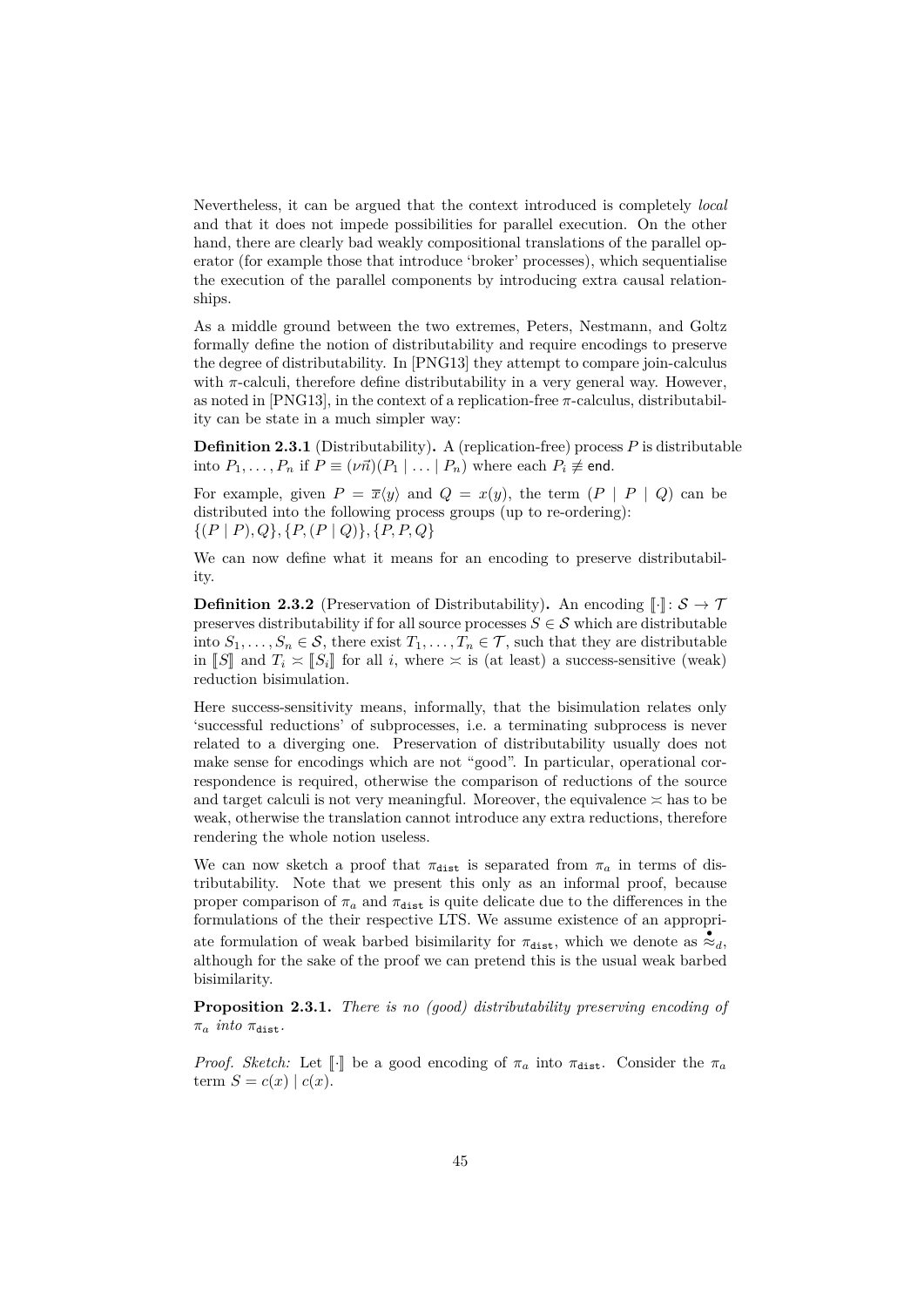By definition of distributability preservation, we have that  $\llbracket S \rrbracket \equiv (\nu \vec{n}) (T_1 \mid T_2)$ for some  $T_i$ , such that  $\llbracket c(x) \rrbracket \stackrel{\bullet}{\approx} T_i$ . Then by the definition of weak barbed<br>biginilarity, this than implies that both of the  $T_i$  are able to perform input bisimilarity, this then implies that both of the  $T_i$  are able to perform input actions on  $c$ , which implies that  $c$  must appear as an input subject in both  $T_1$ and  $T_2$ . Since this is not allowed in  $\pi_{\text{dist}}$  by the full ownership restriction, we arrive at a contradiction. г

As distributability is weaker than strong compositionality, we have the following obvious corollary:

**Corollary 2.3.1.** *There is no "good" and strongly compositional encoding of*  $\pi_a$  *into*  $\pi_{\text{dist}}$ .

We note that the above separation result could be strengthened by using a reduction bisimulation instead of barbed bisimilarity. This would slightly complicate the proof because we would have to pick a more complicated source term than *S* which would actually reduce by performing two parallel reductions on the shared channel. Intuitively it is easy to see why the proof would still work: while in  $\pi_a$  it is possible to perform a sequence of parallel input actions on shared names, any translation of it in  $\pi_a$  would have to introduce a degree of indirection (cf. [Example 2.1.3\)](#page-31-0), which serialises access to the shared channels.

The concept of distributability and distributability preservation has surfaced in  $\pi$ -calculus literature only recently ([\[PN12\]](#page-71-1), [\[PNG13\]](#page-71-0)). It is a particularly interesting notion for at least two reasons. First of all, it abstractly addresses an important practical concern. Namely, it can be used as a measure to determine whether a particular feature of a process calculi can be implemented inside another calculus, without sacrificing its potential for parallelism. Secondly – and perhaps even more importantly – distributability provides process algebraists with a good criterion for improving the taxonomy of process calculi.

In particular, in [\[PNG13\]](#page-71-0), Peters, Nestmann, and Goltz present a novel separation result between  $\pi_{mc}$ ,  $\pi_a$  and Join-calculus. The separation result strengthens the separation of  $\pi_{mc}$  and  $\pi_{sc}$  proved in [\[Pal03\]](#page-70-1) by showing that it holds under weaker conditions (specifically, preservation of distributability instead of strong compositionality). More interestingly, the separation of  $\pi_a$  and Joincalculus materialises the intuition that join-calculus describes processes which use *localised* channels and therefore can be executed in a fully distributed environment, unlike processes in  $\pi_a$ .

## **3** Programming with  $\pi_{\text{dist}}$

In the previous sections, we have identified a very restrictive subset of  $\pi$ -calculus. Moreover, we have compared its relative expressiveness both in terms of its ability to simulate the usual primitives which come with the asynchronous *π*calculus and its degree of distributability. In both cases the results seem to align with our goals to have a minimal process calculus which is sufficiently expressive, but does not constrain distributability.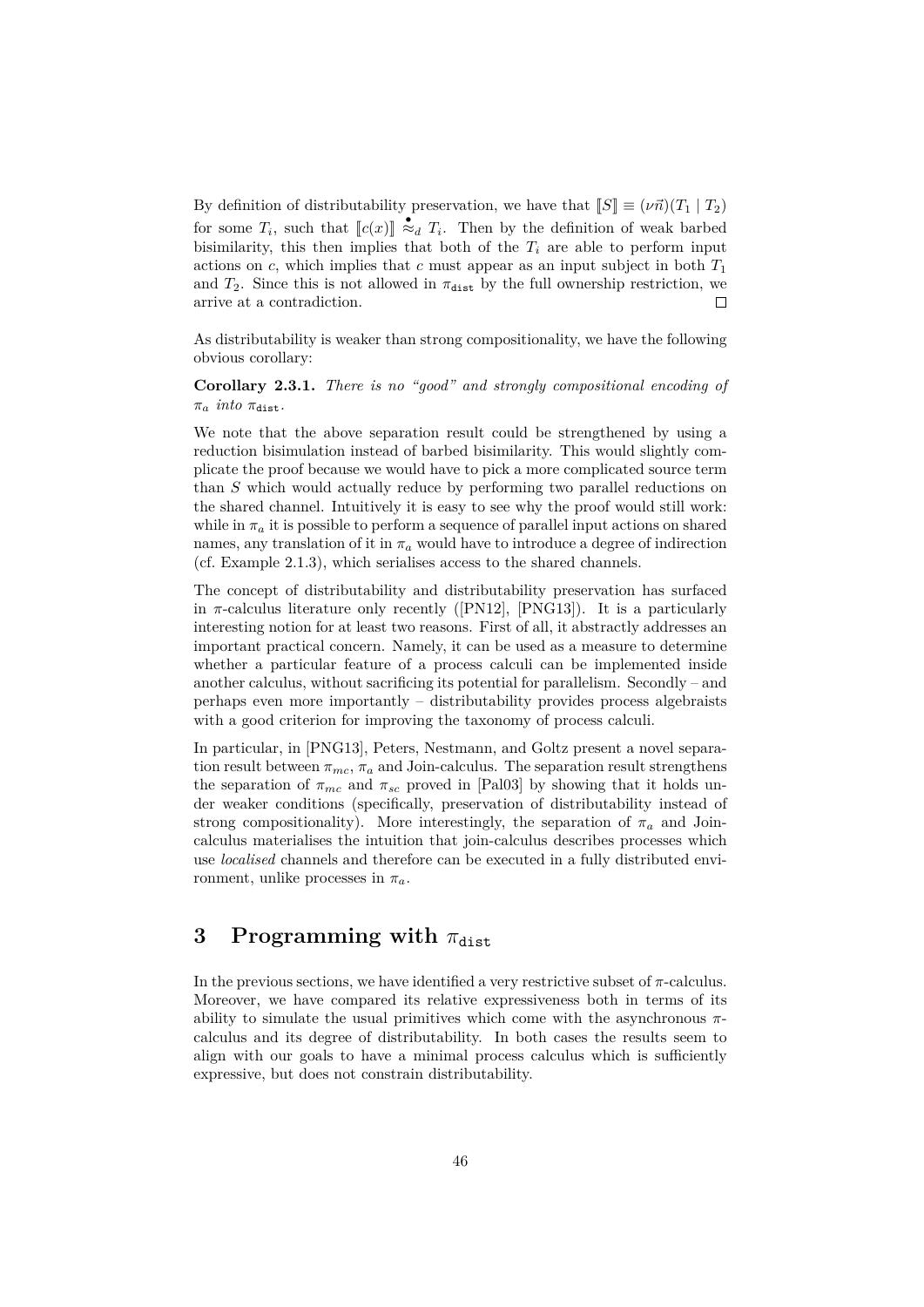By design,  $\pi_{\text{dist}}$  eliminates some types hazardous behaviour, such as raceconditions and deadlocks induced by concurrent reads on a single channel. Nevertheless, processes in  $\pi_{\text{dist}}$  can still easily exhibit unanticipated non-determinism [\(Example 2.1.3\)](#page-31-0) or otherwise *go wrong* due to incompatible communication protocols.

We would like to free the programmer who is using  $\pi_{\text{dist}}$  from such headaches by allowing him to write distributed programs which are safe by construction. To achieve this goal, in this section we attempt to apply the so-called Session Typing discipline to  $\pi_{\text{dist}}$  in order to restore. To paraphrase the iconic words of Milner, we want "well-typed programs" to "not go wrong".

### **3.1 A tiny distributed programming language**

Although the type system we will be describing later directly assigns types to  $\pi_{\text{dist}}$  processes, we now make a slight detour and introduce a toy language unimaginatively called TinyPi.

There are two reasons for doing this.

The first reason is that the alternative syntax of TinyPi seems to us slightly more 'natural'. The syntactic restrictions of  $\pi_{\text{dist}}$  can lead to confusion when considering  $\pi_{\text{dist}}$  process terms in the syntax of  $\pi$ -calculus.

The second reason is that the new syntax emphasizes channel-ownership and makes the sequential fragments (i.e. isolated processes) 'surface' from  $\pi_{\text{dist}}$ terms. This view also reveals how the language can be implemented in a straightforward way as a message passing system.

The syntax of TinyPi is given in [Figure 7.](#page-48-0) We will treat  $\pi_{\text{dist}}$  as the 'assembly' language of TinyPi and provide translational semantics to TinyPi by a decoding of its syntax into the syntax of  $\pi_{\text{dist}}$ .

#### **3.1.1** Translation of TinyPi to  $\pi_{\text{dist}}$

The translation from TinyPi to  $\pi_{\text{dist}}$  is relatively straightforward.

**Definition 3.1.1** (Translation from TinyPi to  $\pi_{dist}$ ). We define the translation function

 $\left[\!\left[ \, \cdot \, \right]\!\right]$ : TinyPi  $\rightarrow \pi_{\text{dist}}$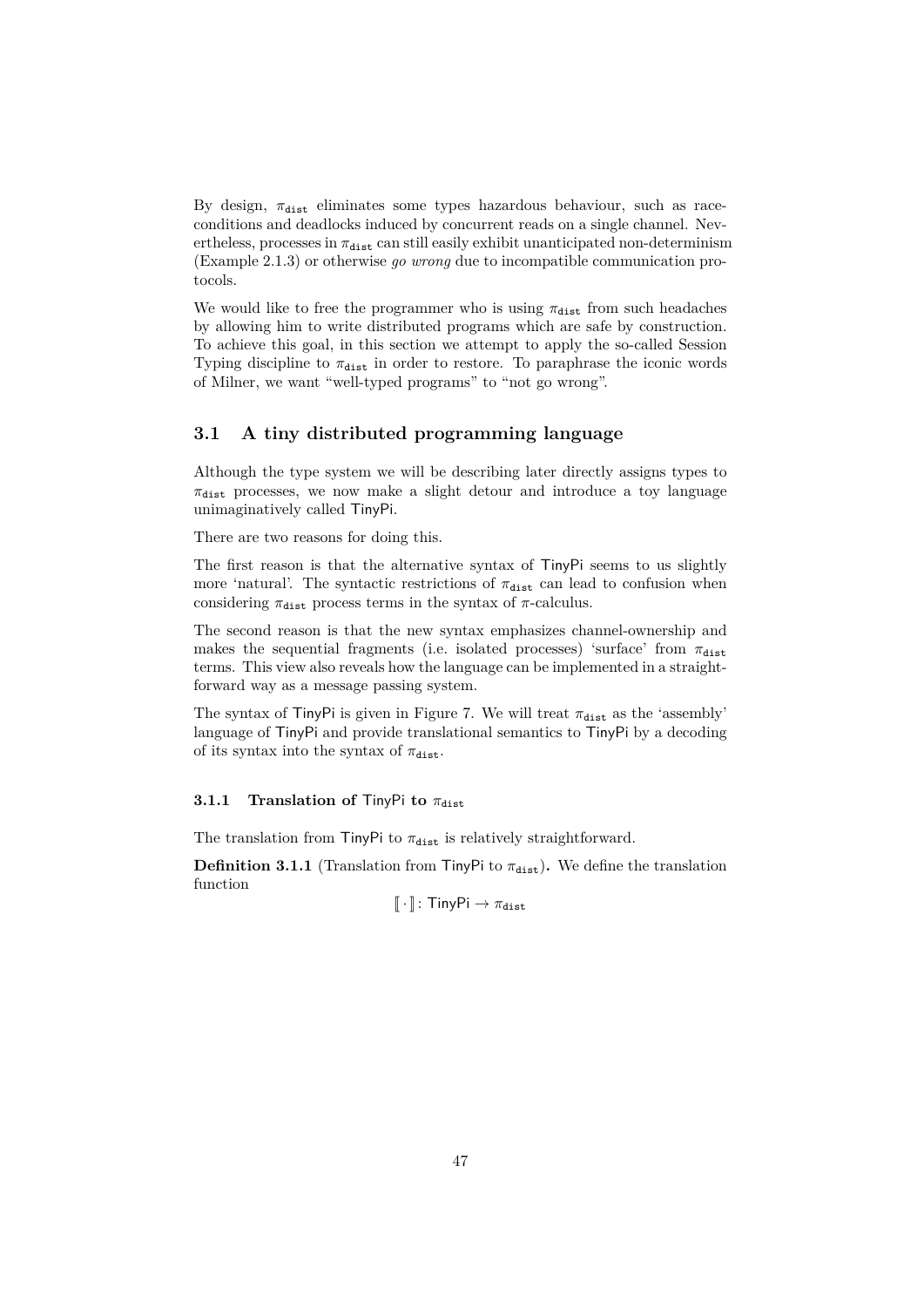## **Figure 7** Syntax of TinyPi

<span id="page-48-0"></span>

| $\langle proc \rangle$               | $ ::= \langle cont\text{-}proc \rangle \text{'}, \langle proc \rangle$<br>$\vert$ 'recv' $\langle rec\text{-}binder\rangle^*$<br>'fresh' $\langle chan \rangle$ 'in' $\langle proc \rangle$<br>  $\langle \langle \rangle \langle \rangle \rangle$ ')'<br>'END' | (continuation)<br>(input clauses)<br>(fresh name generation)<br>(grouping) |
|--------------------------------------|-----------------------------------------------------------------------------------------------------------------------------------------------------------------------------------------------------------------------------------------------------------------|----------------------------------------------------------------------------|
|                                      | $\langle cont\text{-}proc \rangle$ ::= $\langle chan \rangle$ '!' $\langle var \rangle$<br>$ \langle chan \rangle \leftarrow \text{spam'} \langle proc\text{-}spec \rangle$                                                                                     | (unit process)<br>(output)<br>(child creation)                             |
|                                      | $\langle proc\text{-}spec\rangle$ ::= $\langle chan\rangle$ '>-' $\langle proc\rangle$                                                                                                                                                                          | (process specification)                                                    |
|                                      | $\langle rec\text{-}binder \rangle$ ::= ' ' $\langle chan \rangle'(\langle var \rangle') \rightarrow \langle proc \rangle$                                                                                                                                      |                                                                            |
| $\langle chan \rangle$               | $ ::= \langle var \rangle$                                                                                                                                                                                                                                      |                                                                            |
| $\langle var \rangle$                | $ ::= \langle letter \rangle \mid \langle letter \rangle \mid \langle number \rangle \rangle$                                                                                                                                                                   |                                                                            |
| $\langle letter \rangle$             | $\mathbf{a}^{\prime}$ := 'a'   'b'   $\ldots$                                                                                                                                                                                                                   |                                                                            |
|                                      | $\langle number \rangle$ ::= '1'   '2'                                                                                                                                                                                                                          |                                                                            |
| Notes:<br>$- d$ >- P<br>$\bullet$ We | $-$ fresh c in P<br>$-$ recv   $k(d)$ -> P<br>$- c$ <- spawn Q, P<br>are all binding occurrences of c and d in P.<br>additionally define c ? $\ddot{\text{d}}$ -> P<br>recy $ c(d) \rightarrow P$ .                                                             | shorthand<br>for<br><b>as</b><br>$\mathbf{a}$                              |

• We often omit the continuation END.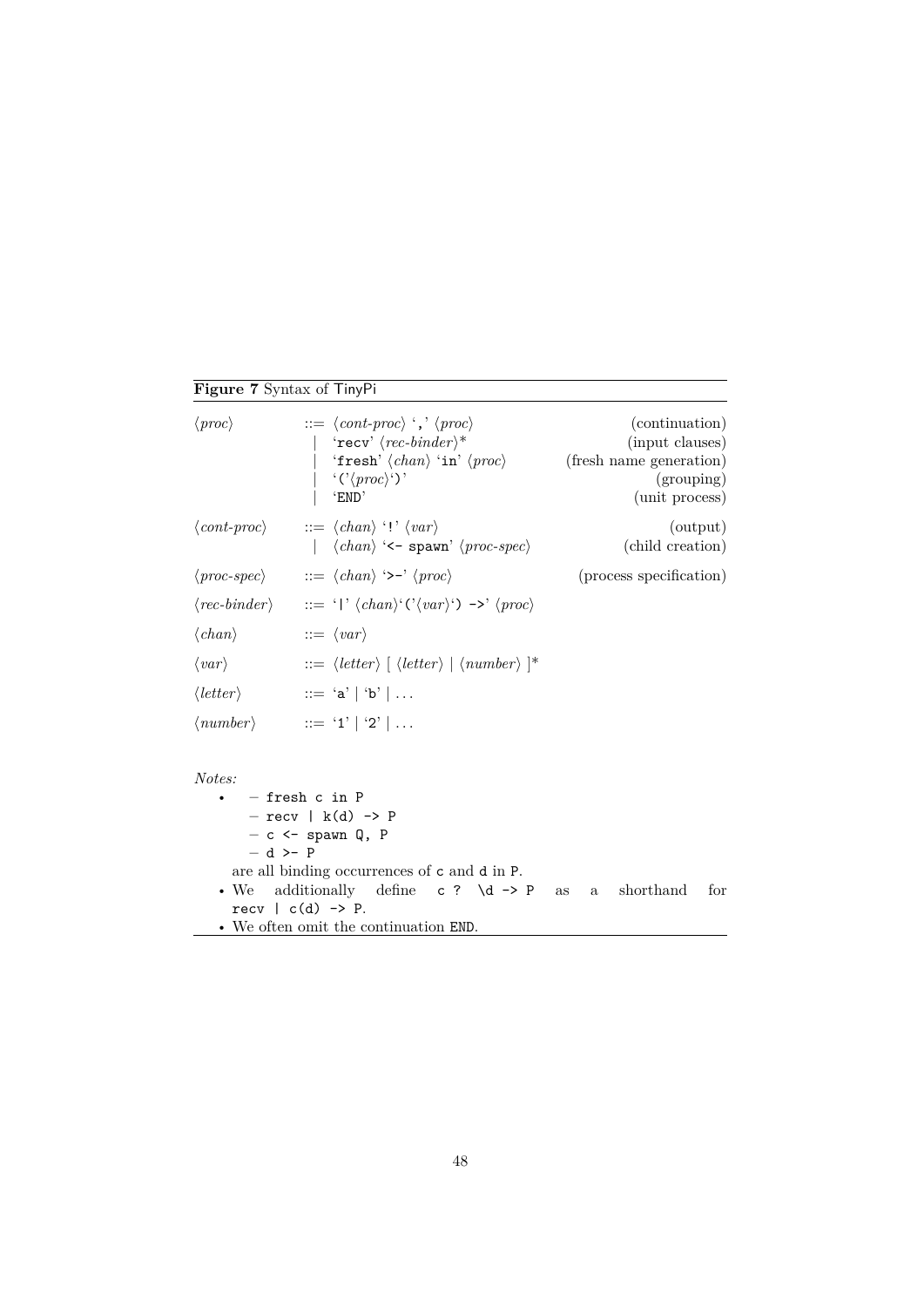by the following rules:

$$
\llbracket c \rangle - P \rrbracket^n = \llbracket P \rrbracket_c^n := \llbracket P \rrbracket \{ n/c \}
$$
\n
$$
\llbracket n \prec - \text{spam } Q, P \rrbracket = (\nu n) (\llbracket Q \rrbracket^n \mid \llbracket P \rrbracket), \text{ where}
$$
\n
$$
\text{fn} (\llbracket Q \rrbracket^n) \subseteq \{ n \} \text{ and } n \notin \text{owned-n} (\llbracket P \rrbracket)
$$
\n
$$
\llbracket c \perp d, P \rrbracket = \overline{c} \langle d \rangle . \llbracket P \rrbracket
$$
\n
$$
\llbracket \text{recv } binders \rrbracket = \sum_{b \in binders} \llbracket b \rrbracket
$$
\n
$$
\llbracket \text{fresh } c \text{ in } P \rrbracket = (\nu c) (\llbracket P \rrbracket \mid c : \llbracket j) \equiv (\nu c) \llbracket P \rrbracket
$$
\n
$$
\llbracket 1 & c(d) \rightarrow P \rrbracket = c(d) . \llbracket P \rrbracket
$$
\n
$$
\llbracket \text{END} \rrbracket = \text{end}
$$

We consider as valid  $T_{\text{inv}}$ Pi terms only those expressions which translate to valid  $\pi_{\text{dist}}$  terms, i.e. the domain of the function  $\lbrack \cdot \rbrack$ .

The first two rules are the most important ones. The spawn operation is a combination of parallel composition and new channel creation. As input, it takes a *process specification* c >- P, which defines a process P, that is abstracted over its *address* c. In  $\pi_{\text{dist}}$ , an address is a channel owned by *P*, i.e. a name on which the continuation *P* can perform input actions. Observe that since  $(\nu c)P \equiv$ (*νc*)(*P* | *c*:[]), a channel buffer process is also 'automatically created'.

The idea behind the spawn operator is that, in practice, every new (parallel) processes has to have some place of origin, therefore we represent this explicitly by a *parent* process spawning a *child* process. The side-condition on free names implies that the only name (and in fact, the only 'thing') which is shared between the parent and the spawned process is the address of the child process, which gets bound to the variable  $n$  in  $n \leq$  spawn Q. Note that the only activity the child is able to perform initially is receiving on its address, because it does not know of anything else.<sup>[8](#page-49-0)</sup>

We observe that these additional restrictions were not present in  $\pi_{\text{dist}}$ , but they do not affect overall expressiveness. We introduced them to keep the presentation as simple as possible and also to show how we can model processes which share the absolute minimum of information.

Additionally, we note that this formulation 'stratifies' the process expressions, i.e. we can now extrapolate sequential execution stories from TinyPi programs. To explain this more concretely, in  $\pi_{\text{dist}}$ , from the expression

$$
PQ = (\nu c)(\overline{c}\langle x \rangle.P \mid c(y).Q)
$$

we infer that the two processes co-exist in parallel due the presence of the parallel composition operator and only after inspecting their prefixes, we can deduce that there is a causal dependency between them. Namely, the LHS process will have to first execute the output action and only then the RHS process can transition with the receive. In the syntax of TinyPi, the same expression would look like:

<span id="page-49-0"></span><sup>8</sup>Technically, it can also send messages to itself, but that is not very useful.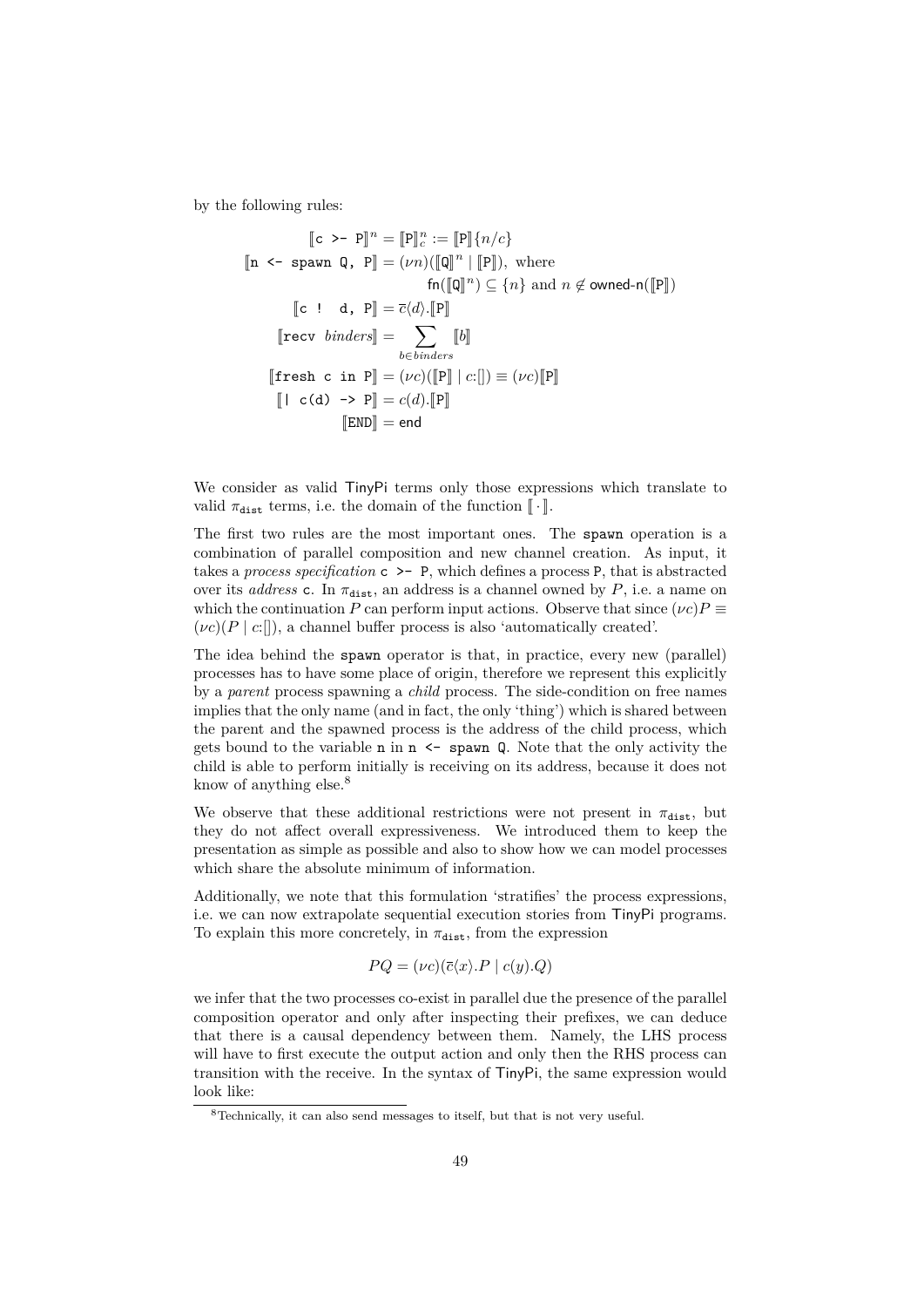$$
pq = c \leq span (c' > -c' \leq c' \leq \sum_{i=1}^{n} (c' \leq c' \leq c' \leq \sum_{i=1}^{n} (c' \leq c' \leq \sum_{i=1}^{n} (c' \leq c' \leq \sum_{i=1}^{n} (c' \leq c' \leq \sum_{i=1}^{n} (c' \leq c' \leq \sum_{i=1}^{n} (c' \leq c' \leq \sum_{i=1}^{n} (c' \leq c' \leq \sum_{i=1}^{n} (c' \leq c' \leq \sum_{i=1}^{n} (c' \leq c' \leq \sum_{i=1}^{n} (c' \leq \sum_{i=1}^{n} (c' \leq \sum_{i=1}^{n} (c' \leq \sum_{i=1}^{n} (c' \leq \sum_{i=1}^{n} (c' \leq \sum_{i=1}^{n} (c' \leq \sum_{i=1}^{n} (c' \leq \sum_{i=1}^{n} (c' \leq \sum_{i=1}^{n} (c' \leq \sum_{i=1}^{n} (c' \leq \sum_{i=1}^{n} (c' \leq \sum_{i=1}^{n} (c' \leq \sum_{i=1}^{n} (c' \leq \sum_{i=1}^{n} (c' \leq \sum_{i=1}^{n} (c' \leq \sum_{i=1}^{n} (c' \leq \sum_{i=1}^{n} (c' \leq \sum_{i=1}^{n} (c' \leq \sum_{i=1}^{n} (c' \leq \sum_{i=1}^{n} (c' \leq \sum_{i=1}^{n} (c' \leq \sum_{i=1}^{n} (c' \leq \sum_{i=1}^{n} (c' \leq \sum_{i=1}^{n} (c' \leq \sum_{i=1}^{n} (c' \leq \sum_{i=1}^{n} (c' \leq \sum_{i=1}^{n} (c' \leq \sum_{i=1}^{n} (c' \leq \sum_{i=1}^{n} (c' \leq \sum_{i=1}^{n} (c' \leq \sum_{i=1}^{n} (c' \leq \sum_{i=1}^{n} (c' \leq \sum_{i=1}^{n} (c' \leq \sum_{i=1}^{n} (c'
$$

In fact, assuming  $[\mathbb{P}] = P$  and  $[\![\mathbb{Q}]\!]_{c'}^c = Q$ , it's translation  $[\![\mathbf{p}\mathbf{q}]\!]$  would produce exactly the  $\pi_{\text{dist}}$  process above:

$$
\llbracket \mathbf{p} \mathbf{q} \rrbracket = (\nu c) (\llbracket c \cdot \mathbf{i} \cdot \mathbf{x}, \mathbf{P} \rrbracket \mid \llbracket c \cdot \mathbf{p} - c \cdot ? \quad \forall \mathbf{y} \rightarrow \mathbf{Q} \rrbracket^c)
$$
\n
$$
= (\nu c) (\overline{c} \langle x \rangle \cdot \llbracket \mathbf{P} \rrbracket \mid \llbracket c \cdot ? \quad \forall \mathbf{y} \rightarrow \mathbf{Q} \rrbracket^c)
$$
\n
$$
= (\nu c) (\overline{c} \langle x \rangle \cdot \llbracket \mathbf{P} \rrbracket \mid (c'(y) \cdot \llbracket \mathbf{Q} \rrbracket) \{c/c'\})
$$
\n
$$
= (\nu c) (\overline{c} \langle x \rangle \cdot \llbracket \mathbf{P} \rrbracket \mid c(y) \cdot \llbracket \mathbf{Q} \rrbracket^c)
$$
\n
$$
= (\nu c) (\overline{c} \langle x \rangle \cdot \mathbf{P} \mid c(y) \cdot \mathbf{Q})
$$
\n
$$
= PQ
$$

We (subjectively) believe that the  $T_{\text{inv}}$ Pi syntax is more intuitive in this example, because its reading implies that in order to perform output on some name, one has to explicitly postulate existence of a process which would receive on it. Additionally, it becomes straightforward to infer which names are owned by which processes.

Despite this 'stratification', the syntax of TinyPi reflects some of the structure of  $\pi_{\text{dist}}$  operators [\(Figure 2\)](#page-11-1), as witnessed by the following proposition.

**Proposition 3.1.1** (Preservation of structural congruences)**.** *For brevity we define two syntactic macros:*

> $spwnP := a < - spawn P$  $spwnQ := b \leftarrow spawn Q$

*We have that*

```
\llbracketspwnP, spwnQ\llbracket \equiv \llbracketspwnQ, spwnP\llbracket[spwnP, x \leftarrow spawn (y \leftarrow END)] \equiv [spwnP][[{\tt fresh}\; c\; {\tt in}\; END]] \equiv [[END]][[fresh x in fresh y in P]] ≡ [[fresh y in fresh x in P]][[fresh x in fresh y in P]] ≡ [[fresh y in fresh x in P]]
```
It should be mentioned that in the above proposition there are no equivalents of parallel composition associativity and scope extrusion rules in [Figure 2.](#page-11-1) The latter one becomes redundant, because the spawned children do not share any names. The former does not hold in  $\pi_{\text{dist}}$ , because channels are scoped differently, but this can be fixed by explicitly passing them from the parents.

#### <span id="page-50-0"></span>**3.1.2 A distributed "Hello, world!" program**

Perhaps due to the constant struggle of taming computers and teaching them to understand humans better, it is a tradition, when presenting new programming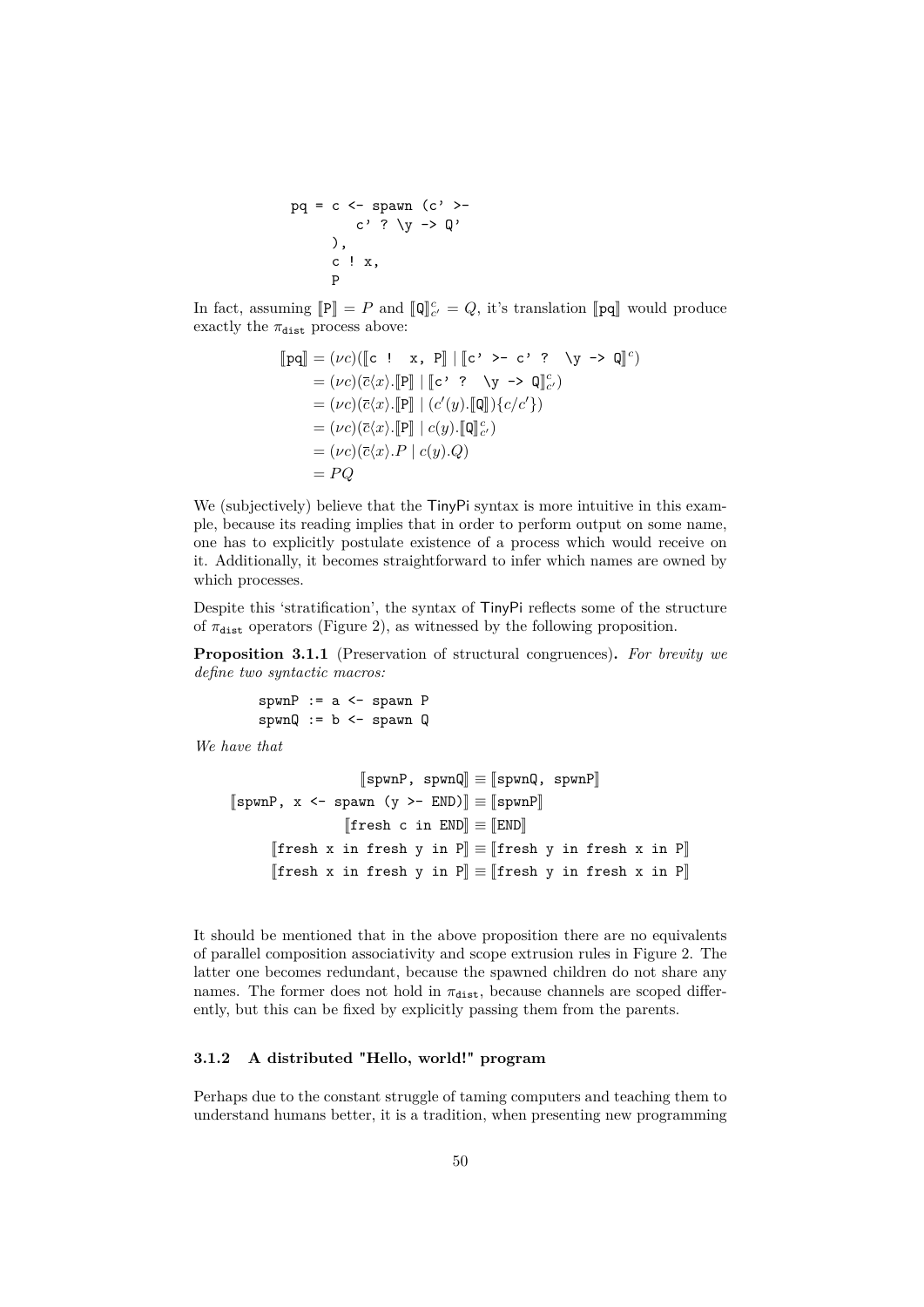languages, to provide an example program which, when executed, greets the user by displaying the phrase "Hello, world!" on the screen.

As our first example, we will also consider greetings, though we will not interfere with the computer and will make two processes greet each other, instead of talking to us.

Below we present a short program. We laxly extend the syntax with process definitions, and, in addition to names, allow text strings to be transmitted.

Listing 1: "Hello, relative!" 1 child $P = me$  >- $2$  me ? \parent  $\rightarrow$  3 parent ! "H parent ! "Hello, parent !", 4 me ? \ greeting -> **END**  $6$  parentP = me >-7 child <- **spawn** childP , 8 child ! me , 9 child ! "Hello, child!",

11 12 mainP = p <- **spawn** parentP , **END**

10 me ? \ greeting -> **END**

5

The process mainP is the top-level process. It spawns the parentP process, which in addition spawns the child. Afterwards, it sends to the child his own name, after which they exchange greetings and terminate. To verify this program works as expected, we translate it into a  $\pi_{\text{dist}}$  process. To save space we denote the greeting strings as hiP and hiC.

```
\llbracket \text{childP} \rrbracket^c = \llbracket \text{me } \rangle - \ldots \rrbracket^c_{me}= c(parent). \sqrt{a} parent ! hiP,
                                                      \begin{array}{ccc} \texttt{me} & \texttt{?} & \texttt{green} & \texttt{END} \end{array}= c(\text{parent}).\overline{\text{parent}}\langle\text{hip}\rangle.[\mathbb{me} ? \greeting -> \text{END}}_{me}^{c}= c(\text{parent}).\overline{\text{parent}}\langle\text{hiP}\rangle.c(greeting).end
```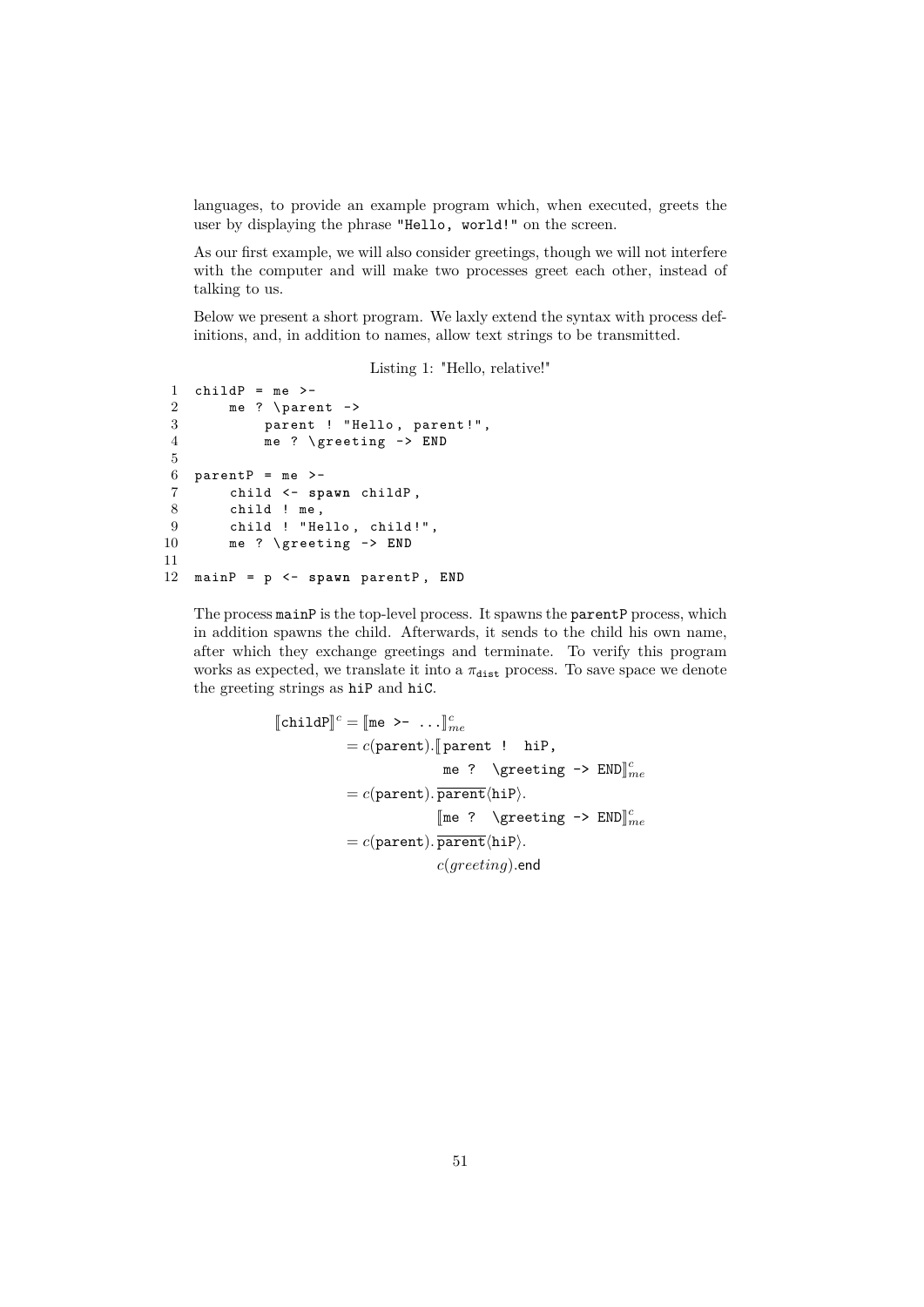(Note: below we use placeholders P1, P2, P3 for continuations to save space.)

$$
\begin{aligned} \llbracket \text{parentP} \rrbracket^p &= \llbracket \text{child} \leq \text{-}\text{ spawn childP}, \text{P1} \rrbracket^p_{me} \\ &= (\nu \text{child}) (\llbracket \text{childP} \rrbracket^{\text{child}} \mid \llbracket \text{child} \mid \text{me, P2} \rrbracket^p_{me}) \\ &= (\nu \text{child}) (\llbracket \text{childP} \rrbracket^{\text{child}} \mid \text{hic, P3} \rrbracket^p_{me}) \\ &= (\nu \text{child}) (\llbracket \text{childP} \rrbracket^{\text{child}} \mid \text{child} \lor \text{child} \lor \text{child} \lor \text{child} \lor \text{child} \lor \text{child} \lor \text{child} \lor \text{child} \lor \text{child} \lor \text{child} \lor \text{child} \lor \text{child} \lor \text{child} \lor \text{child} \lor \text{child} \lor \text{child} \lor \text{child} \lor \text{child} \lor \text{child} \lor \text{child} \lor \text{child} \lor \text{child} \lor \text{child} \lor \text{child} \lor \text{child} \lor \text{child} \lor \text{child} \lor \text{child} \lor \text{initial} \lor \text{physical} \lor \text{child} \lor \text{initial} \lor \text{physical} \lor \text{null} \lor \text{initial} \lor \text{initial} \lor \text{initial} \lor \text{initial} \lor \text{initial} \lor \text{initial} \lor \text{initial} \lor \text{initial} \lor \text{initial} \lor \text{initial} \lor \text{initial} \lor \text{initial} \lor \text{initial} \lor \text{initial} \lor \text{initial} \lor \text{initial} \lor \text{initial} \lor \text{initial} \lor \text{initial} \lor \text{initial} \lor \text{initial} \lor \text{initial} \lor \text{initial} \lor \text{initial} \lor \text{initial} \lor \text{initial} \lor \text{initial} \lor \text{initial} \lor \text{initial} \lor \text{initial} \lor \text{initial} \lor \text{initial} \lor \text{initial} \lor \text{initial} \lor \text{initial} \lor \text{initial} \lor \text{initial} \lor \text{initial} \lor \text{initial} \lor \text{initial} \lor \text{initial} \lor \text{initial} \lor \text{initial} \lor \text{initial} \lor \text{initial}
$$

Finally, we compose the two process specifications.

$$
\begin{aligned} [\text{main}] &= [\text{p} \leftarrow \text{swawn parentP, END}] \\ &= (\nu p)([\text{parentP}]^p \mid [\text{END}]) \\ &= (\nu p)([\text{parentP}]^p \mid \text{end}) \\ &\equiv (\nu p)[[\text{parentP}]^p \end{aligned}
$$

We now inline the definition from above, but rename child to *c*, the two bound greeting occurances to  $g_1$  and  $g_2$ , and parent to  $x$ , to save space and to avoid name capture.

$$
= (\nu p)(\nu c) (\llbracket \texttt{childP} \rrbracket^c \mid
$$

$$
\overline{c}\langle p \rangle . \overline{c}\langle \texttt{hiC} \rangle . p(g_1) . \texttt{end})
$$

$$
= (\nu p)(\nu c) (\, c(x) . \overline{x}\langle \texttt{hiP} \rangle . c(g_2) . \texttt{end} \mid
$$

$$
\overline{c}\langle p \rangle . \overline{c}\langle \texttt{hiC} \rangle . p(g_1) . \texttt{end})
$$

It is easy to see that this communication protocol is *safe*, in the sense that no matter what reduction path it takes, it will always reduce to end and not endure any type-mismatches between the messages transmitted.

Observe that the protocol safety relies critically on FIFO-ordered message delivery semantics. In particular, if we consider the same protocol under synchronous communication semantics (by removing the buffers), then the process would *deadlock* after a single reduction, because both the child and the parent would be trying to perform output. Under fully asynchronous semantics (by converting every output prefixed process  $\alpha.P$  into  $(\alpha | P)$ ), there is a possibility for a *race-condition*, because the parent's greeting could arrive before his channel. This would result in a *type mismatch*, since the child would attempt to receive on the greeting, instead of the parents address.

Nevertheless, we can still write many programs in TinyPi which exhibit undesirable behaviour. For example, the very simple program

$$
prog = p \leftarrow spawn (x >- x ? \ y \rightarrow END)
$$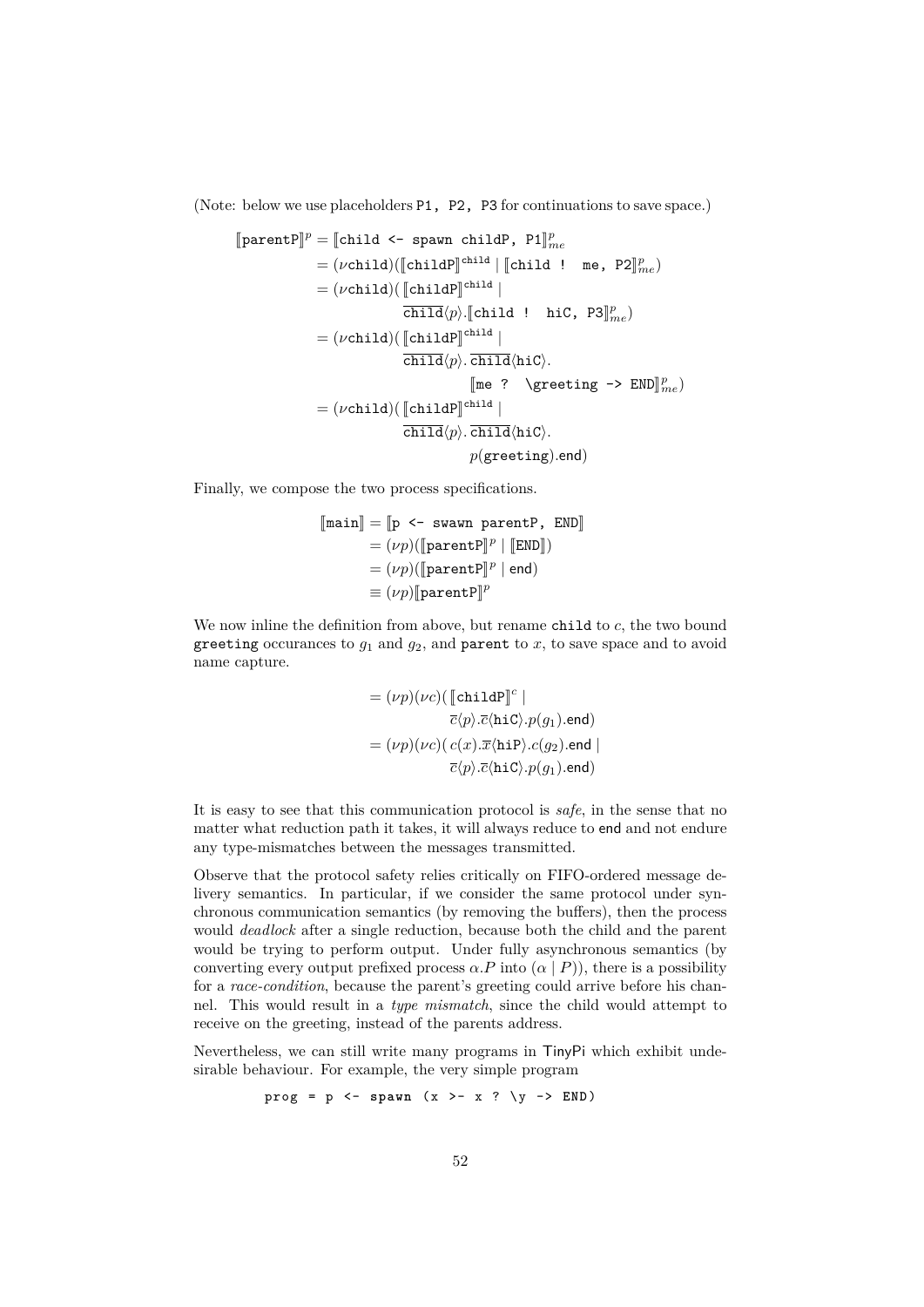which translates to

$$
[\![\mathbf{prog}]\!]=(\nu p)p(y)
$$

can never perform any transitions and therefore should probably be rejected as invalid by a decent compiler.

To eliminate such problems, we will equip  $\pi_{\text{dist}}$  with a type system, and as valid TinyPi programs consider only those programs which translate into well-typed  $\pi_{\text{dist}}$  terms.

### **3.2** Typing  $\pi_{\text{dist}}$

Type systems are one of the standard means of ensuring safety of programming languages. They are a particularly appealing tool because of their natural connection to logic, known as the Curry–de Bruijn–Howard correspondence.

In the world of sequential computations, which is formally captured by the *λ*-calculus, the concept of typability is very well understood. Naively, types can be interpreted as sets and programs as mappings between them. However, more interestingly, an intuitionistic reading of types allows to interpret them as propositions in intuitionistic logic. Well-typed programs then become witnesses, or *constructive* proofs, of these propositions.

When we equip a programming language with a type system, we have to show that it is sound with respect to the reduction semantics of programs. This is usually split up into two properties: progress and preservation. Preservation ensures that the typing of programs is invariant under reduction, while progress ensures that well-typed programs never get 'stuck' or exhibit undefined behaviour. In the presence of these two properties, we say that the type system guarantees *type-safety* of programs.

However, what does it mean to type a process calculus? In particular, how do we assign types to process terms, what is their denotational meaning and how do we interpret type-safety for (a programming language based on) a process calculus?

It is clear that the previous models of type theories (of sequential computation) no longer work. In particular, given a *π*-calculus process, it does not seem reasonable to interpret it as a mapping between two types or sets. In fact, it is fair to say that at the current moment there is no universally agreed interpretation of typability in the setting of process calculi.

However, numerous different type systems have been proposed and at least two major 'themes' can be identified.

The first one can be traced back to the earliest developments of the  $\pi$ -calculus (for an overview, see [\[KPT99\]](#page-69-0)) and is what we shall coin the *linear* theme. In this theme, various linear type systems were proposed, where the word 'linear' is a reference to Girard's Linear Logic [\[Gir87\]](#page-68-1). These type systems aim to express the usage of channels by treating them as 'limited resources'. A reference to a linear channel usually means that a process must use the channel name for a *single* input or output operation.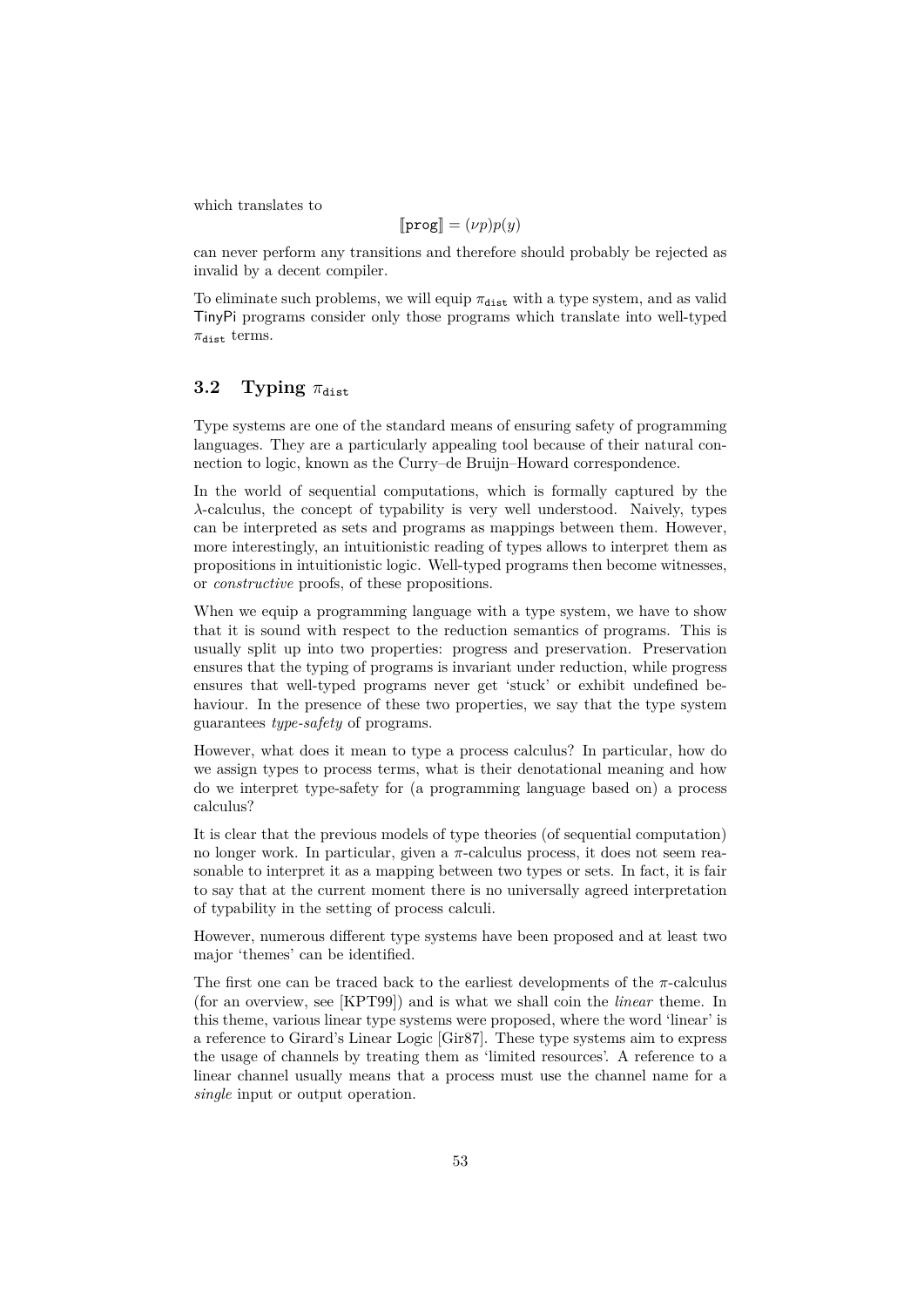The second and quite recent theme is of the so-called Session Type systems. Many structurally quite different typing disciplines are referred to as being Session Type systems, however a common feature is that they split up communication between processes into units of interaction called *sessions*. Sessions are expressed as types which are assigned to channels and denote the flow of information happening through them.

We will consider a particular incarnation of the Session Typing discipline developed by Toninho, Caires, and Pfenning, which can be seen as a successful combination of the two themes above.

#### **3.2.1 A Session Type system:** *π***MILL**

The spread of distributed systems has also increased the need for a more formal treatment of communication and therefore Session Types have been a very active research topic in recent years ([\[Bet+08\]](#page-67-1), [\[Pad12\]](#page-70-2), [\[CP10\]](#page-68-2), [\[GH05\]](#page-68-3)).

One outcome of this research direction is the discovery of another beautiful connection between logic and type theory in the style of Curry–de Bruijn–Howard. In particular, [\[CPT13\]](#page-68-4) and [\[Wad12\]](#page-72-0) show that there is a correspondence between propositions in Girard's Linear Logic and (binary) Session Types. Toninho, Caires, and Pfenning formulate a correspondence between Dual Intuitionistic Linear Logic (DILL) and Session Types, while Wadler provides an alternative formulation connecting Classical Linear Logic and Session Types.

In the rest of this thesis, we will follow the former formulation of the correspondence. We choose this particular formulation over the one proposed by Wadler, because it has been developed much more broadly and also because we believe that an intuitionistic treatment reflects the computational 'content' of the correspondence in a better way.

The correspondence is displayed via a type system for the synchronous *π*calculus with binary choice, called  $\pi$ DILL. The most pleasing property of  $\pi$ DILL is that it provides full type-safety in the style of Milner. Subject reduction (or preservation) in this case implies *session fidelity*: processes follow the communication protocol described by their type. Similarly, progress implies deadlockfreedom. Combined with linearity, the safety conditions also ensure *global liveness* or progress, which is not guaranteed by most of the other session type systems that only guarantee liveness within a single session.

To simplify the presentation, we will consider a reduced version of the type system *π*DILL, which we shall coin *π*MILL. *π*MILL will correspond to the fragment of linear logic known as Multiplicative Intuitionistic Linear Logic (MILL). We obtain *π*MILL by removing replication and choice from the *π*-calculus (which corresponds to removing exponentials and the additive connectives from the linear logic). This also means we no longer need to keep track of two contexts in the type judgements.

[Figure 8](#page-55-0) contains type judgement rules of *π*MILL. We note that since this is a linear type system, weakening and contraction are not permitted, otherwise the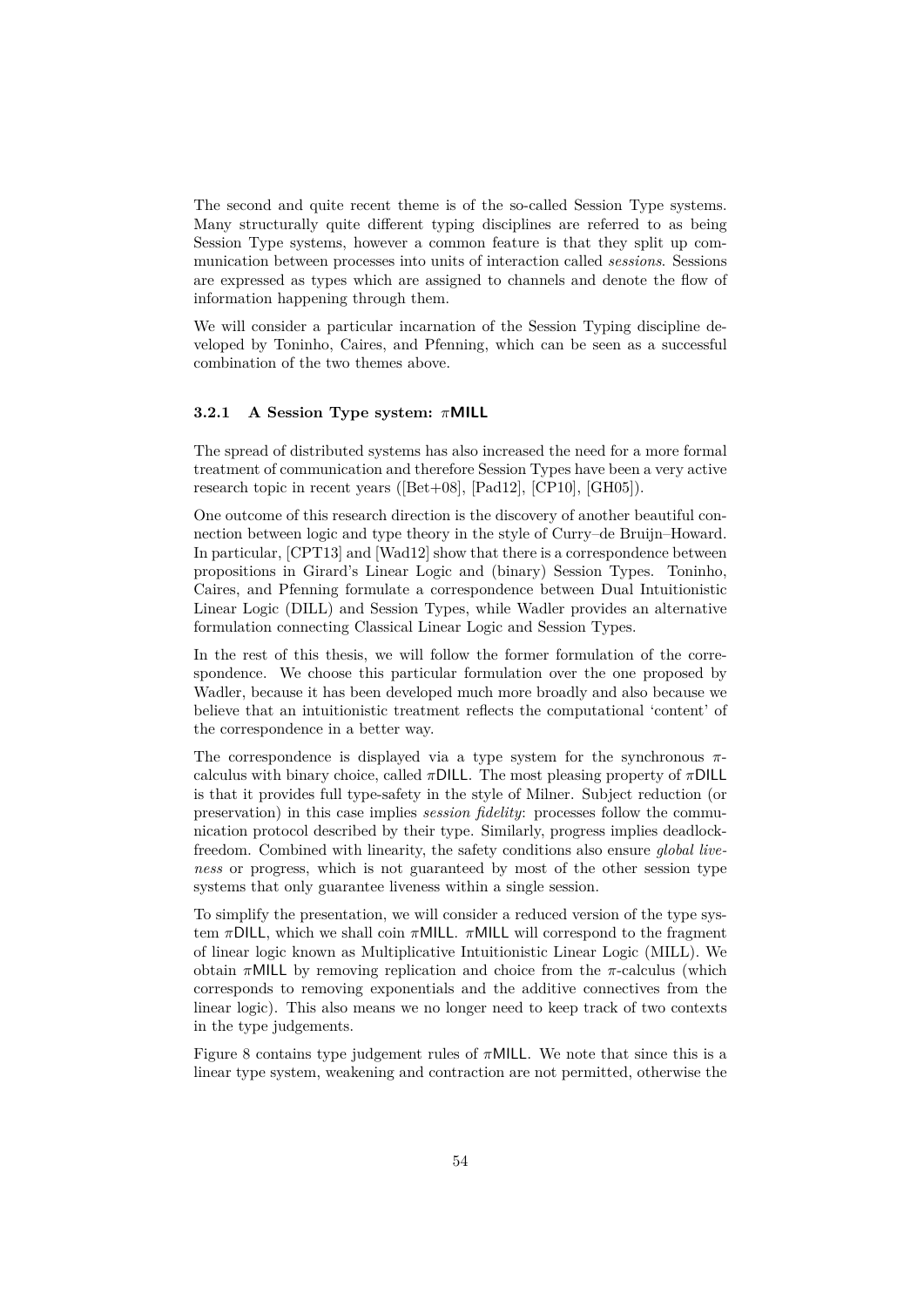<span id="page-55-0"></span>**Figure 8** The type system *π*MILL

$$
\frac{\Delta \vdash P :: T}{\Delta, y : 1 \vdash P :: T} \quad \text{(1L)} \qquad \qquad \overline{\vdash end :: x : 1} \quad \text{(1R)}
$$
\n
$$
\frac{\Delta \vdash P :: x : A \quad \Delta', x : A \vdash Q :: z : C}{\Delta, \Delta' \vdash \nu x (P | Q) :: z : C} \quad \text{(Cut)}
$$
\n
$$
\frac{\Delta \vdash P :: y : A \quad \Delta', x : B \vdash Q :: T}{\Delta, \Delta', x : A \multimap B \vdash (\nu y) \overline{x} \langle y \rangle . (P | Q) :: T} \quad \text{(-1)}
$$
\n
$$
\frac{\Delta, y : A \vdash P :: x : B}{\Delta \vdash x (y). P :: x : A \multimap B} \quad \frac{\Delta, y : A, x : B \vdash P :: T}{\Delta, x : A \otimes B \vdash x (y). P :: T} \quad \text{(\otimes L)}
$$
\n
$$
\frac{\Delta \vdash P :: y : A \quad \Delta' \vdash Q :: x : B}{\Delta, \Delta' \vdash (\nu y) \overline{x} \langle y \rangle . (P | Q) :: x : A \otimes B} \quad \text{(\otimes R)}
$$

treatment is standard. The general form of the type judgements is

 $x_1 : A_1, x_2 : A_2, \ldots, x_n : A_n \vdash P :: y : B$ 

which says that the process *P* can offer the service (of type) *B* over the channel *y*, by using the services  $A_1, \ldots, A_n$  offered over the channels  $x_1, \ldots, x_n$  respectively. Since this is a linear type system, it is implied that the process must *fully* use the services. The right rules correspond to process formation, while the left rules describe service usage. Linear implication  $(-\circ)$  is used to denote *input*, while multiplicative conjunction  $(\otimes)$  is used to denote *output*. For example, the type

$$
x:(\mathbf{1} \multimap \mathbf{1}) \otimes \mathbf{1}
$$

says that the channel *x* offers a single output capability of another channel of type  $1 \rightarrow 1$ , which offers an input of a channel of unit type (i.e. a channel which offers no capabilities). We note that **1** is the only base type and therefore we consider only the communication of channel names. However, it is trivial to extend the type system with other kinds of 'persistent' primitive types, such as booleans or integers by interpreting them as exponential types.

Cut reduction (rule Cut) is interpreted as *communication*: it says that a process *P* offering a service *A* over a channel *x*, can be composed with another process *using* that service to provide a new service. Observe that the process contexts are *disjoint*, which ensures that there are no causal dependencies between the resources used by two processes.

Finally, observe that by erasing the process terms  $({}^{\circ}P$  ::) and channel names  $(x, t')$  from the typing judgements, we would get the usual formulation of MILL.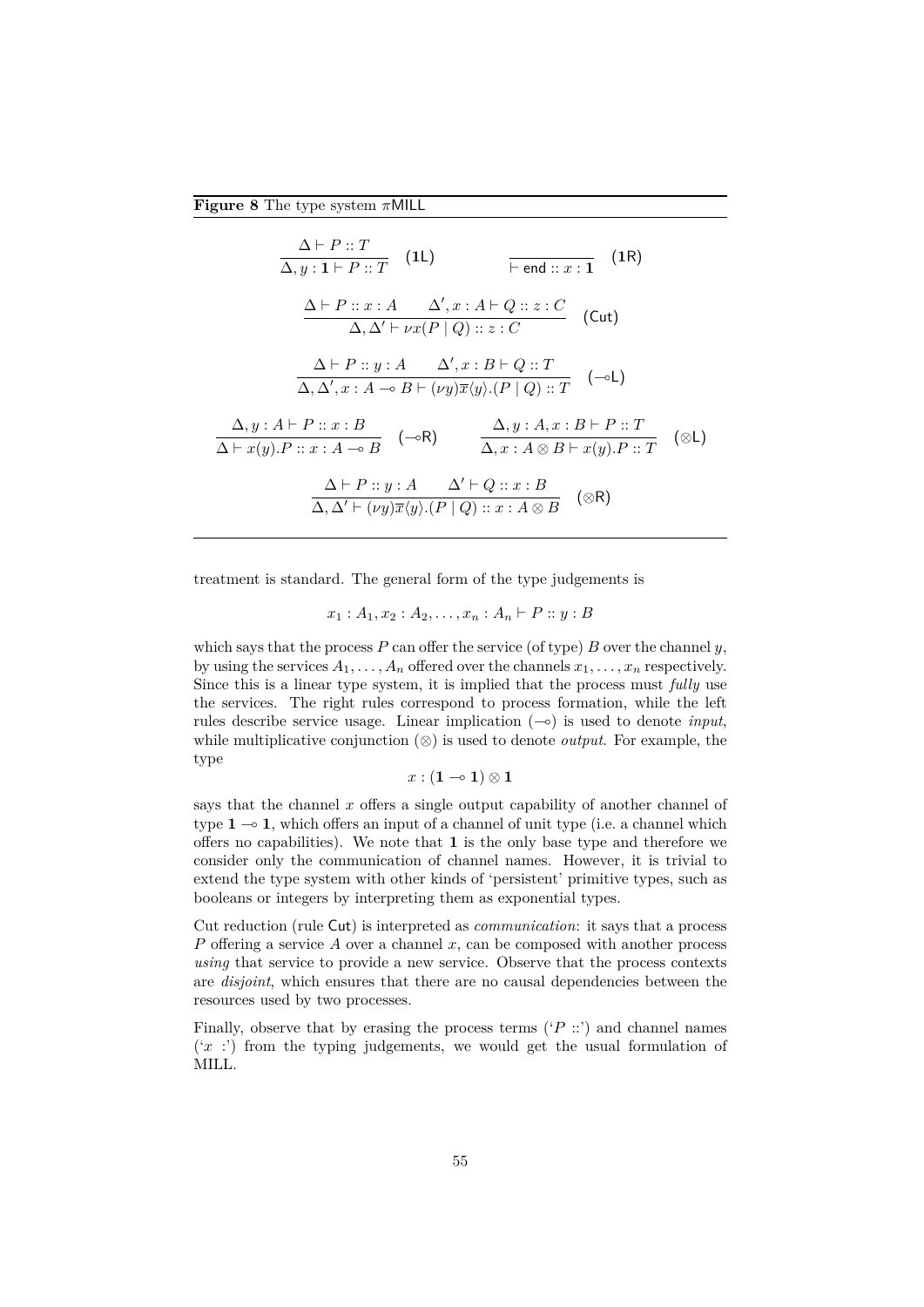#### **3.2.2 Recycling: safety (almost) for free**

To keep things simple and aligned with the presented *π*MILL type system, we will consider a reduced version of  $\pi_{\text{dist}}$  with input-guarded choice removed and replaced by regular input prefixing, which we will call  $\pi_{\texttt{dist}}^{-}$ .

It would be preferable to not have to reinvent the wheel and just 'directly' apply the type system  $\pi$ MILL (or in fact,  $\pi$ DILL) to  $\pi_{\text{dist}}^-$ . However, this is not possible because *π*MILL types *synchronous* terms, while our calculus is asynchronous (more precisely, FIFO-ordered).

In the paper titled "Cut Reduction in Linear Logic as Asynchronous Session-Typed Communication" ( $[DeY+12]$ ), a very interesting approach to typing communication over FIFO-buffered channels is proposed. First of all, an alternative – *asynchronous* – process term assignment to the types of *π*DILL is described, which allows to type processes in the (dyadic) asynchronous  $\pi$ -calculus.<sup>[9](#page-56-0)</sup> (We will denote the type system obtained by this assignment as  $\pi DILL_{a}$ .) Afterwards, the encoding from [Example 2.1.1](#page-27-0) is used to type communication under FIFO-buffered semantics, by encoding FIFO-buffered channels into  $\pi_a$  and then applying the type system *π*DILL*a*.

Following this approach would indeed provide us with a type-system for  $\pi_{\tt dist}^-$  almost for 'free'. However, this approach is slightly unsatisfactory due to multiple reasons.

First of all, since the encoding in [Example 2.1.1](#page-27-0) is not compositional, the relationship between the source terms and the encoded terms can quickly become quite confusing. Moreover, a clear connection between the transition graph of the original and encoded processes is lost due to the relabeling of channels.

Secondly, this approach makes it impossible, or at least very inconvenient, to consider extensions to the type system. In particular, since the encoding forces process to only exhibit binary communication, we cannot expect to extend the type system to allow for more complex communication patterns.

However, a careful analysis of the derivation of the system  $\pi$ DILL<sub>a</sub> in [\[DeY+12\]](#page-68-5) reveals another possibility. While attempting to retrofit the type system *π*DILL with an asynchronous process assignment, the authors of  $[DeY+12]$  face two problems when they try to naively switch from synchronous to asynchronous output.

The first (obvious) problem is that two previously sequential outputs can now be received out of order, therefore violating, for example, the type assignment  $A \rightarrow B \rightarrow C$ , which implies that the name of type *B* should be input *after* the name of type *A*.

The second problem is that a process might now accidentally receive its own output. In particular, consider the well-typed process (here we extend the message

<span id="page-56-0"></span><sup>&</sup>lt;sup>9</sup>Since  $\pi_a$  is a sub-calculus of  $\pi_{nc}$ , in theory  $\pi$ DILL could already implicitly be used to type asynchronous communication, however the synchronous process assignment relies on the presence of output-prefixing and therefore the class of well-typed asynchronous protocols would be very small.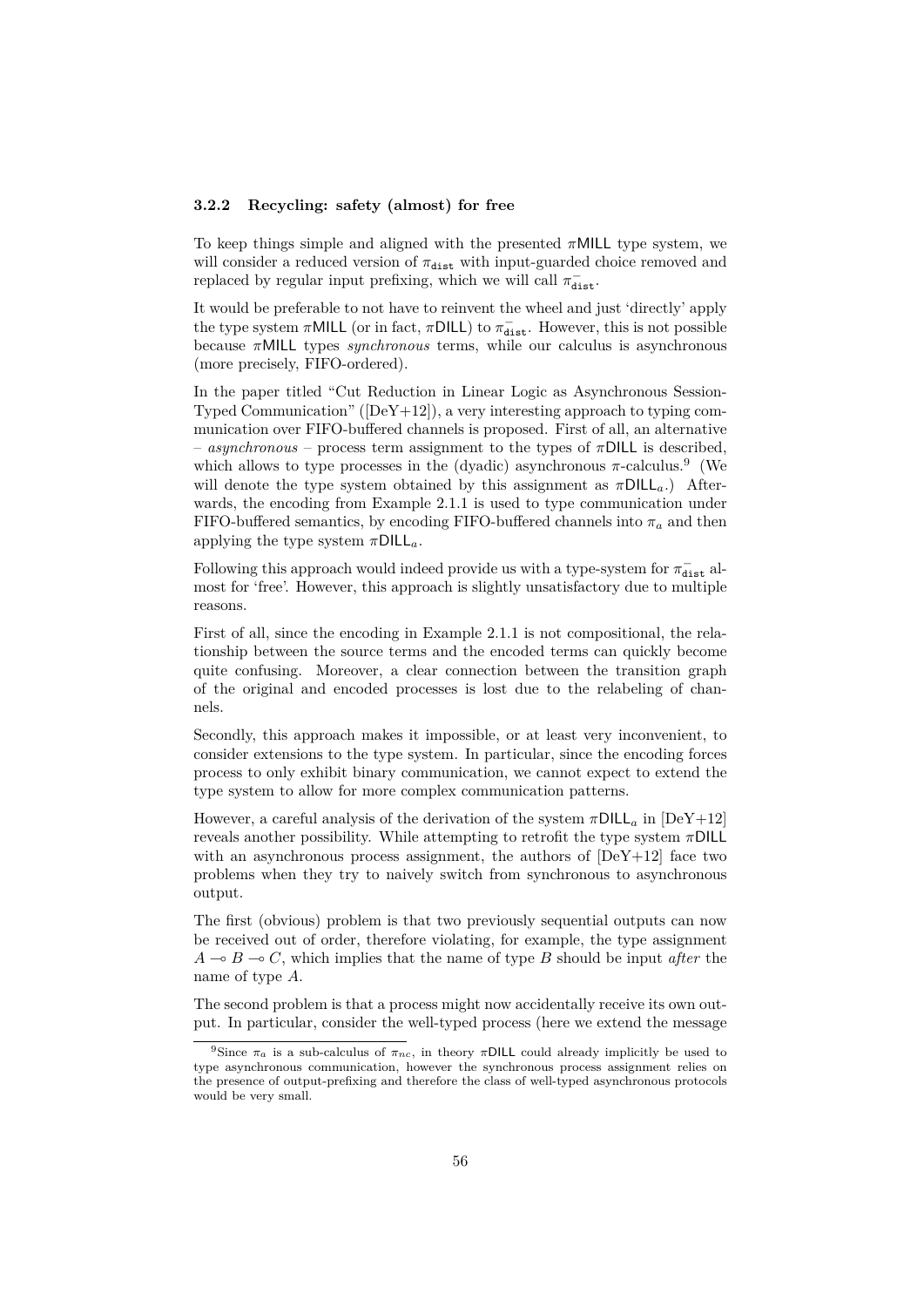types with primitive integers and booleans for clarity):

$$
(\nu c)(P \mid Q) = (\nu c)(\overline{c}\langle 42 \rangle.c(y) \mid c(x).\overline{c}\langle \text{True}\rangle)
$$

and its naive asynchronous translation

$$
(\nu c)(\overline{c}\langle 42 \rangle \mid c(y) \mid c(x).\overline{c}\langle \text{True} \rangle)
$$

Its clear that in the first case, the process always safely reduces to end, however in the translated version its possible that the process *P* now performs selfcommunication and receives the value 42 that it itself sent, violating the protocol and leaving the process *Q* stuck.

Not at all by accident, both of the situations can never arise in  $\pi_{\text{dist}}$ . In particular, the first problem is alleviated because channels in  $\pi_{\text{dist}}$  are FIFO-buffered, while the second problem cannot occur at all, because of the *full ownership* restriction. In particular, is it not possible that there are two parallel processes which both use a single channel for sending and receiving. This gives us a hint for another adaptation of *π*DILL.

As mentioned previously, the 'user' syntax of  $\pi_{\text{dist}}$  is identical to the syntax of the synchronous calculus  $\pi_{ic}$ , except for the additional syntactic restrictions. This means that, in some cases, we can 'pretend' that  $\pi_{\text{dist}}$  processes communicate using synchronous channels. In particular, we will denote  $S_{\pi_{\text{dist}}}$  to be the process calculus obtained by applying the syntactic restrictions of  $\pi_{\text{dist}}$  to the calculus  $\pi_{ic}$ . This allows for an alternative – synchronous – reading of  $\pi_{dist}$ . Analogously, we define  $S\pi_{\texttt{dist}}^-$  as a synchronous interpretation of  $\pi_{\texttt{dist}}^-$ .

We are interested in such a reading because, for certain kinds of protocols, we are morally allowed to ignore the existence of channel buffers and consider process reductions 'modulo buffer actions'. This is the case when the presence of intermediate buffers does not impact the flow of information or the fully-reduced states of processes. In fact, our next claim is that, under the additional syntactic restrictions of  $\pi_{\text{dist}}$ , well-typed  $\pi$ MILL processes communicate using precisely such protocols. This means we can *pretend* that the user syntax of  $\pi_{dist}^-$  represents a *synchronous* process calculus and type-check its processes using *π*MILL, but execute the well-typed processes using FIFO-buffered communication semantics! This might sound a bit confusing, but will hopefully become more clear along the way as we state and prove this fact formally.

Before continuing further, we summarise our inventory of  $\pi$ -calculi:

- $S\pi_{\text{dist}}$  is  $\pi_{ic}$  with the additional syntactic restrictions of  $\pi_{\text{dist}}$ , i.e. 'synchronous'  $\pi_{\text{dist}}$ .
- $\pi_{\text{dist}}^-$  is  $\pi_{\text{dist}}$  without choice.
- $S\pi_{\text{dist}}^-$  is  $S\pi_{\text{dist}}$  without choice, i.e. 'synchronous'  $\pi_{\text{dist}}^-$ , i.e.  $\pi_{nc}$  with the additional syntactic restrictions of  $\pi_{\text{dist}}$ .
- *π*MILL, when referred to as process calculus, is the sub-calculus of welltyped processes of  $\pi_{nc}$ .
- $S\pi_{\text{dist}}^-$ MILL is the sub-calculus of  $S\pi_{\text{dist}}^-$  of well-typed processes.
- $\pi_{\text{dist}}^-$ MILL is the sub-calculus of  $\pi_{\text{dist}}^-$  of well-typed processes.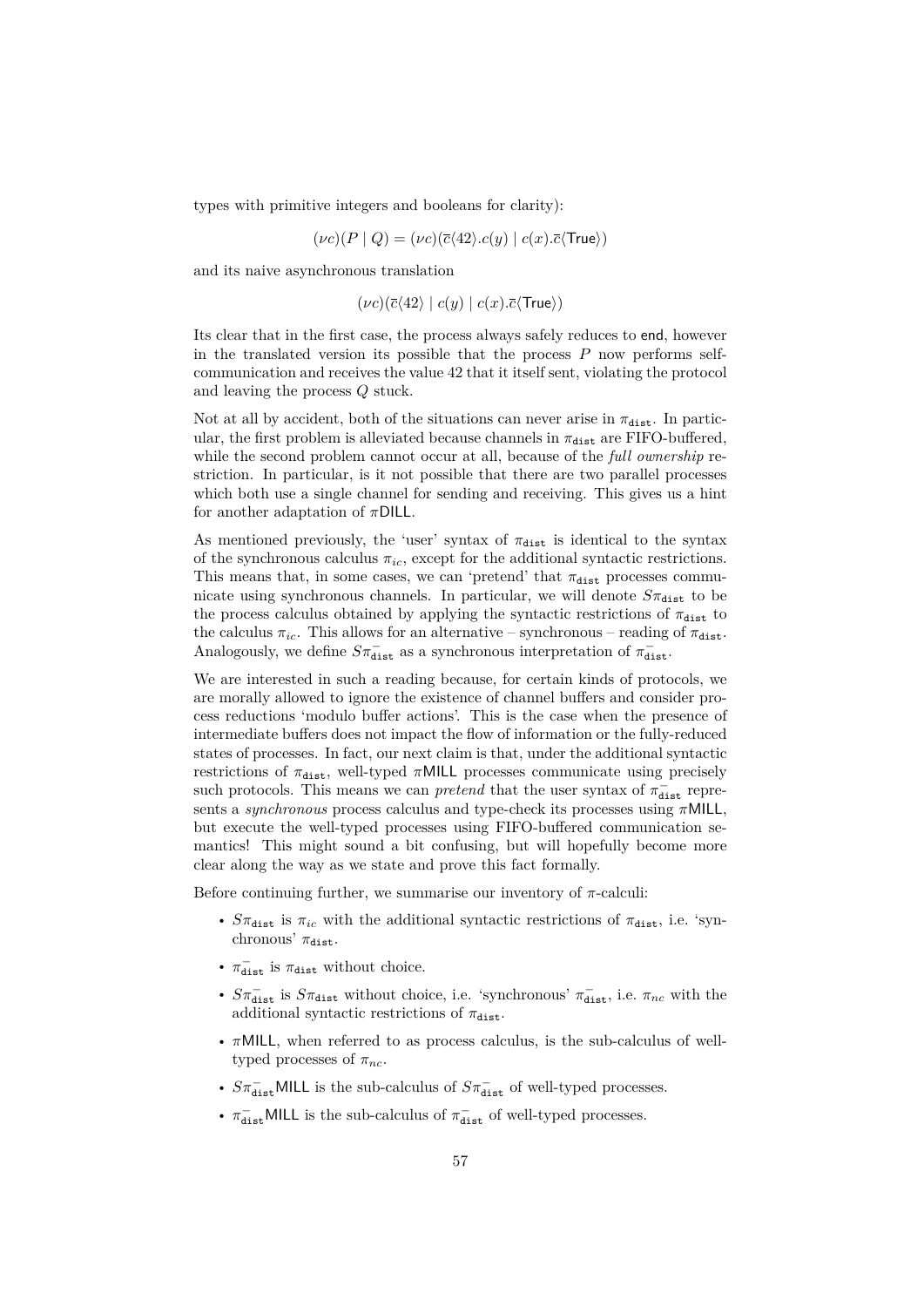When we mention well-typed processes we assume that they are typed using *some* type system, which we will define later.

At this point we only know that  $\pi$ MILL ensures type-safety of  $\pi_{nc}$  processes. Next, we will show that a small modification of *π*MILL also ensures type-safety for the calculus  $S\pi_{\texttt{dist}}^-$ MILL. Finally, with a little trick and some work we will show how to type-check  $\pi_{\text{dist}}^-$  processes.

#### **3.2.3** *π***MILL Processes Need Not (Always) Be Synchronous**

In this section, our goal is to prove the main result of this thesis.

We wish to show that, by applying the additional restrictions of  $\pi_{\text{dist}}$  to the process calculus of (well-typed) *π*MILL processes, we obtain a sub-calculus with processes which can be *safely* executed under both synchronous and FIFObuffered communication semantics.

The particularly appealing outcome of this fact is that processes can execute communication protocols with a much greater degree of independence, which both improves the performance of such protocols and allows to execute them in distributed settings.

We first of all have to determine whether  $\pi$ MILL provides type-safety for  $S\pi_{\texttt{dist}}^$ processes.

We do this in a slightly hand-wavy manner, since it is more or less straightforward. In particular, since the reduction semantics of  $S\pi_{\text{dist}}^-$  is the same as  $\pi_{nc}$ , we only need to review what effect the  $\pi_{dist}$  restrictions have on the process assignments. In particular, the only problem that arises is that we can get well-typed terms which cannot be composed with their *parallel representatives* ([\[Pér+12,](#page-71-2) Def. 6.5]). This does not mean that such terms exhibit unsafe behaviour, but rather that processes which are *dual* to them, produce invalid  $S\pi_{\texttt{dist}}^-$  terms when composed with them.

As an example, consider the following well-typed *π*MILL process *P*:

<span id="page-58-0"></span>
$$
c: \mathbf{1} \multimap \mathbf{1} \otimes \mathbf{1} \vdash (\nu x) \overline{c} \langle x \rangle . c(y) :: x : \mathbf{1} \tag{3.2.1}
$$

Note that *P* is also a valid  $S\pi_{\text{dist}}^-$  term. In order to compose this process, we need to have another well-typed process *Q*, which provides the service along channel *c*, which is used by *P*. The type of *c* implies that *Q* would have to perform both input and output on the channel *c*, so if we applied Cut along the channel *c*, we would obtain the process  $(\nu c)(P \mid Q)$ , which is an *invalid*  $S\pi_{\text{dist}}^$ term, because it violates full ownership: both *P* and *Q* perform input on the name *c*.

We could turn a blind eye on this issue via some appeal to 'syntactical-wellformedness', but we might as well just figure out how to fix it. We recursively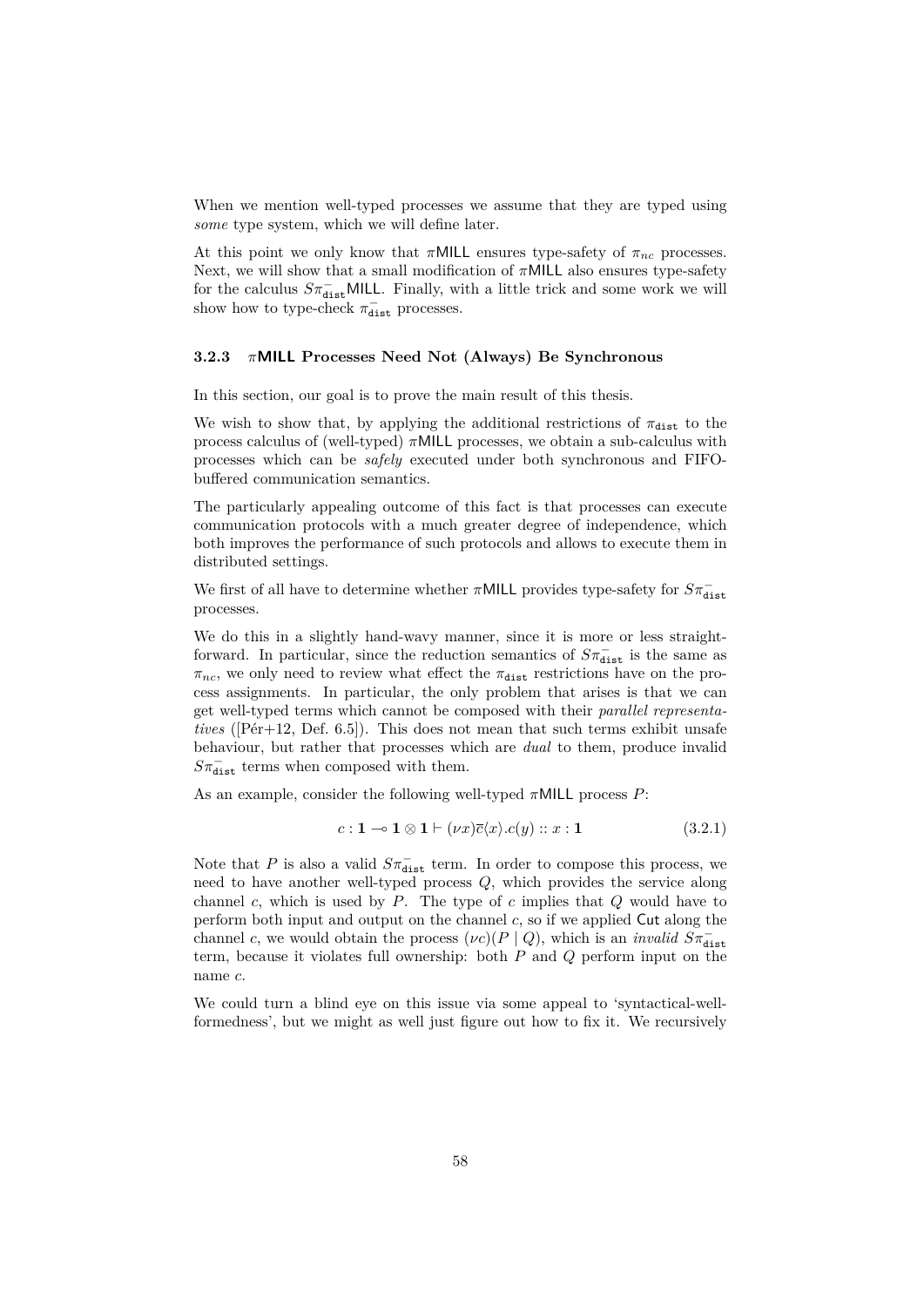define the notation of iterated operations:

$$
\begin{aligned}\n&\quad -\mathbf{o}_i^0 A_i := \mathbf{1} \\
&\quad -\mathbf{o}_i^{(n+1)} A_i := A_{n+1} \multimap (\neg \mathbf{o}_i^n A_i) \\
&\quad \otimes_i^0 B_i := \mathbf{1} \\
&\quad \otimes_i^{(n+1)} B_i := B_{n+1} \otimes (\otimes_i^n B_i)\n\end{aligned}
$$

for some sequences of  $A_i$ 's and  $B_i$ 's. We also omit the superscript *n* when it is irrelevant or inferable.

We now have the following proposition.

<span id="page-59-0"></span>**Proposition 3.2.1.** *Ensuring that well-typed*  $\pi_{nc}$  processes are also (syntacti*cally)* well-formed  $S\pi_{\text{dist}}^-$  processes is equivalent to restricting all the type for*mation rules in [Figure 8](#page-55-0) in a way that ensures that all types have one of the two forms:*  $\sim_i A_i$  *or*  $\otimes_i B_i$ *.* 

*Proof.* (Note: the restriction mentioned in the proposition can be implemented as a simple side-condition in each rule of [Figure 8.](#page-55-0) For example, in the rule  $-\circ R$ , since the channel x is being assigned the type  $x : A \to B$ , we require that B also has the shape  $B = \neg_i B_i$ . Similarly for other rules. Alternatively, separate type formation rules can be presented.)

There are two syntactic conditions we need to consider: the localised channels restriction (LCr) and the full-ownership restriction (FOr). The LCr is relevant whenever new input prefixes are formed, while the FOr is relevant whenever a parallel composition appears.

We consider only a couple of rules from [Figure 8](#page-55-0) as an example:

- Rule  $\sim$ R: from the localised channels restriction (LCR), we infer that *y* cannot be used for input and therefore its type *A* must be of the form  $\multimap_i A_i$ .
- Rule ⊗L: similarly, from the LCr we infer that *y* is typed as input-only (i.e.  $\sim_i A_i$ ) and, further, that *B* must be of the form  $\otimes_i B_i$  (since otherwise it is possible to apply cut on *x* and violate FOr).

Similarly for the other rules.

We therefore define the type system  $S\pi_{\textbf{dist}}^-$ MILL by the rules in [Figure 8](#page-55-0) with the additional restriction from [Proposition 3.2.1.](#page-59-0) We can then finally claim the following:

**Proposition 3.2.2.**  $S\pi_{\text{dist}}^-$  *MILL ensures type-safety of*  $S\pi_{\text{dist}}^-$  *processes, i.e.*  $S\pi_{\text{dist}}^-$  *MILL has subject reduction and progress.*

*Proof.* From the fact that  $\pi$ MILL provides type-safety to  $\pi_{nc}$  processes and [Proposition 3.2.1.](#page-59-0)  $\Box$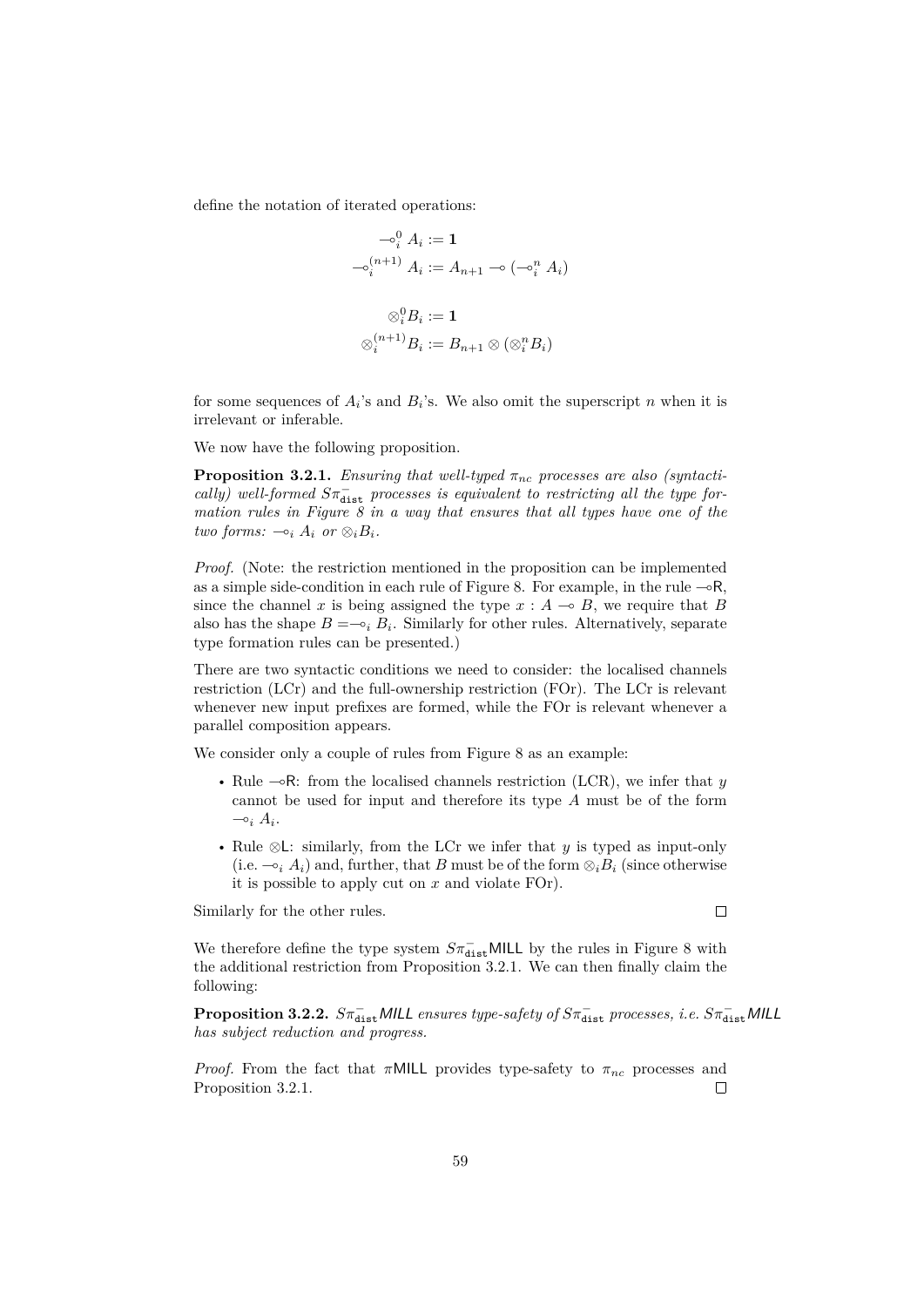We now move on to our main goal: showing that the type-safety of  $S\pi_{\tt dist}^-$ MILL is preserved when we move from synchronous to FIFO-buffered communication. In particular, this will allow us to type-check  $\pi_{\texttt{dist}}^-$  processes (that are expressed using only the 'user' syntax) using the type rules of  $S\pi_{\text{dist}}^-$  MILL and ensure safety of their execution.

We first of all note that the restriction from [Proposition 3.2.1](#page-59-0) is even more crucial for  $\pi_{\text{dist}}^-$  than it was for  $S\pi_{\text{dist}}^-$ . Consider again the process *P* in [3.2.1.](#page-58-0) Under FIFO-buffered channel semantics, this process no longer merely lacks a parallel representative, but actually violates the intended session type protocol. In particular, if we allowed *P* to be well-typed, it could output the name *x* and later receive it back itself in the next reduction. However, the restrictions from [Proposition 3.2.1](#page-59-0) ensure that all channels are used exclusively for either input or output, therefore such situations cannot occur. In particular, *P* could not be well-typed.

In order to formally relate synchronous and FIFO-buffered communication semantics of  $S\pi_{\tt dist}^-$ MILL processes, we define a translation function from  $S\pi_{\tt dist}^-$ MILL to  $\pi_{\text{dist}}^-$ .

<span id="page-60-0"></span>**Definition 3.2.1** (Encoding into FIFO-buffered semantics)**.** We define the translation function

$$
(\!\cdot\!)\colon S\pi_{\text{dist}}^-\text{MILL}\to\pi_{\text{dist}}^-
$$

simply as the identity embedding between the two syntaxes.

The co-domain of  $\left(\cdot\right)$  is a subset of processes expressed in the 'user' syntax part of  $\pi_{\text{dist}}$ .

We can now define formally what it means for a  $\pi_{\text{dist}}^-$  process to be welltyped:

**Definition 3.2.2** (Well-typed  $\pi_{\text{dist}}^-$  process). We say that  $P \in \pi_{\text{dist}}^-$  is *welltyped* if there exists  $Q \in S\pi_{\text{dist}}^-$  MILL, such that

 $|Q| = P$ 

where  $\pi_{\text{dist}}^-$  and  $\left\{\cdot\right\}$  is the translation from [Definition 3.2.1.](#page-60-0)

We denote the sub-calculus of well-typed  $\pi_{\text{dist}}^-$  processes as  $\pi_{\text{dist}}^-$  MILL, and write  $P \in \pi_{\text{dist}}^-$ MILL to mean that *P* is a well-typed  $\pi_{\text{dist}}^-$  process according to the above definition.

When we talk about type judgements  $\Delta \vdash P :: x : A$  for some  $P \in \pi_{\text{dist}}^{-}$  MILL, we mean that there exists a  $Q \in S\pi_{\text{dist}}^-$  MILL, such that  $|Q| = P$  and  $\Delta \vdash Q :: x : A$ .

Observe that since  $\left\{\cdot\right\}$  is the identity embedding,  $\left\{Q\right\} = P$  is equivalent to saying that  $P = Q'$ , for some  $Q' \in S\pi_{\text{dist}}^-$ .

In order to show that this definition of well-typedness ensures safety, we show that there is an operational correspondence between  $S\pi_{\texttt{dist}}^-$  MILL and  $\pi_{\texttt{dist}}^-$  MILL processes via a series of propositions.

<span id="page-60-1"></span>We start with the simplest proposition, which says that the translated terms can always mimic the reductions of the source terms.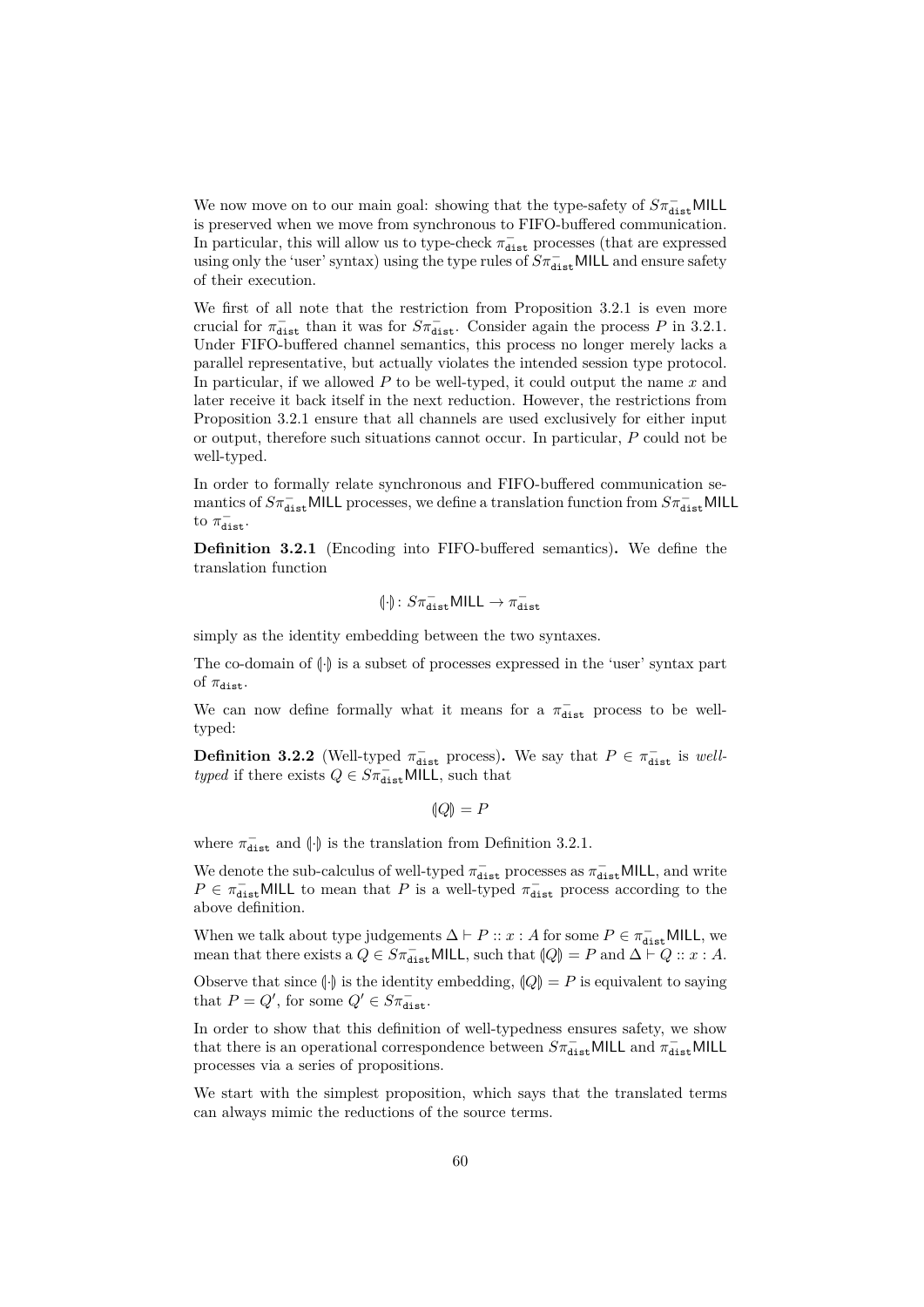**Proposition 3.2.3** (Operational completeness of  $\left(\cdot\right)$ ). *For all*  $P, P' \in S\pi_{dist}^{-}$  *MILL*,

$$
P \longrightarrow P' \implies (P) \longrightarrow (P')
$$

*Proof.* Since *P* is well-typed, we have that

$$
\Delta \vdash P :: z : T
$$

for some context  $\Delta$ , channel *z* and type *T*.

We prove the lemma by induction on the derivation of the processes type judgement. The proof is essentially the same as the proof of subject reduction for *π*DILL ([\[CPT13,](#page-68-4) Thm. A.1]), we do inversion on the type judgements to consider the possible cases.

In particular, by case analysis on the type judgments, we get that  $P \longrightarrow P'$ implies that the last application was either Cut or **1**L, because all the other rules produce prefixed terms.

**Case Cut** By inversion, we can infer that:

- $P \equiv (\nu x)(P_1 \mid P_2)$
- $\Delta \equiv \Delta_1, \Delta_2$
- $\Delta_1 \vdash P_1 :: x : A$
- $\Delta_2, x : A \vdash P_2 :: z : T$

By case analysis on the LTS and type judgements, we get that only the following sub-cases are possible:

 $P_1 \longrightarrow P'_1$  Since  $P_1$  is structurally smaller than  $P$ , we are done by the induction hypothesis.

 $P_2 \longrightarrow P'_2$  Same as the previous case.

 $P_1 \xrightarrow{(vy)\overline{x}\langle y \rangle} P'_1$  and  $P_2 \xrightarrow{x(y)} P'_2$ 

Appealing to Lemma A.7 in [\[CPT13\]](#page-68-4), we have that it's sufficient to consider:

$$
P_1 \equiv (\nu y)\overline{x}\langle y \rangle.P'_1
$$
  
\n
$$
P_2 \equiv x(z).P'_2
$$
  
\n
$$
P \longrightarrow P' \equiv (\nu x)(\nu y)(P'_1 \mid P_2\{y/z\})
$$

Therefore, we can infer that

$$
\begin{array}{rcl}\n(P) & \equiv & (\nu x)((\nu y)\overline{x}\langle y\rangle.P_1' \mid x(z).P_2' \mid x:[]) \\
\longrightarrow & (\nu x)((\nu y)(P_1' \mid x:[y]) \mid x(z).P_2') \\
\longrightarrow & (\nu x)(\nu y)(P_1' \mid P_2'\{y/z\} \mid x:[]) \\
\equiv & (P')\n\end{array}
$$

as desired.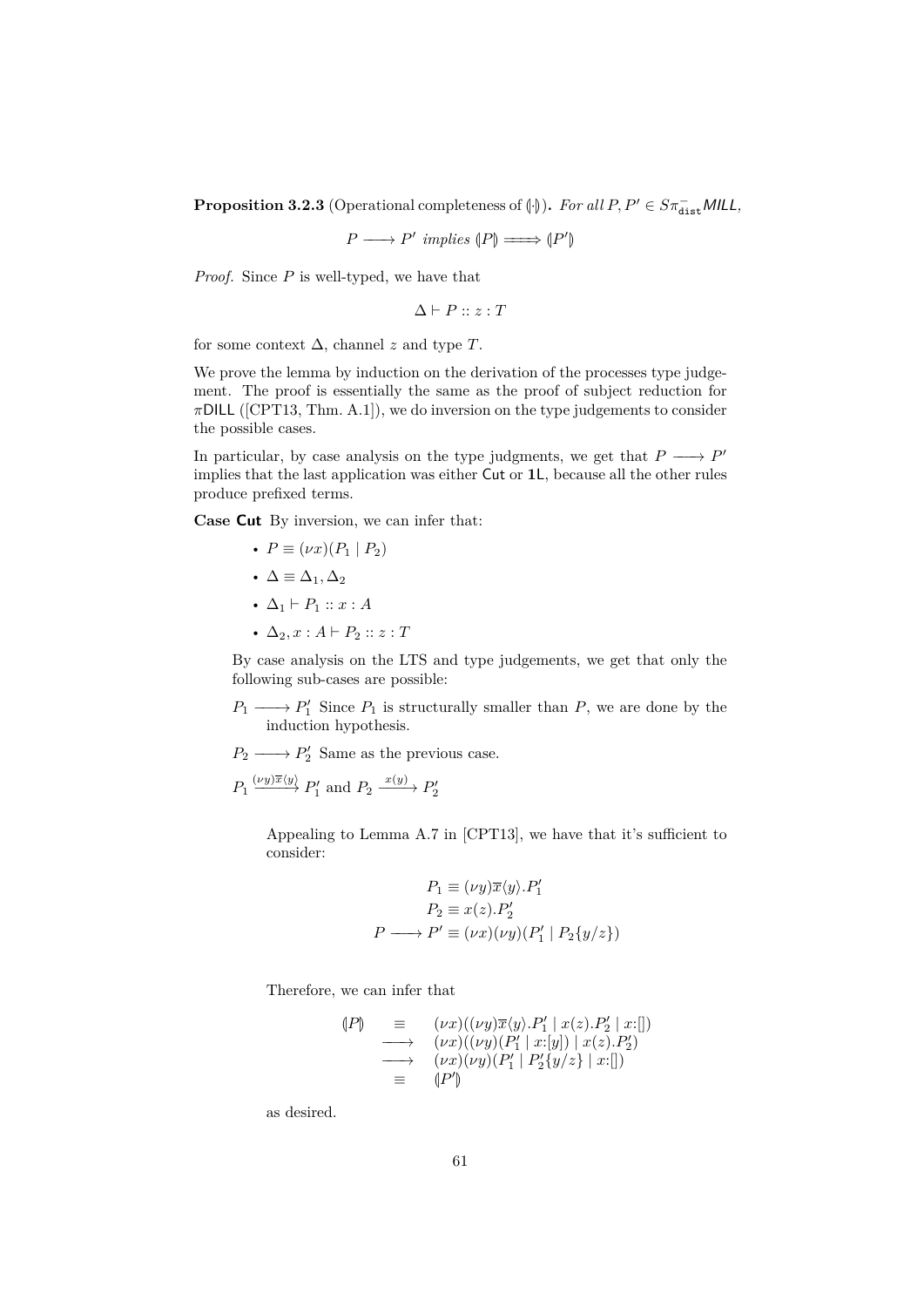$P_1 \xrightarrow{x(y)} P'_1$  and  $P_2 \xrightarrow{(vy)\overline{x}\langle y \rangle} P'_2$  Similar to the previous case.

**Case 1L** Since this does not affect the terms structure, it follows from the IH.

 $\Box$ 

Observe that in the previous lemma we actually showed an even stronger result, namely

 $P \longrightarrow P'$  implies  $[\![P]\!] \longrightarrow \longrightarrow [\![P']\!]$ l<br>I

This is because we can always simulate a synchronous reduction, by two reductions in  $\pi_{dist}$ : one that enqueues the message and another one that dequeues. In fact, we could have even avoided proving the previous proposition explicitly, by just referring to this observation.

However, by inspecting the previous proof we can see that a non-reducible  $S\pi_{\texttt{dist}}^-$ MILL term cannot become reducible after a translation. This is captured in the following lemma.

<span id="page-62-0"></span>**Lemma 3.2.1.** *For all*  $P \in S\pi_{\text{dist}}^{-}$  *MILL*,

$$
P \longrightarrow \text{ iff } (P) \longrightarrow
$$

*Proof.* The *only if* part follows from [Proposition 3.2.3.](#page-60-1)

The *if* part follows by a very similar case analysis. Namely,  $\langle P \rangle$  also reduces only if it is unprefixed. However, this means that *P*'s derivation was exactly the same as the cases analysed in [Proposition 3.2.3](#page-60-1) and therefore  $P$  also reduces.  $\Box$ 

Next, we note that we obviously do not have that  $\langle P \rangle \longrightarrow Q$  implies that  $Q \equiv (P')$ , because, as we already observed, for every reduction in  $S\pi_{dist}^-$ , two reductions in  $\pi^-$ , are peoded. More concrelly, the translated terms do not reductions in  $\pi_{\text{dist}}^-$  are needed. More generally, the translated terms do not necessarily follow the same reduction path as the original synchronous terms, i.e.

$$
(P) \longrightarrow \longrightarrow Q \text{ does } not \text{ imply } Q \equiv (P')
$$

As a counter-example, consider the following derivation:

<span id="page-62-1"></span>**Example 3.2.1** (Asynchronous reduction). Consider the process  $PQ \in S\pi_{\text{dist}}^{-}$  MILL, defined by:

$$
PQ = (\nu x)(P \mid Q) = (\nu x)((\nu y_1)\overline{x}\langle y_1 \rangle . (\nu y_2)\overline{x}\langle y_2 \rangle \mid x(z_1) . x(z_2))
$$

We then have that

$$
\begin{array}{rcl}\n\langle (\nu x)(P \mid Q) \rangle & \equiv & (\nu x)(\langle P \rangle \mid Q \rangle \mid x: \mid] \\
& \longrightarrow \equiv & (\nu x)((\nu y_2) \overline{x} \langle y_2 \rangle \mid (\nu y_1)(x: [y_1]) \mid Q \rangle) \\
& \longrightarrow \equiv & (\nu x)((\nu y_1)(\nu y_2)(x: [y_1, y_2]) \mid Q \rangle) \\
& \not\equiv & (\vert P' \vert), \text{ for any } P', \text{ nevertheless:} \\
& \longrightarrow \equiv & (\nu x)((\nu y_2)(x: [y_2]) \mid x(z_2)) \\
& \longrightarrow \equiv & \text{end} = \text{(end)}\n\end{array}
$$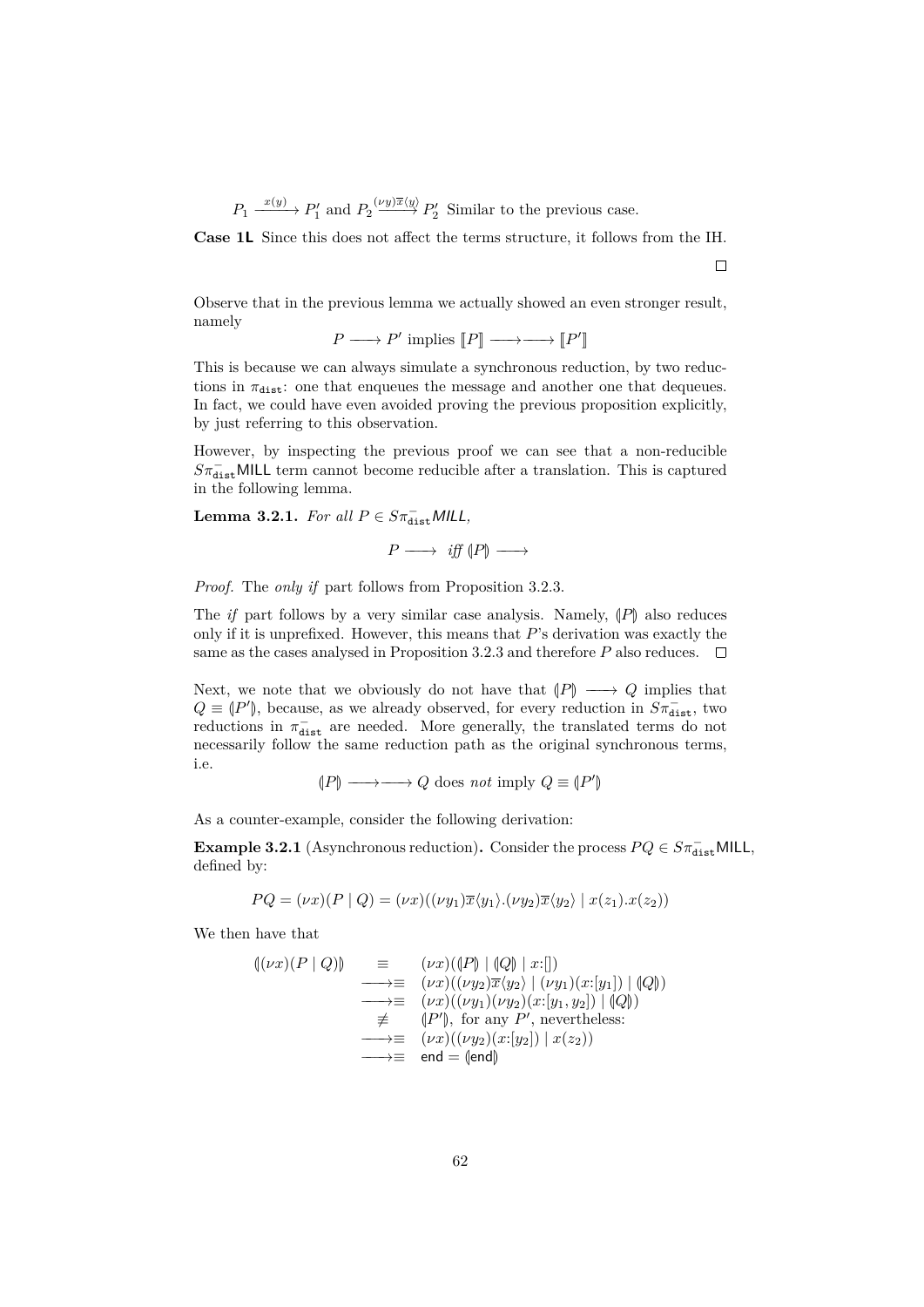However, while the translated term did not follow the same reduction path as original, *eventually* it reduced to end, which is reachable from  $PQ$ .

Our next claim is that this will always happen, i.e. that the reductions of  $\pi_{\texttt{dist}}^-$  MILL are confluent and can always reach a 'well-typed state'.

**Proposition 3.2.4** (Confluence). *For all*  $P \in S\pi_{dist}^{-}$  *MILL, for all*  $Q_1, Q_2 \in$ *π*dist*, whenever*

$$
(P) \longrightarrow Q_1 \wedge (P) \longrightarrow Q_2
$$

*then there exists a process*  $P'$ , such that

$$
Q_1 \longrightarrow (P') \land Q_2 \longrightarrow (P')
$$

*holds.*

*Proof. Sketch:* The proof is once again by induction on the derivation of the type judgement of *P*. Assume the premise of the proposition's implication holds. By [Lemma 3.2.1,](#page-62-0) we have that  $\langle P \rangle \longrightarrow$  implies  $P \longrightarrow$ . From this, similarly as in the proof of [Proposition 3.2.3,](#page-60-1) we can again conclude that the last rule applied was either Cut or **1**L.

The main case we have to consider is once again Cut. By inversion we have that

$$
(P) \equiv (\nu x)((\nu y)\overline{x}\langle y \rangle.P_1 \mid x(z).P_2 \mid x:[])
$$

and

$$
(P) \longrightarrow (\nu x)((\nu y)(P_1 \mid x:[y]) \mid x(z).P_2)
$$

Now, by the full-ownership restriction, we have that  $P_2$  owns  $x$ , therefore  $P_1$  can only append to the buffer of *x*. We can then perform sub-induction on (some well-ordering of) the reduction paths of  $P_1$  and  $P_2$ . In particular, from the fact that  $S\pi_{\text{dist}}^-$ MILL processes are confluent [\[CPT13,](#page-68-4) Thm. 5.2], we can choose a 'convenient' reduction paths of  $P_1$  and  $P_2$ , where they *maximally* delay further communication with each other. We will then get a smallest possible term among the reduction paths that do not touch the buffer again, and we can then perform a single reduction that returns us to a well-typed  $S\pi_{\text{dist}}^-$  term, on which we can then apply the IH.

From this, we can immediatelly conclude the following:

<span id="page-63-0"></span>**Corollary 3.2.1** (Operational soundness). *For all*  $P, P' \in S\pi_{\text{dist}}^{-}$  *MILL*,

$$
(P) \longrightarrow (P') implies P \longrightarrow P'
$$

We now finally arrive at an important conclusion.

<span id="page-63-1"></span>**Theorem 3.2.1** (Operational correspondance). For all  $P, P'$  in  $S\pi_{dist}^{-}$  MILL,

$$
P \longrightarrow P' \text{ iff } (P) \longrightarrow (P')
$$

*Proof.* By [Proposition 3.2.3](#page-60-1) and [Corollary 3.2.1.](#page-63-0)

 $\Box$ 

Using the above theorem we can conclude preservation and progress.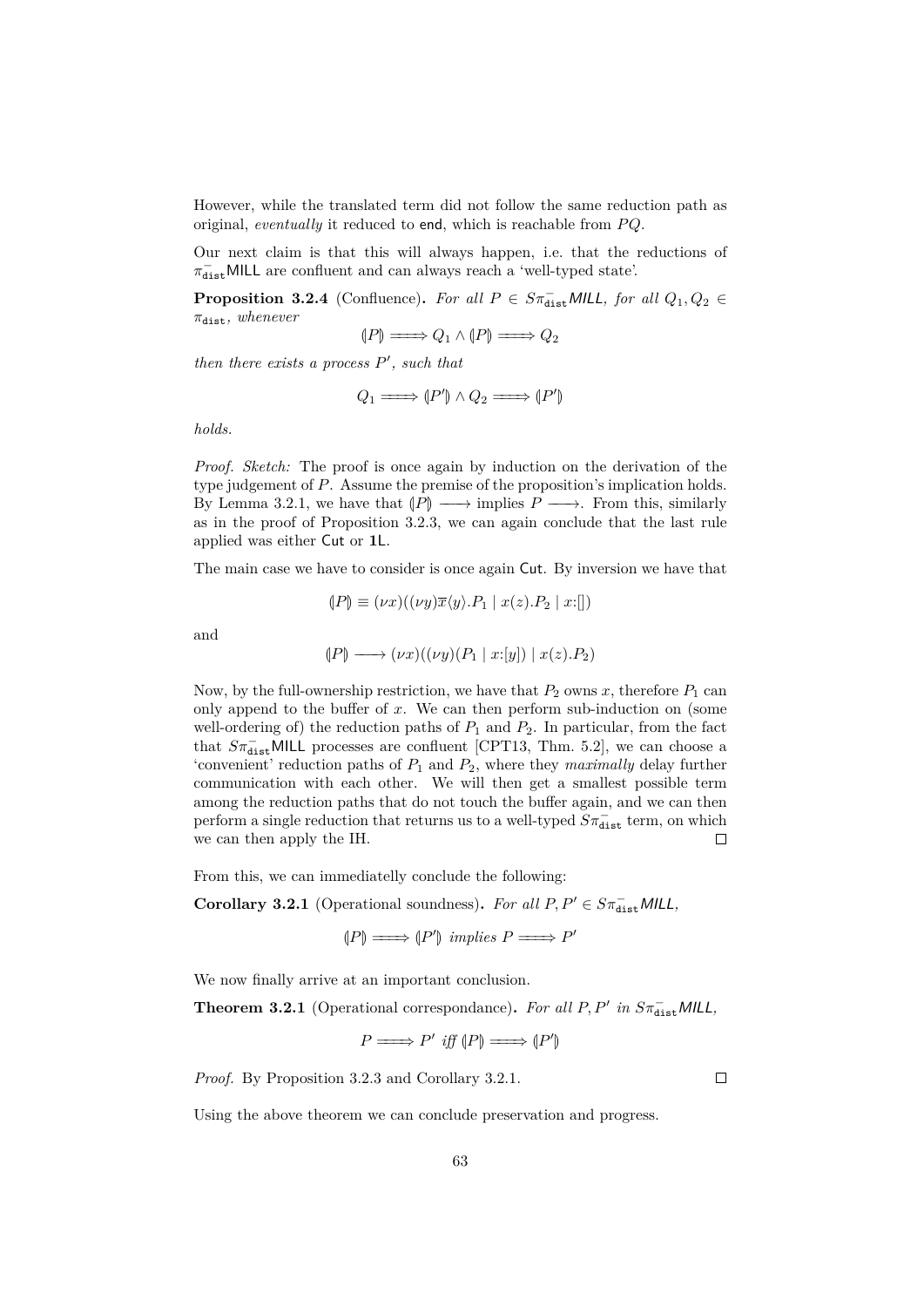**Corollary 3.2.2** ((Weak) Subject reduction). Let  $P, P' \in \pi_{dist}^{-}$  MILL and as*sume that*

$$
\Delta \vdash P :: x : T
$$

*then*  $P \longrightarrow P'$  *implies that* 

*.*

$$
\Delta \vdash P' :: x : T
$$

*Proof. P*,  $P' \in \pi_{dist}^-$ MILL implies that *P*,  $P' \equiv (R)$ ,  $(R')$  for some *R*,  $R' \in S_{\pi^-}^-$  MILL By Theorem 3.2.1 we have that  $R \longrightarrow R'$  and the result follows  $S\pi_{\text{dist}}^{-}$ MILL. By [Theorem 3.2.1](#page-63-1) we have that  $R \longrightarrow R'$  and the result follows from the fact that  $S\pi_{\text{dist}}^{-}$ MILL has subject reduction.

To state progress we have to define when a process has a 'potential' for reduction:

**Definition 3.2.3** (Live process). We say that a process  $\pi$ -calculus process P is *live*, if  $P \equiv (\nu \vec{n}) (\alpha.P' | R)$ , for some vector of names  $\vec{n}$ , prefix  $\alpha$  and processes  $P'$ ,  $R$ .

We can now deduce progress. We use the notation  $\cdot \vdash P :: x : A$  to mean that *P* is typed under the empty context.

**Corollary 3.2.3** (Progress). *If*  $P \in \pi_{\text{dist}}^{-} \text{MILL}, \cdot \vdash P :: z : 1 \text{ and } P \text{ is live},$ *then*  $P \longrightarrow Q$  *for some*  $Q \in \pi_{\text{dist}}^{-}$  *MILL*.

*Proof.* We have that  $P \equiv (R)$ , for some *R*. Since  $\langle \cdot \rangle$  is the identity embedding, *R* is also live and  $\cdot \vdash R :: z : 1$ , hence by progress of  $S\pi_{dist}^-$ MILL *R* reduces to some *R'*. Finally, by [Theorem 3.2.1](#page-63-1) we have that  $P \equiv (R) \Longrightarrow (R') \equiv P'$ , for some  $P' \in \pi_{\text{dist}}^-$ MILL, as required.  $\Box$ 

## **4 Outro**

We now sum up our journey towards taming *π*-calculus and Session Types for distributed programming languages.

#### **4.1 Summary of the results**

Arguably, for the biggest part, this thesis is concerned with motivating and then developing the  $\pi_{\text{dist}}$  calculus. Why would someone develop yet another flavour of  $\pi$ -calculus, when there are already too many of them?

One of the main inspirations for doing this, in particular, for attempting to develop a *π*-calculus with FIFO-buffered channels, was the realisation that Session Types are about *ordered* communication. More precisely, the type of the channel expresses the flow of information through it, which is ordered. Considering a formalism (or a runtime that implements it), which automatically preserves the order of information flow within units of interaction, allows to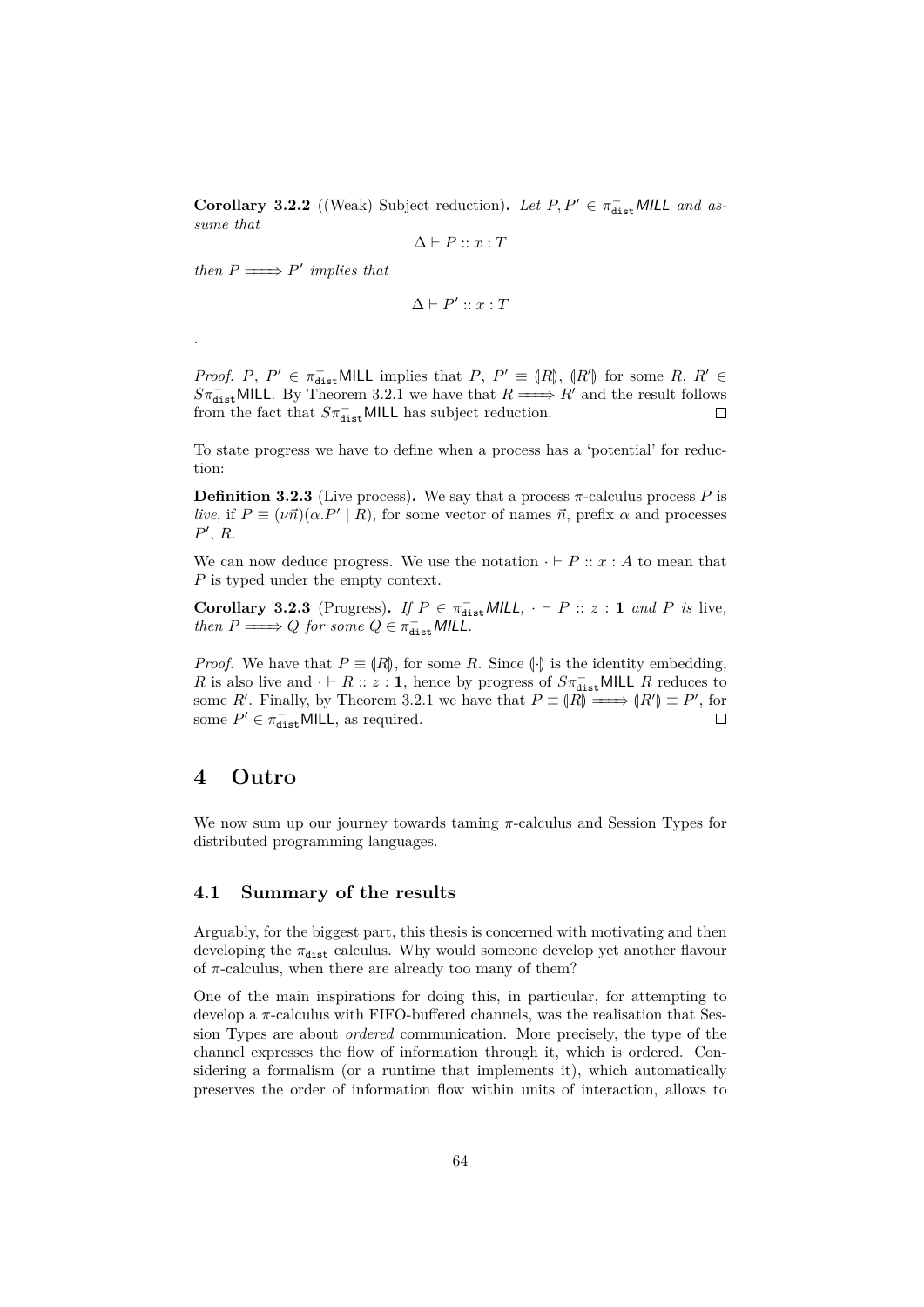remove some strain on the possible communication patterns, as discussed in [subsubsection 3.1.2.](#page-50-0)

The variety of encodings and embeddings appearing in the previous section might cause confusion, so we summarise the story in a slightly simplified way.

Our goal was to ensure type-safety of TinyPi programs. TinyPi programs are translated (or *compiled*) to  $\pi_{\text{dist}}$  processes, so we reduced our goal to ensuring type-safety of  $\pi_{\text{dist}}$  processes. To do that, we took the 'user' syntax of  $\pi_{\text{dist}}$ , removed choice from it and pretended this was a synchronous calculus. We could then, with a little bit of tweaking, apply the type system  $\pi$ MILL to type  $\pi_{\text{dist}}$ processes. We were *allowed* do this, because we proved that the 'original' typesafety of *π*MILL is preserved under FIFO-buffered communication semantics (and a few extra constraints).

The important point here is that in both steps we were working with the *user* syntax of  $\pi_{\text{dist}}$ , therefore a programmer working with  $\pi_{\text{inv}}$ Pi does not need to *see* the FIFO buffers. The channel buffers become an implementation detail, which is not visible in the high-level syntax.

Unfortunately, we showed our results only for  $\pi_{\text{dist}}^-$ , which does not contain choice. Does the preservation of type-safety carry over if we extend *π*MILL with additive connectives (i.e. obtain correspondence with the 'full' intuitionistic linear logic) and restore choice in  $\pi_{\text{dist}}$ ? We do not have a proof, but we believe that the answer essentially depends on what degree of expressiveness is permitted for the (typed) choice operator.

In particular, if we are only interested in so-called *labelled* choice, which represents standard sum types and appears in the process assignment for  $\pi$ DILL, then we think the answer is "yes". In particular, the extra branching introduced by this flavour of choice should not cause any problems, because the linear typing discipline ensures that no interference is possible on a global level, therefore the overall situation does not change even under FIFO-buffered communication.

However, if we wanted to somehow type the full-power of input-guarded choice – namely, the fact that it can operate on *channels* – then we believe the answer would be negative, because *π*DILL is not powerful enough to handle such cases. In particular, this would imply that the choice branches are dependent on input from *multiple* channels, which exits the realm of binary protocols that *π*DILL types.

Finally, we would like to go back to [Example 3.2.1](#page-62-1) for a moment to appreciate the practical outcomes of the result.

FIFO-buffered (and more generally, asynchronous) communication semantics is very appealing in implementations, because it allows communicating processes to execute independently, which greatly improves *parallelism* of the programs. In particular, as [Example 3.2.1](#page-62-1) shows, the process *P Q* has the freedom to execute via multiple paths, however since it is well-typed, none of the paths can lead to something 'going wrong'.

The benefits of asynchronous protocols have always been obvious in distributed settings, e.g. where two computers communicate over the network and network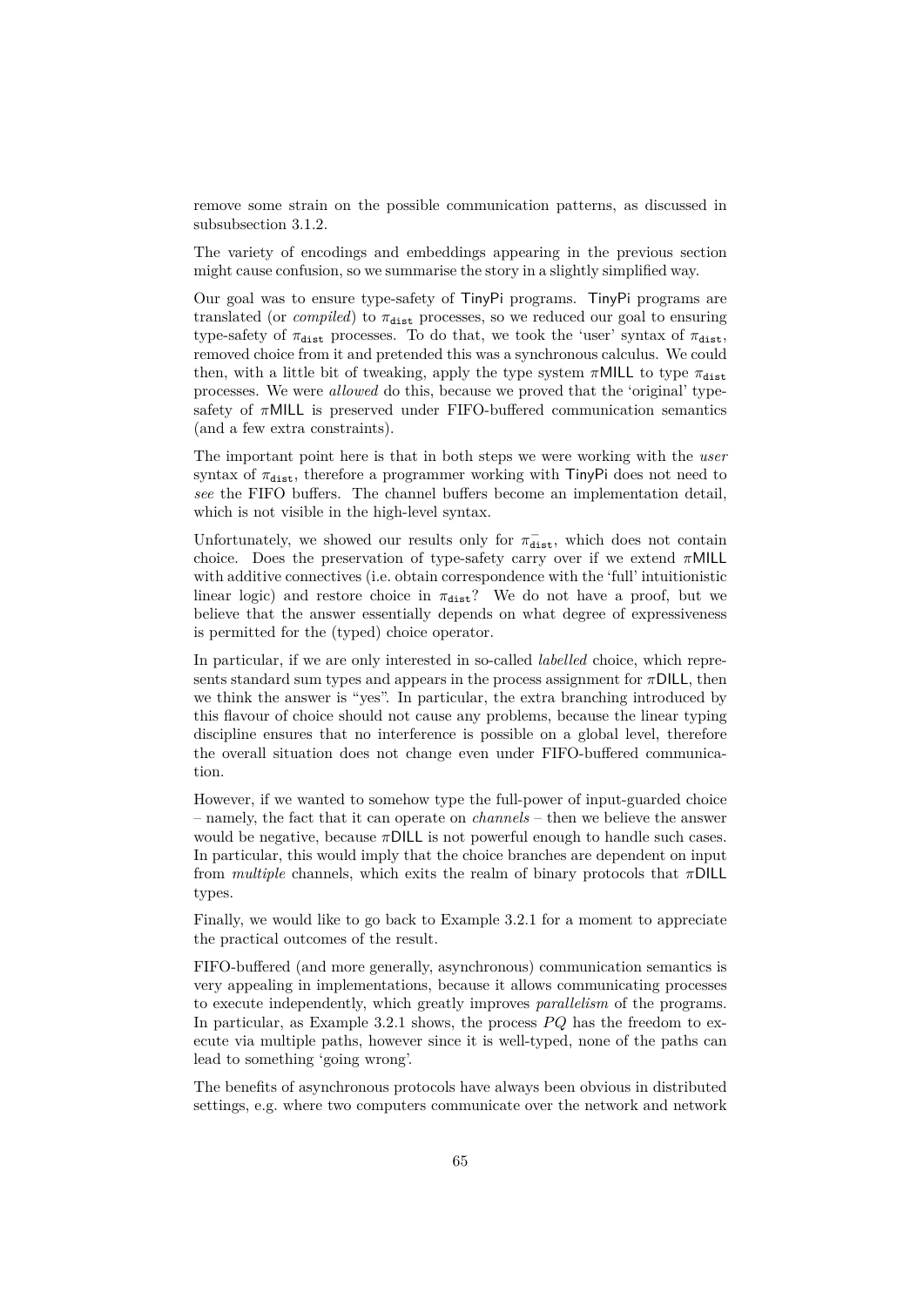latency is the bottleneck of the distributed system. On the other hand, it is sometimes argued that for tightly coupled local computations, synchronous concurrency is preferred because it avoids the use of any buffers, and therefore can be more efficient both in space and time. Nevertheless, modern computing device architectures are increasingly changing in a way which makes them, even locally, resemble a distributed system, where communication latency is, once again, the main bottleneck of the system. This makes asynchronous communication appealing even in local settings.

Another argument against asynchronous protocols is that it is much harder to reason about correctness of both asynchronous protocols and the programs implementing them. However, by equipping our calculus with a FIFO-buffered session type system, we are able to enjoy the benefits of decoupled asynchronous execution while retaining full safety.

### **4.2 Future work and conclusion**

As the title of the thesis suggests, we, unfortunately, feel there are more things that we did *not* manage to do, rather than that we did.

In particular, although we managed to describe  $\pi_{\text{dist}}$ , it can be argued that this description is not convenient to work with. Therefore, in future work, at the very least it would be interesting to develop a suitable notion of behavioural equivalence for FIFO-ordered communication. Moreover, it is clear that the behavioural aspects of  $\pi_{\text{dist}}$  are quite different from other  $\pi$ -calculi. In order to analyse this, we would want to lift all the syntactic constraints into a type system. It would then be possible to, for example, develop behavioural equivalences for typed-contexts, as it is done in, e.g. [\[CPT13\]](#page-68-4).

Going even further with this, it is actually an interesting question whether  $\pi_{\text{dist}}$ would benefit from a completely different formulation, which is not based on the  $\pi$ -calculus. In particular, we have seen that the full-ownership restriction does not mix well with the general formulation of the *π*-calculus.

We would also very much like to extend the type system of *π*DILL to be able to handle *symmetric* protocols, where two participants communicate by executing identical actions. These kind of protocols appear, when one considers problems such as leader-election, and are unfortunately untypeable in *π*DILL, because it assumes binary, *dual* communication.

In summary, we have barely scratched the opportunity for a slightly different approach to the formulation of  $\pi$ -calculi, session typing and, in general, formal treatment of distributed communication, but we hope that this work might serve as an inspiration for future research in this direction.

## **References**

[ACS96] Roberto M. Amadio, Ilaria Castellani, and Davide Sangiorgi. "On Bisimulations for the Asynchronous pi-Calculus". In: *Proceedings*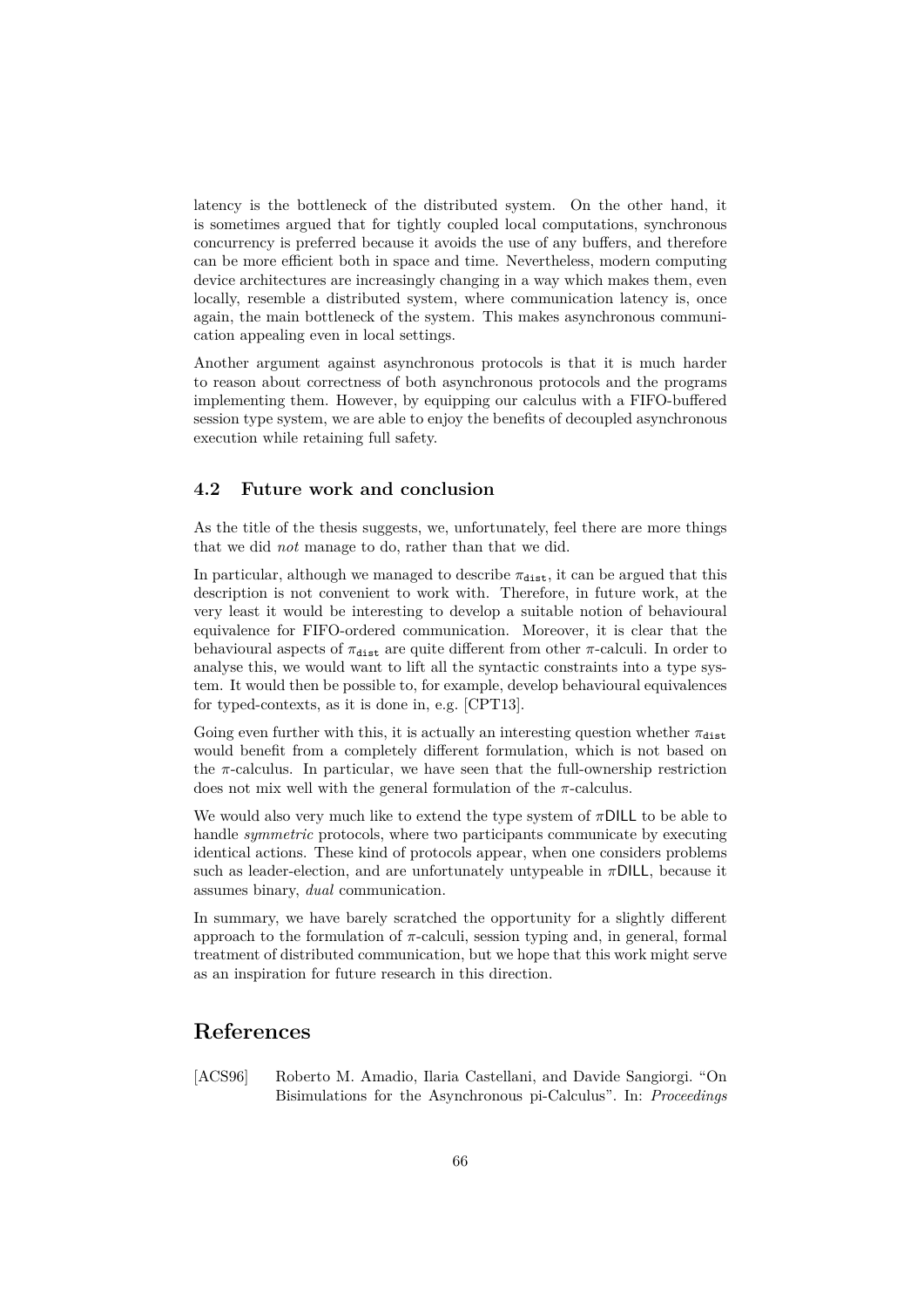*of the 7th International Conference on Concurrency Theory*. CON-CUR '96. London, UK, UK: Springer-Verlag, 1996, pp. 147–162. isbn: 3-540-61604-7. url: [http://dl.acm.org/citation.cfm?id=](http://dl.acm.org/citation.cfm?id=646731.703844) [646731.703844](http://dl.acm.org/citation.cfm?id=646731.703844).

- [Agh86] Gul Agha. *Actors: A Model of Concurrent Computation in Distributed Systems*. Cambridge, MA, USA: MIT Press, 1986. isbn: 0-262-01092-5.
- [Ama00] Roberto M. Amadio. "On Modelling Mobility". In: *Theor. Comput. Sci.* 240.1 (June 2000), pp. 147–176. ISSN: 0304-3975. DOI: [10.1016/](http://dx.doi.org/10.1016/S0304-3975(99)00230-3) [S0304- 3975\(99\)00230- 3](http://dx.doi.org/10.1016/S0304-3975(99)00230-3). url: [http://dx.doi.org/10.1016/](http://dx.doi.org/10.1016/S0304-3975(99)00230-3) [S0304-3975\(99\)00230-3](http://dx.doi.org/10.1016/S0304-3975(99)00230-3).
- [Arm07] Joe Armstrong. "A History of Erlang". In: *Proceedings of the Third ACM SIGPLAN Conference on History of Programming Languages*. HOPL III. San Diego, California: ACM, 2007. isbn: 978-1-59593- 766-7. doi: [10.1145/1238844.1238850](http://dx.doi.org/10.1145/1238844.1238850). url: [http://doi.acm.](http://doi.acm.org/10.1145/1238844.1238850) [org/10.1145/1238844.1238850](http://doi.acm.org/10.1145/1238844.1238850).
- [Bar85] H.P. Barendregt. *The Lambda Calculus: Its Syntax and Semantics*. Studies in Logic and the Foundations of Mathematics. Elsevier Science, 1985. ISBN: 9780080933757.
- [Bau+09] Andrew Baumann et al. "The multikernel: a new OS architecture for scalable multicore systems". In: *SOSP*. 2009, pp. 29–44.
- <span id="page-67-1"></span>[Bet+08] Lorenzo Bettini et al. "Global Progress in Dynamically Interleaved Multiparty Sessions". In: *CONCUR*. 2008, pp. 418–433.
- [BK84] Jan A. Bergstra and Jan Willem Klop. "Process Algebra for Synchronous Communication". In: *Information and Control* 60.1-3 (1984), pp. 109-137. DOI: [10.1016/S0019-9958\(84\)80025-X](http://dx.doi.org/10.1016/S0019-9958(84)80025-X). URL: [http:](http://dx.doi.org/10.1016/S0019-9958(84)80025-X) [//dx.doi.org/10.1016/S0019-9958\(84\)80025-X](http://dx.doi.org/10.1016/S0019-9958(84)80025-X).
- [Bou87] Luc Bougé. "Repeated Snapshots in Distributed Systems with Synchronous Communications and Their Implementation in CSP". In: *Theor. Comput. Sci.* 49.2-3 (Jan. 1987), pp. 145–169. issn: 0304- 3975. doi: [10.1016/0304- 3975\(87\)90005- 3](http://dx.doi.org/10.1016/0304-3975(87)90005-3). url: [http://dx.](http://dx.doi.org/10.1016/0304-3975(87)90005-3) [doi.org/10.1016/0304-3975\(87\)90005-3](http://dx.doi.org/10.1016/0304-3975(87)90005-3).
- [Bou88] Luc Bougé. "On the Existence of Symmetric Algorithms to Find Leaders in Networks of Communicating Sequential Processes." In: *Acta Inf.* 1988, pp. 179–201.
- [Bou92] Gérard Boudol. *Asynchrony and the Pi-calculus*. English. Research Report RR-1702. INRIA, 1992, p. 15. url: [http://hal.inria.fr/](http://hal.inria.fr/inria-00076939) [inria-00076939](http://hal.inria.fr/inria-00076939).
- <span id="page-67-0"></span>[BPV08] Romain Beauxis, Catuscia Palamidessi, and Frank D. Valencia. "On the Asynchronous Nature of the Asynchronous pi-Calculus". In: *Concurrency, Graphs and Models*. 2008, pp. 473–492.
- [BZ83] Daniel Brand and Pitro Zafiropulo. "On Communicating Finite-State Machines". In: *J. ACM* 30.2 (1983), pp. 323-342. DOI: [10.](http://dx.doi.org/10.1145/322374.322380) [1145 / 322374 . 322380](http://dx.doi.org/10.1145/322374.322380). url: [http : / / doi . acm . org / 10 . 1145 /](http://doi.acm.org/10.1145/322374.322380) [322374.322380](http://doi.acm.org/10.1145/322374.322380).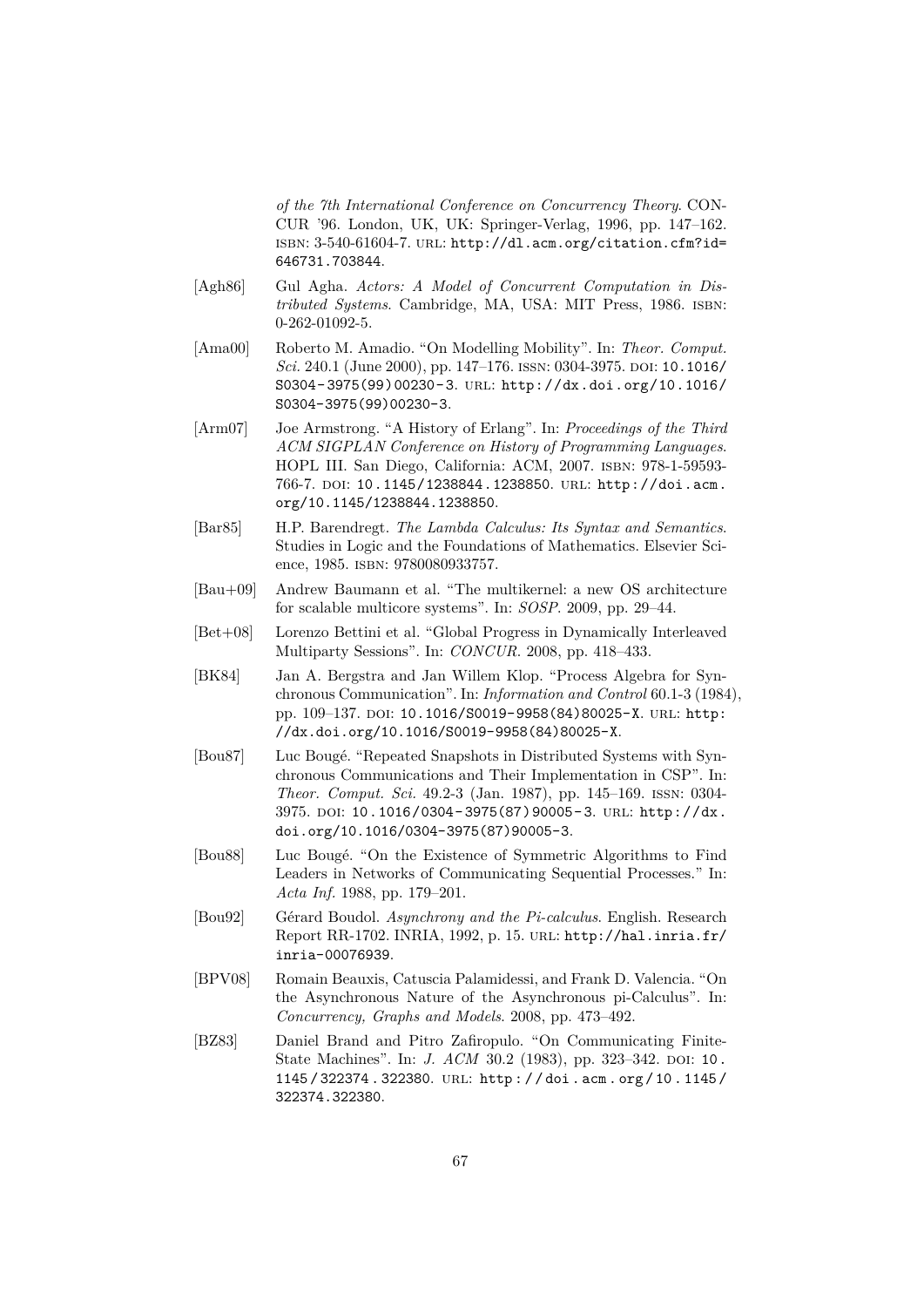- [CMT96] Bernadette Charron-Bost, Friedemann Mattern, and Gerard Tel. "Synchronous, Asynchronous, and Causally Ordered Communication". In: *Distributed Computing*. 1996, pp. 173–191.
- <span id="page-68-2"></span>[CP10] Luís Caires and Frank Pfenning. "Session Types as Intuitionistic Linear Propositions". In: *CONCUR 2010 - Concurrency Theory, 21th International Conference, CONCUR 2010, Paris, France, Au*gust 31-September 3, 2010. Proceedings. 2010, pp. 222-236. DOI: [10.1007/978-3-642-15375-4\\_16](http://dx.doi.org/10.1007/978-3-642-15375-4_16). url: [http://dx.doi.org/10.](http://dx.doi.org/10.1007/978-3-642-15375-4_16) [1007/978-3-642-15375-4\\_16](http://dx.doi.org/10.1007/978-3-642-15375-4_16).
- <span id="page-68-4"></span>[CPT13] Luís Caires, Frank Pfenning, and Bernardo Toninho. "Linear Logic Propositions as Session Types". In: *Mathematical Structures in Computer Science* (2013). To appear. Special Issue on Behavioural Types. url: <http://www.cs.cmu.edu/~fp/papers/mscs13.pdf> (visited on  $12/10/2014$ ).
- <span id="page-68-0"></span>[Den+13] Xiaojie Deng, Yu Zhang, Yuxin Deng, and Farong Zhong. "The Buffered *π*-Calculus: A Model for Concurrent Languages". In: *Language and Automata Theory and Applications - 7th International Conference, LATA 2013, Bilbao, Spain, April 2-5, 2013. Proceedings.* 2013, pp. 250-261. DOI: 10.1007/978-3-642-37064-9\_23. url: [http://dx.doi.org/10.1007/978-3-642-37064-9\\_23](http://dx.doi.org/10.1007/978-3-642-37064-9_23).
- <span id="page-68-5"></span>[DeY+12] Henry DeYoung, Luís Caires, Frank Pfenning, and Bernardo Toninho. "Cut Reduction in Linear Logic as Asynchronous Session-Typed Communication". In: *CSL*. 2012, pp. 228–242.
- [FG00] Cédric Fournet and Georges Gonthier. "The Join Calculus: A Language for Distributed Mobile Programming". In: *Applied Semantics, International Summer School, APPSEM 2000, Caminha, Portugal, September 9-15, 2000, Advanced Lectures.* 2000, pp. 268–332. DOI: [10.1007/3-540-45699-6\\_6](http://dx.doi.org/10.1007/3-540-45699-6_6). url: [http://dx.doi.org/10.1007/](http://dx.doi.org/10.1007/3-540-45699-6_6) [3-540-45699-6\\_6](http://dx.doi.org/10.1007/3-540-45699-6_6).
- [FG05] Cédric Fournet and Georges Gonthier. "A hierarchy of equivalences for asynchronous calculi". In: *J. Log. Algebr. Program.* 63.1 (2005), pp. 131–173.
- [GGS13] Rob J. van Glabbeek, Ursula Goltz, and Jens-Wolfhard Schicke-Uffmann. "On Characterising Distributability". In: *Logical Methods in Computer Science* 9.3 (2013). DOI: [10.2168/LMCS-9\(3:17\)2013](http://dx.doi.org/10.2168/LMCS-9(3:17)2013). url: [http://dx.doi.org/10.2168/LMCS-9\(3:17\)2013](http://dx.doi.org/10.2168/LMCS-9(3:17)2013).
- <span id="page-68-3"></span>[GH05] Simon J. Gay and Malcolm Hole. "Subtyping for session types in the pi calculus". In: *Acta Inf.* 42.2-3 (2005), pp. 191–225.
- <span id="page-68-1"></span>[Gir87] Jean-Yves Girard. "Linear logic". In: *Theoretical computer science* 50.1 (1987), pp. 1–101.
- [Gla12] Rob J. van Glabbeek. "Musings on Encodings and Expressiveness". In: *Proceedings Combined 19th International Workshop on Expressiveness in Concurrency and 9th Workshop on Structured Operational Semantics, EXPRESS/SOS 2012, Newcastle upon Tyne, UK, September 3, 2012.* 2012, pp. 81–98. DOI: [10.4204/EPTCS.89.7](http://dx.doi.org/10.4204/EPTCS.89.7). url: <http://dx.doi.org/10.4204/EPTCS.89.7>.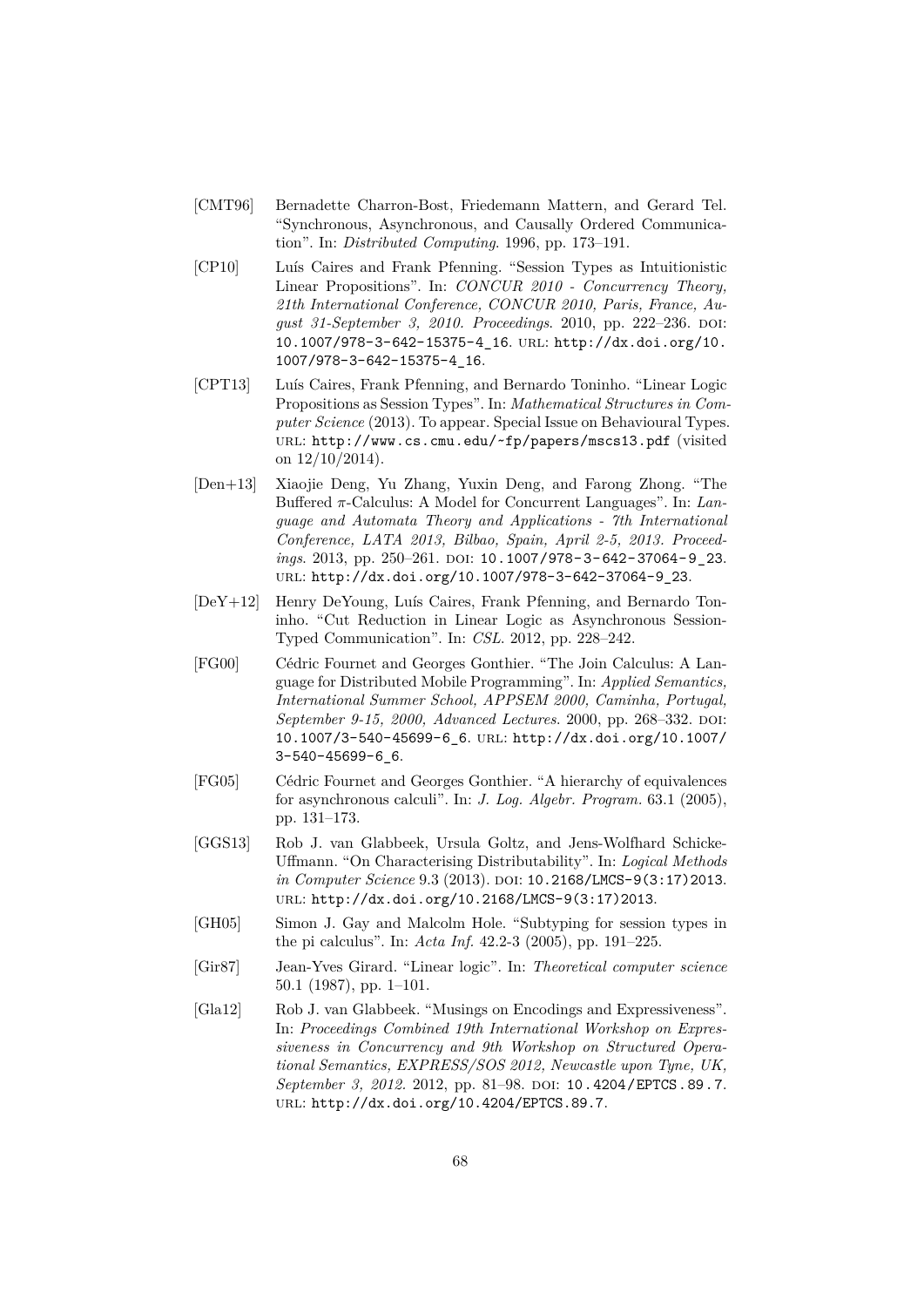- [GN14] Daniele Gorla and Uwe Nestmann. "Full Abstraction for Expressiveness: History, Myths and Facts". In: *Mathematical Structures in Computer Science* (2014). To appear.
- [Gor10] Daniele Gorla. "Towards a unified approach to encodability and separation results for process calculi". In: *Inf. Comput.* 208.9 (2010), pp. 1031-1053. DOI: 10.1016/j.ic.2010.05.002. URL: http: [//dx.doi.org/10.1016/j.ic.2010.05.002](http://dx.doi.org/10.1016/j.ic.2010.05.002).
- [GPT07] Robert Griesemer, Rob Pike, and Ken Thompson. *The Go Programming Language*. 2007. url: <https://golang.org/> (visited on 12/29/2014).
- [Gra78] Jim Gray. "Notes on Data Base Operating Systems". In: *Operating Systems, An Advanced Course*. London, UK, UK: Springer-Verlag, 1978, pp. 393–481. isbn: 3-540-08755-9. url: [http://dl.acm.org/](http://dl.acm.org/citation.cfm?id=647433.723863) [citation.cfm?id=647433.723863](http://dl.acm.org/citation.cfm?id=647433.723863).
- [HM00] Joseph Y. Halpern and Yoram Moses. "Knowledge and common knowledge in a distributed environment". In: *CoRR* cs.DC/0006009 (2000). url: <http://arxiv.org/abs/cs.DC/0006009>.
- [Hoa78] C. A. R. Hoare. "Communicating Sequential Processes". In: *Commun. ACM* 21.8 (Aug. 1978), pp. 666–677. ISSN: 0001-0782. DOI: [10.1145/359576.359585](http://dx.doi.org/10.1145/359576.359585). url: [http://doi.acm.org/10.1145/](http://doi.acm.org/10.1145/359576.359585) [359576.359585](http://doi.acm.org/10.1145/359576.359585).
- [HT91] Kohei Honda and Mario Tokoro. "An Object Calculus for Asynchronous Communication". In: *ECOOP'91 European Conference on Object-Oriented Programming, Geneva, Switzerland, July 15-19,* 1991, Proceedings. 1991, pp. 133-147. DOI: [10.1007/BFb0057019](http://dx.doi.org/10.1007/BFb0057019). url: <http://dx.doi.org/10.1007/BFb0057019>.
- [HY95] Kohei Honda and Nobuko Yoshida. "On Reduction-Based Process Semantics". In: *Theor. Comput. Sci.* 151.2 (1995), pp. 437-486. DOI: [10.1016/0304-3975\(95\)00074-7](http://dx.doi.org/10.1016/0304-3975(95)00074-7). url: [http://dx.doi.org/10.](http://dx.doi.org/10.1016/0304-3975(95)00074-7) [1016/0304-3975\(95\)00074-7](http://dx.doi.org/10.1016/0304-3975(95)00074-7).
- [HYC08] Kohei Honda, Nobuko Yoshida, and Marco Carbone. "Multiparty asynchronous session types". In: *In Proceedings of the 35th ACM SIGPLAN-SIGACT Symposium on Principles of Programming Languages, POPL 2008*. ACM Press, 2008, pp. 273–284.
- [Kah74] Gilles Kahn. "The Semantics of Simple Language for Parallel Programming". In: *IFIP Congress*. 1974, pp. 471–475.
- <span id="page-69-0"></span>[KPT99] Naoki Kobayashi, Benjamin C. Pierce, and David N. Turner. "Linearity and the pi-calculus". In: *ACM Trans. Program. Lang. Syst.* 21.5 (1999), pp. 914–947.
- [Lév97] Jean-Jacques Lévy. "Some results in the join-calculus". English. In: *Theoretical Aspects of Computer Software*. Ed. by Martín Abadi and Takayasu Ito. Vol. 1281. Lecture Notes in Computer Science. Springer Berlin Heidelberg, 1997, pp. 233–249. isbn: 978-3-540- 63388-4. doi: [10.1007/BFb0014554](http://dx.doi.org/10.1007/BFb0014554). url: [http://dx.doi.org/](http://dx.doi.org/10.1007/BFb0014554) [10.1007/BFb0014554](http://dx.doi.org/10.1007/BFb0014554).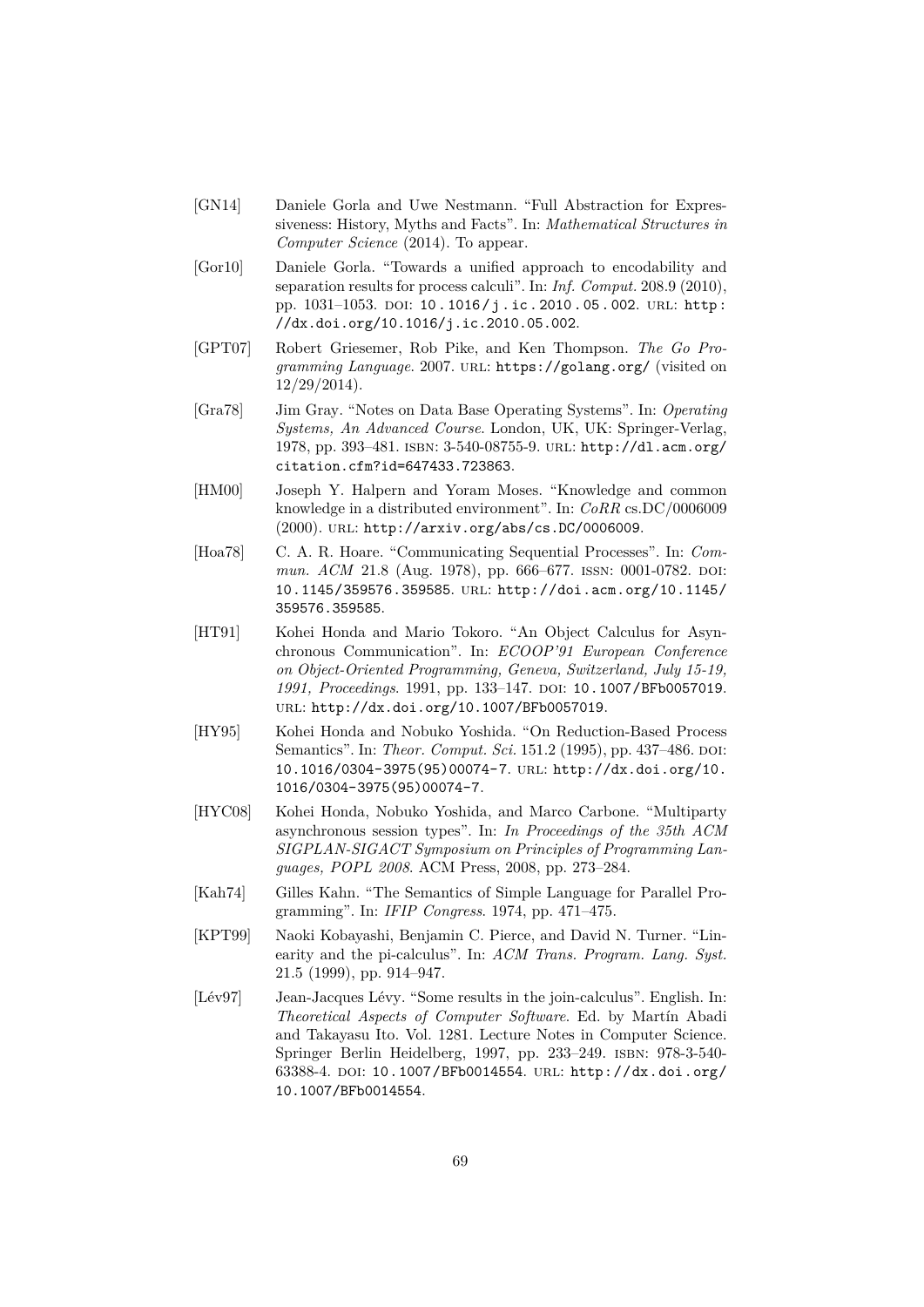- [Maz86] Antoni W. Mazurkiewicz. "Trace Theory". In: *Petri Nets: Central Models and Their Properties, Advances in Petri Nets 1986, Part II, Proceedings of an Advanced Course, Bad Honnef, 8.-19. September* 1986. 1986, pp. 279-324. DOI: [10.1007/3-540-17906-2\\_30](http://dx.doi.org/10.1007/3-540-17906-2_30). URL: [http://dx.doi.org/10.1007/3-540-17906-2\\_30](http://dx.doi.org/10.1007/3-540-17906-2_30).
- [Mer00] Massimo Merro. "Locality in the *π*-calculus and applications to distributed objects". PhD thesis. Ecole des Mines, France, 2000.
- [Mer99] Massimo Merro. "On Equators in Asynchronous Name-passing Calculi without Matching". In: *Electr. Notes Theor. Comput. Sci.* 27 (1999), pp. 57-70. DOI: 10.1016/S1571-0661(05)80295-6. URL: [http://dx.doi.org/10.1016/S1571-0661\(05\)80295-6](http://dx.doi.org/10.1016/S1571-0661(05)80295-6).
- [Mil80] Robin Milner. "A Calculus of Communicating Systems". In: 1980.
- [Mil93] Robin Milner. "Elements of Interaction: Turing Award Lecture". In: *Commun. ACM* 36.1 (Jan. 1993), pp. 78–89. ISSN: 0001-0782. DOI: [10.1145/151233.151240](http://dx.doi.org/10.1145/151233.151240). url: [http://doi.acm.org/10.1145/](http://doi.acm.org/10.1145/151233.151240) [151233.151240](http://doi.acm.org/10.1145/151233.151240).
- [Mil97] Robin Milner. *Speech by Robin Milner on receiving an Honorary Degree from the University of Bologna*. June 9, 1997. url: [http:](http://www.cs.unibo.it/icalp/Lauree_milner.html) [/ / www . cs . unibo . it / icalp / Lauree \\_ milner . html](http://www.cs.unibo.it/icalp/Lauree_milner.html) (visited on 12/29/2014).
- [Mil99] Robin Milner. *Communicating and Mobile Systems: The Pi Calculus*. Cambridge University Press, 1999. isbn: 9780521658690.
- [MPW92] Robin Milner, Joachim Parrow, and David Walker. "A Calculus of Mobile Processes, I". In: *Inf. Comput.* 100.1 (1992), pp. 1–40.
- [MS04] Massimo Merro and Davide Sangiorgi. "On asynchrony in namepassing calculi". In: *Mathematical Structures in Computer Science* 14.5 (2004), pp. 715-767. DOI: [10.1017/S0960129504004323](http://dx.doi.org/10.1017/S0960129504004323). URL: <http://dx.doi.org/10.1017/S0960129504004323>.
- [Nes00] Uwe Nestmann. "What is a "good" encoding of guarded choice?" In: *Information and Computation* 156.1-2 (2000), pp. 287–319. issn: 0890-5401.
- [Nes98] Uwe Nestmann. "On the Expressive Power of Joint Input". In: *Electronic Notes in Theoretical Computer Science* 16.2 (1998). EX-PRESS '98, Fifth International Workshop on Expressiveness in Concurrency (Satellite Workshop of CONCUR '98), pp. 145–152. issn: 1571-0661. doi: [http://dx.doi.org/10.1016/S1571- 0661\(04\)](http://dx.doi.org/http://dx.doi.org/10.1016/S1571-0661(04)00123-9) [00123-9](http://dx.doi.org/http://dx.doi.org/10.1016/S1571-0661(04)00123-9).
- <span id="page-70-0"></span>[NP00] Uwe Nestmann and Benjamin C. Pierce. "Decoding Choice Encodings". In: *Inf. Comput.* 163.1 (2000), pp. 1–59.
- <span id="page-70-2"></span>[Pad12] Luca Padovani. "On Projecting Processes into Session Types". In: *Mathematical Structures in Computer Science* 22 (2 2012), pp. 237– 289. issn: 0960-1295. doi: [10 . 1017 / S0960129511000405](http://dx.doi.org/10.1017/S0960129511000405). url: <http://www.di.unito.it/~padovani/Papers/projection.pdf>.
- <span id="page-70-1"></span>[Pal03] Catuscia Palamidessi. "Comparing The Expressive Power Of The Synchronous And Asynchronous Pi-Calculi". In: *Mathematical Structures in Computer Science*. 2003, pp. 685–719.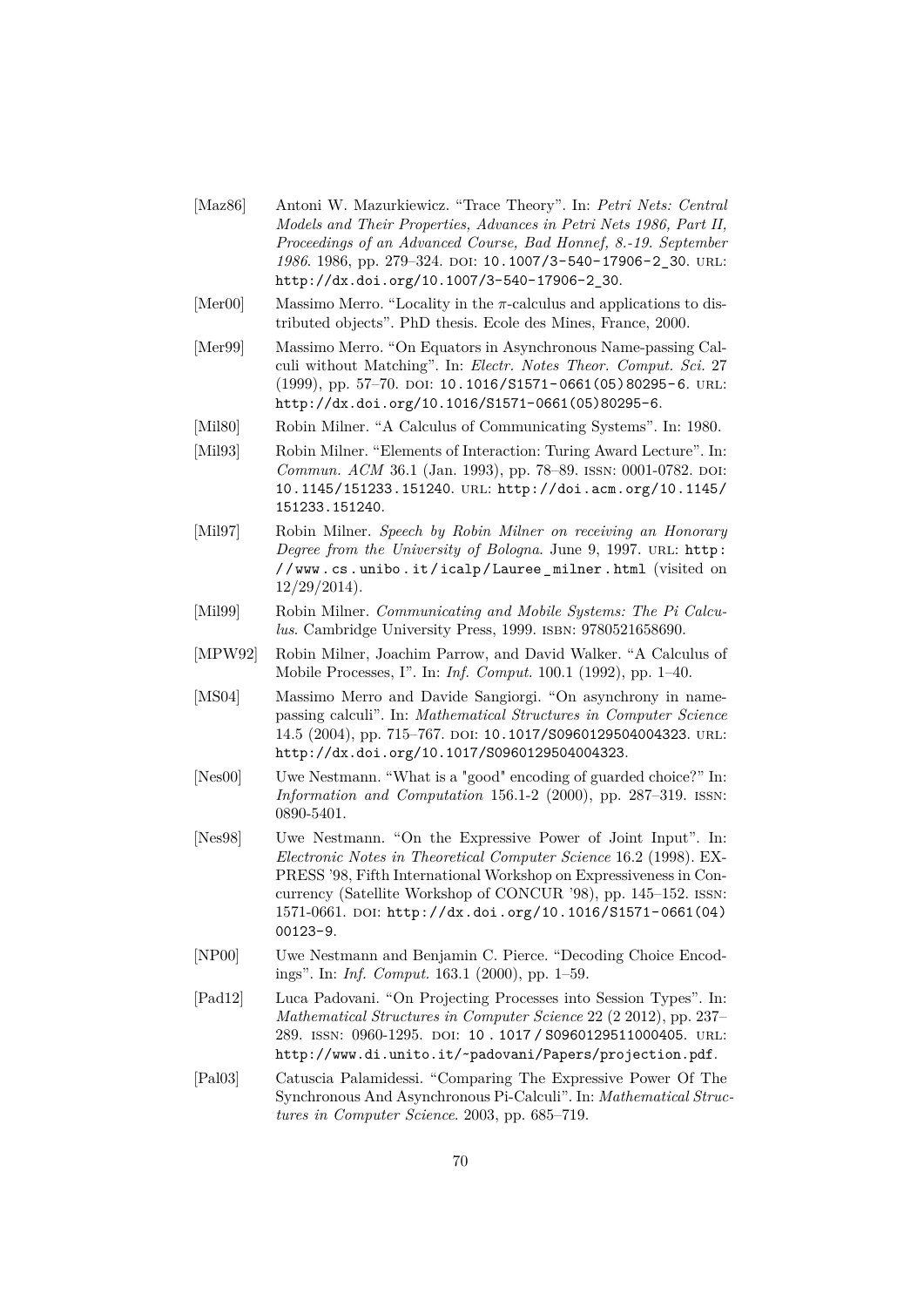- [Par08] Joachim Parrow. "Expressiveness of Process Algebras". In: *Electr. Notes Theor. Comput. Sci.* 209 (2008), pp. 173–186.
- [Par14] Joachim Parrow. "General Conditions for Full Abstraction". In: *Mathematical Structures in Computer Science* (2014). To appear.
- <span id="page-71-2"></span>[Pér+12] Jorge A. Pérez, Luís Caires, Frank Pfenning, and Bernardo Toninho. "Linear Logical Relations for Session-Based Concurrency". In: *Programming Languages and Systems - 21st European Symposium on Programming, ESOP 2012, Held as Part of the European Joint Conferences on Theory and Practice of Software, ETAPS 2012, Tallinn, Estonia, March 24 - April 1, 2012. Proceedings*. 2012, pp. 539–558. doi: [10.1007/978- 3- 642- 28869- 2\\_27](http://dx.doi.org/10.1007/978-3-642-28869-2_27). url: [http://dx.doi.](http://dx.doi.org/10.1007/978-3-642-28869-2_27) [org/10.1007/978-3-642-28869-2\\_27](http://dx.doi.org/10.1007/978-3-642-28869-2_27).
- [Pet12] Kirstin Peters. "Translational expressiveness: comparing process calculi using encodings". PhD thesis. Technische Universität Berlin, 2012. url: [http://opus4.kobv.de/opus4-tuberlin/frontdoor/](http://opus4.kobv.de/opus4-tuberlin/frontdoor/index/index/docId/3532) [index/index/docId/3532](http://opus4.kobv.de/opus4-tuberlin/frontdoor/index/index/docId/3532).
- [Pet62] Carl Adam Petri. "Kommunikation mit Automaten". PhD thesis. Bonn: Institut für instrumentelle Mathematik, 1962.
- <span id="page-71-1"></span>[PN12] Kirstin Peters and Uwe Nestmann. "Is It a "Good" Encoding of Mixed Choice?" In: *Foundations of Software Science and Computational Structures - 15th International Conference, FOSSACS 2012, Held as Part of the European Joint Conferences on Theory and Practice of Software, ETAPS 2012, Tallinn, Estonia, March 24 - April 1, 2012. Proceedings.* 2012, pp. 210-224. DOI: [10.1007/978-](http://dx.doi.org/10.1007/978-3-642-28729-9_14) [3-642-28729-9\\_14](http://dx.doi.org/10.1007/978-3-642-28729-9_14). url: [http://dx.doi.org/10.1007/978-3-](http://dx.doi.org/10.1007/978-3-642-28729-9_14) [642-28729-9\\_14](http://dx.doi.org/10.1007/978-3-642-28729-9_14).
- <span id="page-71-0"></span>[PNG13] Kirstin Peters, Uwe Nestmann, and Ursula Goltz. "On Distributability in Process Calculi". In: *Programming Languages and Systems - 22nd European Symposium on Programming, ESOP 2013, Held as Part of the European Joint Conferences on Theory and Practice of Software, ETAPS 2013, Rome, Italy, March 16-24, 2013. Proceedings.* 2013, pp. 310-329. DOI: 10.1007/978-3-642-37036-6\_18. url: [http://dx.doi.org/10.1007/978-3-642-37036-6\\_18](http://dx.doi.org/10.1007/978-3-642-37036-6_18).
- [PSN11] Kirstin Peters, Jens-Wolfhard Schicke, and Uwe Nestmann. "Synchrony vs Causality in the Asynchronous Pi-Calculus". In: *arXiv preprint arXiv:1108.4469* (2011).
- [PT00] Benjamin C. Pierce and David N. Turner. "Pict: a programming language based on the Pi-Calculus". In: *Proof, Language, and Interaction, Essays in Honour of Robin Milner*. 2000, pp. 455–494.
- [Sew00] Peter Sewell. *Applied π: A Brief Tutorial*. Technical report (University of Cambridge. Computer Laboratory). University of Cambridge, Computer Laboratory, 2000.
- [Ste93] William Richard Stevens. *TCP/IP Illustrated (Vol. 1): The Protocols*. Boston, MA, USA: Addison-Wesley Longman Publishing Co., Inc., 1993. isbn: 0-201-63346-9.